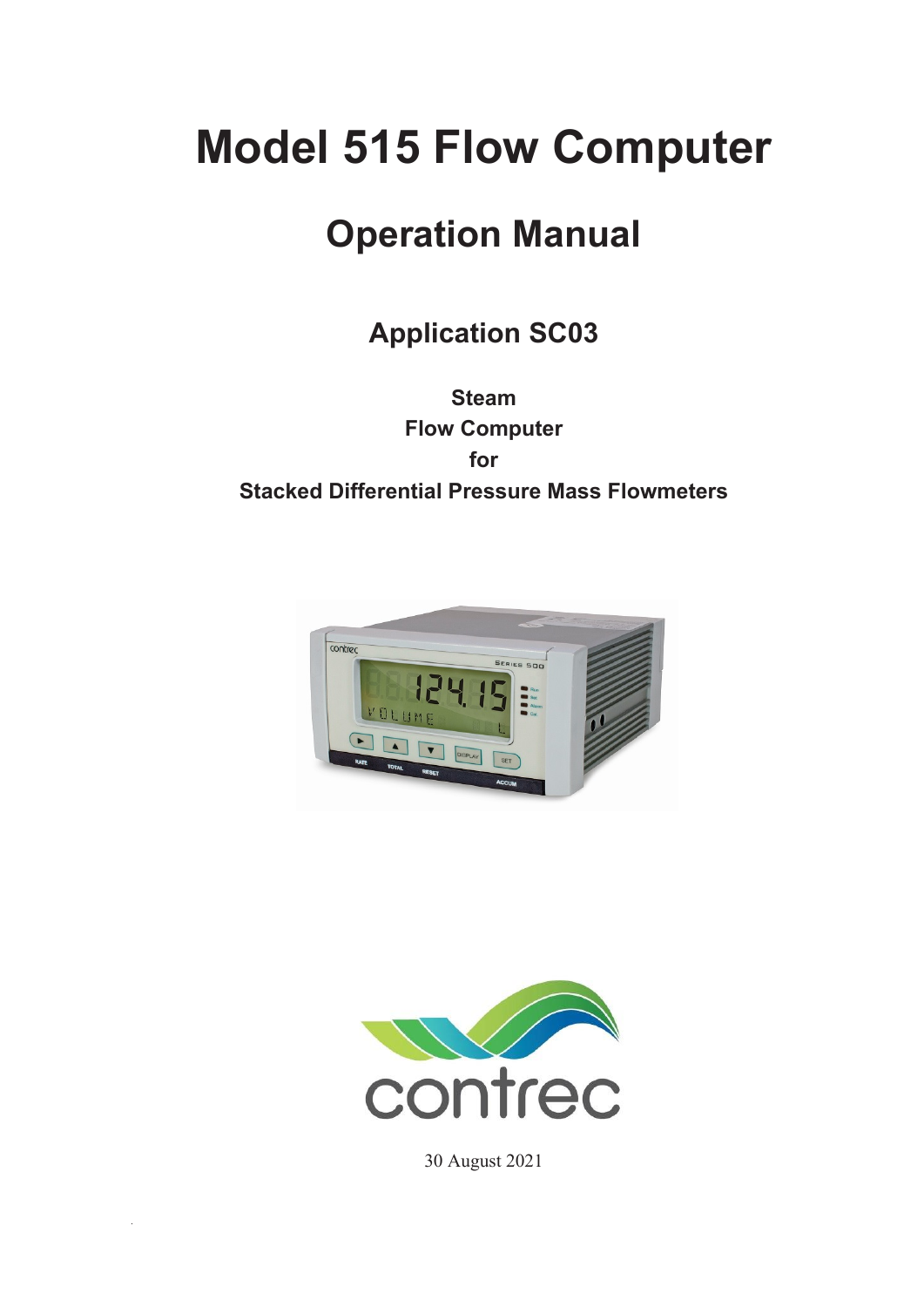### **Model 515 Flow Computer - Operation Manual**

#### © Contrec Limited 2021

The instructions given herein cover the general description, installation, operation and maintenance of the subject equipment. Contrec Limited. reserves the right, without prior notice, to make engineering refinements that may not be reflected in this manual.

Should any questions arise which cannot be answered specifically by this manual, they should be directed to Contrec Limited for further detailed information and technical assistance.

Contrec Limited will not accept any liability for either direct or consequential damages resulting from the use or misapplication of the contents of this manual.

Part of the software embedded in this product is eCos - Embedded Configurable Operating System, a trademark of Red Hat. Portions created by Red Hat are Copyright © 1998, 1999, 2000 Red Hat, Inc. (http://www.redhat.com). All rights reserved

The software in this product was in part provided by Red Hat and any express or implied warranties, including, but not limited to, the implied warranties of merchantability and fitness for a particular purpose are disclaimed. In no event shall the author be liable for any direct, indirect, incidental, special, exemplary, or consequential damages (including, but not limited to, procurement of substitute goods or services; loss of use, data, or profits; or business interruption) however caused and on any theory of liability, whether in contract, strict liability, or tort (including negligence or otherwise) arising in any way out of the use of this software, even if advised of the possibility of such damage.

#### **Contrec Limited**

Riverside, Canal Road, Sowerby Bridge, West Yorkshire HX6 2AY UNITED KINGDOM Tel: +44 1422 829944 Email: sales@contrec.co.uk

#### **Website: www.contrec.co.uk**

**Contrec Systems Pty Ltd** 5 Norfolk Avenue Ringwood, Melbourne 3134 AUSTRALIA Tel: +61 4 413 505 114 Email: info@contrec.com.au

#### **Contrec - USA, LLC**

916 Belcher Drive Pelham AL 35124 USA Tel: +1 (205) 685 3000 Fax: +1 (205) 685 3001 Email: contrec@contrec-usa.com



**Publication No: 515-SC03-OM - 30 August 2021**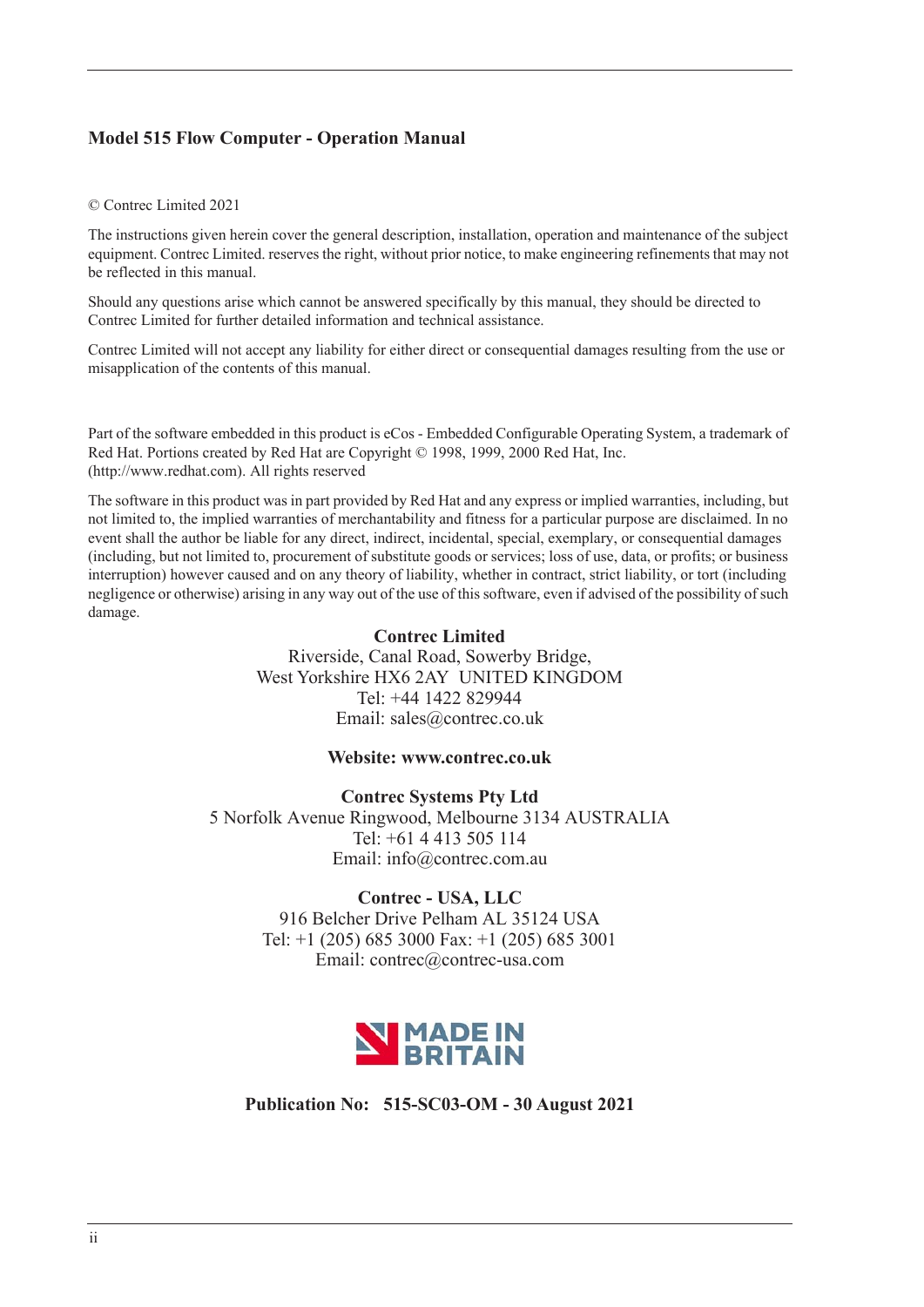

### **The information in this safety notice is for the prevention of injury to personnel and damage to the instrument.**

#### **The manufacturer assumes no liability for injury or damage caused by misuse of the instrument or for modifications made to the instrument.**

This document must be consulted in all cases where the following "Caution" safety symbol is used :  $\bigwedge$ 

### **Qualified Personnel**

The instrument must be installed, operated and serviced by persons who have been properly trained and authorised. Personnel must read and understand this manual prior to installation and operation of the instrument. Refer to section 3 for further information regarding permitted maintenance operations. The safety of any system incorporating the equipment is the responsibility of the assembler of the system.

### **Static Hazard**

The 500 series flow computer uses high speed CMOS circuitry which is sensitive to static damage. The user should observe accepted safety practices for handling electronic devices, especially during servicing. Once the unit is installed, grounded and interconnected, the chances of static damage are greatly reduced.

### **Voltage Hazard**

Before connecting power to the instrument, ensure that the supply voltage for the AC or DC input is suitable. The AC voltage rating is as stated on the instrument rating plate. Personnel should take all due care to avoid electric shock. **For safe operation it is essential to connect a mains safety earth to the A.C. power inlet.** Do not operate at altitudes above 2000m.

### **Welding Hazard**

Do not perform electric welding in close proximity to the instrument or its interconnecting cables. If welding in these areas must be performed, disconnect all cables from the instrument. Failure to do so may result in damage to the unit.

### **Moisture Hazard**

To avoid electrical faults and corrosion of the instrument, do not allow moisture to remain in contact with the instrument. Operate only in a clean, dry and pollutant-free environment.

### **Operating & Storage Temperature**

Operating: If a heater is being used, **DO NOT** isolate the instrument in temperatures below  $-20^{\circ}$ C.

Storage: **DO NOT** store the equipment below -20°C.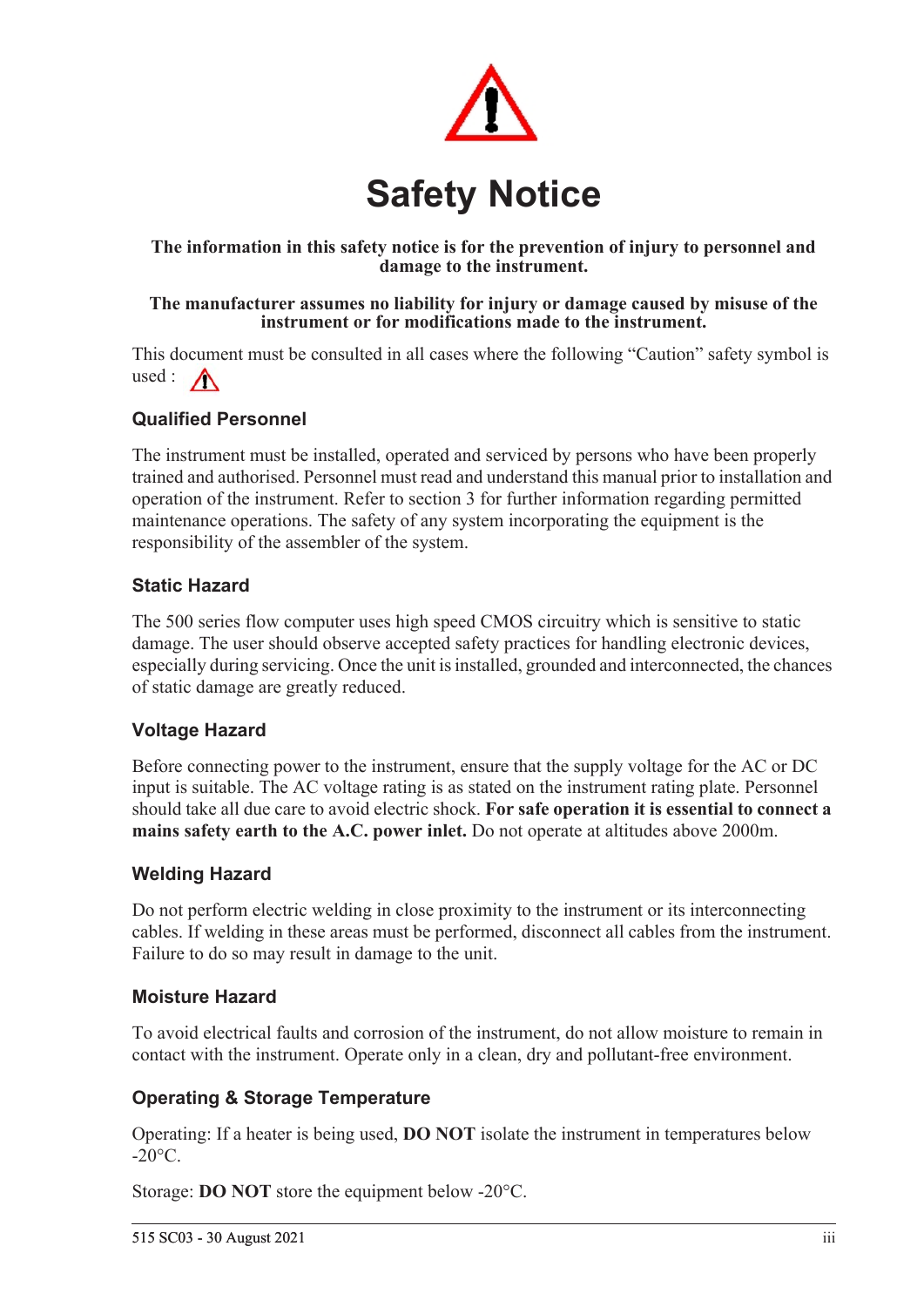### **Disconnection Device**

When powered from a mains supply this unit requires the provision of a suitable mains isolation device, capable of interrupting both poles of the supply and meeting your local wiring regulations, to be suitably located and easily accessible near to the installed instrument. It must be marked as the disconnecting device for the equipment. It must be suitably rated with respect to the cross sectional area of the supply conductors.

### **Instrument Disposal**

Contrec instrumentation should not be thrown into the general waste system.

If within EU member states, this instrument should be disposed of according to the guidelines set by the WEEE (Waste Electrical and Electronic Equipment) directive 2012/19/EU. If outside of the EU, this equipment should be responsibly disposed of according to local and national regulations for EEE (Electrical and Electronic Equipment).

By not discarding of this product along with other house hold waste you are preserving natural resources and reducing waste sent to landfill and incinerators.

Remove batteries and dispose of separately (see *Disposal of Batteries*) before disposal of Contrec instrumentation.

### **Disposal of Batteries**

Batteries have an environmental impact. Safe and responsible disposal should be undertaken.

In all EU member states, as per Directive 2006/66/EC, batteries must not be thrown away with general waste. Contact your local environmental authority for information regarding disposal or recycling of used batteries, alternatively they can be returned directly to Contrec Ltd. for disposal.

Please Contact Contrec Ltd before returning batteries for disposal.

## **Explanation of IEC Symbols Used**

You should familiarise yourself with the following symbols which are used both within this manual and on the instrument itself.



 This document must be consulted in all cases where the following "Caution" safety symbol is used.







Protective Earth Terminal.



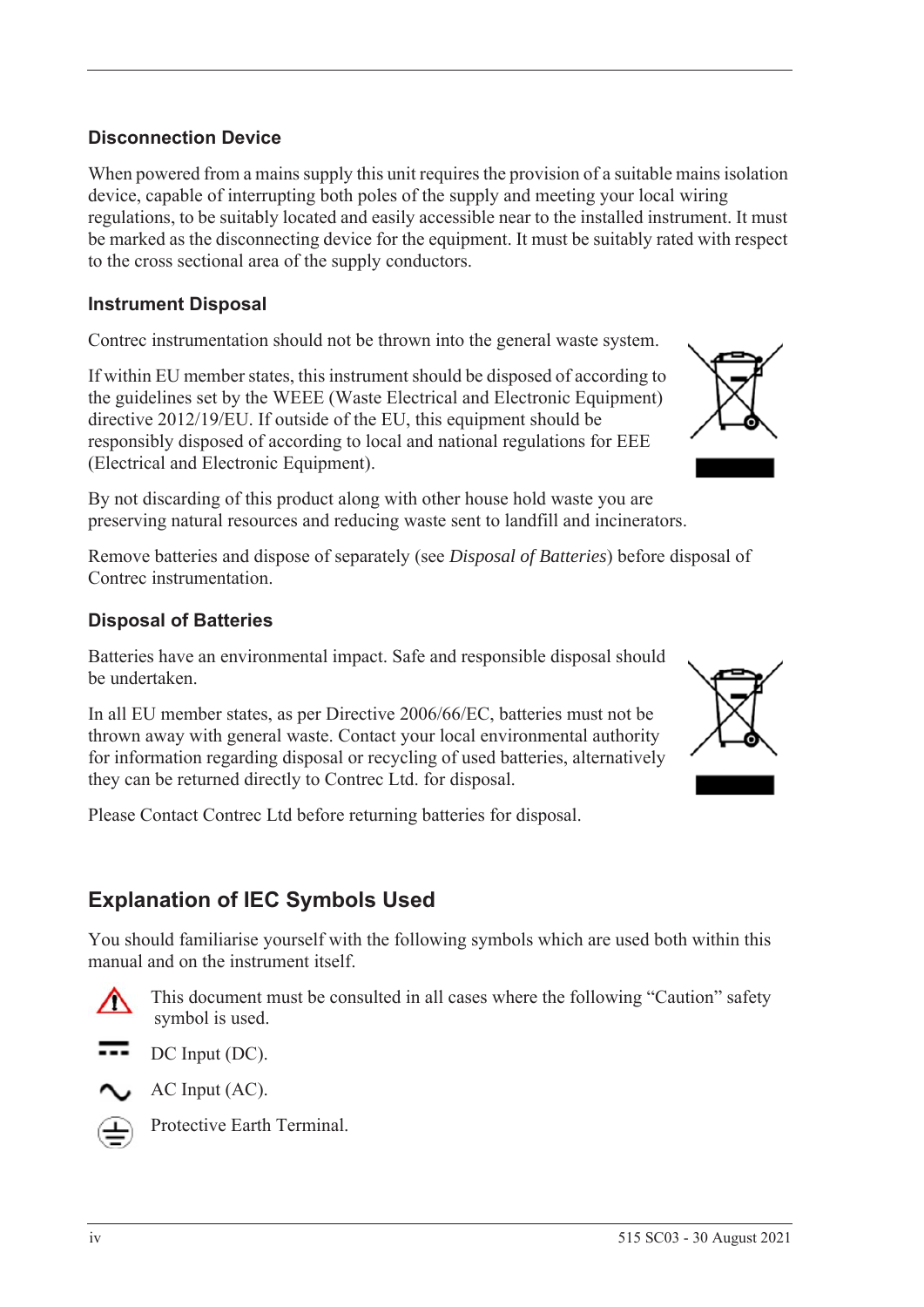|   | <b>Features</b> entering the contract of the contract of the contract of the contract of the contract of the contract of the contract of the contract of the contract of the contract of the contract of the contract of the contra |  |  |  |  |  |  |  |    |
|---|-------------------------------------------------------------------------------------------------------------------------------------------------------------------------------------------------------------------------------------|--|--|--|--|--|--|--|----|
|   |                                                                                                                                                                                                                                     |  |  |  |  |  |  |  |    |
|   |                                                                                                                                                                                                                                     |  |  |  |  |  |  |  |    |
|   | Specific Enthalpy & Energy Offset Enthalps Assembly Contract the Contract of the Contract of the Contract of the Contract of the Contract of the Contract of the Contract of the Contract of the Contract of the Contract of t      |  |  |  |  |  |  |  |    |
|   | Calculations des constructions and construction of the construction of the construction of 3                                                                                                                                        |  |  |  |  |  |  |  |    |
|   | Analog Input Scaling entering the contract of the contract of the contract of the contract of the 4                                                                                                                                 |  |  |  |  |  |  |  |    |
|   | Displayed Information and the contract of the contract of the contract of the state of the 5                                                                                                                                        |  |  |  |  |  |  |  |    |
|   |                                                                                                                                                                                                                                     |  |  |  |  |  |  |  |    |
|   | Communications de la communication de la communication de la communication de la communication de la communication de la communication de la communication de la communication de la communication de la communication de la c      |  |  |  |  |  |  |  |    |
|   | Isolated Outputs and a contract the contract of the contract of the contract of the contract of the contract of                                                                                                                     |  |  |  |  |  |  |  |    |
|   | Relay Outputs descriptions and containing the contract of the contract of the contract of the C                                                                                                                                     |  |  |  |  |  |  |  |    |
|   |                                                                                                                                                                                                                                     |  |  |  |  |  |  |  |    |
|   |                                                                                                                                                                                                                                     |  |  |  |  |  |  |  |    |
|   | Approvals the contract of the contract of the contract of the contract of the contract of the contract of the $\sigma$                                                                                                              |  |  |  |  |  |  |  |    |
|   |                                                                                                                                                                                                                                     |  |  |  |  |  |  |  |    |
|   | 2 Specifications                                                                                                                                                                                                                    |  |  |  |  |  |  |  |    |
|   |                                                                                                                                                                                                                                     |  |  |  |  |  |  |  |    |
|   |                                                                                                                                                                                                                                     |  |  |  |  |  |  |  |    |
| 3 | <b>Installation &amp; Maintenance</b>                                                                                                                                                                                               |  |  |  |  |  |  |  |    |
|   | Installation Instructions and a contract of the contract of the contract of the contract of the contract of the contract of the contract of the contract of the contract of the contract of the contract of the contract of th      |  |  |  |  |  |  |  |    |
|   | Cleaning and Decontamination and the contract of the contract of the contract of the contract of the contract of the contract of the contract of the contract of the contract of the contract of the contract of the contract       |  |  |  |  |  |  |  |    |
|   | Panel Mounting research and contract the contract of the contract of the contract of 11                                                                                                                                             |  |  |  |  |  |  |  |    |
|   | Electrical Connection and a constant of the contract of the contract of the contract of the contract of the contract of the contract of the contract of the contract of the contract of the contract of the contract of the co      |  |  |  |  |  |  |  |    |
|   | Rear Panel Connections and a constant of the contract of the contract of the contract of the contract of the contract of the contract of the contract of the contract of the contract of the contract of the contract of the c      |  |  |  |  |  |  |  |    |
|   | Terminal Designations and a contract the contract of the contract of the contract of the 13                                                                                                                                         |  |  |  |  |  |  |  |    |
|   | Terminal Wiring Insulation and a contract of the contract of the contract of the 14                                                                                                                                                 |  |  |  |  |  |  |  |    |
|   | Relay Wiring Theorem 2014 Communication of the Communication of the Communication of the Relay of the Communication of the Communication of the Communication of the Communication of the Communication of the Communication o      |  |  |  |  |  |  |  |    |
|   | Mains Power Wiring Mathews Allen and Allen and Allen and Allen and Allen and Allen and Allen and Allen and All                                                                                                                      |  |  |  |  |  |  |  |    |
|   | . The contract of the contract of the contract of the contract of the contract $\sim15$<br>Inputs                                                                                                                                   |  |  |  |  |  |  |  |    |
|   | Analog Input Connections and a contract the contract of the contract of the state of the 15                                                                                                                                         |  |  |  |  |  |  |  |    |
|   | Logic Input Connection and a construction of the contract of the contract of the 17                                                                                                                                                 |  |  |  |  |  |  |  |    |
|   | Outputs a communication of the communication of the communication of the communication                                                                                                                                              |  |  |  |  |  |  |  | 18 |
|   | 4-20 mA Output Connection and the contract of the contract of the contract of the contract of the contract of the contract of the contract of the contract of the contract of the contract of the contract of the contract of       |  |  |  |  |  |  |  | 18 |
|   | Pulse Output Connection entry the contract of the contract of the contract of the connection of the connection                                                                                                                      |  |  |  |  |  |  |  | 19 |
|   | Control Relays (Alarms) and a control of the control of the control of the control of the control of the control of the control of the control of the control of the control of the control of the control of the control of t      |  |  |  |  |  |  |  | 20 |
|   | RC Network for Interference Suppression and a contract to the contract of the set of the set of the set of the                                                                                                                      |  |  |  |  |  |  |  | 21 |
|   | Communications                                                                                                                                                                                                                      |  |  |  |  |  |  |  | 22 |
|   | COM-1 RS-232 Port<br>.<br>The contract of the contract of the contract of the contract of the contract of the contract of the contract o                                                                                            |  |  |  |  |  |  |  | 22 |
|   | COM-2 RS-485 Port Option                                                                                                                                                                                                            |  |  |  |  |  |  |  | 22 |
|   | COM-2 Ethernet Port Option                                                                                                                                                                                                          |  |  |  |  |  |  |  | 23 |
|   | <b>Mains Connection</b><br>.<br>In the company of the company of the company of the company of the company of the company of the company of th                                                                                      |  |  |  |  |  |  |  | 23 |
|   | Earthing and Shielding Theorem 2014 Contract of the Contract of the Contract of the Contract of the Contract of the Contract of the Contract of the Contract of the Contract of the Contract of the Contract of the Contract o      |  |  |  |  |  |  |  | 23 |
|   | Disconnection Device<br>.<br>In the second complete state of the second complete state of the second complete state of the second complete                                                                                          |  |  |  |  |  |  |  | 23 |
|   | Maintenance Instructions<br>.<br>In the company of the company of the company of the company of the company of the company of the company of th                                                                                     |  |  |  |  |  |  |  | 23 |
|   | Battery Replacement and the contract of the contract of the contract of the contract of the contract of the contract of the contract of the contract of the contract of the contract of the contract of the contract of the co      |  |  |  |  |  |  |  | 24 |
|   | Battery Type and a contract the contract of the contract of the contract of the contract of the contract of the                                                                                                                     |  |  |  |  |  |  |  | 24 |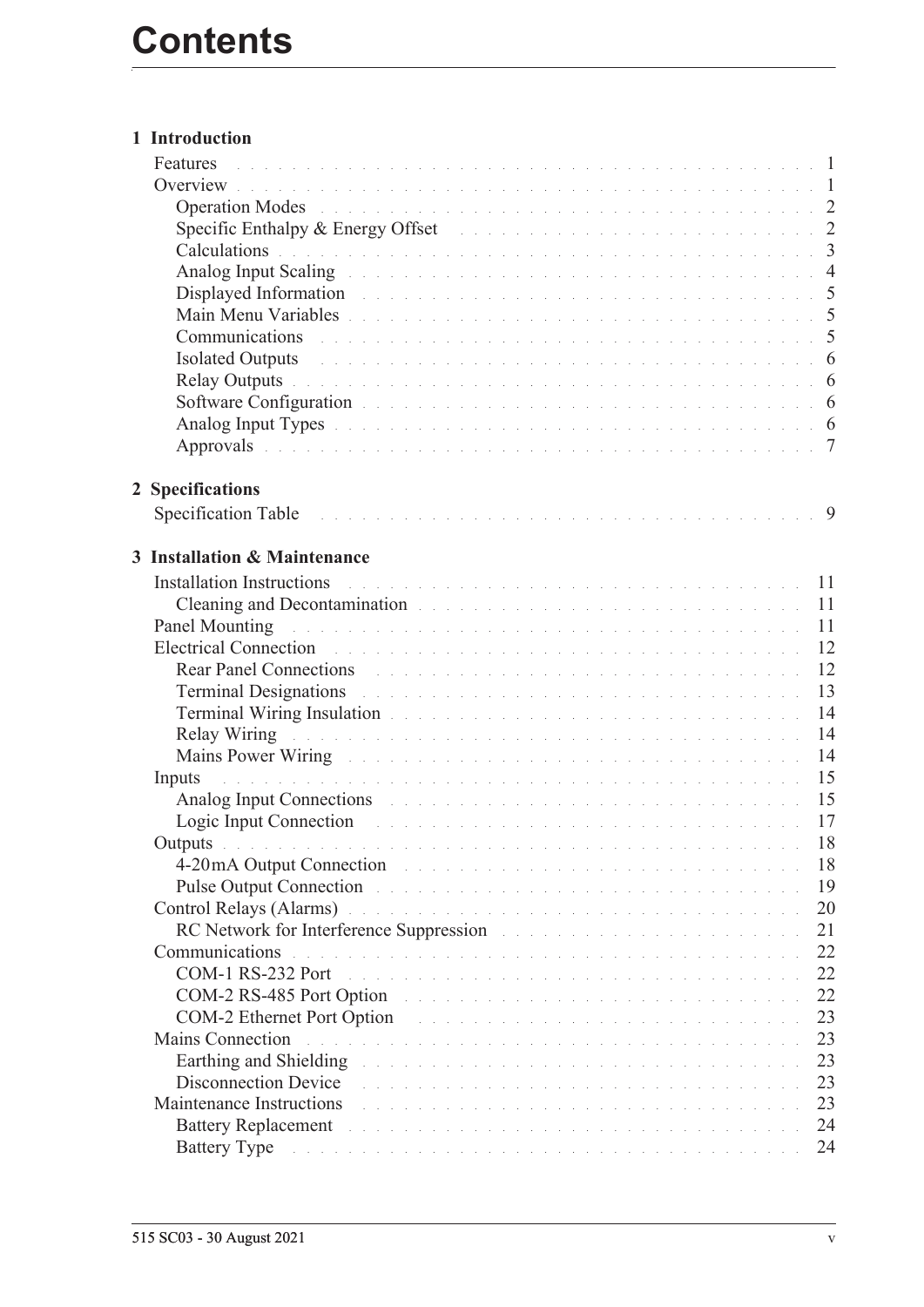# **[4 Operation](#page-34-0)**

| Normal Operation and a contract the contract of the contract of the contract of the 25                                                                                                                                         |  |  |  |  |  |  |  |  |    |
|--------------------------------------------------------------------------------------------------------------------------------------------------------------------------------------------------------------------------------|--|--|--|--|--|--|--|--|----|
| Default Total de la commune de la commune de la commune de la commune de la commune de 25                                                                                                                                      |  |  |  |  |  |  |  |  |    |
| Status LEDs <b>Election Community 25</b> Status Leader Community 25                                                                                                                                                            |  |  |  |  |  |  |  |  |    |
| Front Panel Keys and a construction of the construction of the construction of 26                                                                                                                                              |  |  |  |  |  |  |  |  |    |
|                                                                                                                                                                                                                                |  |  |  |  |  |  |  |  |    |
| Main Menu Items received and contract the contract of the contract of the contract of the contract of the contract of the contract of the contract of the contract of the contract of the contract of the contract of the cont |  |  |  |  |  |  |  |  | 27 |
|                                                                                                                                                                                                                                |  |  |  |  |  |  |  |  |    |
|                                                                                                                                                                                                                                |  |  |  |  |  |  |  |  |    |
| Data Logs de la component de la component de la component de la component de 28                                                                                                                                                |  |  |  |  |  |  |  |  |    |
|                                                                                                                                                                                                                                |  |  |  |  |  |  |  |  |    |
|                                                                                                                                                                                                                                |  |  |  |  |  |  |  |  |    |
| <b>5 Instrument Calibration</b>                                                                                                                                                                                                |  |  |  |  |  |  |  |  |    |
| Introduction                                                                                                                                                                                                                   |  |  |  |  |  |  |  |  |    |
|                                                                                                                                                                                                                                |  |  |  |  |  |  |  |  |    |
|                                                                                                                                                                                                                                |  |  |  |  |  |  |  |  |    |
| Changing the Instrument Settings and a contract of the contract of the state of the 34                                                                                                                                         |  |  |  |  |  |  |  |  |    |
| Program Backup & Reports and a contract the contract of the contract of the state of the 35                                                                                                                                    |  |  |  |  |  |  |  |  |    |
|                                                                                                                                                                                                                                |  |  |  |  |  |  |  |  |    |
|                                                                                                                                                                                                                                |  |  |  |  |  |  |  |  |    |
| Upload and Clone of Application Software and a substitution of the Software and a substitution of Application Software                                                                                                         |  |  |  |  |  |  |  |  |    |
| Calibration Menu Tree Albert and Albert and Albert and Albert and Albert and Albert 36                                                                                                                                         |  |  |  |  |  |  |  |  |    |
|                                                                                                                                                                                                                                |  |  |  |  |  |  |  |  |    |
| Units of Measurement the contract of the contract of the contract of the contract of the contract of the contract of the contract of the contract of the contract of the contract of the contract of the contract of the contr |  |  |  |  |  |  |  |  | 38 |
| Parameters and a construction of the construction of the construction of the 39                                                                                                                                                |  |  |  |  |  |  |  |  |    |
| Inputs and a communication of the communication of the communication of the communication of the communication                                                                                                                 |  |  |  |  |  |  |  |  | 40 |
| Outputs and a construction of the construction of the construction of the construction of the construction of the construction of the construction of the construction of the construction of the construction of the construc |  |  |  |  |  |  |  |  | 45 |
| Alarms<br>de la caractería de la caractería de la caractería de la caractería de la caractería de la caractería de la ca                                                                                                       |  |  |  |  |  |  |  |  | 47 |
| <b>Communications Communications Communications Communications Communications</b>                                                                                                                                              |  |  |  |  |  |  |  |  | 50 |
| Time Settings and Data Logging The Contract of the Contract of the Settings and Data Logging                                                                                                                                   |  |  |  |  |  |  |  |  | 51 |
| General Setup Parameters and a construction of the construction of the state of the 54                                                                                                                                         |  |  |  |  |  |  |  |  |    |
| Test Menu barramente de la construcción de la construcción de la construcción de la construcción de 56                                                                                                                         |  |  |  |  |  |  |  |  |    |
|                                                                                                                                                                                                                                |  |  |  |  |  |  |  |  |    |
| <b>Error Messages</b>                                                                                                                                                                                                          |  |  |  |  |  |  |  |  | 57 |
| Warning Messages and a contract the contract of the contract of the contract of the contract of the contract of the contract of the contract of the contract of the contract of the contract of the contract of the contract o |  |  |  |  |  |  |  |  | 59 |
| <b>6 Communications</b>                                                                                                                                                                                                        |  |  |  |  |  |  |  |  |    |
| Overview<br>.<br>In the second contract of the second contract of the second contract of the second contract of the second contr                                                                                               |  |  |  |  |  |  |  |  | 61 |
| Hardware Interconnection<br>.<br>The contract of the contract of the contract of the contract of the contract of the contract of the contract o                                                                                |  |  |  |  |  |  |  |  | 61 |
| Protocols<br>a construction and a construction of a construction of a construction of a construction of a construction of                                                                                                      |  |  |  |  |  |  |  |  | 63 |
| Simple ASCII Protocol<br>.<br>The second complete state of the complete state of the second complete state of the complete state of the second                                                                                 |  |  |  |  |  |  |  |  | 63 |
| <b>Requests Format</b>                                                                                                                                                                                                         |  |  |  |  |  |  |  |  | 63 |
| Instrument Responses and a construction of the construction of the construction of the construction of the construction of the construction of the construction of the construction of the construction of the construction of |  |  |  |  |  |  |  |  | 65 |
| Corrupted or Invalid Requests and a contract the contract of the contract of the contract of the contract of the contract of the contract of the contract of the contract of the contract of the contract of the contract of t |  |  |  |  |  |  |  |  | 68 |
| Modbus RTU Protocol<br>.<br>The second complete state of the second complete state of the second complete state of the second complete state of                                                                                |  |  |  |  |  |  |  |  | 69 |
| List of Data Registers and a conservation of the conservation of the conservation of the conservation of the conservation of the conservation of the conservation of the conservation of the conservation of the conservation  |  |  |  |  |  |  |  |  | 71 |
| Printer Protocol<br>.<br>In the second complete the second complete second complete the second complete second complete second complete                                                                                        |  |  |  |  |  |  |  |  | 75 |
| Types of Printouts and a contract of the contract of the contract of the contract of the contract of the contract of the contract of the contract of the contract of the contract of the contract of the contract of the contr |  |  |  |  |  |  |  |  | 76 |
|                                                                                                                                                                                                                                |  |  |  |  |  |  |  |  |    |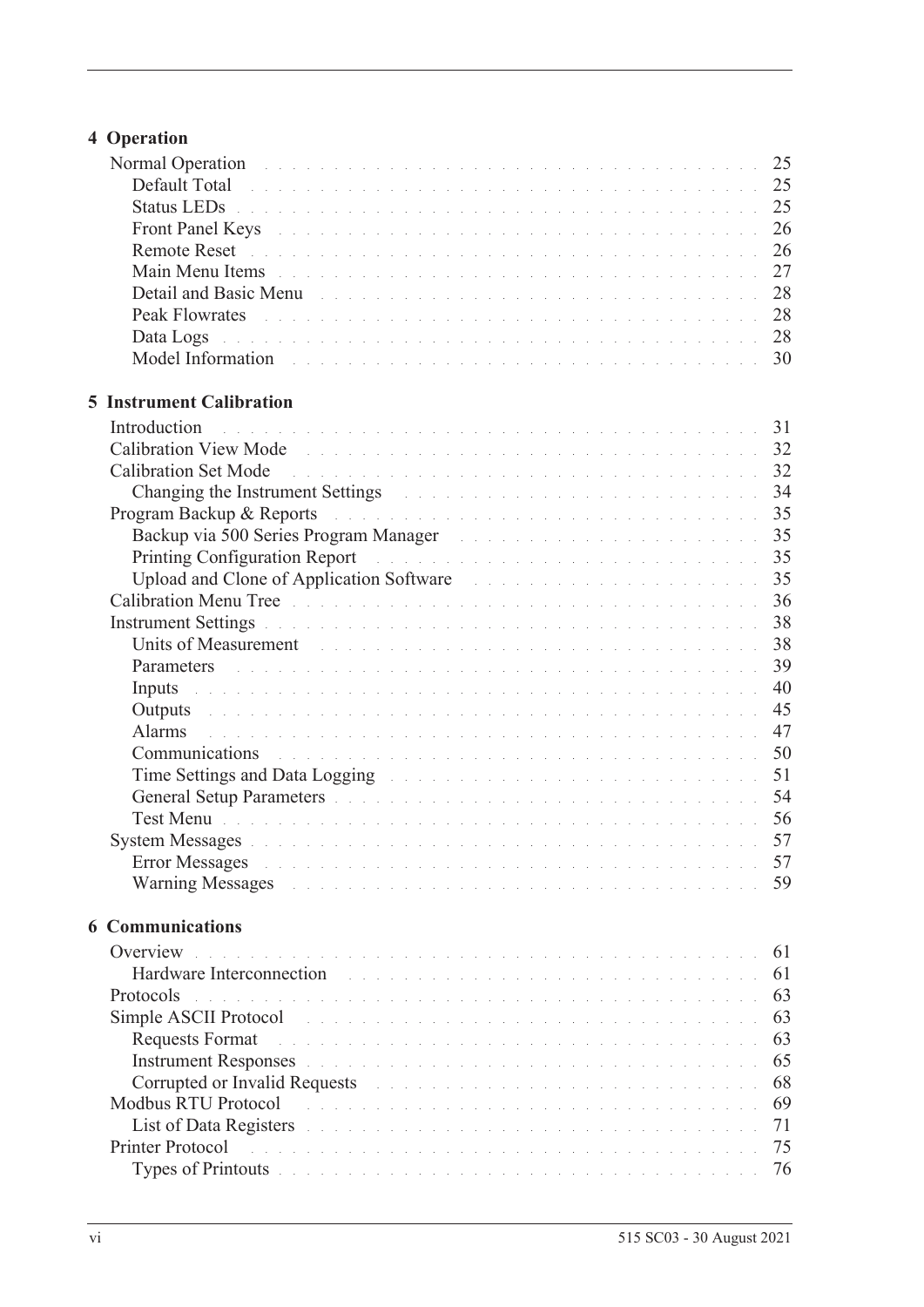| Printer Data Control entrepreneur and the control of the control of the control of the control of the control of the control of the control of the control of the control of the control of the control of the control of the |  |
|-------------------------------------------------------------------------------------------------------------------------------------------------------------------------------------------------------------------------------|--|
| <b>Appendix A Glossary</b>                                                                                                                                                                                                    |  |
|                                                                                                                                                                                                                               |  |
| <b>Appendix B Model Numbers</b>                                                                                                                                                                                               |  |
|                                                                                                                                                                                                                               |  |
| <b>Custom Version Codes Contained Algebra</b> 2014 <b>Custom Version Codes Contained Algebra 2014</b>                                                                                                                         |  |
| Application Information Code                                                                                                                                                                                                  |  |
| Appendix C Ethernet Port & Setup                                                                                                                                                                                              |  |
| Ethernet Port de la communicación de la communicación de la communicación de la communicación 86                                                                                                                              |  |
| Connecting 515 Ethernet to Networks/Routers and the connection of the state of the state of the state of the state of the state of the state of the state of the state of the state of the state of the state of the state of |  |
|                                                                                                                                                                                                                               |  |
| Index <b>Index International Contract Construction</b> in the construction of the construction of $89$                                                                                                                        |  |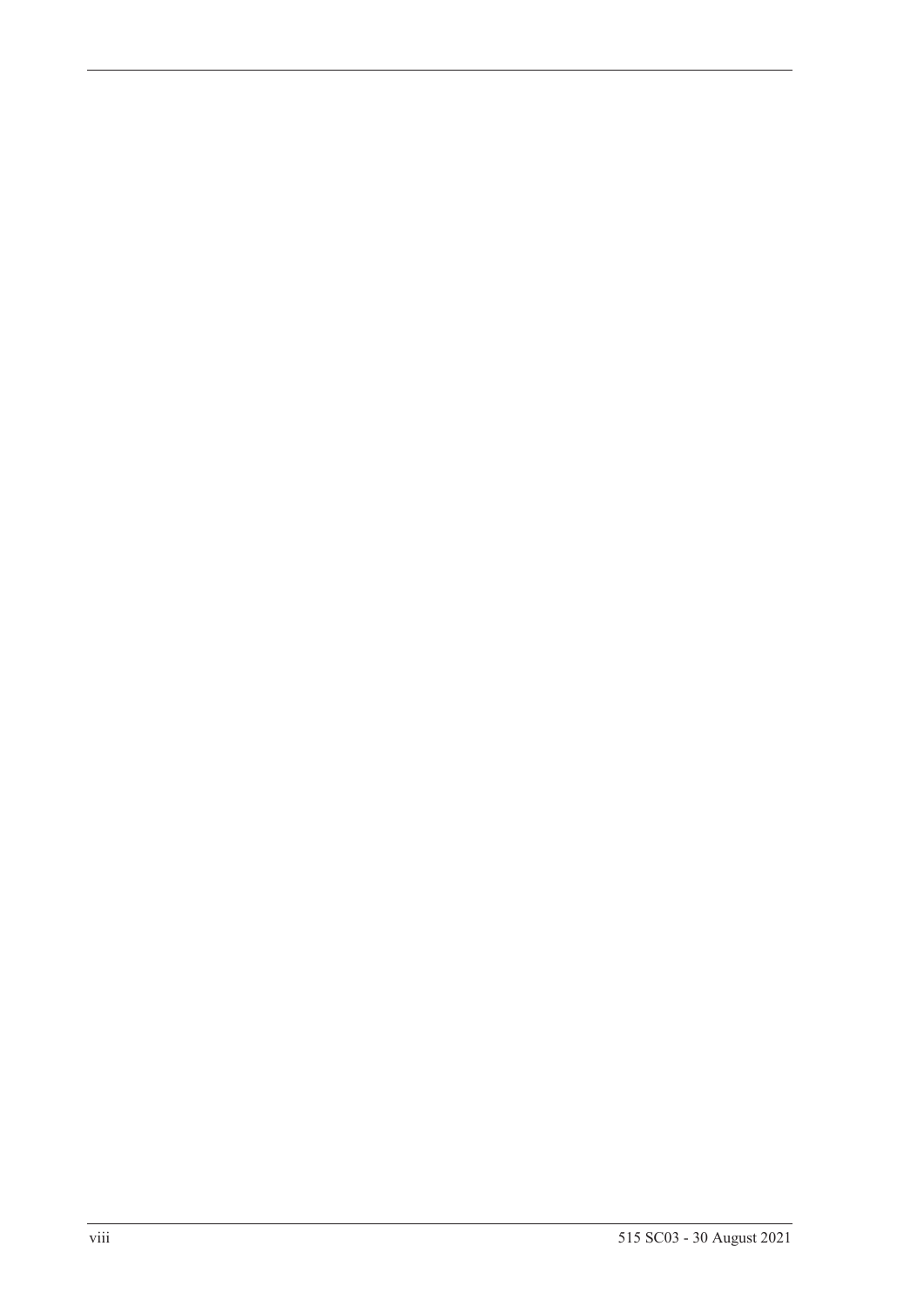# **List of Figures**

| 1  | Typical Application Diagram and a contract of the contract of the contract of the 7                                                                                                                                            |    |
|----|--------------------------------------------------------------------------------------------------------------------------------------------------------------------------------------------------------------------------------|----|
| 2  | 500 Series Instrument Panel Mounting and a contract of the series of the 11                                                                                                                                                    |    |
| 3  | Rear Panel Connections - Original entrepreneur and a series of the series of the 12                                                                                                                                            |    |
| 4  | Rear Panel Connections - New RS485 Version                                                                                                                                                                                     | 12 |
| 5  | Rear Panel Connections - New Ethernet Version                                                                                                                                                                                  | 13 |
| 6  | Externally Powered Voltage Transmitter North State Land and Alexandre Powered Voltage Transmitter North State Land                                                                                                             | 15 |
| 7  | Internally Powered Voltage Transmitter March 2014 and March 2014                                                                                                                                                               | 15 |
| 8  |                                                                                                                                                                                                                                | 16 |
| 9  | Internally Powered Current Loops and a contract to the contract of the contract of the contract of the contract of the contract of the contract of the contract of the contract of the contract of the contract of the contrac | 16 |
| 10 |                                                                                                                                                                                                                                | 17 |
| 11 | Logic Inputs Connection Diagram and a connection of the Connection of the Connection of the Connection of the Connection of the Connection of the Connection of the Connection of the Connection of the Connection of the Conn | 18 |
| 12 | Output 4-20mA Connection Diagram                                                                                                                                                                                               | 19 |
| 13 | Output Pulse Connection Diagram and a connection of the Connection of the Connection of the Connection of the Connection of the Connection of the Connection of the Connection of the Connection of the Connection of the Conn | 19 |
| 14 | Relay Connection Diagram and a connection of the connection of the Connection of the Connection of the Connection of the Connection of the Connection of the Connection of the Connection of the Connection of the Connection  | 20 |
| 15 |                                                                                                                                                                                                                                | 22 |
| 16 | Logged Data Display Methods and a contract the contract of the contract of the contract of the contract of the                                                                                                                 | 29 |
| 17 |                                                                                                                                                                                                                                | 36 |
| 18 | Calibration Menu Tree Sheet 2 and the contract of the contract of the contract of the contract of the contract of the contract of the contract of the contract of the contract of the contract of the contract of the contract | 37 |
| 19 | RS-232 Cable Connections to a Computer and a substitution of the set of the set of the set of the set of the set of the set of the set of the set of the set of the set of the set of the set of the set of the set of the set | 61 |
| 20 |                                                                                                                                                                                                                                | 62 |
| 21 | DataMod - Modbus Connection Settings and a connection of the settings of the connection of the settings of the connection of the settings of the connection of the connection of the connection of the connection of the conne | 87 |
|    |                                                                                                                                                                                                                                |    |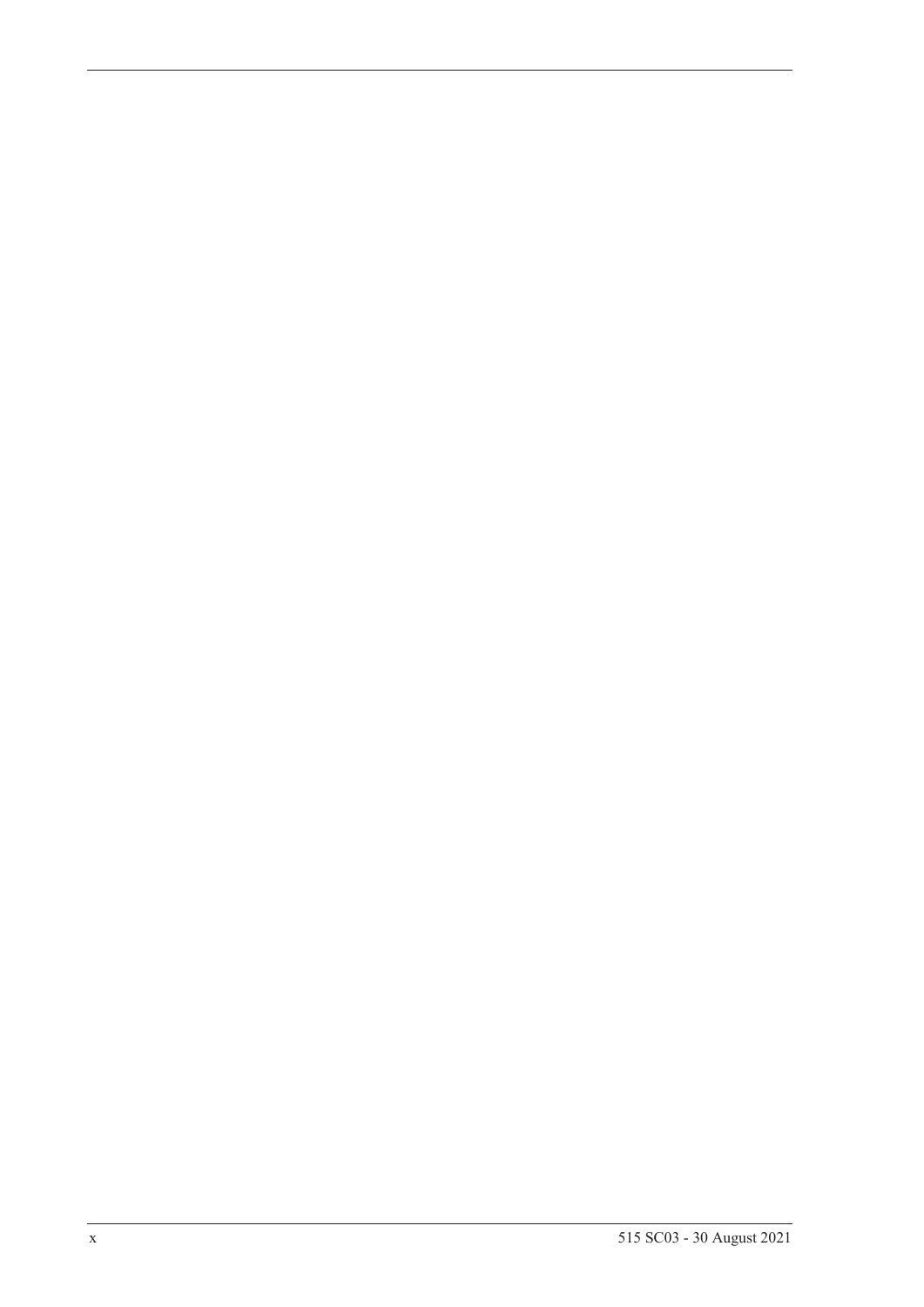# <span id="page-10-0"></span>**Chapter 1 Introduction**

# <span id="page-10-1"></span>**Features**

- **•** Tailored for differential pressure mass meters with single or stacked transmitters
- **•** Generic differential pressure flow calculations
- **•** Uses IAPWS-IF97 steam calculation
- **•** Suitable for Water, Saturated and Superheated steam applications
- **•** Allows for Specific Enthalpy (initial energy) offset
- **•** Selection of Detail or Basic main menu to suit operator and application
- **•** Selection of second language and user tags
- RTC logging with over 1000 entries.
- **•** Programmable pulse width and scaling of pulse output
- **•** 4-20 mA retransmission
- **•** RS232 and RS485 or Ethernet (optional) serial ports
- **•** Modbus RTU, Printer and other serial port protocols
- **•** Front panel adjustment of 8-24 V DC output voltage
- **•** Backlit display

# <span id="page-10-2"></span>**Overview**

The 515 SC03 application measures the volume, mass and energy content of steam by using single or stacked differential pressure mass flow inputs in conjunction with a temperature and/or pressure input.

A selection of various modes makes it suitable for many steam applications. The instrument calculates the flow according to generic differential pressure equations and incorporates the conditions at which the flowmeter was calibrated.

The instrument calculates the mass flow and energy according to the IAPWS Industrial Formulation (1997) for the thermodynamic properties of steam. The equations use the pressure and temperature values to determine the specific volume and the specific enthalpy. A specific enthalpy adjustment can be used to offset any initial energy.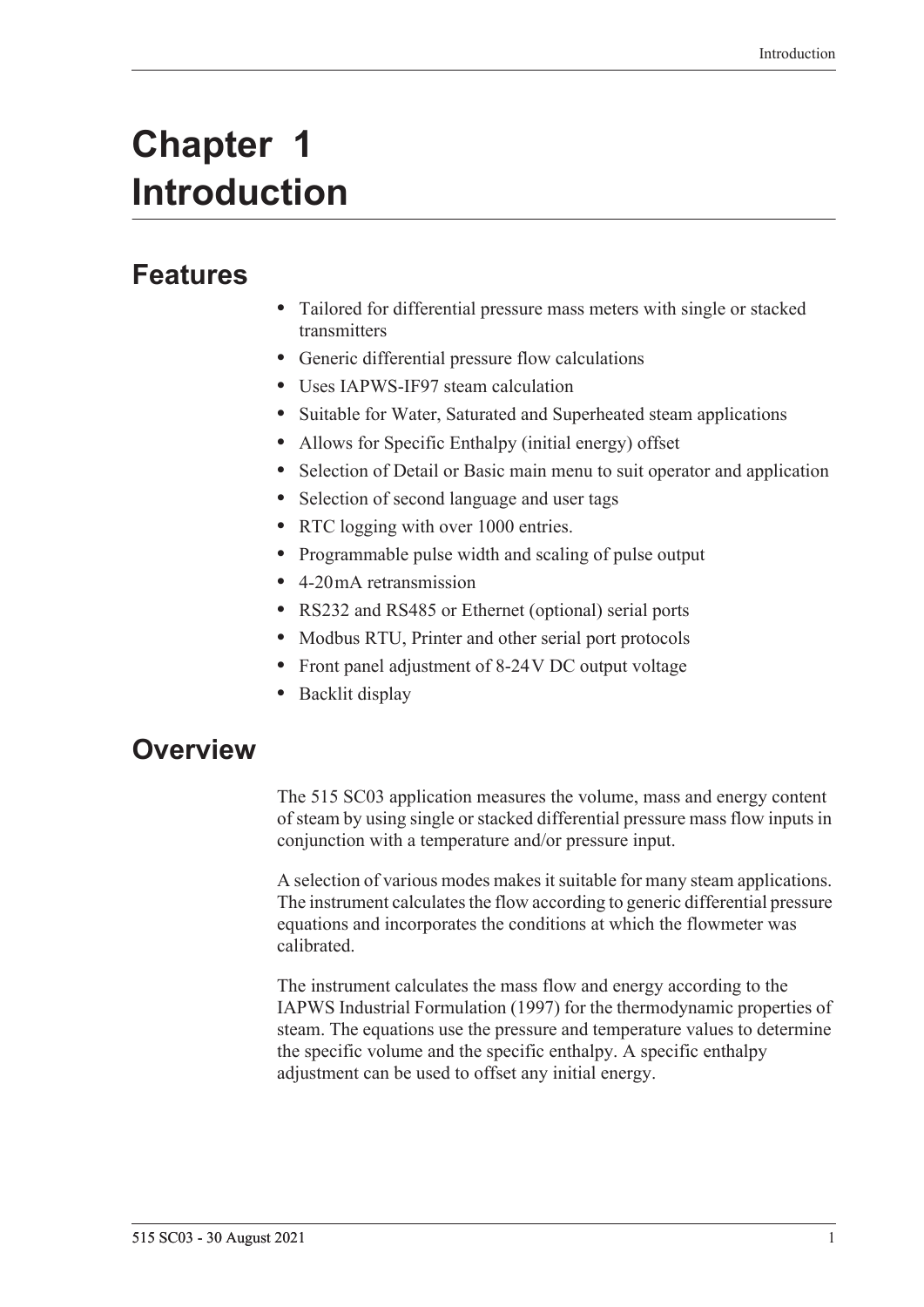### <span id="page-11-0"></span>**Operation Modes**

This instrument can be used for saturated/superheated steam or water applications by selecting one of the following operation modes in calibration:

- **• SAT-T** Saturated steam using temperature input only
- **• SAT-P** Saturated steam using pressure input only
- **• SUPER-1** Superheated steam (standard).
- **• SUPER-2** Superheated steam, uses default temperature and pressure when outside the superheated region.
- **• SUPER-3** Superheated steam, uses saturated steam curve and pressure input when outside the superheated region.
- **• LIQUID** Liquid water, applications such as boiler feed or condensate return measurement.

The operation mode can be observed via Modbus RTU communications. Please refer to **[Instrument Control and I/O](#page-82-0)** on page 73 for further details.

### <span id="page-11-1"></span>**Specific Enthalpy & Energy Offset**

In some applications it is the total energy contained in the flowing water or steam that is of interest, while in other application it is the energy used to create the heated water or steam that is important. When it is the 'energy used' that is required to be calculated, it is necessary to offset the energy and power readings with the initial heat energy in the boiler feed or water source.

This is achieved by using the steam tables to calculate the initial specific enthalpy based on the pre-entered reference conditions of the source. A specific enthalpy adjustment value is then deducted from the specific enthalpy of the flowing steam or water.

If the specific enthalpy adjustment option is enabled, the resultant net specific enthalpy is then used to calculate the energy and power consumed.

The specific enthalpy values are displayed in the main menu, while the adjustment feature can be enabled or disabled and the adjustment reference conditions entered in program mode. An error will be raised on exit of program mode if the temperature and pressure reference condition are out of range.

It is also deemed to be an invalid condition to have the specific enthalpy adjustment value greater than the measured flowing value. In this situation the net specific enthalpy value will be fixed to zero and the energy and power will cease to be calculated.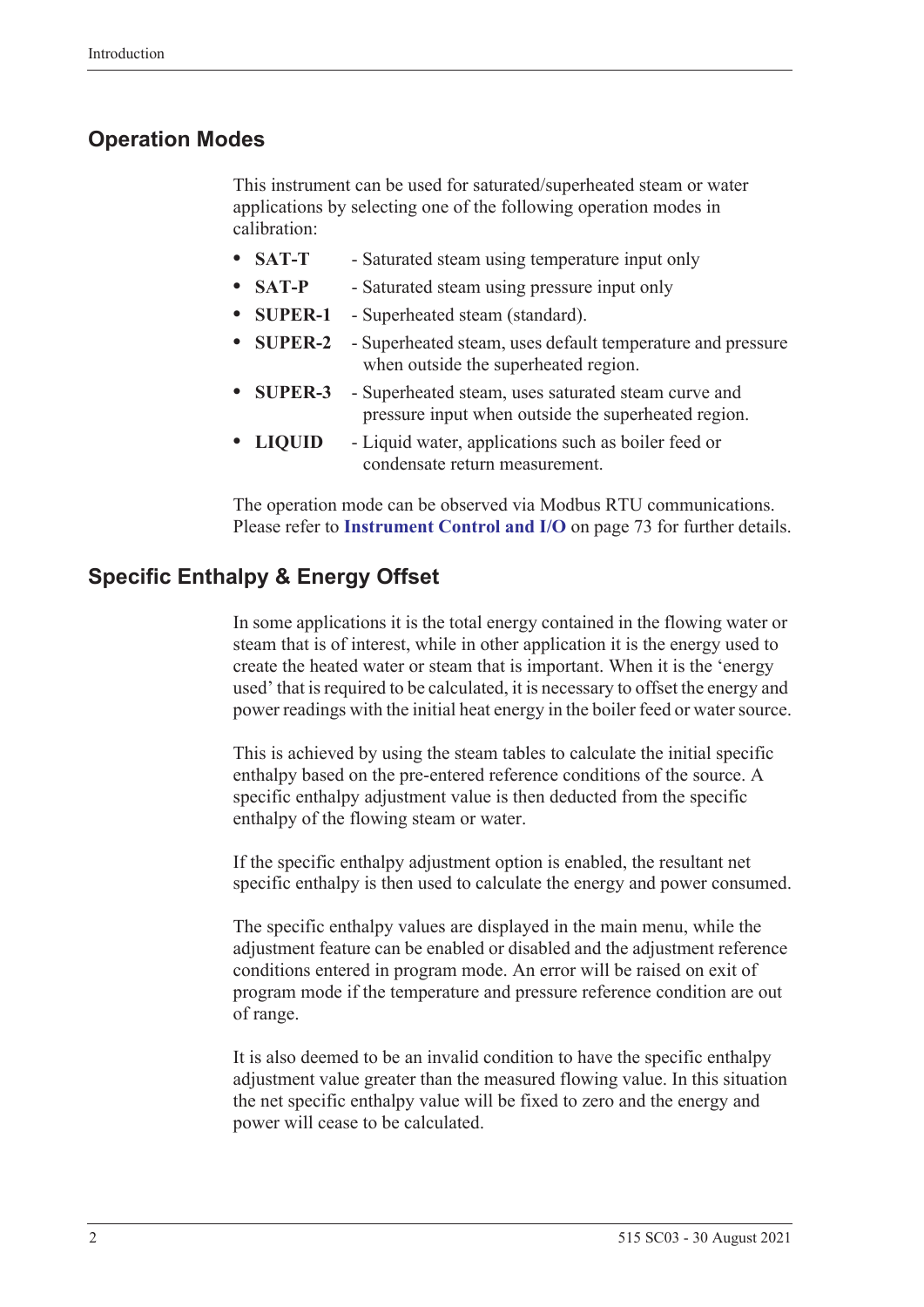### <span id="page-12-0"></span>**Calculations**

The following equations identify the derivation of some of the displayed variables. If your interest is more in the operation of the instrument, you can skip this section and allow the instrument to take care of the calculations.

The steam energy calculations are based on the IAPWS Industrial Formulation (1997).

Superheated steam regions are:

| $0^{\circ}$ C < t < 800 $^{\circ}$ C    | P < 100 MPa      |
|-----------------------------------------|------------------|
| $32^{\circ}$ F < t < 1472 $^{\circ}$ F  | $P < 14500$ psia |
| $800^{\circ}$ C < t < 2000 $^{\circ}$ C | P < 10 MPa       |
| 1472°F < t < 3632°F                     | $P < 1450$ psia  |

Saturated steam regions are:

 $0^{\circ}$ C < t < 374 $^{\circ}$ C (critical temperature)  $32^{\circ}$ F < t < 705 $^{\circ}$ F

P < 22 MPa (critical pressure) P < 3190 psia

Water region is:

 $0^{\circ}$ C < t < t<sub>saturation</sub> at system pressure  $32^{\circ}$ F < t < t<sub>saturation</sub> at system pressure

#### **Formulas**

*Volume flow = Mass flow Specific volume Energy flow = Mass flow Net SE*

*Net SE = SE - SEadj (if SE > SEadj otherwise 0) (SE = Specific Enthalpy)*

Note: Specific Enthalpy Adjustment (SEadj) can be disabled or enabled in programming to suit a specific application.

### **Differential Pressure Equations**

The generic differential pressure formula for flow is as follows:

$$
q_m = \sqrt{\frac{\nu_c}{\nu_f}} \cdot f(A)
$$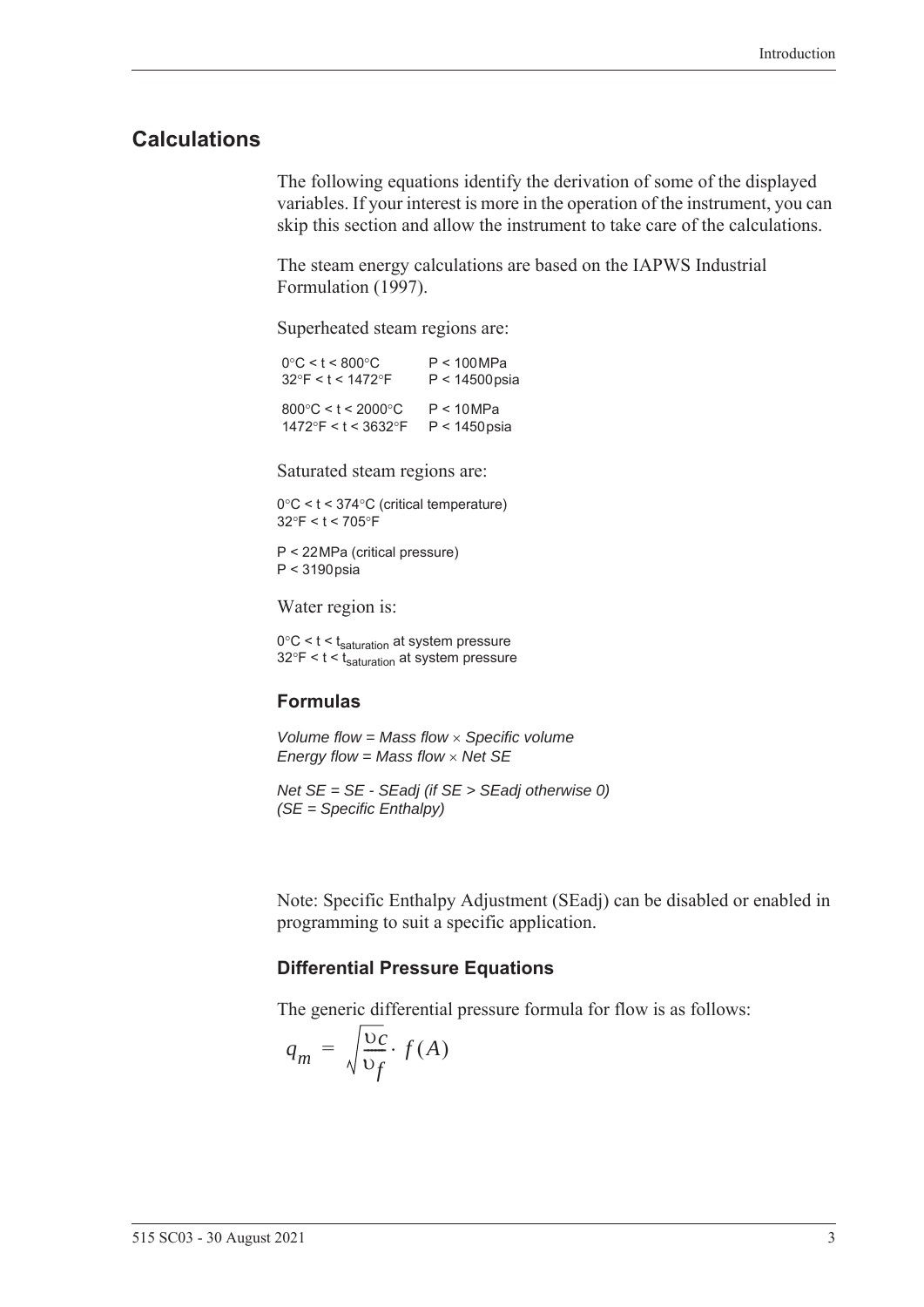where:

| $q_m$ | $=$ mass flow                                  |
|-------|------------------------------------------------|
|       | $f(A)$ = the value of the scaled analog signal |
| $V_C$ | = specific volume at calibration conditions    |
| $V_f$ | $=$ specific volume at flow conditions         |

In most DP applications there is no offset required, the  $P_{min}$  value is set to zero which reduces the formula to the more recognized form of:

$$
q_m = \sqrt{\frac{\mathrm{v}_c}{\mathrm{v}_f}} \cdot S \cdot A^*
$$

where:

 $S = P_{max}$  (the maximum flowrate (span)) *A\** = normalised signal (0 to 1) with correction applied

*(for further details on Pmin and Pmax refer to 'Analog Input Scaling')*

For further details of these equations or restrictions of use please refer to the appropriate standard or relevant documents.

### <span id="page-13-0"></span>**Analog Input Scaling**

The analog inputs in this instrument are scaled by the following general formula:

$$
f(A) = P_{min} + (P_{max} - P_{min}) \cdot A^*
$$

where:

*Pmin* = minimum point (equivalent to offset)

 $P_{max}$  = maximum point ( $P_{max} - P_{min}$  is equivalent to span)

*A\** = normalised signal (0 to 1) with correction applied for a flow input

#### **Correction Type**

- LINEAR:  $A^* = A$  when the instrument is not required to apply correction
- NON-LINEAR:  $A^* = A_c$  when the instrument applies correction from the points in the correction table
- SQUARE:  $A^* = \sqrt{A}$  when the transmitter does not have square root extraction and it must be applied by the instrument.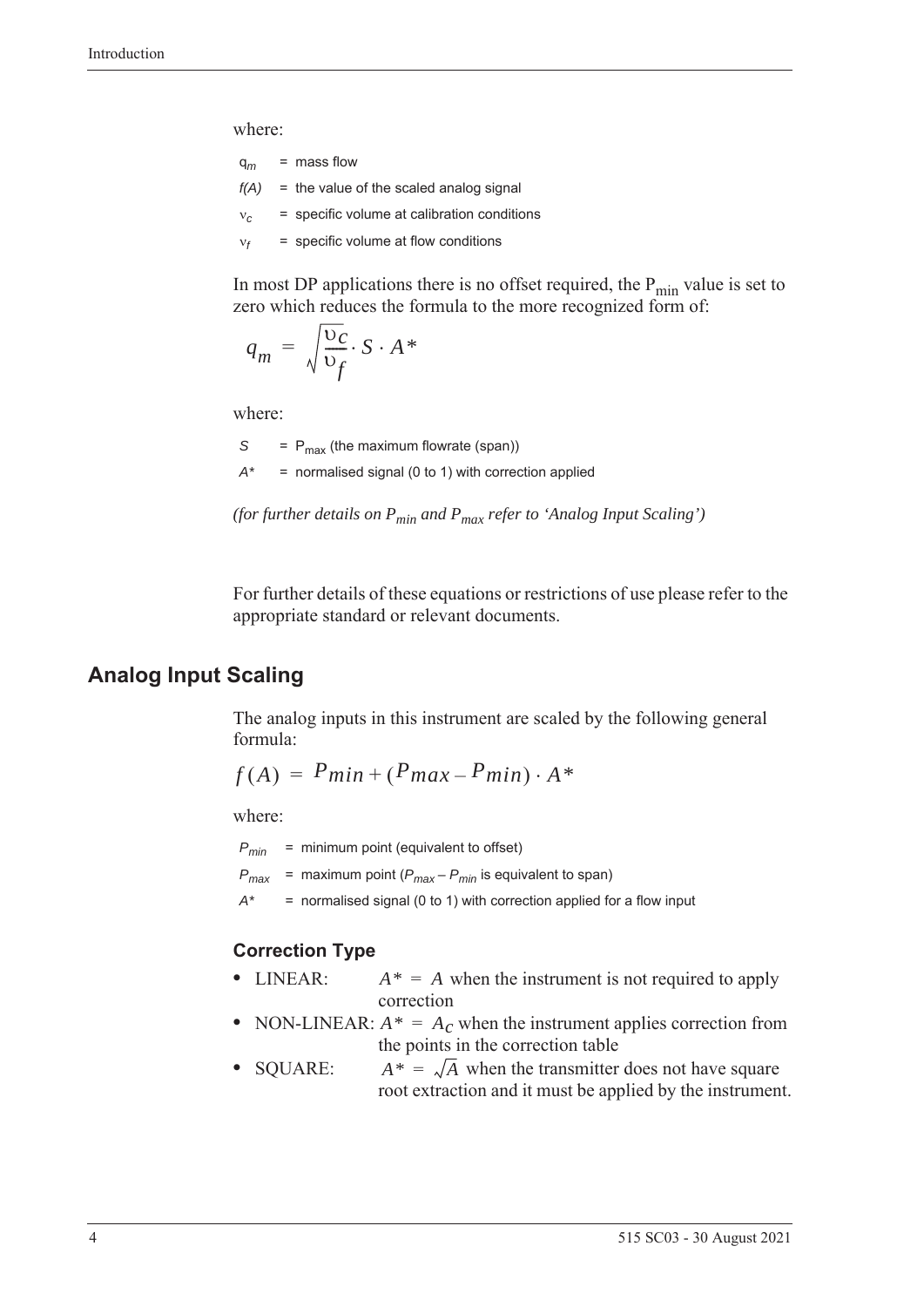### <span id="page-14-0"></span>**Displayed Information**

The front panel display shows the current values of the input variables and the results of the calculations.

The instrument can be supplied with a real-time clock for data logging of over 1000 entries of the variables as displayed on the main menu.

This application indicates the type of pressure value being displayed as either gauge or absolute by adding an 'A' or 'G' to the units of measurement.

### <span id="page-14-1"></span>**Main Menu Variables**

| <b>Main Menu</b><br><b>Variables</b> | <b>Default</b><br><b>Units</b> | Variable<br>Type |
|--------------------------------------|--------------------------------|------------------|
| Energy                               | <b>MWh</b>                     | Total            |
| Power                                | <b>MW</b>                      | Rate             |
| Volume                               | m <sup>3</sup>                 | Total            |
| <b>Volume Flowrate</b>               | $m^3/m$ in                     | Rate             |
| Mass                                 | kg                             | Total            |
| Mass Flowrate                        | kg/min                         | Rate             |
| Temperature                          | Deg C                          | Rate             |
| Pressure                             | MPa                            | Rate             |
| Specific Volume                      | $m^3$ /kg                      | Rate             |
| <b>Specific Enthalpy</b>             | kJ/kg                          | Rate             |
| Specific Enthalpy Adjust             | kJ/kg                          | Rate             |
| Specific Enthalpy Net                | kJ/kg                          | Rate             |

### **Units of Measurement**

In the 500 Series instruments there is a wide range of available units of measurement to be selected from. These can be viewed and selected either during initial Software Configuration via the 500 Series Program Manager (see below) or from within the instrument's calibration settings (if access has been granted) as per **[Units of Measurement](#page-47-2)** on page 38.

### <span id="page-14-2"></span>**Communications**

There are two communication ports available as follows:

- **•** COM-1 RS-232 port
- **•** COM-2 RS-485 port (optional) or Ethernet (optional)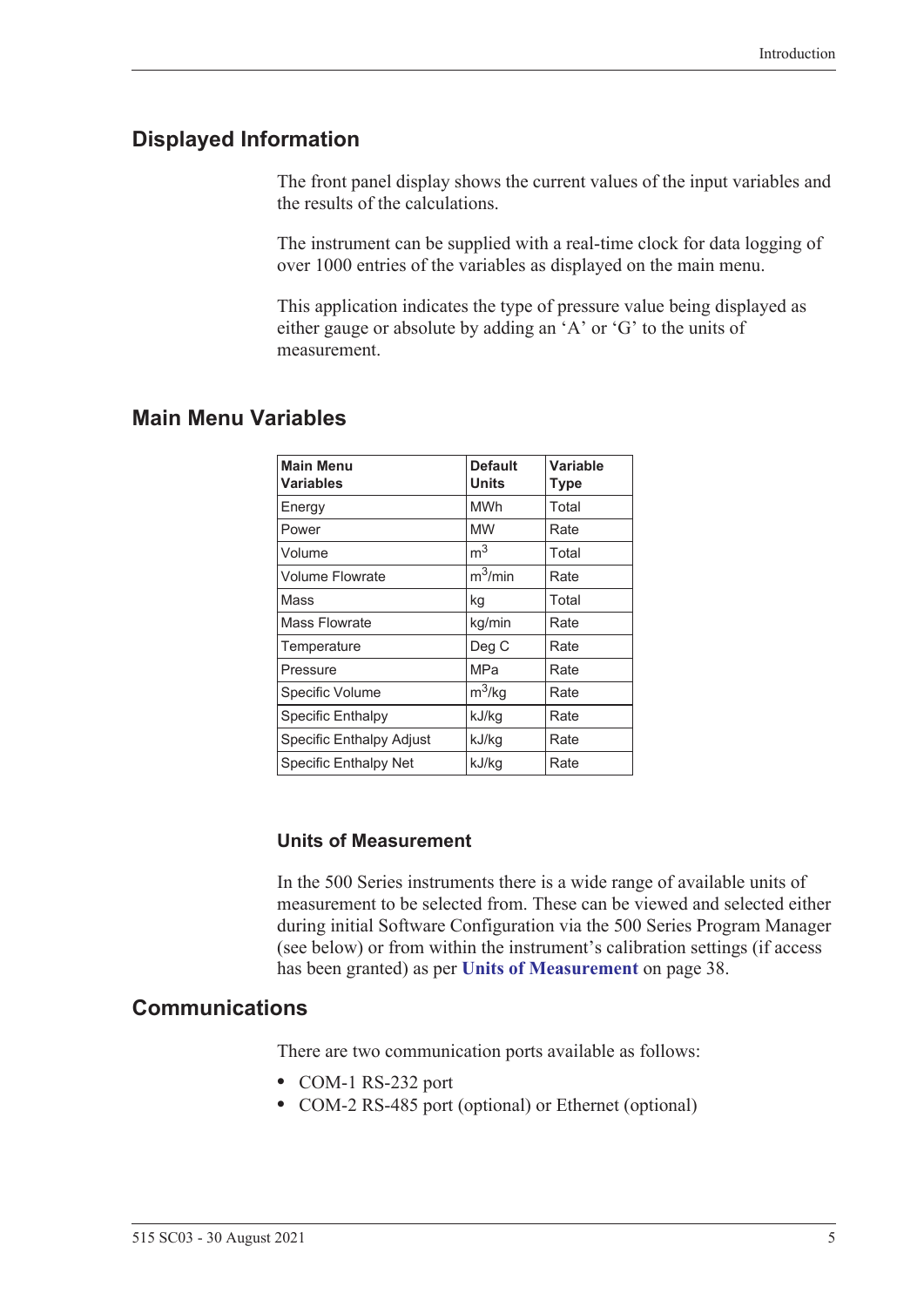All types of ports can be used for remote data reading, while RS-232 and RS-485 serial ports can be used for printouts and for uploading and downloading of the application software to the instrument.

### <span id="page-15-0"></span>**Isolated Outputs**

The opto-isolated outputs can re-transmit any main menu variable. The type of output is determined by the nature of the assigned variable. Totals are output as pulses and rates are output as 4-20 mA signals. One output is standard, a second output is available as an option.

### <span id="page-15-1"></span>**Relay Outputs**

The relay alarms can be assigned to any of the main menu variables of a rate type. The alarms can be fully configured including hysteresis. Two relays are standard with two additional relays available as an option.

### <span id="page-15-2"></span>**Software Configuration**

The instrument can be programmed to suit the particular application needs and the flexible I/O can be assigned as required. Program settings can be changed either via the front panel (depending on assigned access levels) or via the 500 Series Program Manager (500-PM software).

The 500-PM software is a free comprehensive configuration tool and resource centre that can be used to further tailor an instrument to suit specific application needs including units of measurement, custom tags and text, access levels and more.

The software is a Windows based program that is freely available from the download section of the Contrec website. The program can be used to create a custom version of an existing application to be saved for backup purposes and/or to generate a PDF of configuration report for record keeping.

The instrument stores all set-up parameters, totals and logged data in nonvolatile memory with at least 30 years retention.

### <span id="page-15-3"></span>**Analog Input Types**

Any analog input can be set to accept a 4-20 mA, 0-5 V or 1-5 V signal, while any inputs assigned to a temperature sensor can also be set to accept a PT100 or PT500 signal.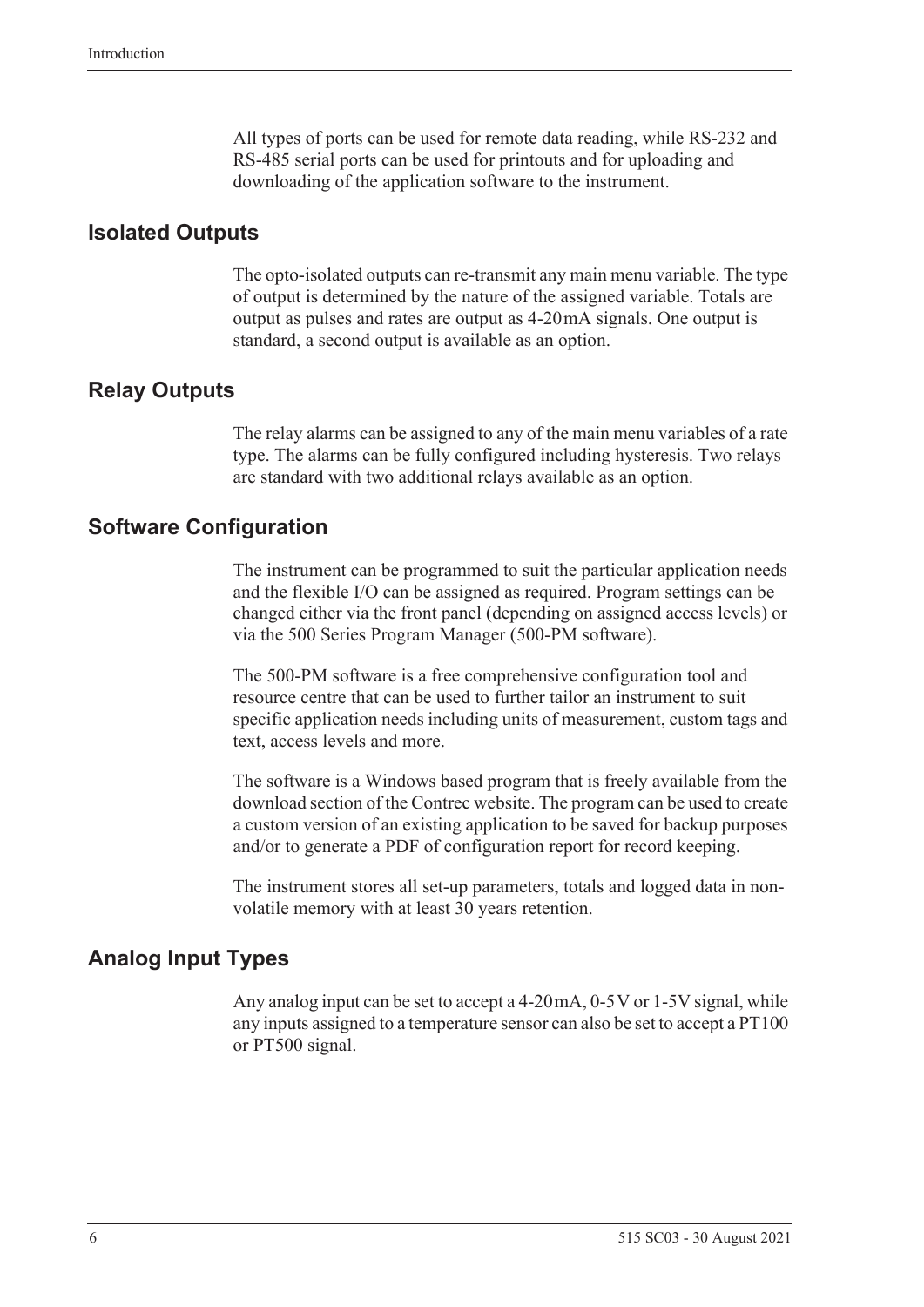

*Figure 1 Typical Application Diagram*

## <span id="page-16-0"></span>**Approvals**

<span id="page-16-1"></span>This instrument conforms to the EMC-Directive of the Council of European Communities 2014/30/EU, the LVD safety directive 2014/35/EU and the following standards:

- **•** *EN61326:2013* Electrical equipment for measurement, control and laboratory use – EMC requirements: Industrial Environment.
- **•** *EN61010:2010* Safety requirements for electrical equipment for measurement, control, and laboratory use.

In order to comply with these standards, the wiring instructions in **[Chapter](#page-20-5)  [3 - Installation & Maintenance](#page-20-5)** must be followed.

### **FCC Declaration**

This equipment has been tested and found to comply with the limits for a Class A digital device, pursuant to Part 15 of the FCC Rules. These limits are designed to provide reasonable protection against harmful interference when the equipment is operated in a commercial environment. This equipment generates, uses, and can radiate radio frequency energy and, if not installed and used in accordance with the instruction manual, might cause harmful interference to radio communications. Operation of this equipment in a residential area is likely to cause harmful interference, in which case the user will be required to correct the interference at his own expense.

Properly shielded and grounded cables and connectors must be used in order to meet FCC emission limits. Contrec Ltd is not responsible for any radio or television interference caused by using other than recommended cables and connectors or by unauthorized changes or modifications to this equipment. Unauthorized changes or modifications could void the user's authority to operate the equipment.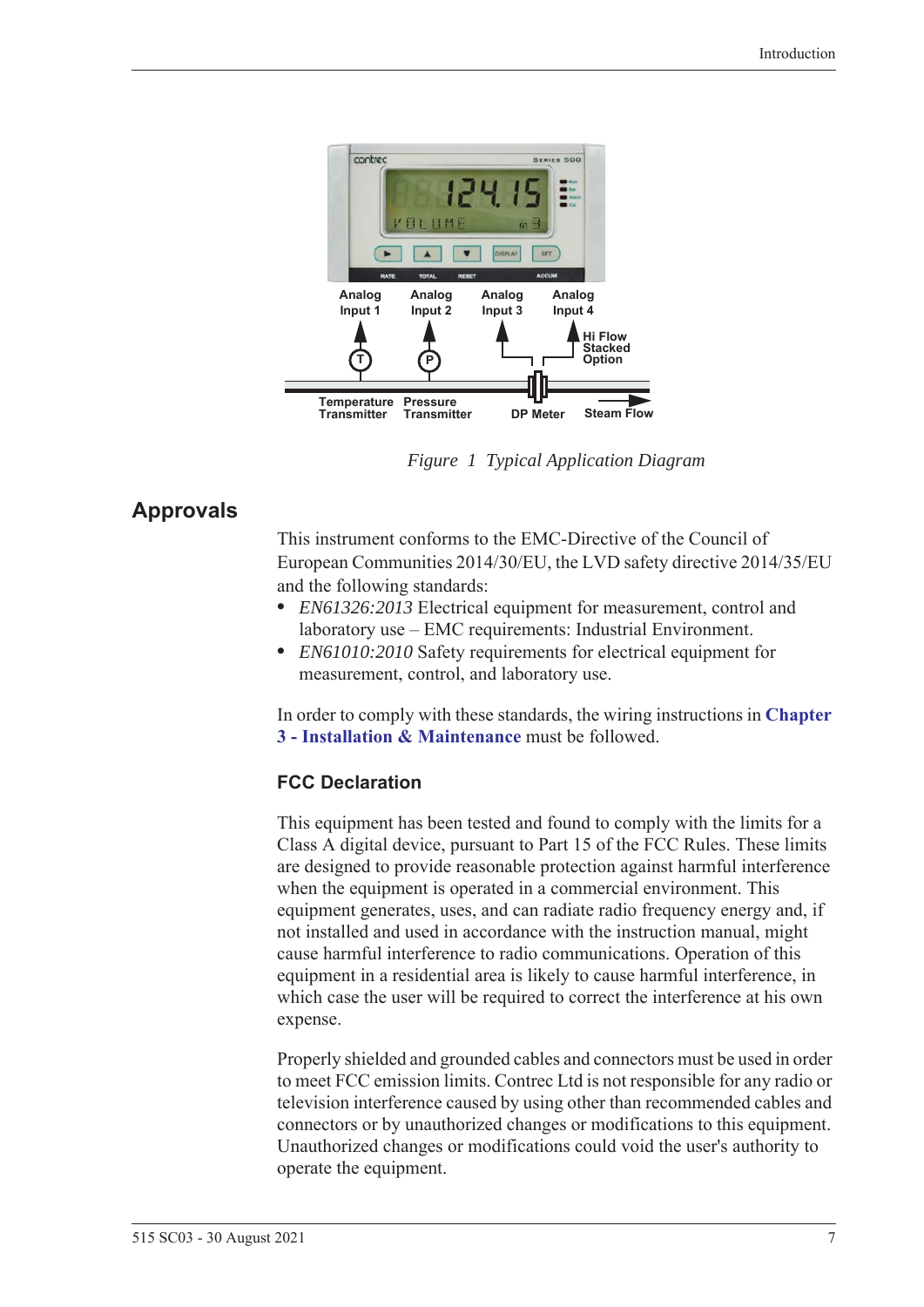This device complies with Part 15 of the FCC Rules. Operation is subject to the following two conditions: (1) this device might not cause harmful interference, and (2) this device must accept any interference received, including interference that might cause undesired operation.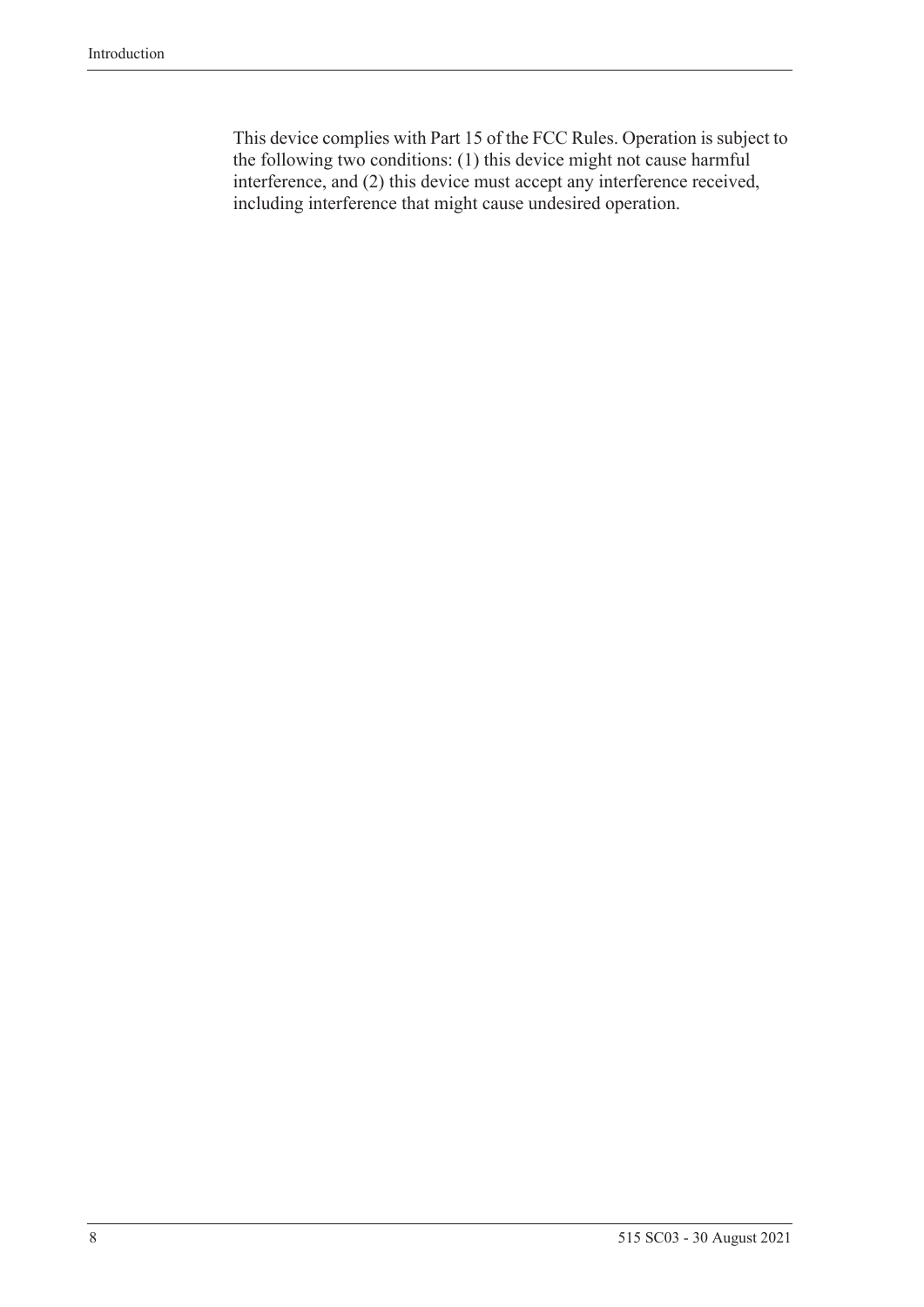# <span id="page-18-0"></span>**Chapter 2 Specifications**

# <span id="page-18-1"></span>**Specification Table**

| <b>Operating Environment</b>        |                                                                                                                                                                                                                                                                                                   | <b>Analog Input (General)</b>                               |                                                                                             |  |  |  |  |  |
|-------------------------------------|---------------------------------------------------------------------------------------------------------------------------------------------------------------------------------------------------------------------------------------------------------------------------------------------------|-------------------------------------------------------------|---------------------------------------------------------------------------------------------|--|--|--|--|--|
| <b>Temperature</b>                  | +5°C to +40°C (standard - no coating)<br>-20°C to +60°C (with conformal coating)<br>-30°C to +60°C (ExD housing with heater)                                                                                                                                                                      | <b>Overcurrent</b>                                          | 100mA absolute maximum rating<br>(30mA for 4-20mA inputs)                                   |  |  |  |  |  |
| <b>Humidity</b>                     | 0 to 95% non condensing (conformal<br>coating)<br>5% to 85% non condensing (no coating)                                                                                                                                                                                                           | <b>Update Time</b><br>Configuration<br><b>Non-linearity</b> | $< 1.0$ sec<br>RTD, 4-20mA, 0-5V and 1-5V input<br>Up to 20 correction points (some inputs) |  |  |  |  |  |
| <b>Power Supply</b>                 | 100-240 V AC (+/-10%) 50-60 Hz (+/-<br>10%) or 12-28 V DC                                                                                                                                                                                                                                         | <b>RTD Input</b>                                            |                                                                                             |  |  |  |  |  |
| <b>Consumption</b>                  | 10W (max) Overvoltage category II                                                                                                                                                                                                                                                                 | <b>Sensor Type</b>                                          | PT100 & PT500 to IEC 751                                                                    |  |  |  |  |  |
| <b>Protection</b>                   | Sealed to IP65 (Nema 4X) when panel                                                                                                                                                                                                                                                               | <b>Connection</b>                                           | <b>Four Wire</b>                                                                            |  |  |  |  |  |
|                                     | mounted                                                                                                                                                                                                                                                                                           | Range                                                       | -200 $\degree$ C to 350 $\degree$ C<br>-200°C to 800°C (PT100 extended range)               |  |  |  |  |  |
| <b>Dimensions</b><br>(panel option) | 147mm (5.8") width<br>74mm (2.9") height<br>170mm (6.6") depth (behind the panel)                                                                                                                                                                                                                 | <b>Accuracy</b>                                             | 0.1°C typical<br>0.2°C typical (PT100 extended range)                                       |  |  |  |  |  |
| <b>Display</b>                      |                                                                                                                                                                                                                                                                                                   | 4-20mA Input                                                |                                                                                             |  |  |  |  |  |
| <b>Type</b>                         | Backlit LCD with 7-digit numeric display                                                                                                                                                                                                                                                          | Impedance                                                   | 100 Ohms (to common signal ground)                                                          |  |  |  |  |  |
|                                     | and 11-character alphanumeric display                                                                                                                                                                                                                                                             | <b>Accuracy</b>                                             | 0.05% full scale $(20^{\circ}C)$                                                            |  |  |  |  |  |
| <b>Digits</b>                       | 15.5mm (0.6") high                                                                                                                                                                                                                                                                                |                                                             | 0.1% (full temperature range, typical)                                                      |  |  |  |  |  |
| <b>Characters</b>                   | 6mm (0.24") high                                                                                                                                                                                                                                                                                  |                                                             |                                                                                             |  |  |  |  |  |
| <b>LCD Backup</b>                   | Last data visible for 15min after power                                                                                                                                                                                                                                                           | 0-5 or 1-5 Volts Input                                      |                                                                                             |  |  |  |  |  |
|                                     | down                                                                                                                                                                                                                                                                                              | Impedance                                                   | 10 MOhms (to common signal ground)                                                          |  |  |  |  |  |
| <b>Update Rate</b>                  | 0.3 second                                                                                                                                                                                                                                                                                        | <b>Accuracy</b>                                             | 0.05% full scale $(20^{\circ}C)$<br>0.1% (full temperature range, typical)                  |  |  |  |  |  |
| <b>Non-volatile Memory</b>          |                                                                                                                                                                                                                                                                                                   |                                                             |                                                                                             |  |  |  |  |  |
| <b>Retention</b>                    | > 30 years                                                                                                                                                                                                                                                                                        | <b>Logic Inputs</b>                                         |                                                                                             |  |  |  |  |  |
| <b>Data Stored</b>                  | Setup, Totals and Logs                                                                                                                                                                                                                                                                            | <b>Signal Type</b>                                          | CMOS, TTL, open collector, reed switch                                                      |  |  |  |  |  |
|                                     |                                                                                                                                                                                                                                                                                                   | Overvoltage                                                 | 30V maximum                                                                                 |  |  |  |  |  |
| <b>Approvals</b>                    |                                                                                                                                                                                                                                                                                                   | <b>Relay Output</b>                                         |                                                                                             |  |  |  |  |  |
| Interference                        | $C \in \mathbb{C}$ compliance                                                                                                                                                                                                                                                                     | No. of Outputs                                              | 2 relays plus 2 optional relays                                                             |  |  |  |  |  |
| <b>Enclosure</b>                    | IECEx, ATEX and CSA approved                                                                                                                                                                                                                                                                      | Voltage                                                     | 250 volts AC, 30 volts DC maximum                                                           |  |  |  |  |  |
|                                     | enclosures available for hazardous areas                                                                                                                                                                                                                                                          |                                                             | (solid state relays use AC only)                                                            |  |  |  |  |  |
| <b>Real Time Clock (Optional)</b>   |                                                                                                                                                                                                                                                                                                   | <b>Current</b>                                              | 3A maximum - mechanical relays<br>1.5A maximum - solid state relays                         |  |  |  |  |  |
| <b>Battery Type</b>                 | 3 volts Lithium button cell<br>- For Issue 7 option card, type CR2450N<br>manufactured by Renata only<br>- For conformal coated 'C' version, type<br>BR2032 manufactured by Panasonic only<br>- For non-conformal coated versions, type<br>BR2032 and CR2032 manufactured by<br>Panasonic or Sony |                                                             |                                                                                             |  |  |  |  |  |

**Battery Life** 5 years (typical)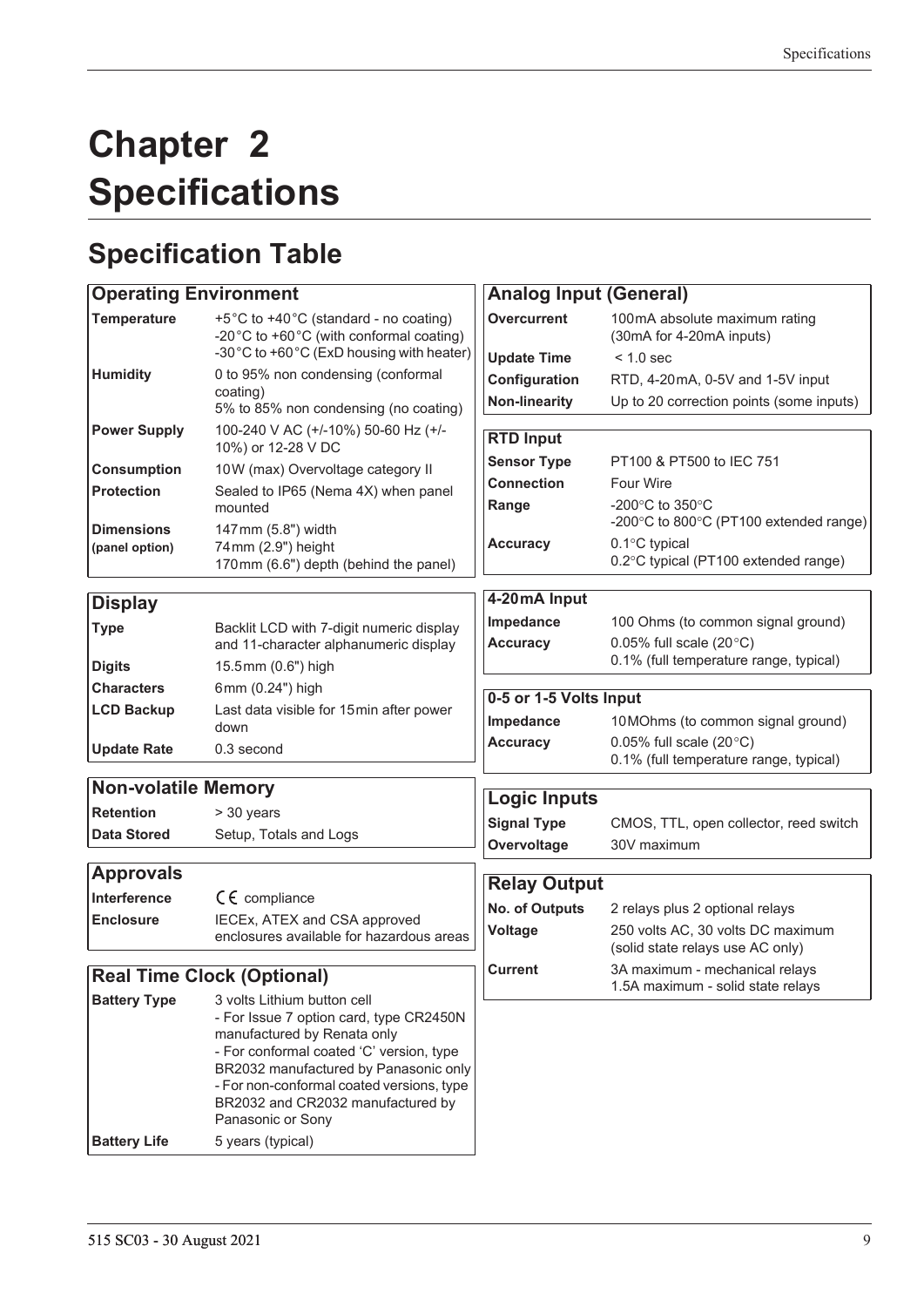### **Communication Ports**

| <b>Ports</b>     | COM-1 RS-232 port<br>COM-2 RS-485 or Ethernet port (optional) |
|------------------|---------------------------------------------------------------|
| <b>Baud Rate</b> | 2400 to 19200 baud                                            |
| <b>Parity</b>    | Odd, even or none                                             |
| <b>Stop Bits</b> | 1 or 2                                                        |
| Data Bits        | 8                                                             |
| <b>Protocols</b> | ASCII, Modbus RTU, Modbus TCP/IP<br>(Ethernet Port), Printer  |

# **Transducer Supply**

| <b>Voltage</b>    | 8 to 24 volts DC, programmable  |
|-------------------|---------------------------------|
| l Current l       | 70mA @ 24V, 120mA @ 12V maximum |
| <b>Protection</b> | Power limited output            |

### **Isolated Output**

| <b>No. of Outputs</b> | 2 configurable outputs         |
|-----------------------|--------------------------------|
| Configuration         | Pulse/Digital or 4-20mA output |

| <b>Pulse/Digital Output</b> |                                                            |  |  |  |  |
|-----------------------------|------------------------------------------------------------|--|--|--|--|
| <b>Signal Type</b>          | Open collector                                             |  |  |  |  |
| <b>Switching</b>            | 200mA, 30 volts DC maximum                                 |  |  |  |  |
| <b>Saturation</b>           | 0.8 volts maximum                                          |  |  |  |  |
| <b>Pulse Width</b>          | Programmable: 10, 20, 50, 100, 200 or<br>500 <sub>ms</sub> |  |  |  |  |
|                             |                                                            |  |  |  |  |
| 4-20 mA Output              |                                                            |  |  |  |  |
|                             |                                                            |  |  |  |  |

| <b>Supply</b>     | 9 to 30 volts DC external              |
|-------------------|----------------------------------------|
| <b>Resolution</b> | $0.05\%$ full scale                    |
| <b>Accuracy</b>   | $0.05\%$ full scale (20 $\degree$ C)   |
|                   | 0.1% (full temperature range, typical) |

*Important: Specifications are subject to change without notice.*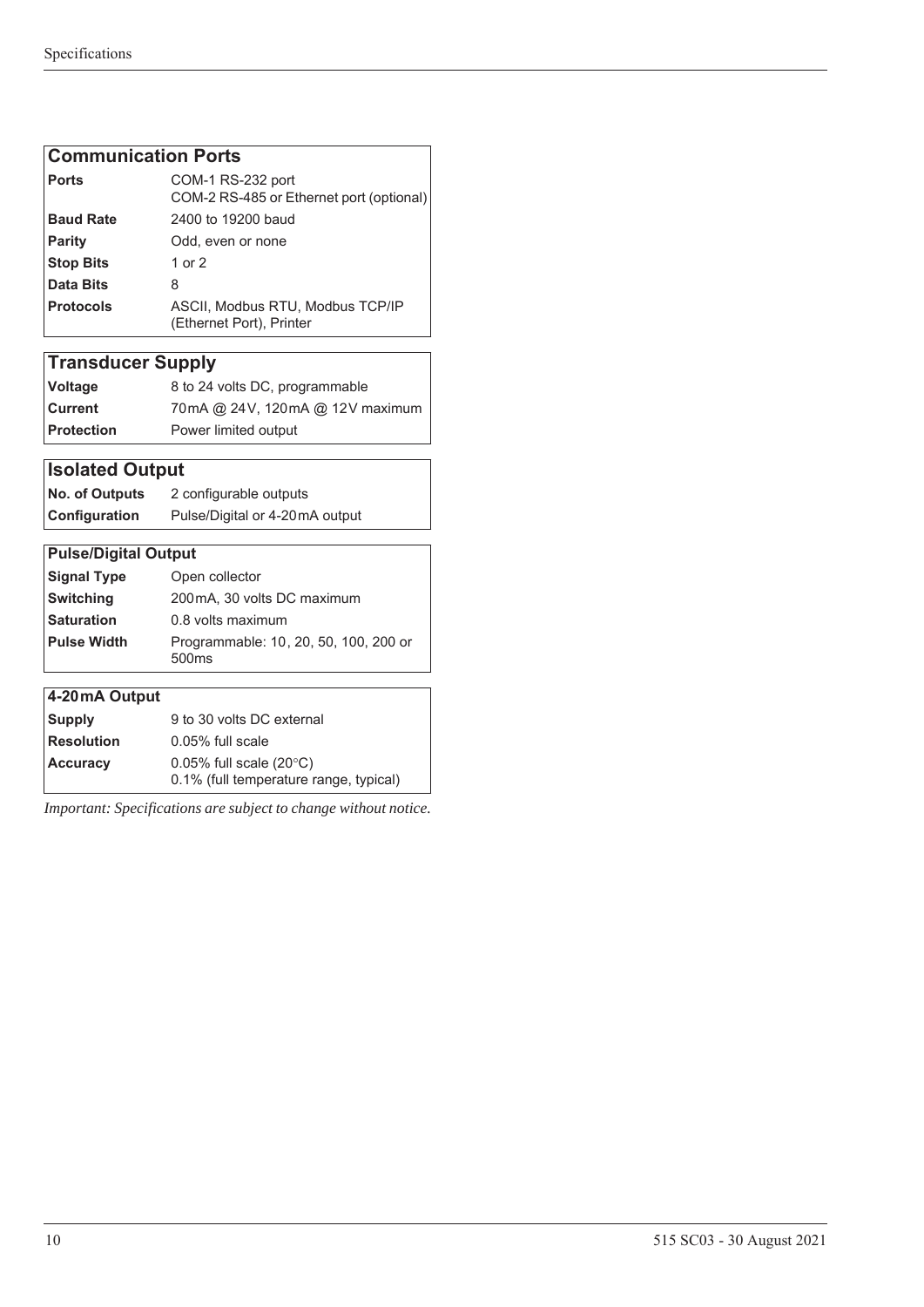# <span id="page-20-5"></span><span id="page-20-0"></span>**Chapter 3 Installation & Maintenance**

# <span id="page-20-1"></span>**Installation Instructions**



The safety of any system incorporating the equipment is the responsibility of the assembler of the system and should be installed such that there is no risk of impact damage.

This instrument is intended for fixed installation only, e.g. within a panel or cabinet, and is not intended for desktop use. It is not suitable for outdoor use unless fitted into an appropriate outdoor enclosure with a minimum type 3, IP54, rating. The instrument has a 'Pollution degree II' rating.

### <span id="page-20-2"></span>**Cleaning and Decontamination**

For general maintenance or to clean an instrument suitable for return to a service centre for repair or inspection, use only a damp cloth and mild detergent. Do not use abrasive cleaners or high pressure water jets. An instrument must be decontaminated before returning.

# <span id="page-20-3"></span>**Panel Mounting**

The instrument should be located in an area with a clean, dry atmosphere that is also relatively free of shock and vibration.

The standard mounting procedure is panel mounting in a cutout that is 139 mm wide by 67 mm high. Two side clips secure the unit into the panel.

[Figure 2](#page-20-4) shows the panel mounting requirements for the 500 Series Instrument.



<span id="page-20-4"></span>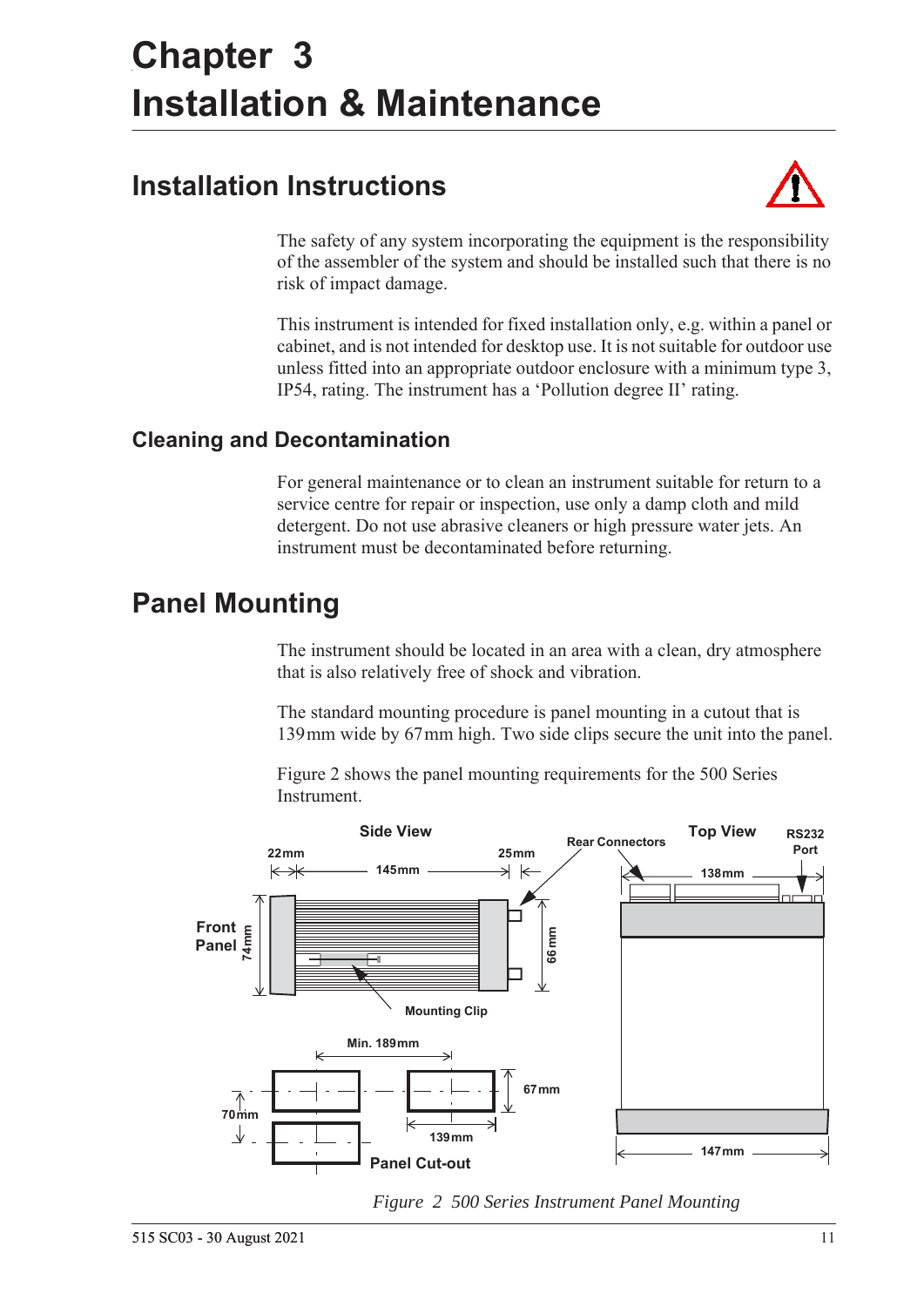# <span id="page-21-0"></span>**Electrical Connection**

## <span id="page-21-1"></span>**Rear Panel Connections**

N.B. Depending on the specification and age of the instrument, there are different versions of the upper output card. Ensure the instrument is wired as per the correct terminal designation printed on the rear of the instrument bezel and below.

[Figure 3](#page-21-2) shows the connections on the rear panel of the instrument where relays 1 to 4 (terminals 32-35) share a single Relay Common (terminal 31).



N.B. The 5 way relay terminal block is GREEN.

*Figure 3 Rear Panel Connections - Original*

<span id="page-21-2"></span>[Figure 4](#page-21-3) shows the connections on the rear panel of the instrument where relays 1 and 2 (terminals 32-33) share Relay Common 1-2 (terminal 31) and relays 3 and 4 (terminals 34-35) share Relay Common 3-4 (terminal 36.

N.B. The 6 way relay terminal block is ORANGE.



<span id="page-21-3"></span>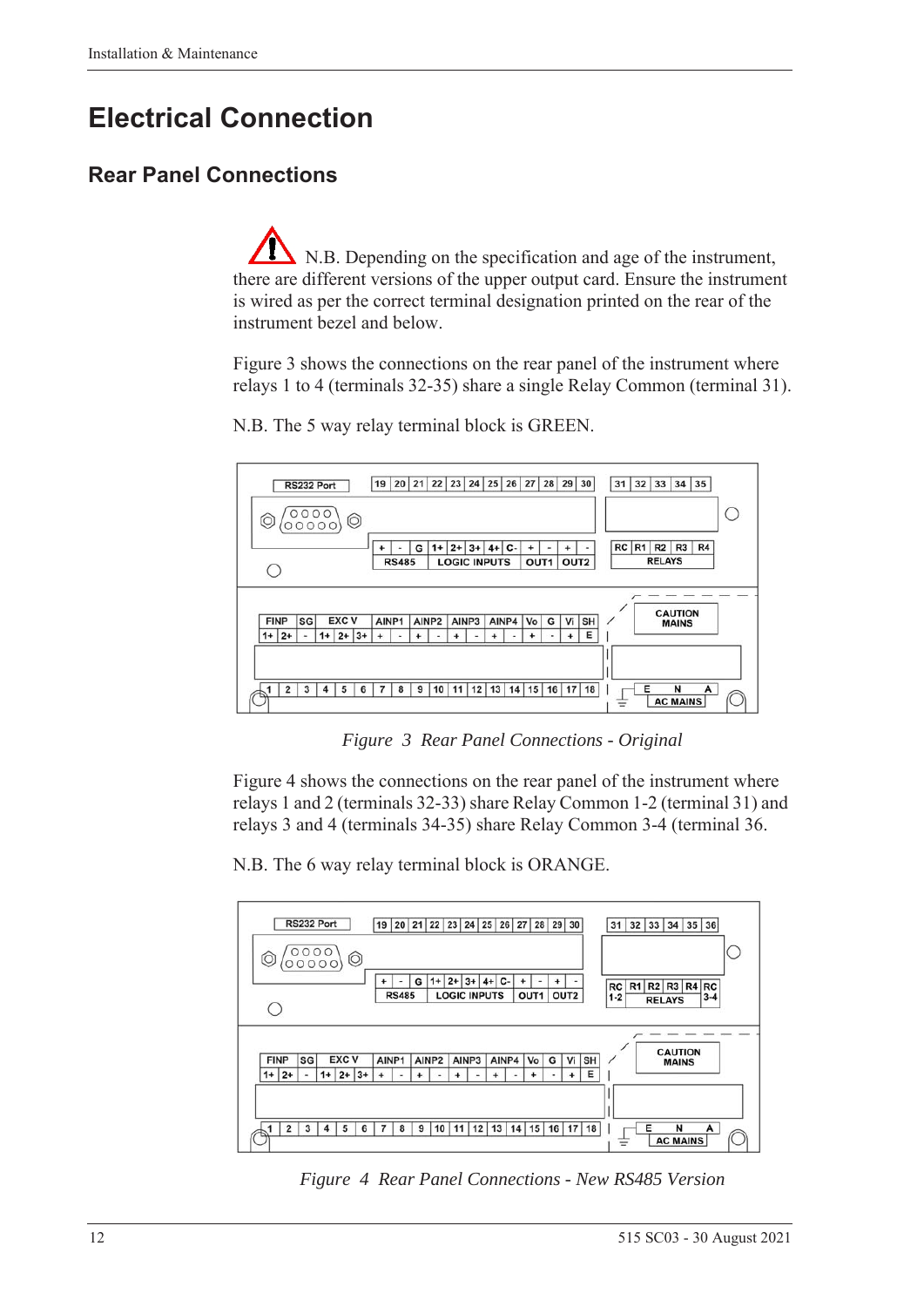[Figure 5](#page-22-1) shows the new option card with the optional Ethernet port in place of RS-485 port (terminals 19-21).



<span id="page-22-1"></span>*Figure 5 Rear Panel Connections - New Ethernet Version*

## <span id="page-22-0"></span>**Terminal Designations**

|                 | <b>Terminal Label</b>              |                          | Designation               | <b>Comment</b>          | <b>Terminal Label</b> |                                    |                | Designation           | <b>Comment</b>                                     |
|-----------------|------------------------------------|--------------------------|---------------------------|-------------------------|-----------------------|------------------------------------|----------------|-----------------------|----------------------------------------------------|
| 1               | <b>FINP</b>                        | $1+$                     | Frequency Input 1+        | Not used                | 19                    | <b>RS485</b>                       | $\ddot{}$      | RS485 (+)             | Optional RS485 port may                            |
| 2               | <b>FINP</b>                        | $2+$                     | Frequency Input 2+        | Not used                | 20                    | COM-2                              |                | RS485 (-)             | be replaced by Ethernet                            |
| 3               | SG                                 | $\overline{\phantom{a}}$ | Signal ground             |                         | 21                    | port                               | G              | RS485 ground          | port.                                              |
| 4               | EXC V                              | $1+$                     | <b>Excitation Term 1+</b> | Not used                | 22                    |                                    | $1+$           | Switch 1              |                                                    |
| 5               | EXC V                              | $2+$                     | <b>Excitation Term 2+</b> | For AINP1 RTD Input     | 23                    |                                    | $2+$           | Switch 2              |                                                    |
| 6               | <b>EXC V</b>                       | $3+$                     | <b>Excitation Term 3+</b> | Not used                | 24                    | <b>LOGIC</b>                       | $3+$           | Switch 3              | <b>Remote Reset</b>                                |
| $\overline{7}$  | AINP1                              | $\ddot{}$                | Analog Input ch $1 (+)$   | 25<br>Temperature Input | <b>INPUTS</b>         | $4+$                               | Switch 4       | CAL Switch - In field |                                                    |
| 8               |                                    |                          | Analog Input ch 1 (-)     |                         |                       |                                    |                | access protection     |                                                    |
| 9               |                                    | $\ddot{}$                | Analog Input ch $2 (+)$   | Pressure Input          | 26                    |                                    | $C-$           | Signal ground         |                                                    |
| 10              | AINP <sub>2</sub>                  |                          | Analog Input ch 2 (-)     |                         | $\overline{27}$       | OUT <sub>1</sub>                   | $+$            | Output ch $1 (+)$     |                                                    |
| 11              |                                    | $\ddot{}$                | Analog Input ch $3 (+)$   |                         | 28                    |                                    |                | Output $ch 1$ (-)     |                                                    |
| 12              | AINP3                              | $\overline{\phantom{a}}$ | Analog Input ch 3 (-)     | Main or Low Flow Input  | 29                    | OUT <sub>2</sub>                   | $\ddot{}$      | Output ch $2 (+)$     |                                                    |
| $\overline{13}$ |                                    | $\ddot{}$                | Analog Input ch $4 (+)$   |                         | 30                    |                                    |                | Output $ch 2$ (-)     |                                                    |
| 14              | AINP4                              |                          | Analog Input ch 4 (-)     | High Flow Stacked Input | 31                    |                                    | <b>RC</b>      | Relay Common 1-2      | Term 31 - Common 1-4<br>on legacy option card      |
| 15              | Vo                                 | $\ddot{}$                | 8-24 volts DC output      | Overload protected      | 32                    |                                    | R <sub>1</sub> | Relay 1               |                                                    |
| 16              | G                                  | $\blacksquare$           | <b>DC</b> Ground          |                         | 33                    |                                    | R2             | Relay 2               |                                                    |
| 17              | Vi                                 | $\ddot{}$                | DC power input            | DC power in 12-28V      | $\overline{34}$       | <b>RELAYS</b>                      | R3             | Relay 3               |                                                    |
| 18              | <b>SH</b>                          | E                        | Shield terminal           |                         | 35                    |                                    | R4             | Relay 4               |                                                    |
| Ε               |                                    | Ε                        | Mains ground              |                         |                       |                                    |                |                       |                                                    |
| N               | AC<br><b>MAINS</b>                 | N                        | Mains neutral             | AC power in 100-        | 36                    |                                    | RC             | Relay common 3-4      | Term 36 only available on<br>new style option card |
| A               | <b>240VAC</b><br>Mains active<br>Α |                          |                           |                         |                       | RS232 COM-1 port 9-pin serial port |                |                       |                                                    |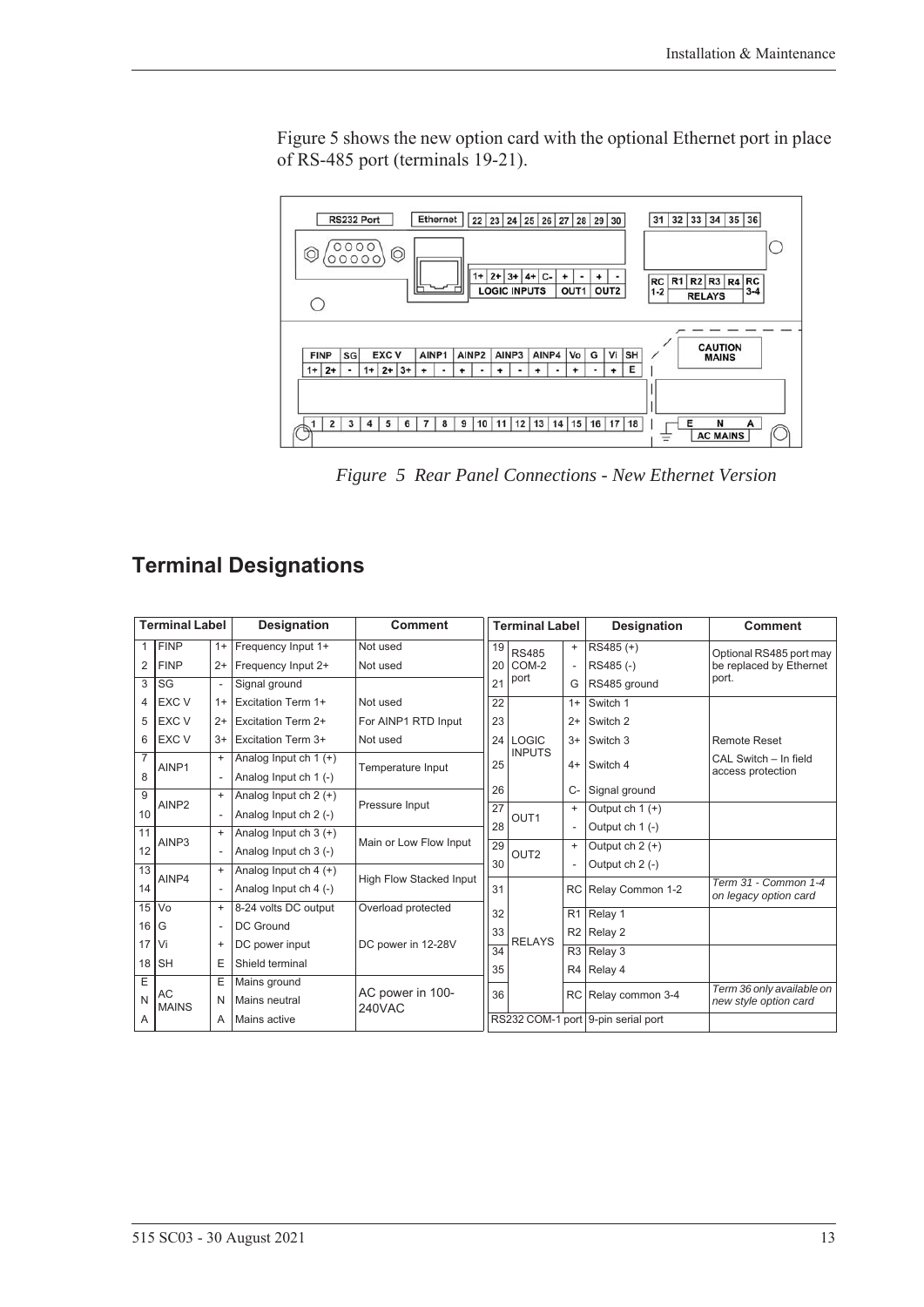## <span id="page-23-0"></span>**Terminal Wiring Insulation**

Terminals 1-30 are all rated at <35Vdc and wiring with basic insulation is adequate.

Use copper conductors only.

stated in sec 2.

## <span id="page-23-1"></span>**Relay Wiring**

Relay terminals are 31-35 or 31-36 depending on the version of option card fitted. When controlling circuits operate at mains voltages, or voltages >35Vdc, it is necessary to use UL/CSA approved cabling with supplementary insulation and a current capacity suitable for the connected circuit. Use copper conductors only. The maximum current must be <5A as

Where circuits >35Vdc are connected UL/CSA approved cabling with supplementary insulation. 0.75mm<sup>2</sup>, 6A current capacity is sufficient.

### <span id="page-23-2"></span>**Mains Power Wiring**

Only use UL/CSA approved cabling with supplementary insulation and copper conductors. A minimum cable cross section area of 0.75mm² (18 AWG) is required. However, this must be selected with respect to the installed over-current protection device and in accordance with the local relevant Electrical Code of Practice as dictated by the Authority Having Jurisdiction (AHJ).

The terminal designations (L/N/E) are clearly indicated just above the mains input connector on the rear panel of the instrument.







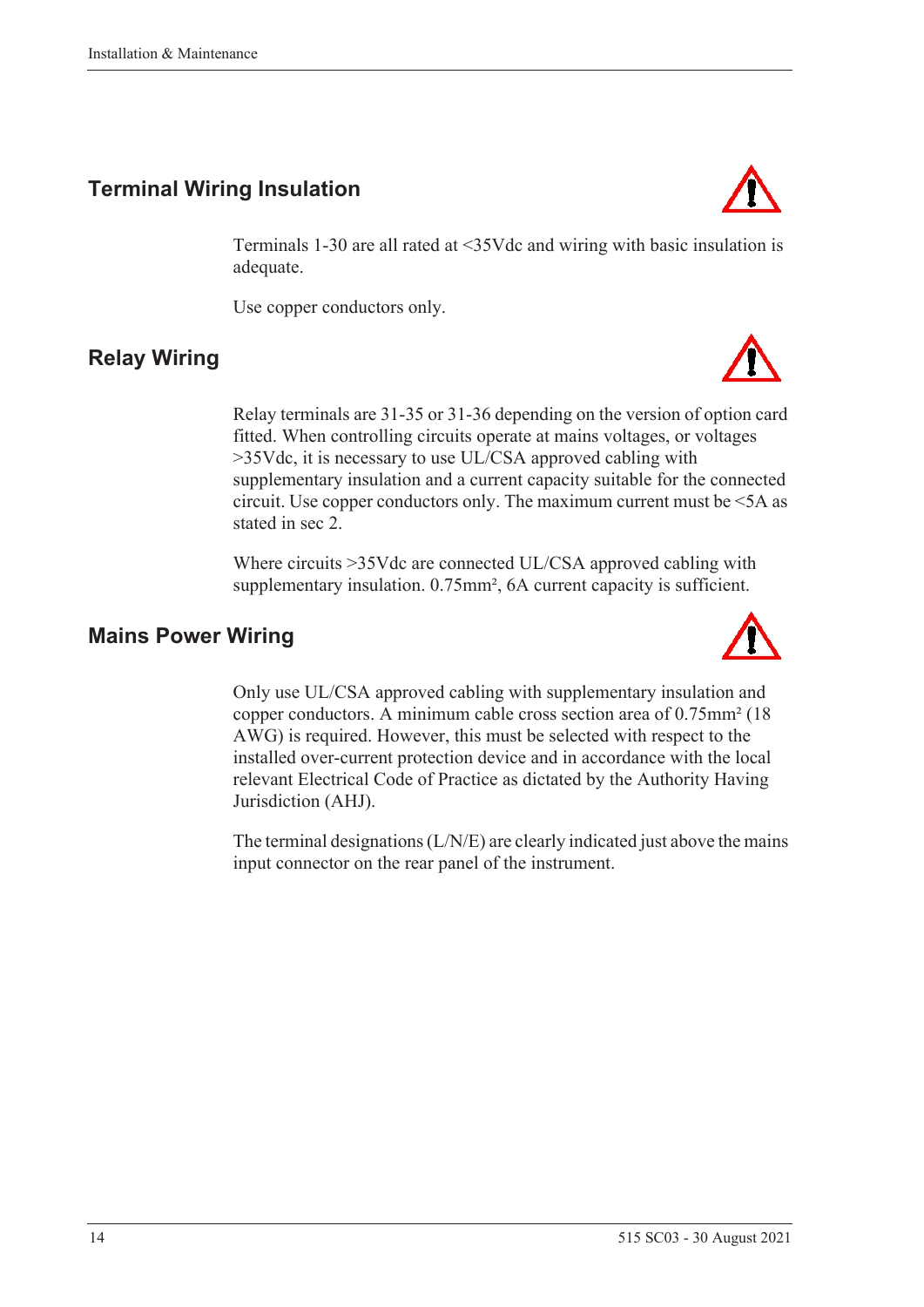# <span id="page-24-0"></span>**Inputs**

### <span id="page-24-1"></span>**Analog Input Connections**

All analog inputs can accept DC signals ranging from 0-5V, 1-5V and current signals from 4 to 20 mA.

Analog Input 1 (AINP1) can also accept an RTD input (PT100 or PT500) as well as the standard  $0-5V$ ,  $1-5V$  and  $4$  to  $20mA$  input.

#### **CAUTION**

Applying levels of input current above the absolute maximum rating (100mA or 30mA for 4-20mA inputs) may cause permanent damage to the input circuitry.

#### **0-5 and 1-5 Volt Inputs**

For externally powered voltage transmitters, connect each transmitter to a pair of input terminals as shown in [Figure 6.](#page-24-2) Refer to **[Terminal](#page-22-0)  [Designations](#page-22-0)** on page 13 for specific terminal numbers for this application.



*Figure 6 Externally Powered Voltage Transmitter*

<span id="page-24-2"></span>Connect internally powered voltage transmitters as shown in [Figure 7.](#page-24-3)



<span id="page-24-3"></span>*Figure 7 Internally Powered Voltage Transmitter*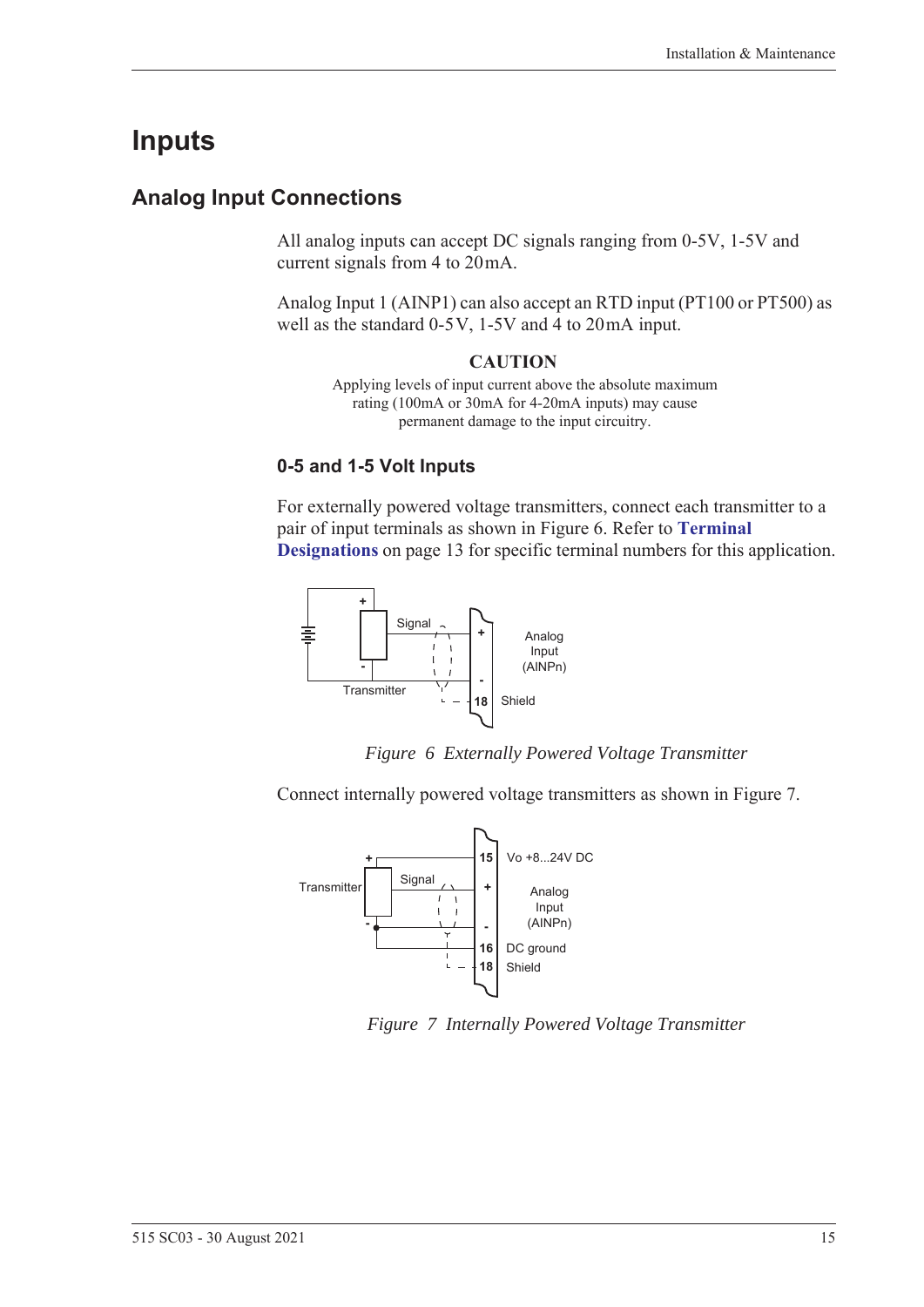### **4-20 mA Inputs**

For an externally powered current loop, connect the transmitter to the input terminals as shown in [Figure 8](#page-25-0). Refer to **[Terminal Designations](#page-22-0)** on page 13 for specific terminal numbers for this application.



*Figure 8 Externally Powered Current Loop*

<span id="page-25-0"></span>The internal overload-protected power supply has sufficient power for three current loops at 24 V DC (more current loops can be supplied by using a reduced voltage setting). Connect internally powered current loops as shown in [Figure 9](#page-25-1).



<span id="page-25-1"></span>

### **RTD Input**

The instrument uses 4-wire RTDs to provide optimum accuracy and stability. It is not necessary to have equal cable lengths for the 4-wire RTDs, but they should be no longer than 50 metres. It is also recommended to use shielded twisted pairs.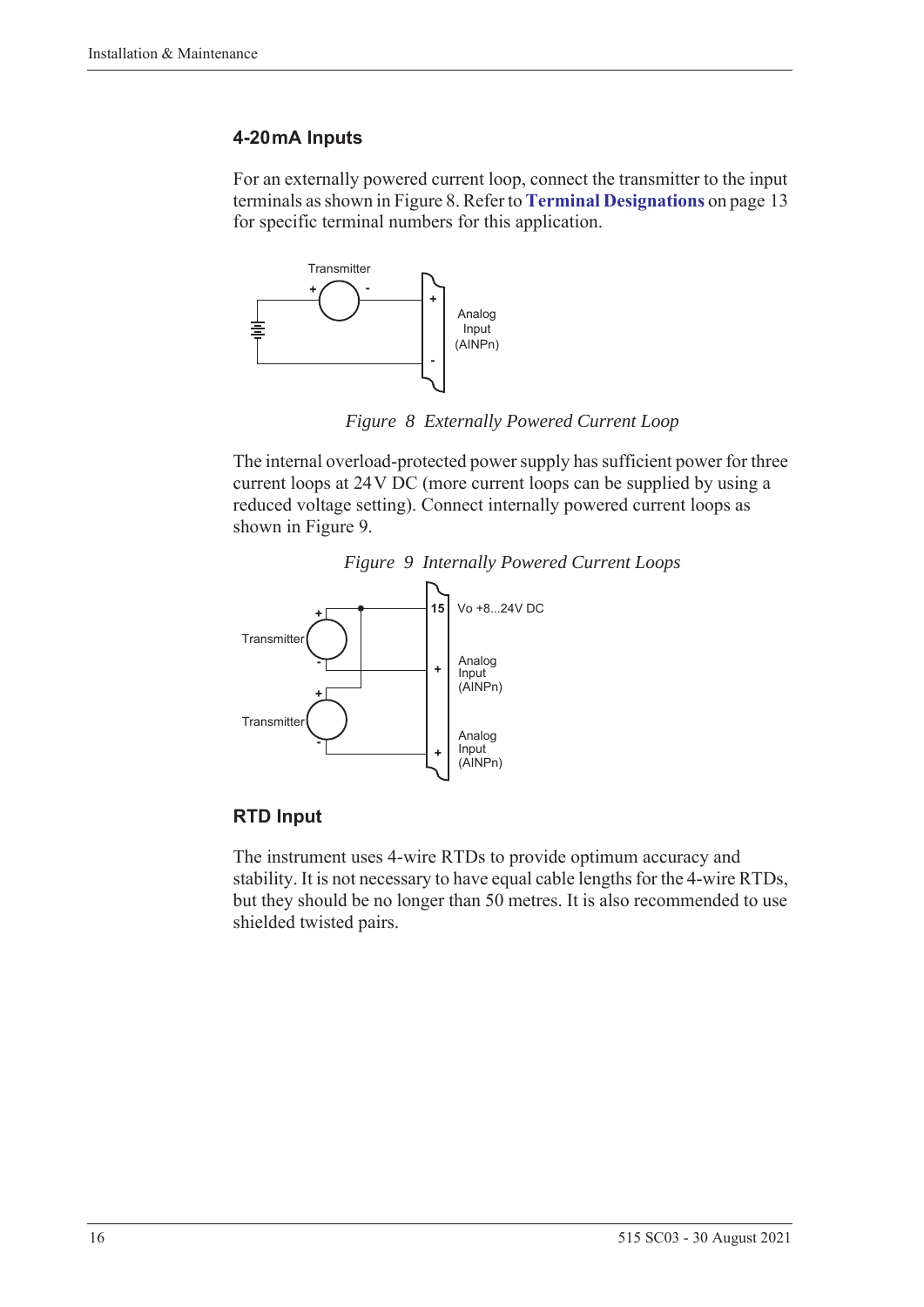

Connect RTD inputs as shown in [Figure 10.](#page-26-1)

*Figure 10 RTD Connection*

<span id="page-26-1"></span>Only Analog Input 1 (AINP1) is available for RTD connection.

Excitation terminal 2 (pin 5) must be used in conjunction with AINP1.

It is possible to use two-wire or three-wire RTDs. However, four wires must be taken to the RTD, with the signal and current wires joined as close to the RTD as possible.

**Note:** The RTD has no polarity and can be connected in either direction. However, the excitation and the positive analog input must be connected to one side of the RTD. Similarly, the Signal Ground and the negative analog input must be connected to the other side of the RTD.

### <span id="page-26-0"></span>**Logic Input Connection**

These input(s) are designed to be connected to CMOS, TTL, open collector signals or a voltage free contact switch. A minimum activation time of 300ms is required to guarantee reading of an input.

It is possible to read the status of all the logic inputs via a Modbus register even if they are not used for a control purpose in the application.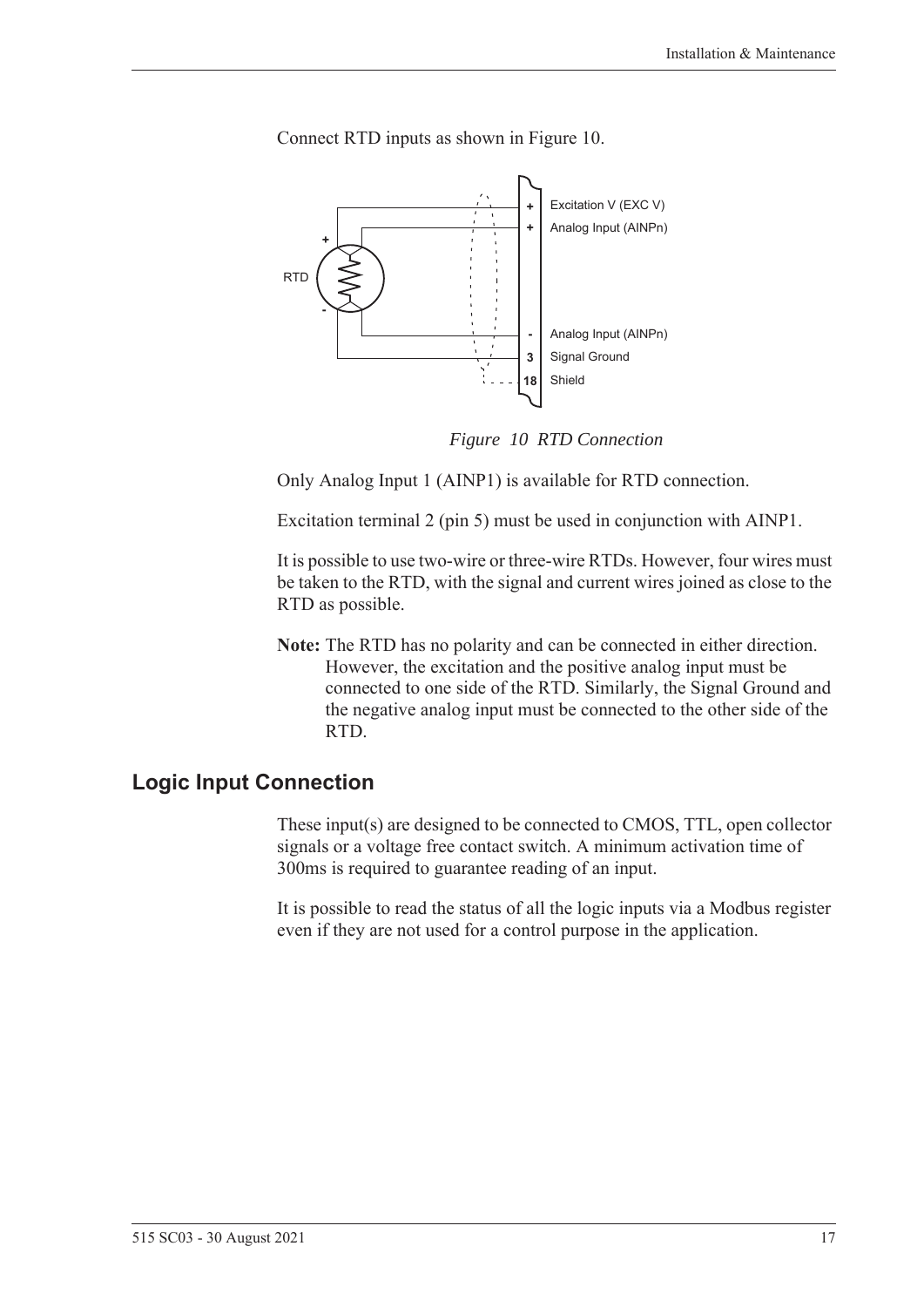A remote push-button key can be connected to the Logic Inputs as shown below in [Figure 11](#page-27-2).



<span id="page-27-2"></span>*Figure 11 Logic Inputs Connection Diagram*

# <span id="page-27-0"></span>**Outputs**

The advanced option for the instrument provides two opto-isolated output ports. Either or both can be used for 4-20 mA or pulse outputs.

#### **CAUTION**

Due to the dual-purpose nature of the outputs, take care not to set the output as an open collector pulse type signal when connected to a 4-20 mA loop circuit.

# <span id="page-27-1"></span>**4-20 mA Output Connection**

[Figure 12](#page-28-1) shows the connections for a 4-20 mA output. Output channel 1 uses terminals  $27 (+)$  and  $28 (-)$ , output channel 2 uses terminals  $29 (+)$  and 30 (-).

Maximum Load Resistance =  $(Supply-9) / 0.02$  ohms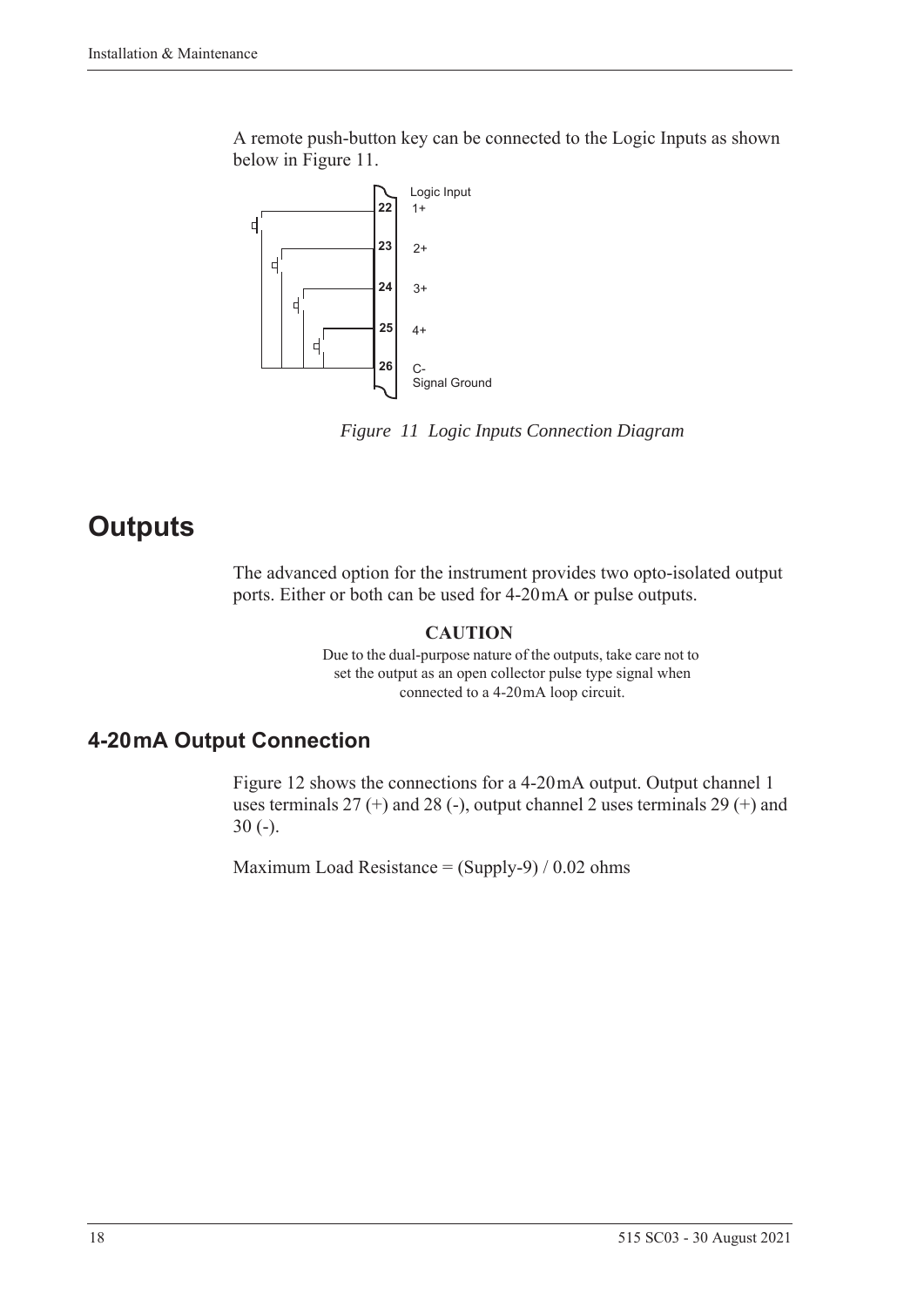

*Figure 12 Output 4-20 mA Connection Diagram*

### <span id="page-28-0"></span>**Pulse Output Connection**

<span id="page-28-1"></span>[Figure 13](#page-28-2) shows a connection example for a pulse output. Output channel 1 uses terminals 27 (+) and 28 (-). Output channel 2 uses terminals 29 (+) and 30 (-).



<span id="page-28-2"></span>*Figure 13 Output Pulse Connection Diagram*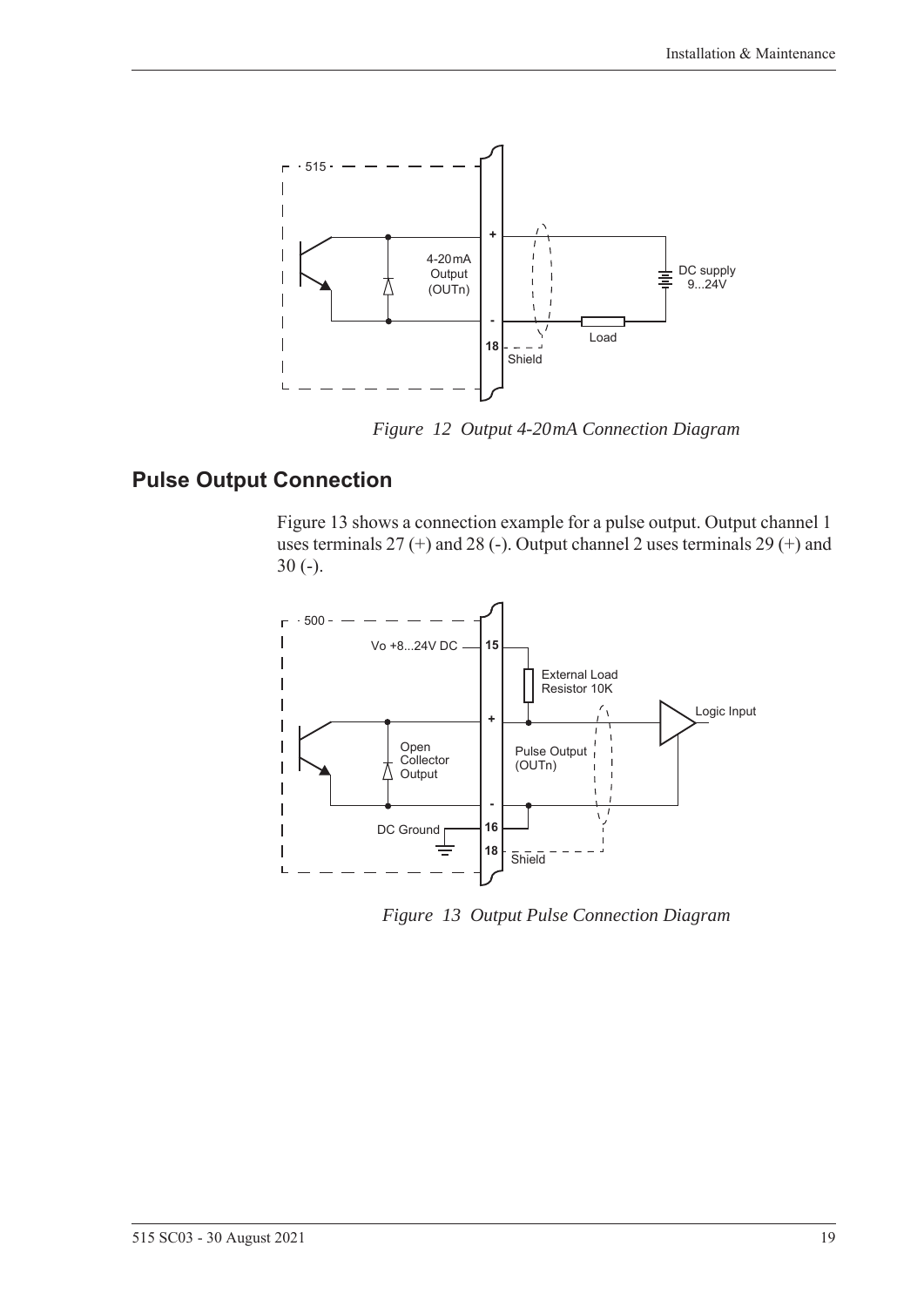# <span id="page-29-0"></span>**Control Relays (Alarms)**

The standard instrument has two alarm relays, which can be used to drive external devices such as external relays, LEDs, and audible alarms. The advanced option has four alarm relays.

The operation of each alarm relay can be set to various modes as described in **Alarms** [on page 47](#page-56-1). On the newer option card the separate common terminal for relays 1 and 2 and another common terminal for relays 3 and 4 allow for different signal or supply types to be connected to the control or alarm devices, as shown in [Figure 14.](#page-29-1)

There is also an equipment failure alarm option. This alarm can have normally closed (open) contacts which open (close) when the instrument displays any error message as listed in **[Error Messages](#page-66-2)** on page 57, or if there is a loss of power to the instrument.

The output characteristics of the relays are:

| Maximum Voltage | 30 volts DC or 250 volts AC |
|-----------------|-----------------------------|
| Maximum Current | 3A for EMR, 1.5A for SSR    |

**Note:** Solid state relays (SSR) use AC voltage only.



<span id="page-29-1"></span>*Figure 14 Relay Connection Diagram*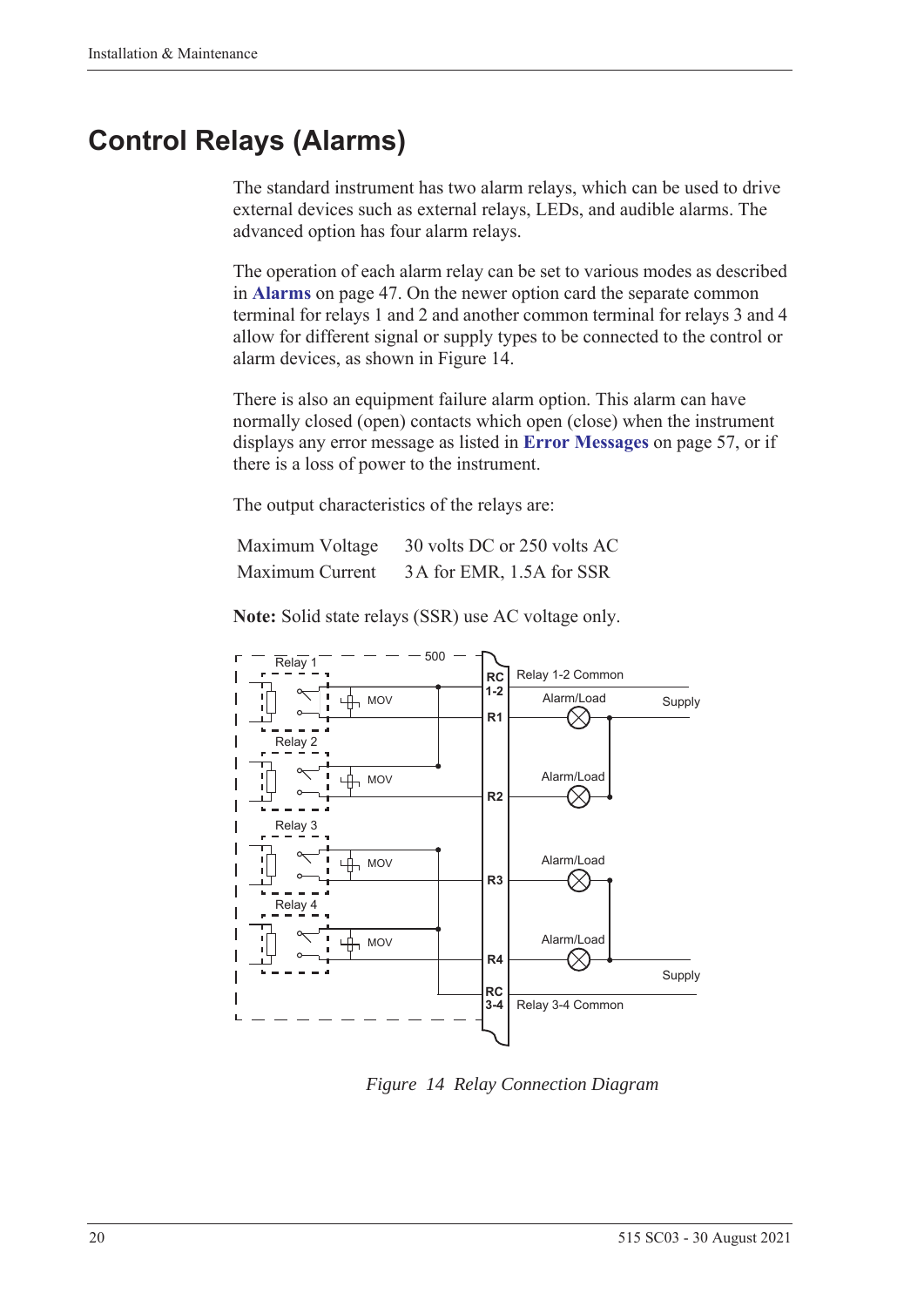### <span id="page-30-0"></span>**RC Network for Interference Suppression**

When driving inductive loads with the relay outputs, it is recommended to use RC suppression networks (often called "Snubbers"), fitted at the load end, for the following reasons:

- **•** To limit the amount of electrical noise caused by arcing across the contacts, which may, in extreme cases, cause the microprocessor to act erratically or cause other unwanted interference with connected signals.
- **•** To protect the relay contacts against premature wear through pitting or SSR (where specified) against premature failure.

RC suppression networks consist of a capacitor and series resistor and are commonly available in the electrical industry. The values of R and C are dependent entirely on the load. However, if the user is unsure of the type of snubber to use, values of  $0.25 \mu$ F and  $100 \Omega$  will usually suffice. Note that only UL and mains approved RC suppression networks should be used.

The basic principle of the operation is that the capacitor prevents a series of sparks arcing across the contact as the contact breaks. The series resistor limits the current through the contact when the contact first makes.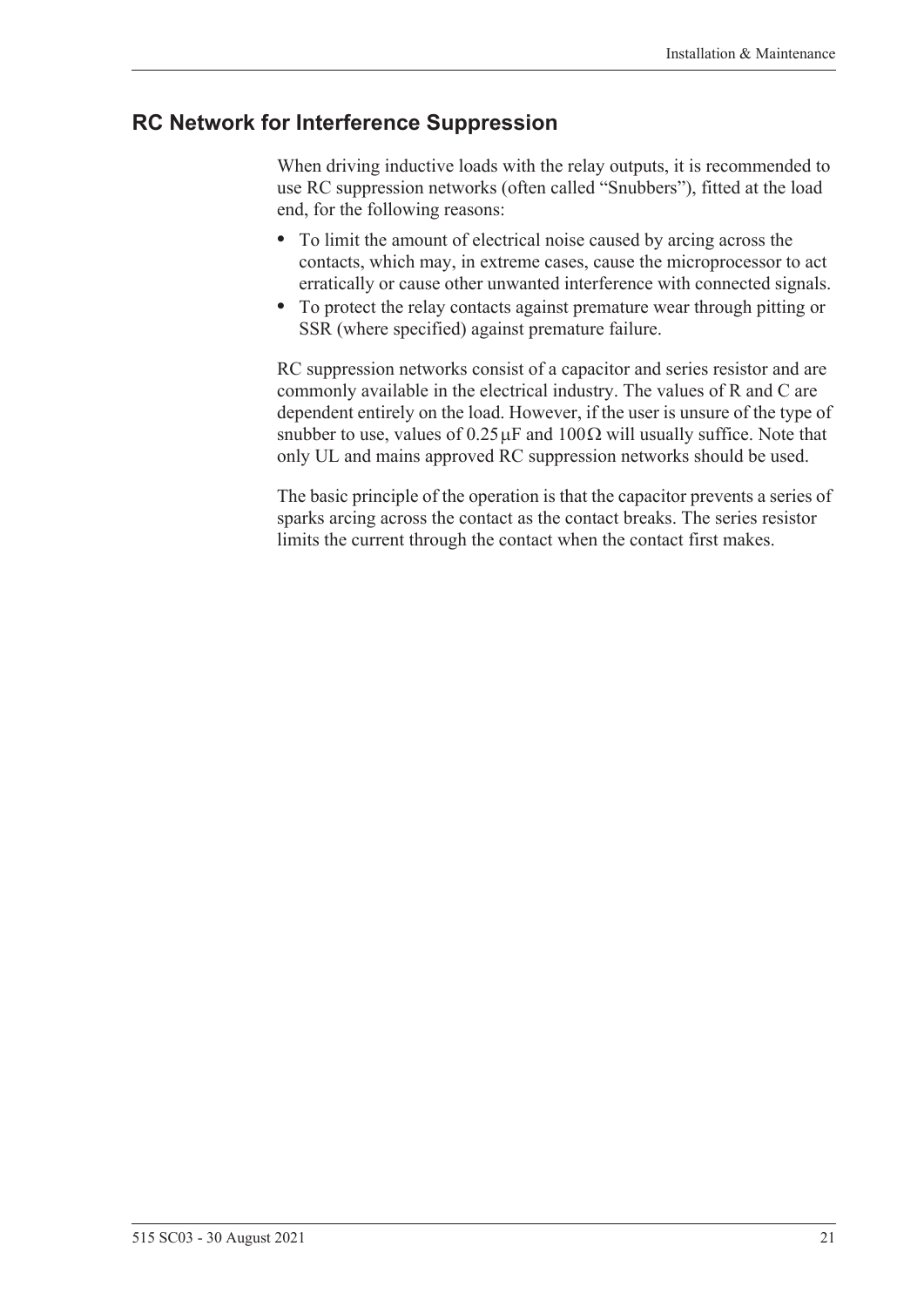# <span id="page-31-0"></span>**Communications**

The communication protocols are described in **Protocols** [on page 63.](#page-72-3)

### <span id="page-31-1"></span>**COM-1 RS-232 Port**

The COM-1 RS-232 port has a 9-pin DB female connector and has the following pinout:



**Note:** The instrument does not require a null-modem cable for connection to a personal computer. Refer to **[Hardware Interconnection](#page-70-4)** on [page 61](#page-70-4) for cable termination requirements.

### <span id="page-31-2"></span>**COM-2 RS-485 Port Option**

Up to 32 units can be connected to a common RS-485 bus. Each unit has a unique address that the host computer uses to identify each instrument. [Figure 15](#page-31-3) shows the connection of several instruments to a computer using the RS-485 port.



<span id="page-31-3"></span>*Figure 15 RS-485 Interface Connections*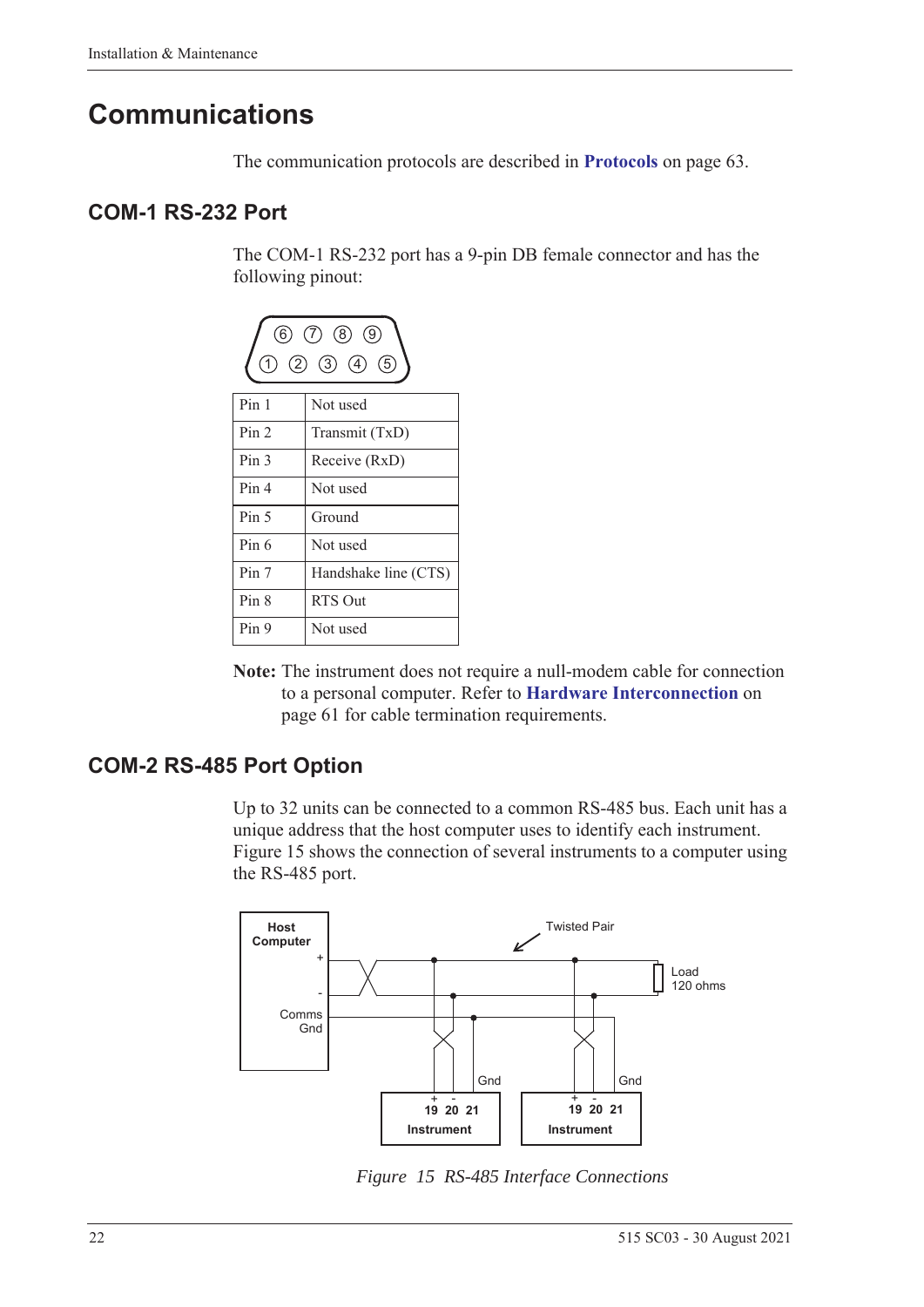### <span id="page-32-0"></span>**COM-2 Ethernet Port Option**

An Ethernet module is an available option, in place of the RS-485 port, if Modbus TCP/IP connection is required. In the programming communication settings, COM-2 should be set to RTU (Modbus), 19200 Baud rate, even parity and 1 stop bit.

# <span id="page-32-1"></span>**Mains Connection**

### <span id="page-32-2"></span>**Earthing and Shielding**

A case earthing point is provided via the mains inlet. Note that this earthing point is for the case only and there is electrical isolation between this point and all electronic circuits. For EMC purposes, or when the instrument is connected to mains, this point must be connected to a good earth.

It is a good practice to use shielded cable for all signal connections to the instrument. Care must be taken to separate signal cables from power cables to minimize interference.

Overall earth should be connected at the instrument end only. This connection should be as short as possible and connected to the earthing point on the rear terminal at pin 18.

### <span id="page-32-3"></span>**Disconnection Device**

When powered from a mains supply this unit requires the provision of a suitable mains isolation device, capable of interrupting both poles of the supply and meeting your local wiring regulations, to be suitably located and easily accessible near to the installed instrument. It must be marked as the disconnecting device for the equipment. It must be suitably rated with respect to the cross sectional area of the supply conductors.

# <span id="page-32-4"></span>**Maintenance Instructions**

Occasionally it may be necessary to open the unit in order to change the Real Time Clock battery. No other service operations are permitted. In order to perform these operations and maintain safety it is essential to follow the instructions below. If mounted in an ExD enclosure, before proceeding, refer to the ExD manual for further information. This work may need to be scheduled and carried out in accordance with the local electrical Code of Practice.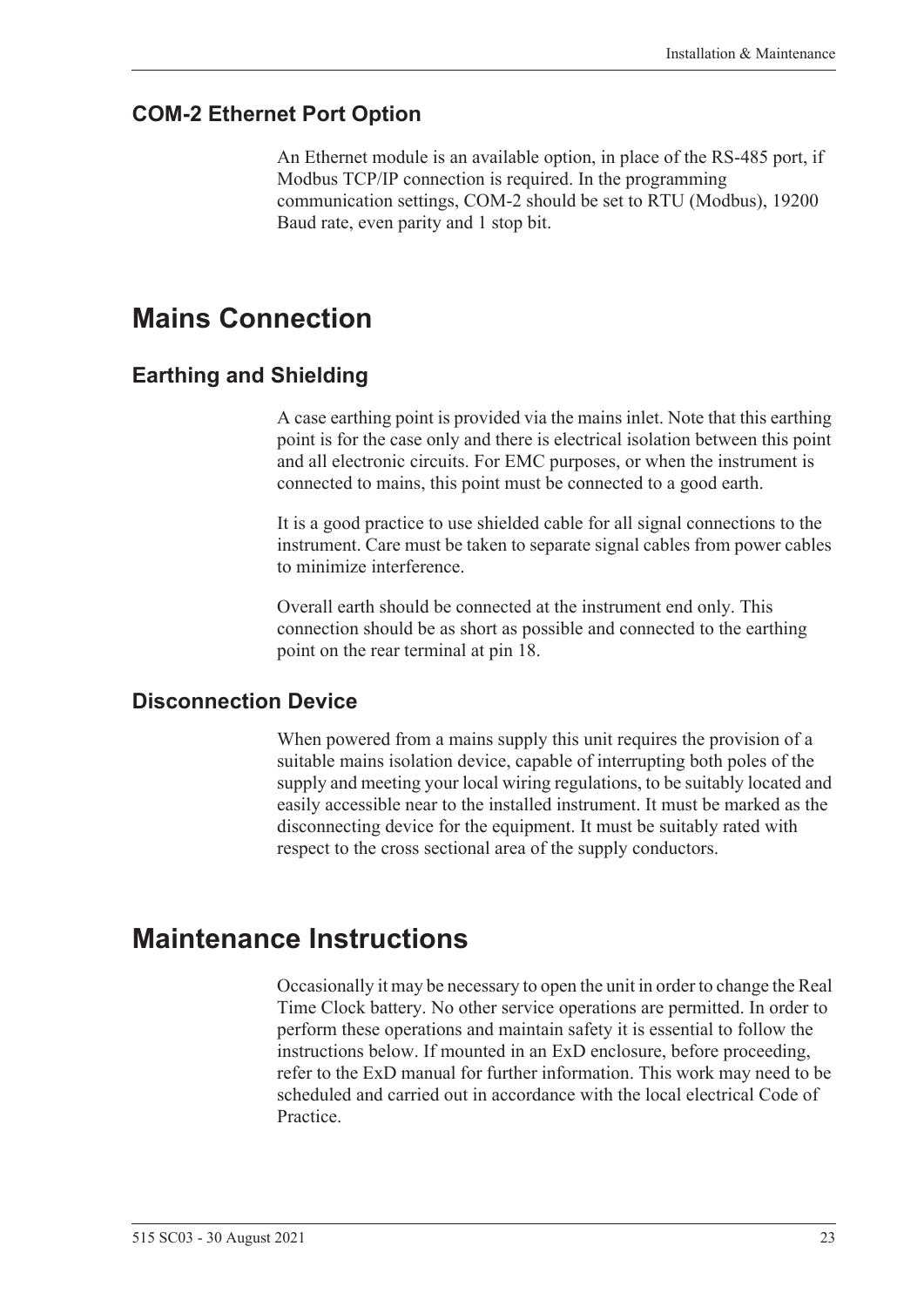## <span id="page-33-0"></span>**Battery Replacement**

#### **INSTRUMENT MUST BE POWERED DOWN**



1. Remove the top row of terminal blocks (19-36) Ethernet and RS232 cables if applicable.

2. Remove the two pan head machine screws on each side of the rear panel.

3. Withdraw the option card from the instrument.

4. Firmly press the battery holder tab to release the coin cell battery.

5. Identify the part number of the coin cell which is clearly marked on one side of the cell.

6. Firmly press the replacement coin cell into the holder

7. Reverse steps 1-3 for re assembly.

### <span id="page-33-1"></span>**Battery Type**

#### **Only the battery type and manufacturer stated below should be used.**



1. Instruments manufactured with issue 7 option card – CR2450N, Manufacturer RENATA ONLY\*

2. Conformal coated "C" version - Type BR2032, manufacturer Panasonic ONLY.

3. Non Conformally coated versions :- BR2032, CR2032, Sony or Panasonic ONLY.

\*Issue 7 option card can be identified with 6 way (31-36) ORANGE relay connector.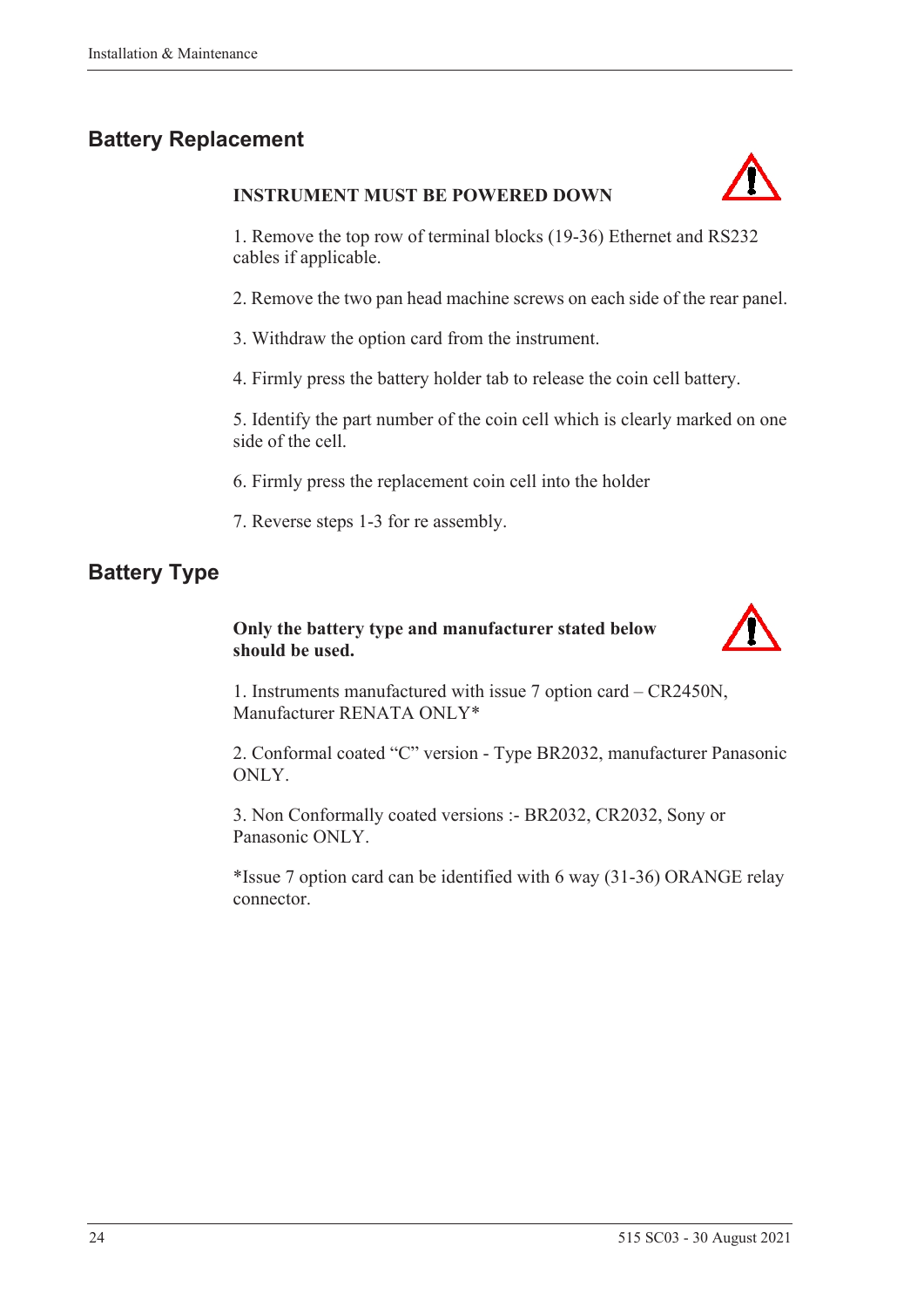# <span id="page-34-0"></span>**Chapter 4 Operation**

# <span id="page-34-1"></span>**Normal Operation**

In normal operation mode, you press the buttons on the front panel to display the values recorded and calculated by the instrument. There are four categories of information that the instrument can display:

- **•** Totals
- **•** Rates
- **•** Process variables
- **•** Instrument settings

For each total, there is an associated rate as follows:

| <b>Total</b> | Rate                   |
|--------------|------------------------|
| Energy       | Power                  |
| Volume       | <b>Volume Flowrate</b> |
| Mass         | Mass Flowrate          |

### <span id="page-34-2"></span>**Default Total**

In some applications, one set of variables is of more interest than others, and for this reason a default total and its associated rate can be assigned during instrument calibration. This default total can be used in two ways:

- **•** The default variables come first in the sequence of totals and rates that are displayed with the front panel keys.
- **•** If the display timeout option is enabled and no buttons are pressed for the selected period (usually 30 seconds) the display returns to the default total.

### <span id="page-34-3"></span>**Status LEDs**

The status LEDs illuminate to show the following conditions:

| Run   |
|-------|
| Set   |
| Alarm |
| :al   |

- **Run** The host computer is downloading the application software.
- **Set** The instrument is in Calibrate Set mode.
- **Alarm** The instrument has an error, as indicated on the display panel.
- **Cal** The instrument is in Calibrate View mode.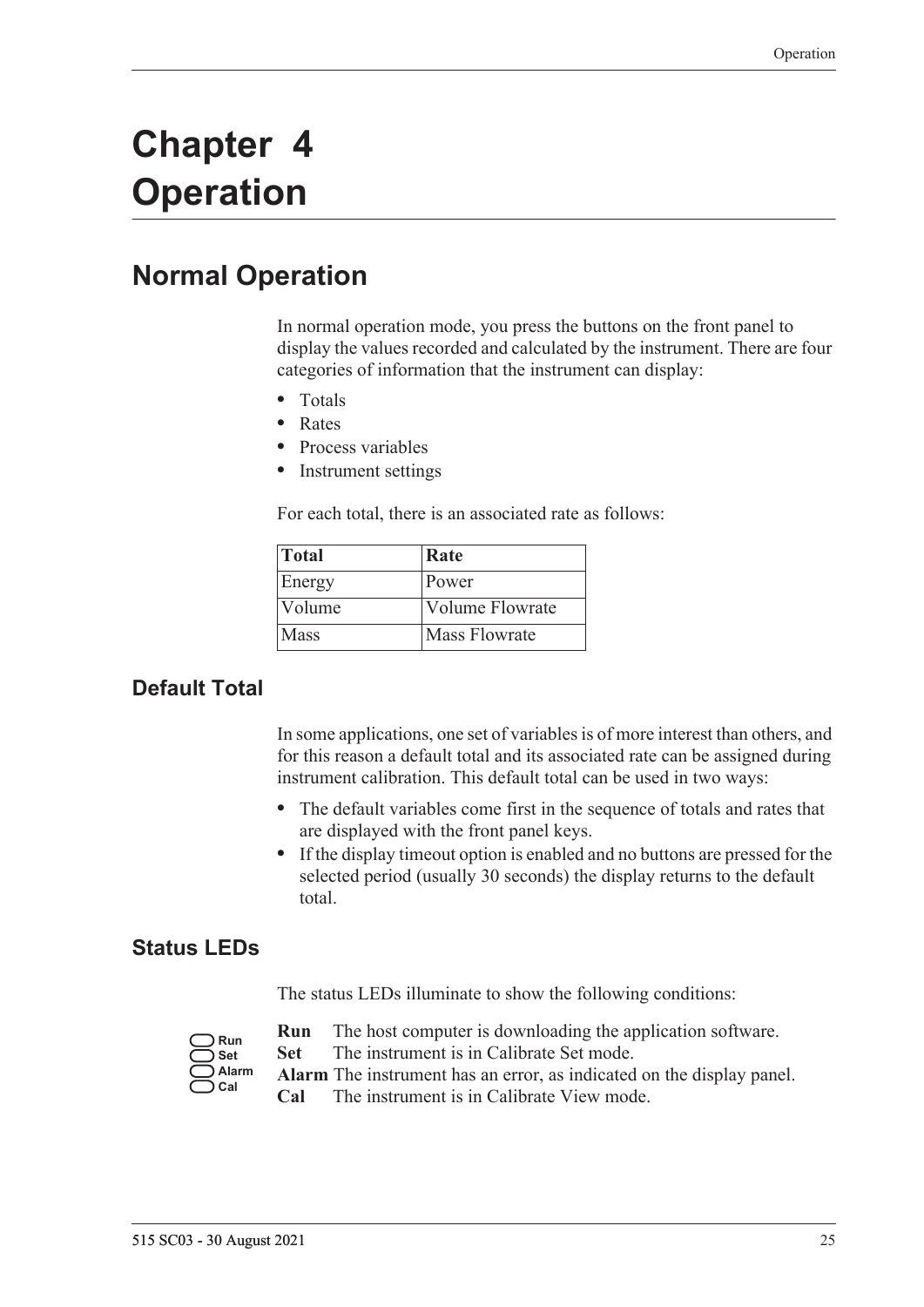### <span id="page-35-0"></span>**Front Panel Keys**

For most actions with the front panel keys, you can hold a key to scroll through the values or options, instead of repeatedly pressing the key.

**RATE** Press the **RATE** key to display the rate that is associated with the currently displayed total. If an item other than a rate or total is displayed, press the RATE key to display the "default rate". When a rate is displayed, press or hold the **RATE** key to display the other rate variables in turn.

**TOTAL** Press the TOTAL key to display the total that is associated with the currently displayed rate. If an item other than a rate or total is displayed, press the **TOTAL** key to display the "default total". When a total is displayed, press or hold the **TOTAL** key to display the other total variables in turn.

**RESET** Use the **RESET** key to clear all resettable totals or to initiate a printout if the printer option has been selected. The printout is activated with a single press while the Total Reset function has different operation modes that are selectable during instrument calibration as follows:

- NONE The user cannot reset the non-accumulated totals.
- INSTANT When the user presses the **RESET** key, the instrument resets all non-accumulated totals.
- DELAYED When the user holds the **RESET** key for two seconds, the instrument resets all non-accumulated totals.

The instrument makes three beeps when it resets the totals and two beeps when a printout is started.

**DISPLAY** Press the **DISPLAY** key to step or scroll through the main menu items.

**ACCUM** Hold the **ACCUM** key to display the accumulated value for the currently displayed total or to display the peak value for the currently displayed flowrate. See below for further details of peak flowrates.

### <span id="page-35-1"></span>**Remote Reset**

The Remote Reset on logic input 3 (LINP3) has the same function as the front **RESET** key, as described above.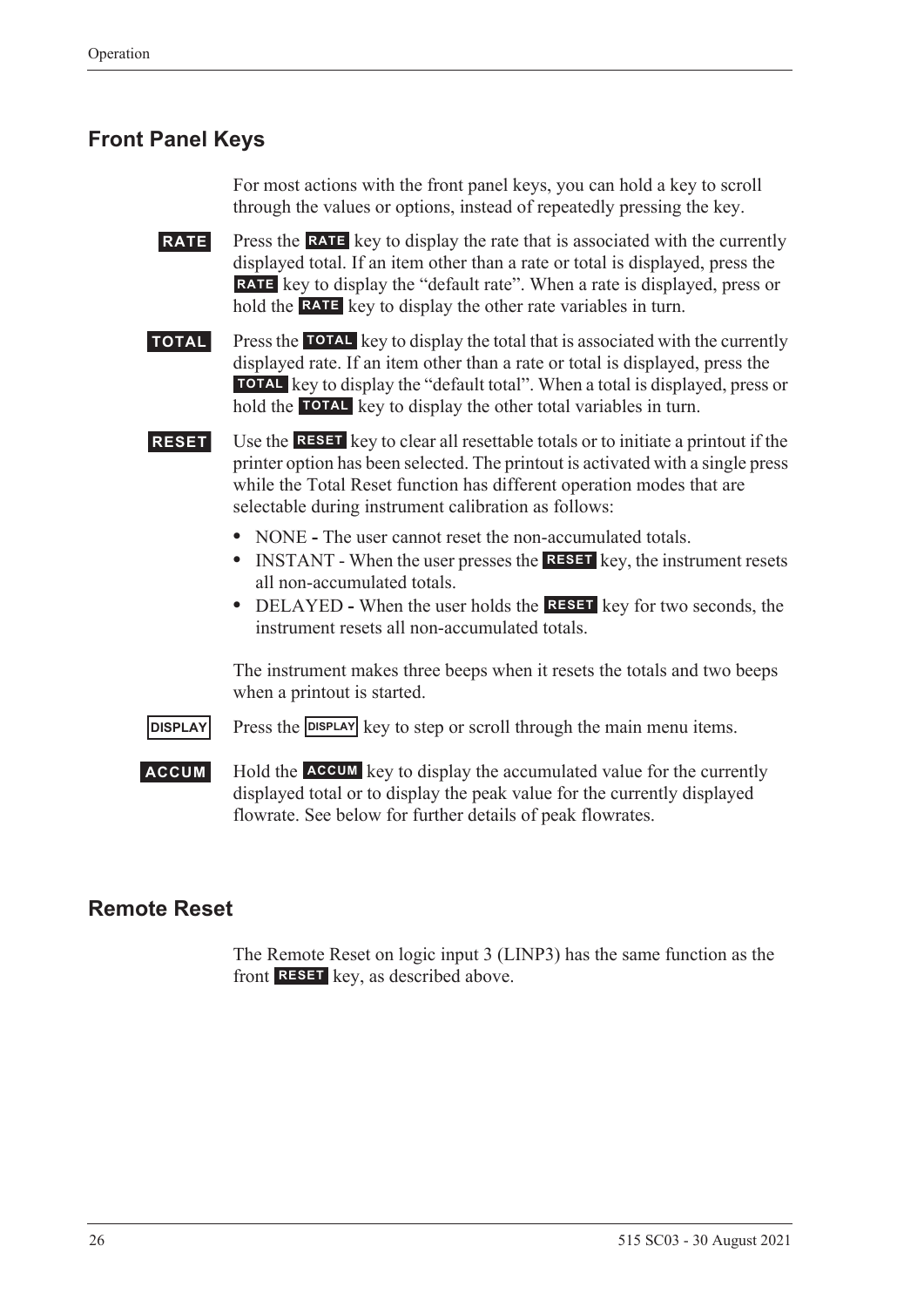### **Main Menu Items**

| The main menu in this instrument consists of the following items. The |  |
|-----------------------------------------------------------------------|--|
| DISPLAY key is used to step or scroll through the list.               |  |

| <b>DISPLAY</b>  | <b>Description</b>                                                     | <b>Options</b>                                                                                               |
|-----------------|------------------------------------------------------------------------|--------------------------------------------------------------------------------------------------------------|
| ENERGY          | Energy content                                                         | Hold the ACCUM key to display accumulated total                                                              |
| POWER           | Power (energy flowrate)                                                | Hold the <b>ACCUM</b> key to display peak value                                                              |
| VOLUME          | Volume                                                                 | Hold the ACCUM key to display accumulated total                                                              |
| $V - FLIN$      | Volume flowrate                                                        | Hold the <b>ACCUM</b> key to display peak value                                                              |
| MR55            | <b>Mass</b>                                                            | Hold the ACCUM key to display accumulated total                                                              |
| $M-FLDW$        | Mass flowrate                                                          | Hold the <b>ACCUM</b> key to display peak value                                                              |
| TEMP            | Temperature                                                            |                                                                                                              |
| PRESS           | Pressure                                                               | Hold the SET key to view the absolute value if<br>the type of pressure sensor is set to GAUGE.               |
| $SP-VOL$        | Steam specific volume                                                  |                                                                                                              |
| SP-ENT          | Steam specific enthalpy                                                |                                                                                                              |
| SE-ADJ          | Specific enthalpy adjust                                               |                                                                                                              |
| SE-NET          | Net specific enthalpy                                                  |                                                                                                              |
| REPORT PRINT    | Only shown in Detail<br>Menu if a printer<br>protocol is used          | Hold the $\overline{\text{set}}$ key to print log report as defined in<br>the TM/LOG section of calibration. |
| LOGGED DATA     | Only shown in Detail<br>Menu if real-time clock<br>option is installed | Hold the <b>SET</b> ) key to display data logs as<br>described in Data Logs on page 28.                      |
| MODEL INFO      | Only shown in Detail<br>Menu                                           | Hold the <b>SET</b> key to display the Model<br>information as described in Model Information<br>on page 30. |
| <b>CAL MENU</b> | Only shown in Detail<br>Menu                                           | Hold the SET) key to enter Calibration View<br>mode as described in Calibration View Mode on<br>page 32.     |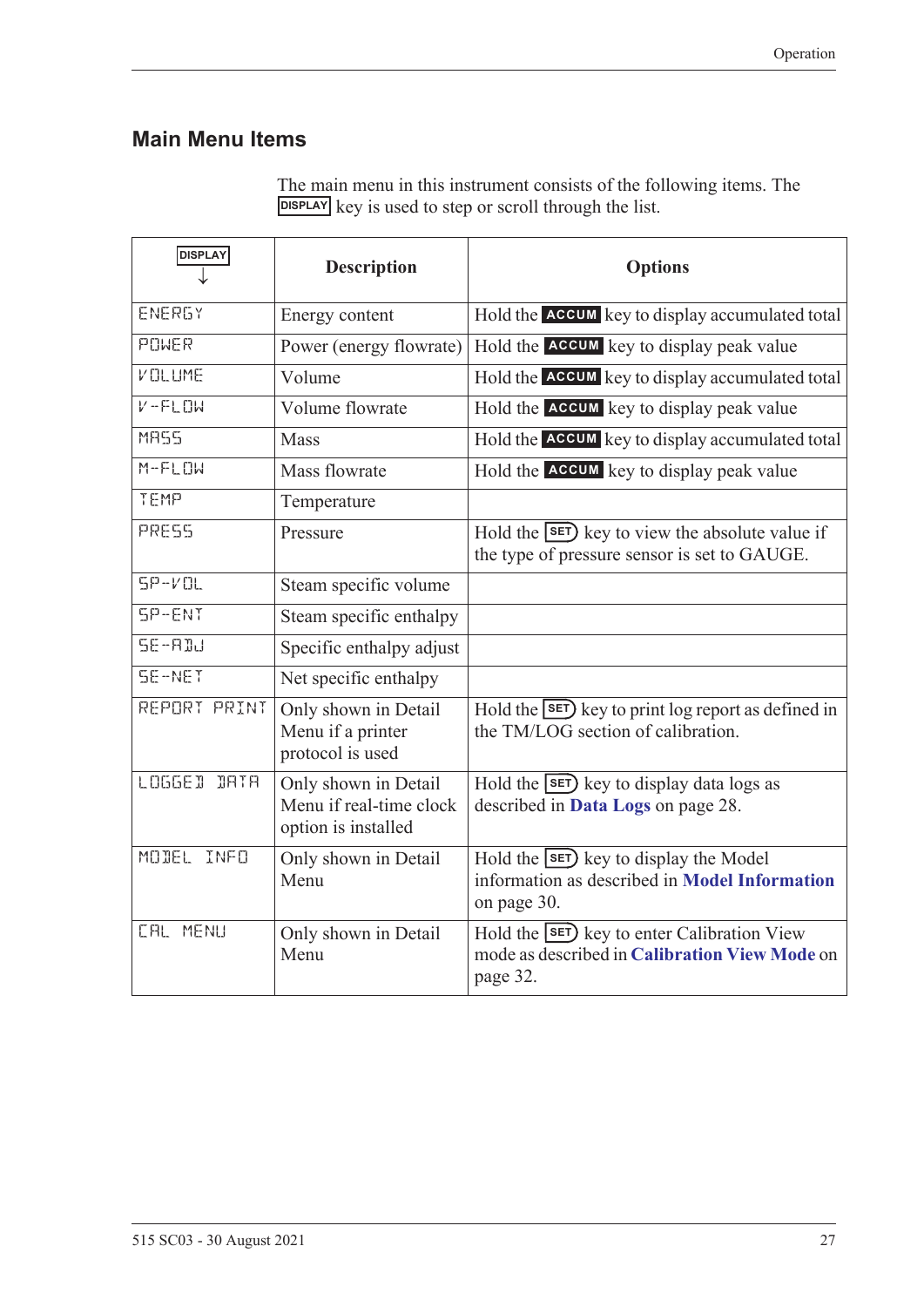#### **Detail and Basic Menu**

The 515 instrument has the option to switch the main menu from the full Detail menu to a Basic menu. The Detail menu includes all of the main menu variables and the HOLD SET sub menu items as listed above. In the Basic menu only the application or operator essential main menu variables are shown. The main menu variables to be shown in the basic menu need to be selected in the 500 Series Program Manager (500-PM Software) prior to the application software being downloaded to the instrument. The 500-PM Software is Windows based configuration and resource tool for the 500 Series and is freely available from the www.contrec.co.uk website.

To switch between the Detail and Basic menu, while in the main menu, press and hold the **DISPLAY** and **SET**) keys together for 5 seconds. When switching to the Detail menu the display will briefly show: d 15 PL A Y DETAIL MENU. When switching to the Basic menu the display will briefly show: d 15PLAY BASIC MENU.

When the application software is first installed, the default is the Detail menu. From that point, the menu type is saved and restored on power cycle. The menu type will need to be Detail to access the CAL MENU

#### **Peak Flowrates**

The peak value for the currently displayed flowrate can be viewed by holding the **ACCUM** key. The peak value is the average over a 15 minute period since the last reset of totals or powering on of the instrument. Dashes are shown for this value after a reset or power on until the first averaging period has passed.

#### <span id="page-37-0"></span>**Data Logs**

The instrument will log the main-menu variables if real-time clock option is installed. The logs are at fixed intervals of hours, days, weeks, months and years. The instrument can store a total of more than 1000 log entries.

If the number of log entries exceeds the programmed number for a particular time interval, the oldest log entry is overwritten by the newest one for that time interval.

Also note that the totals are saved as accumulated totals.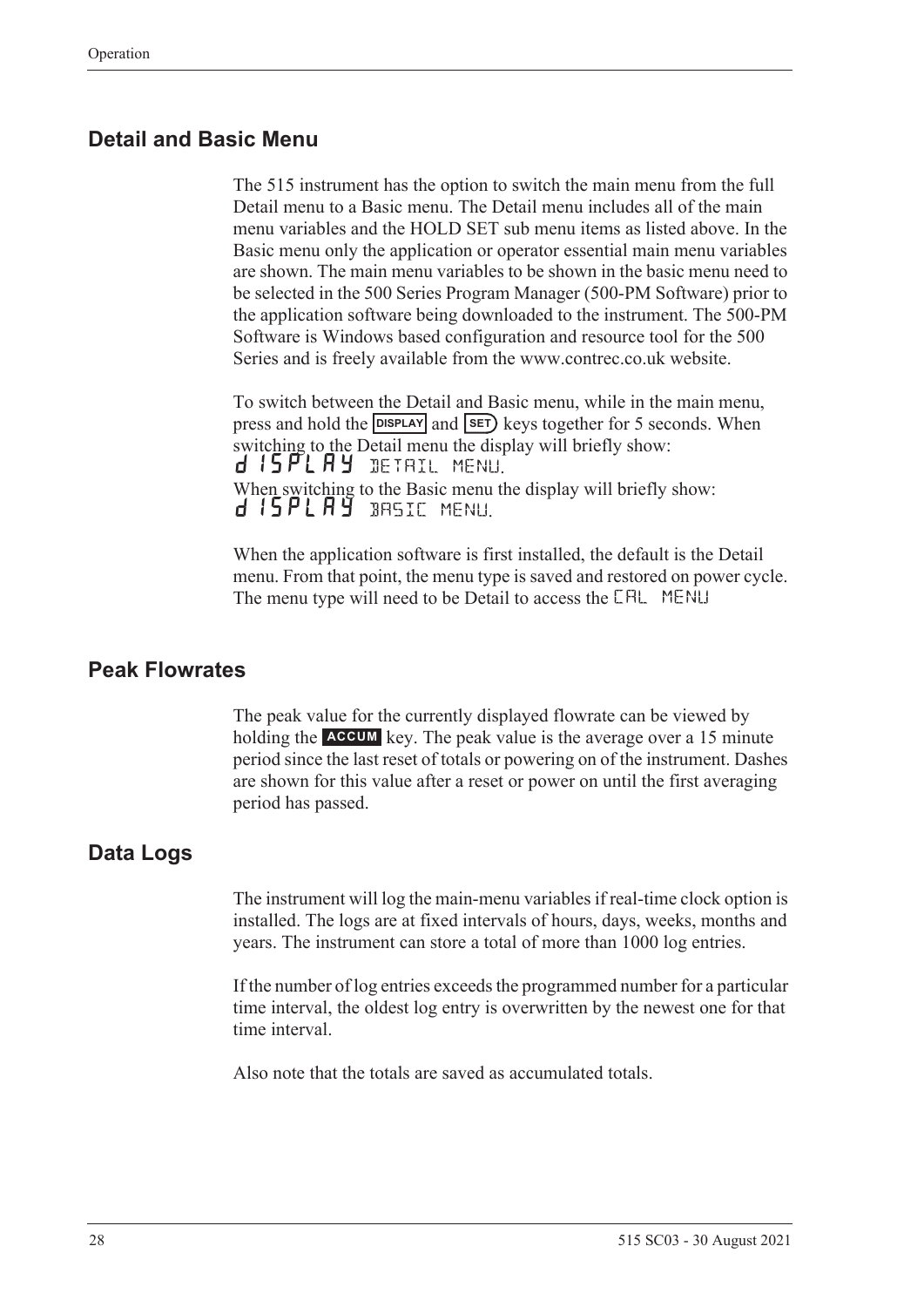The log entries are recorded at the following times:

| HOUR | 00 minutes each hour                                        |
|------|-------------------------------------------------------------|
| DAY  | 00 hours and 00 minutes each day                            |
| WEEK | 00 hours and 00 minutes each Monday                         |
|      | MONTH 00 hours and 00 minutes on the first day of the month |
| YEAR | 00 hours and 00 minutes on the first day of the year.       |

#### **View Data Logs**

Use the following procedure to view the data that has been logged by the instrument:

- 1. Press the **DISPLAY** key to scroll through the menu to the LOGGE I IHTH prompt.
- **2.** Hold the  $\overline{\text{SET}}$  key.

The system displays the hourly log. The timebase and number of the log are shown, for example LH-001.

**3.** While holding the **DISPLAY** key use the **RESET** key to print the data for the displayed log if the printer option has been selected.

The following example shows the hourly log number 006 at 15:00 (3:00 pm) on 16 January 2019. The day and month alternate with the year in the bottom right hand corner.

$$
\begin{array}{|c|c|c|c|}\n\hline\n\text{LH-B06} & \text{15-00} \\
\hline\n\text{LH-B06} & \text{16/01} \\
\hline\n\end{array}\n\quad\n\begin{array}{|c|c|c|}\n\hline\n\text{LH-B06} & \text{15-00} \\
\hline\n\text{LH-B06} & \text{2019}\n\end{array}
$$

[Figure 16](#page-38-0) shows how to display the logged data.



<span id="page-38-0"></span>*Figure 16 Logged Data Display Methods*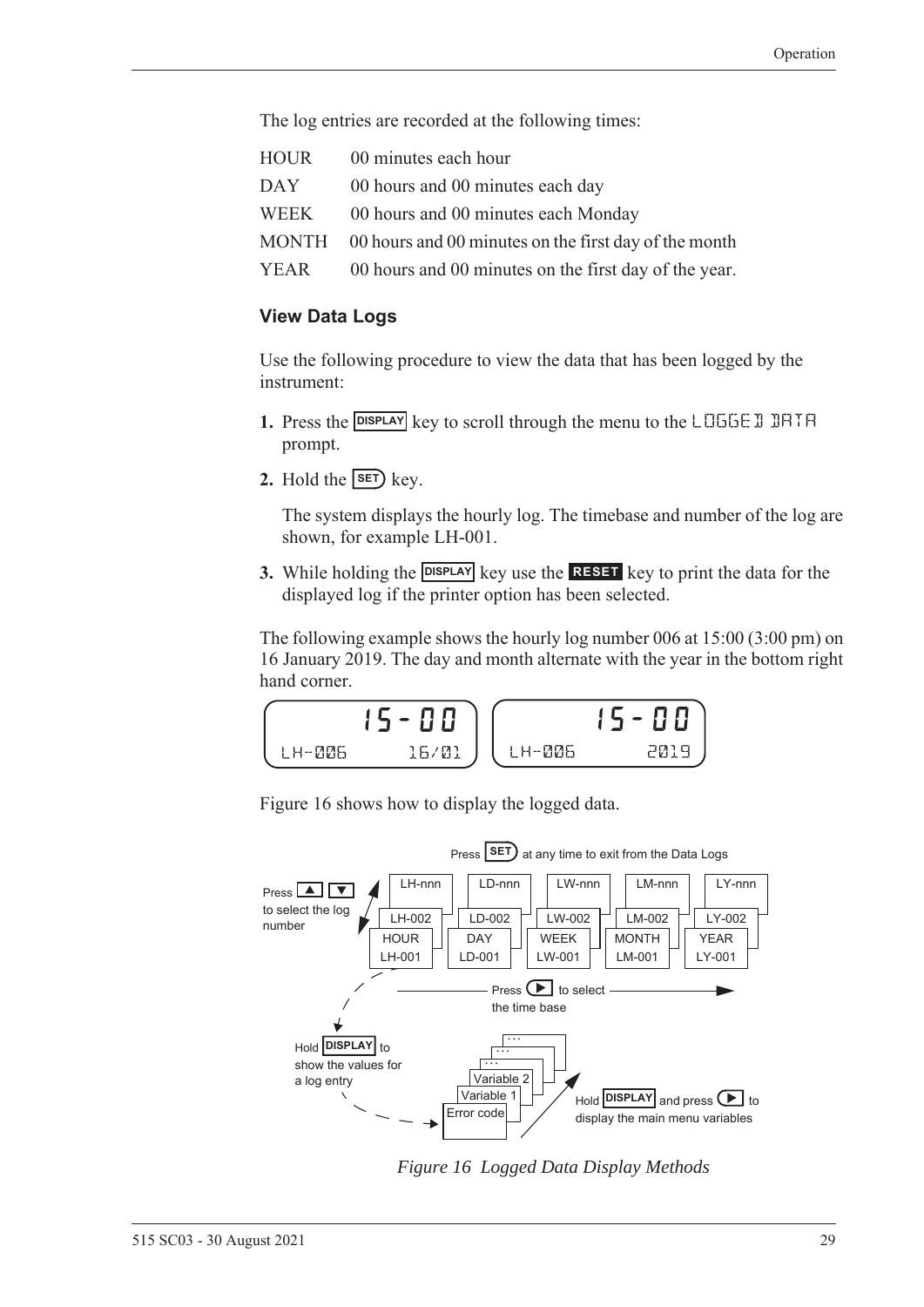### <span id="page-39-1"></span><span id="page-39-0"></span>**Model Information**

The model information items display the hardware, software and application versions of the instrument. This information is mainly for service personnel.

| <b>DISPLAY</b>                       | <b>Description</b>                                                                                                                                                                                                                                                                                                      |
|--------------------------------------|-------------------------------------------------------------------------------------------------------------------------------------------------------------------------------------------------------------------------------------------------------------------------------------------------------------------------|
| $2 - 1 - 5 -$<br>515 MODEL           | The hardware model code. Refer to Product Codes on<br>page 83 for more information.                                                                                                                                                                                                                                     |
| $  EPLH$<br>SC03 INPUT               | The Application number and the assignment of the inputs.<br>Refer to Application Information Code on page 84 for<br>more information.                                                                                                                                                                                   |
| 3.0.000<br>SØØ-PM VERS               | The version of 500-Series Program Manager from which<br>the application software was compiled.                                                                                                                                                                                                                          |
| 026357<br>CUSTOM VERS                | The Customer version code for this installation. Refer to<br><b>Custom Version Codes on page 84 for more information.</b>                                                                                                                                                                                               |
| 123456<br>RBE123 5/N                 | The instrument serial number and unit tag. The serial<br>number is on the top line and unit tag is on the bottom left.<br>Both items are entered when the instrument application<br>software is initially loaded. If the unit tag is not used the<br>default tag, UNIT, will be used.                                   |
| $15 - 15$<br>EDITED 27/08<br>2019    | The time and date when the calibration of the instrument<br>was last edited. The format of the time and date is the same<br>as for the data logs. This example shows $16:15(4:15pm)$<br>on the 27th August 2019. This function is available only if<br>the instrument has the real time clock option.                   |
| <b>CLASS-3</b><br>FLASH<br>$V - 219$ | The instrument Class and Flash (bootloader) version.                                                                                                                                                                                                                                                                    |
| 5<br>POWER EYELE                     | The number of power cycles that have occurred since the<br>application software was installed.                                                                                                                                                                                                                          |
| RESET<br>WIT                         | The number of 'watchdog timer' (WDT) resets that have<br>occurred since the application software was installed. The<br>WDT Reset count is only shown if a WDT Reset has<br>occurred.                                                                                                                                    |
| HOLd.PSE<br><b>CONFIG</b><br>PRINT   | If the printer protocol is assigned to one of the<br>communication ports, the prompt to print the full program<br>configuration report will be shown. Hold Reset to start the<br>printing of the configuration report. The report will be in<br>a similar format to the report generated by the 500<br>Program Manager. |

Press **SET**) at any time to exit from the Model information.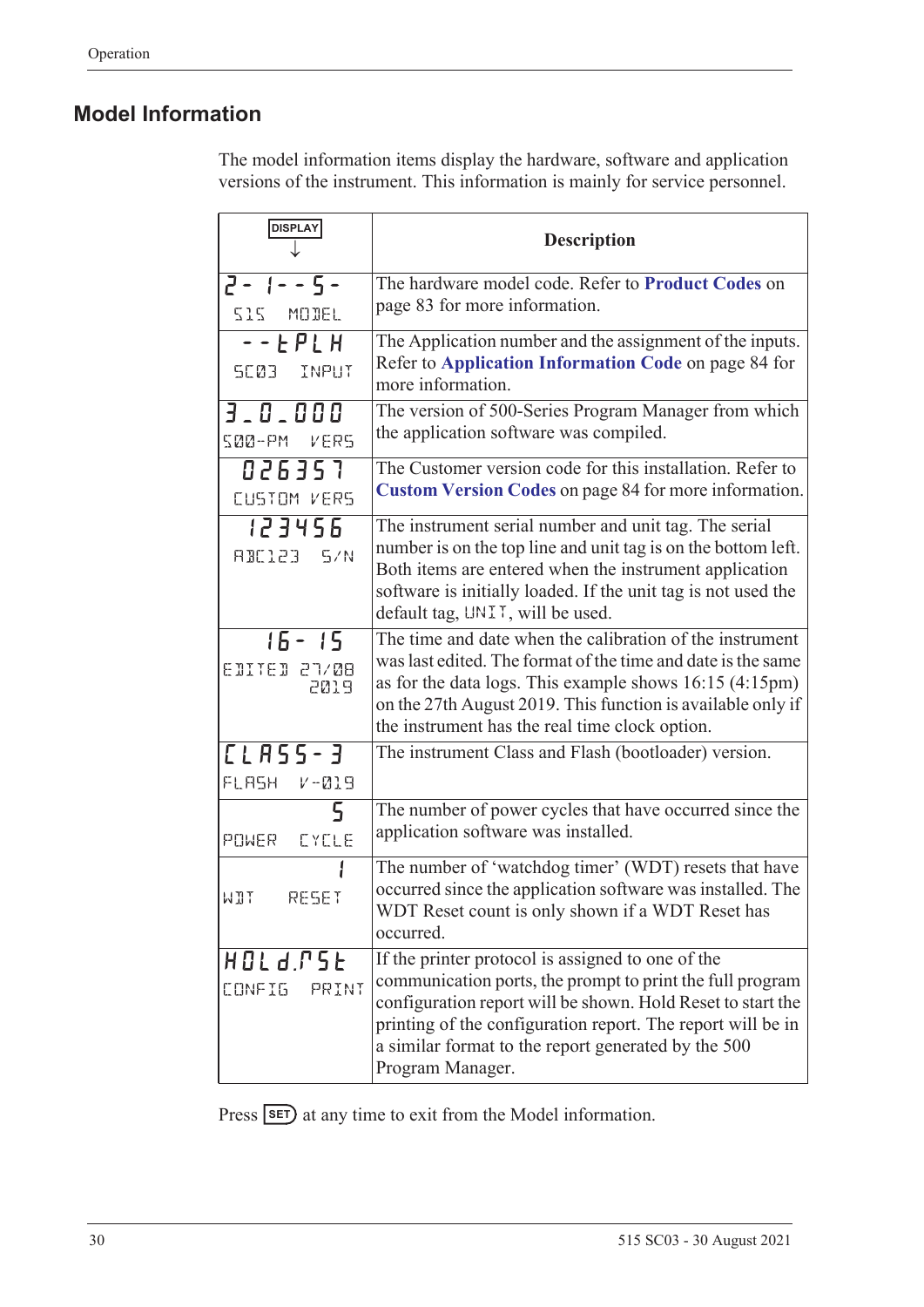# **Chapter 5 Instrument Calibration**

## **Introduction**

The 500 Series instrument calibration settings can be programmed via the front panel, according to program access levels explained below, or via the 500 Series Program Manager - a freely available Windows based configuration and resource tool.

After an instrument has been configured by either means to suit the application requirements, the settings can be recorded or application software backups or instrument clones created as explained further in **[Program Backup & Reports](#page-44-0)** on page 35.

You can view or change the settings of the instrument according to the access level for each parameter, as set by the 500 Series Program Manager. There are five levels of access to the parameters as follows:

- **• Not visible** you cannot display or edit the parameter.
- **• Display only** you can display the parameter, but you cannot change the setting.
- **• Programmable** you can change the setting of the parameter in Calibration Set mode.
- **• Password protected** you can change the setting of the parameter in Calibration Set mode only if you enter the correct password.
- **• CAL switch protected**  you can change the setting of the parameter in Calibration Set mode only if you enter by using the CAL switch on Logic Input 4 to accept the password.
- **Note:** When you enter Calibration Set mode, the instrument prompts to enter a password. Any value will allow to change the settings of the "programmable" parameters, but the correct password must be entered to change the password-protected parameters. Likewise, the CAL switch (Logic Input 4) must be used to accept the password to change the CAL switch protected parameters.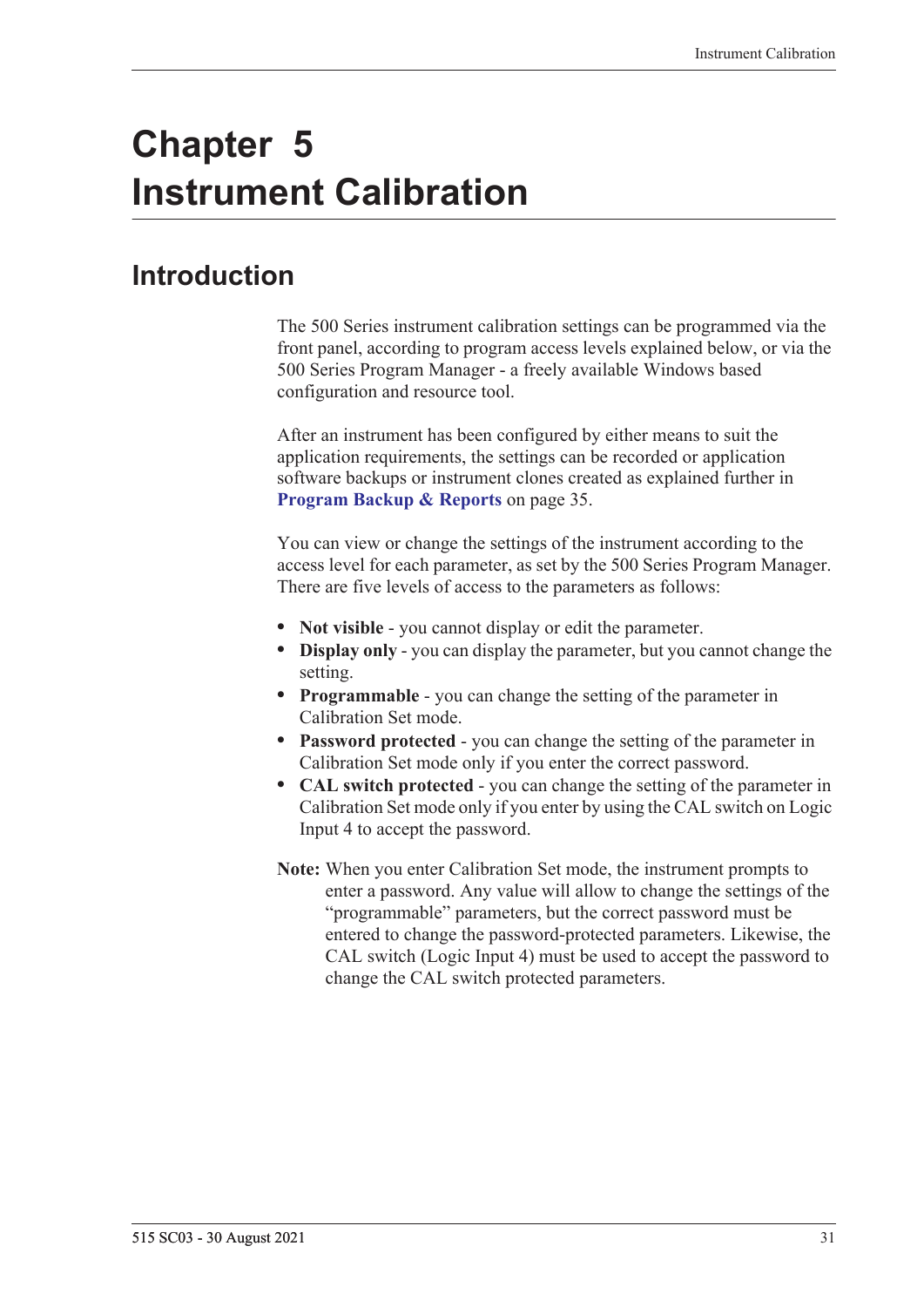## <span id="page-41-0"></span>**Calibration View Mode**

Use the following procedure to view the calibration settings of the instrument:

- 1. Press **DISPLAY** to scroll to the **CAL** MENLI prompt.
- **2.** Hold the  $\overline{\text{SET}}$  key.

| Run   |
|-------|
| Set   |
| Alarm |
| Cal   |

The instrument beeps once, illuminates the **Cal** indicator and shows CAL on the display panel.

- Press  $\left( \blacktriangleright \right)$  to scroll through the flashing menu headings.
- Press **SET**) to scroll through submenu items.
- Hold **DISPLAY** to return to the main calibration menu.
- **3.** To exit from the Calibration View mode, press  $\Box$  to scroll to the END option and press **SET**).

The instrument returns to Normal Operation mode.

## **Calibration Set Mode**

In Calibration Set mode, you can change the settings of the "programmable" parameters. You must enter the system password to change the setting of the "password-protected" parameters and you must use the CAL switch on Logic Input 4 to access the "Cal switch protected" parameters.

Use the following procedure to enter Calibration Set mode:

- **1.** Press **DISPLAY** to scroll to the **CAL** MENLI prompt.
- **2.** Hold the  $\overline{\text{SET}}$  key.



The instrument beeps once, illuminates the **Cal** indicator and shows CAL on the display panel.

- **3.** Press  $\left( \blacktriangleright \right)$  to select any flashing menu heading except END.
- **4.** Hold the **SET** key for two seconds, or if "Cal switch protected" items exist the CAL switch can be closed for two seconds.

The instrument prompts for a password to be entered if the password is non-zero, otherwise the password prompt is skipped.

- **5.** If the password prompt is shown, press  $\boxed{\blacktriangle}$  or  $\boxed{\blacktriangledown}$  to change the value of the current digit. To select the next digit, press  $\left( \blacktriangleright \right)$ .
- **6.** Press **SET** or use the CAL switch on Logic Input 4 (if "Cal switch protected" items exist) to accept the password and proceed.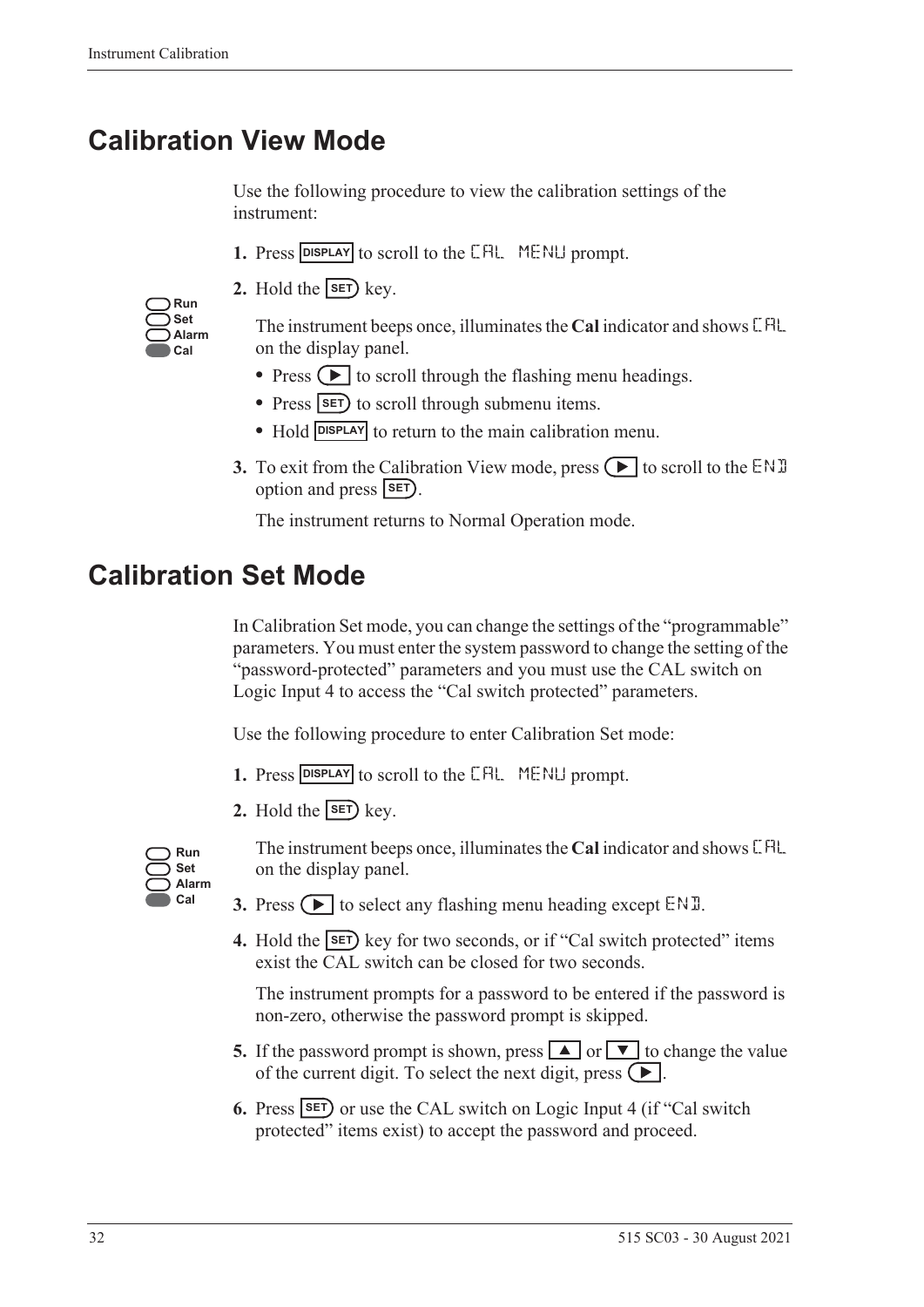- **7.** Proceed and observe the access confirmations.
	- **•** If the CAL switch is used and the password is correct, the instrument makes two beeps and displays message: - Ed IL - CS\_PW MODE

and enables you to change "programmable", "password protected" and "CAL switch protected" parameters.

**•** If the CAL switch is used but the password has been skipped or is incorrect, the instrument makes one beep and displays message: -EDIT- CAL\_SW MODE

and enables you to change "programmable" and "CAL switch protected" parameters.

• If the **SET**) key is pressed and the password is correct the instrument makes two beeps and displays the message:

 $-Ed$  it - PASSW MODE

and enables you to change the "programmable" and "passwordprotected" parameters.

• If the **SET**) key is pressed but the password has been skipped or is incorrect, the instrument makes one beep and displays the message: -EDIT- PROG MODE

and enables you to change only the "programmable" parameters.



The instrument illuminates both the **Cal** and **Set** indicators.

- **8.** Edit the instrument parameters as required. The programmable values are indicated by the flashing display.
	- To change a numerical value, press **A** to increase a value, or press  $\blacktriangledown$  to decrease a value. Press a key momentarily to change the value one number at a time. Hold a key to scroll through the numbers. To proceed to next digit, press  $( \blacktriangleright ).$
	- To change an option setting, press **A** or **V** to scroll through the options.
- **9.** Press **SET** to accept the currently displayed value and proceed to the next parameter. You can press **DISPLAY** to briefly view the current edit mode:  $-Ed$   $E - \frac{2}{x}$  XXXXXX MODE, as described in step 6 above. Continue to hold the **DISPLAY** key to return to the main calibration menu.
- **10.**To exit from Calibrate Set mode, press  $\left( \blacktriangleright \right)$  to scroll through the main calibration menu to  $ENI$ , then press  $SET$ . Otherwise, to quick exit from any menu, you can press and hold **SET** for two seconds or, if "Cal switch protected" items exist, the CAL switch can be closed for two seconds.

**Run Set Alarm Cal**

The instrument makes two beeps and cancels the **Cal** and **Set** indicators.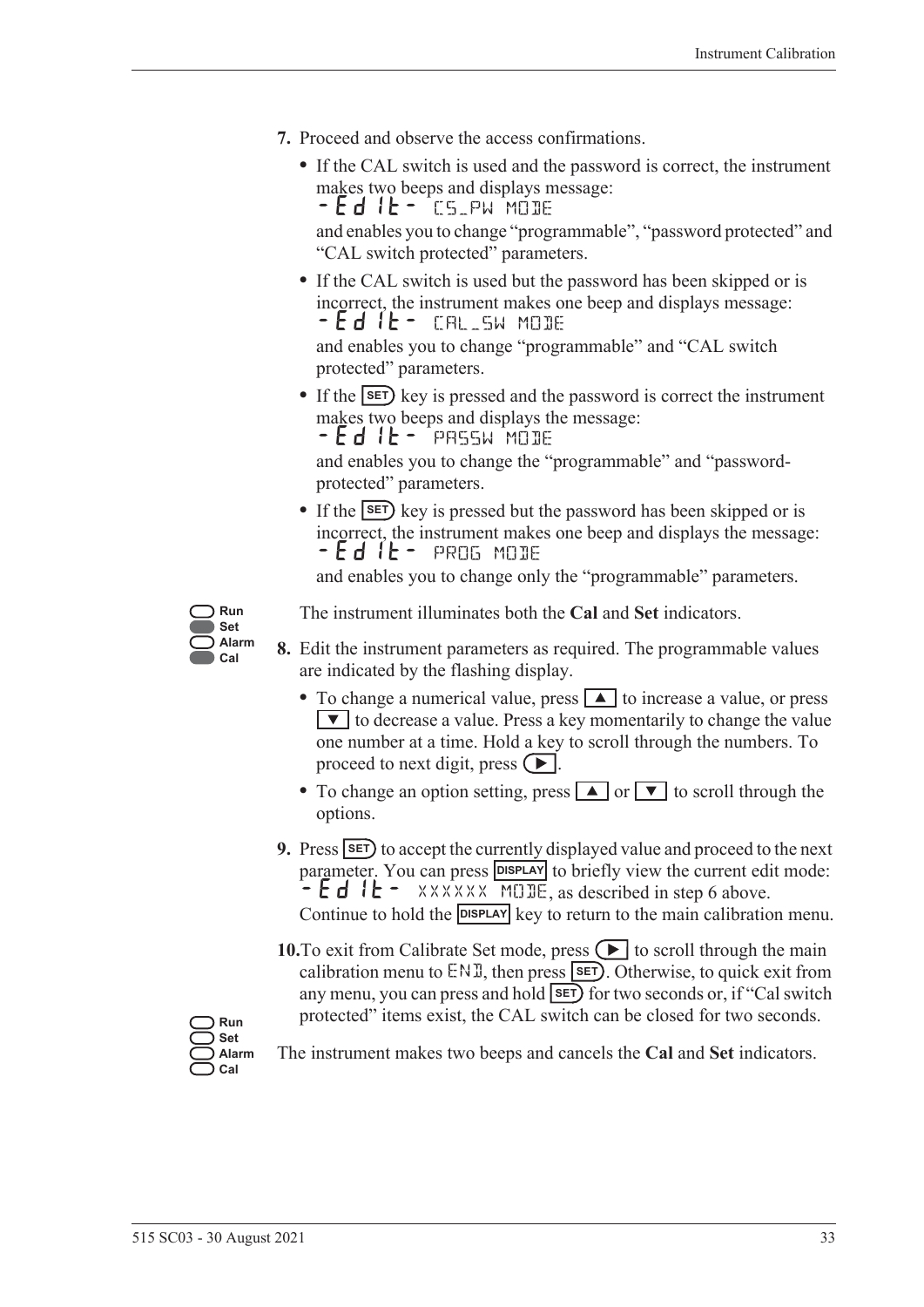### **Changing the Instrument Settings**

In Calibration Set mode, the display flashes the item that can be changed. For option settings, the display flashes the complete option. For a numeric parameter, the display flashes one digit at a time, you can change the value of the flashing digit as required, then move the flashing cursor to change another digit.

**Note:** When you change the setting of a parameter, the instrument records the result as soon as you move to another parameter, or exit from the Calibration Set mode.

#### **Changing Option Settings**

When you display an option that can be changed, the entire option flashes on the display, such as the choices of ODD, EVEN or NONE for the communications parity bit checking. Press  $\boxed{\blacktriangle}$  or  $\boxed{\blacktriangledown}$  to change the option. You can "scroll" through the options in either direction to make a selection as shown below.



#### **Changing Numeric Settings**

The display flashes the digit that can be changed.

第第89.123

Press  $\left( \blacktriangleright \right)$  to select the digit that you wish to change.

Press  $\boxed{\blacktriangle}$  or  $\boxed{\blacktriangledown}$  to increase or decrease the value of the selected digit.

#### **Changing the Decimal Point**

To change the position of the decimal point, press  $\Box$  to move the flashing selection until the decimal point flashes. Press  $\boxed{\blacktriangle}$  or  $\boxed{\blacktriangledown}$  to move the decimal point to the right or left as required.

#### **Units of Measurement**

The calibration of some parameters is based on the units that are defined for the relevant variables. These units of measurement can been viewed in the UNITS menu in the Instrument Settings section below.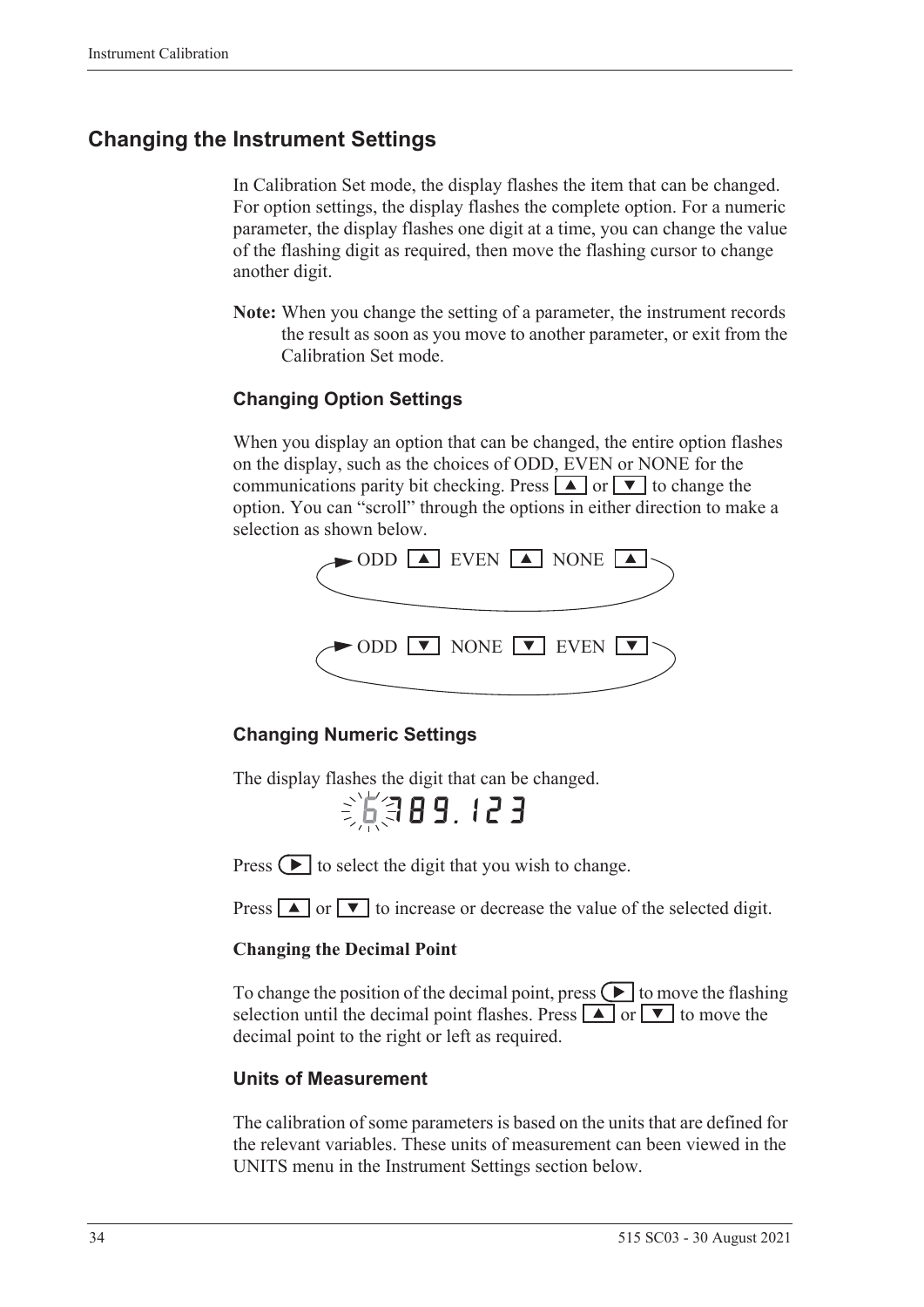## <span id="page-44-0"></span>**Program Backup & Reports**

### **Backup via 500 Series Program Manager**

As well as programming the 500 Series instruments via the front panel (according to program access levels), the 500 Series Program Manager (500- PM) can be used to create a custom version of the application software and program parameters preset prior to downloading the application software. Backups of customised applications can be saved as download-able APX or APL files and the full configuration reports printed or saved as PDF. The 500- PM is a Windows based programming tool and resource centre and is freely available from the Contrec www.contrec.co.uk website.

Instruments are often supplied from the factory with the default application software, but it is by using 500-PM software that program access levels are set, USER text and messages customised and print headers and footers entered.

### **Printing Configuration Report**

To assist in keeping an audit trail of the program settings and changes made via the front panel, the 515 instrument provides the ability to print the configuration to a local printer if one has been connected and assigned to one of the 515 communication ports.

The prompt to hold the Reset key to print the configuration report HOLd:P5E config print is found at the end of the Model Info menu, described in **[Model Information](#page-39-1)** [on page 30](#page-39-1). The report can be lengthy and adequate printer paper must be available (Note: This feature is available starting from version 3.0.377).

### **Upload and Clone of Application Software**

To assist in maintaining a backup for important applications and installations, the 500-Series Program Utility software (500-LT, version 3.0.377 or higher) can be used to upload the instruments application software with all of the current program settings.

The 500-LT (PM Lite) program is a Windows based computer program which can be downloaded for free from the Contrec www.contrec.co.uk website and is part of the package when the Contrec 500 Series Program Manager is installed. The 500-LT provides the option to 'Upload Application' or 'Upload Report Only'. To use either upload functionality, the 515 port being used must have printer (PRN) protocol assigned to it.

Once uploaded to the 500-LT, the report can be viewed or printed. The Upload Application is automatically saved as an APL file. The file can be used then or reopened later to download to another 515 instrument (of the same or higher class) to create a clone of the original instrument.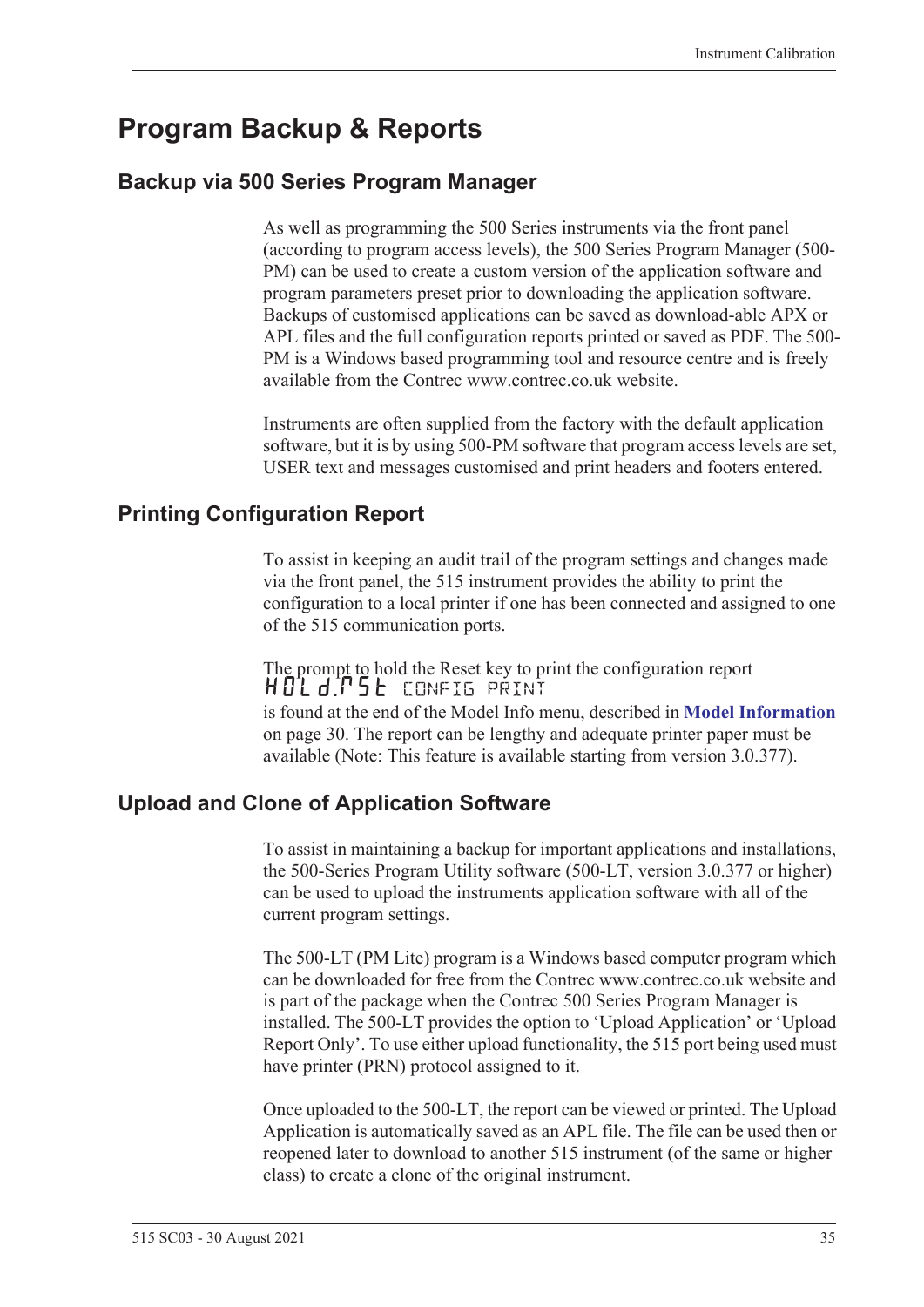## **Calibration Menu Tree**

[Figure 17](#page-45-0) and [Figure 18](#page-46-0) show the keys for moving around the calibration menu tree in Calibration View or Set mode.



<span id="page-45-0"></span>*Figure 17 Calibration Menu Tree Sheet 1*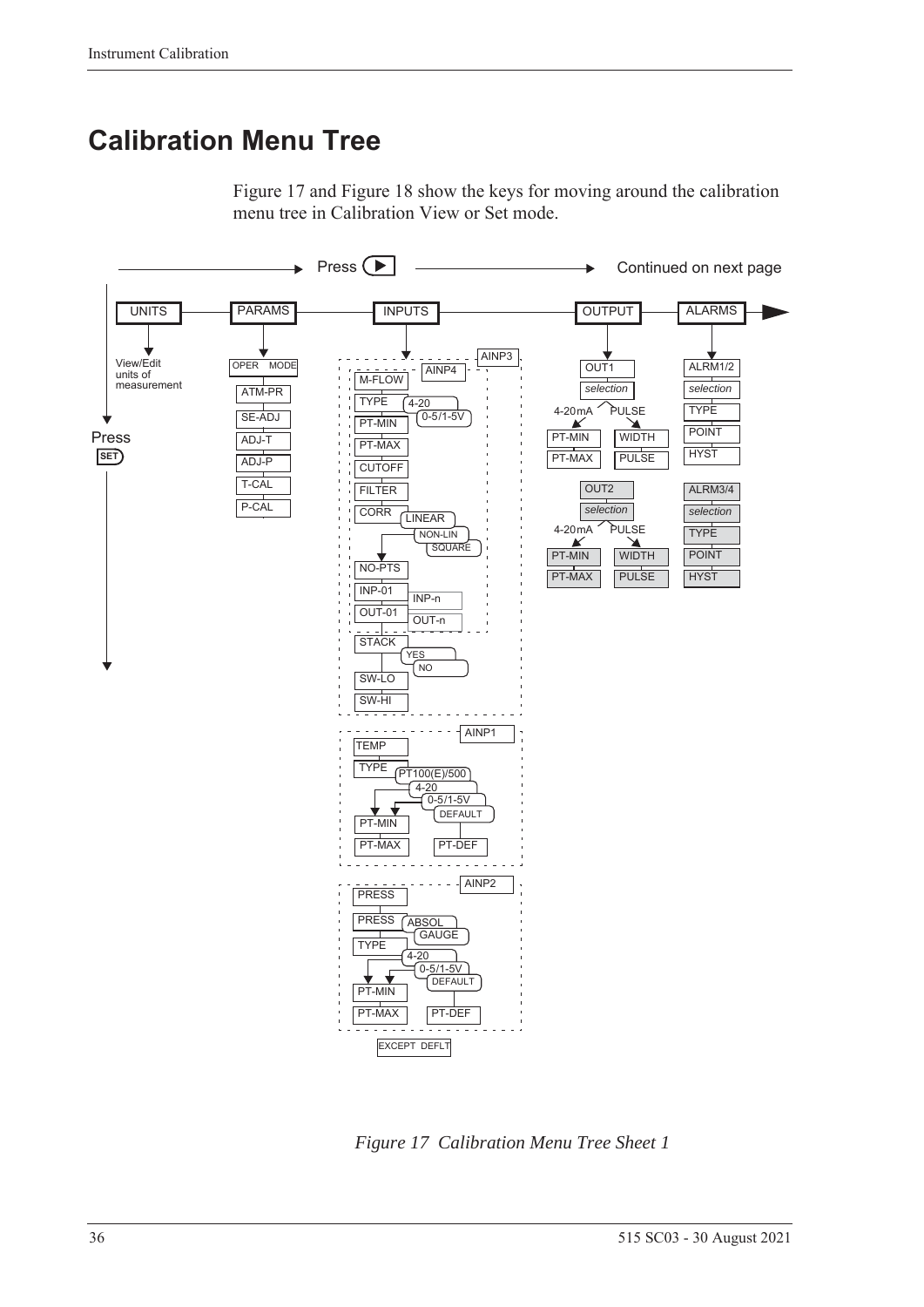

The shaded boxes indicate hardware options

Hold **DISPLAY** at any point to return to the main calibration menu.

Press  $\Box$  at any I/O assignment position to move to the next I/O assignment in the submenu (eg pressing  $\left( \blacktriangleright \right)$  on ALRM1 will move you to ALRM2 if it exists)

<span id="page-46-0"></span>*Figure 18 Calibration Menu Tree Sheet 2*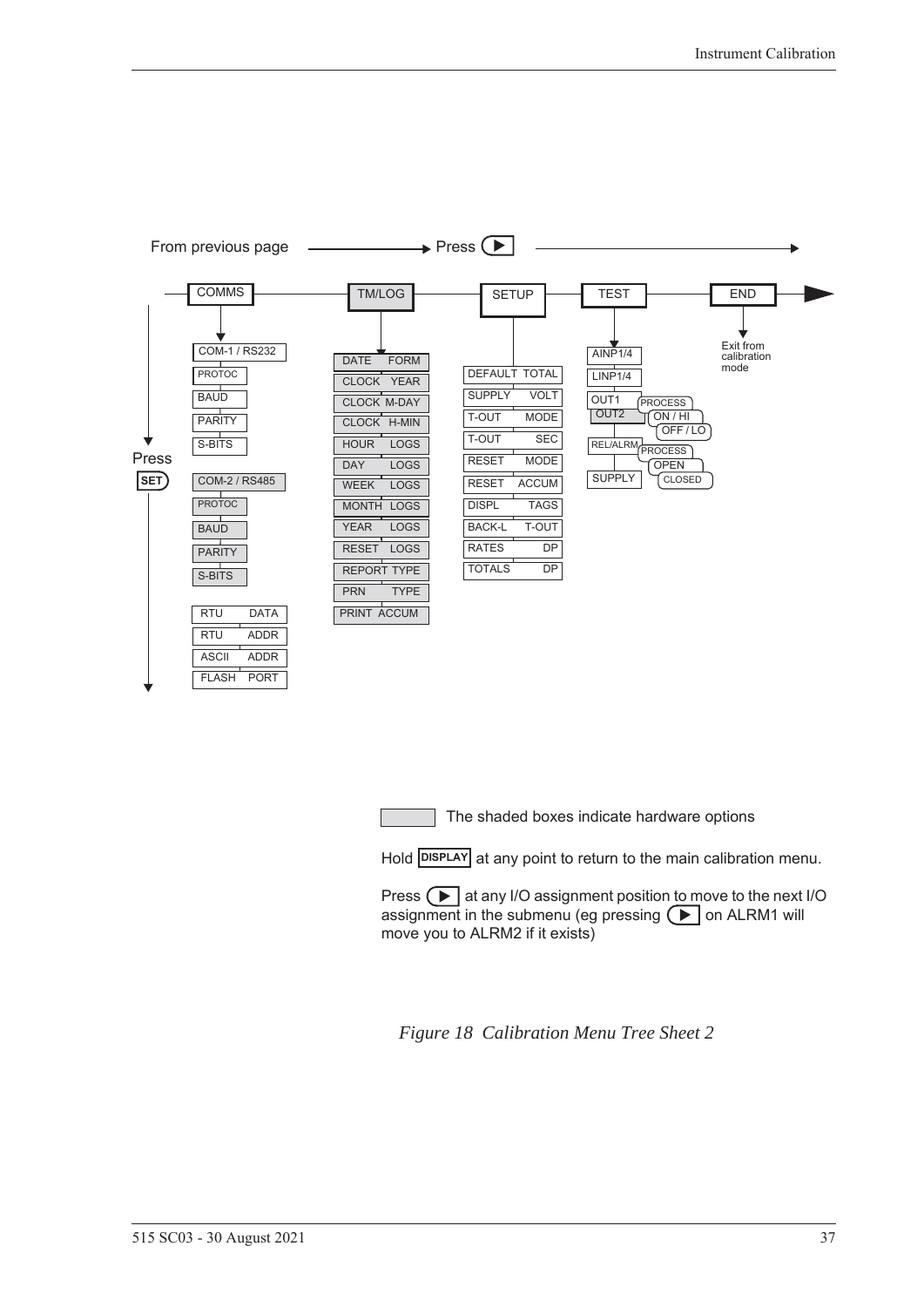## **Instrument Settings**

### **Units of Measurement**

The Units menu allows the units to be viewed and edited, if accessibility has previously been selected/enabled, without the reloading of new application software. Any change in units will result in a full reset to initially downloaded settings. Therefore, any required changes to units of measurement should be made before changing any other settings.

| <b>SET</b>              | $\blacktriangleright$ $\rightarrow$ UNITS params inputs outputs alarms comms tm/log setup test end                                                                                                                                                                              |  |
|-------------------------|---------------------------------------------------------------------------------------------------------------------------------------------------------------------------------------------------------------------------------------------------------------------------------|--|
| ITEMn<br>unit           | The units for main menu or calibration items can be viewed by pressing<br>the $s$ $F$ $k$ ey.                                                                                                                                                                                   |  |
|                         | The units of measurement are password protected or will be protected by<br>the CAL switch if any instrument setting has an access level of 'CAL<br>Switch Protected'. To edit the units the correct password must be entered<br>or CAL switch used on entry to EDIT mode.       |  |
|                         | Press $\boxed{\blacktriangle}$ or $\boxed{\blacktriangledown}$ to select the required units.                                                                                                                                                                                    |  |
| <b>ACCEPT</b><br>LINIT5 | The Accept Units prompt will only appear if one or more of the units<br>have been changed.                                                                                                                                                                                      |  |
|                         | <b>IMPORTANT:</b> Accepting the change of units will initiate a master<br>reset. All calibration parameters will revert to their default value (i.e.<br>those values included in the downloaded instrument software). All totals<br>and any logged information will be cleared. |  |
|                         | Press $\Box$ or $\nabla$ to select YES, then press the <b>SET</b> ) key. The instrument<br>makes three beeps to confirm the reset command.                                                                                                                                      |  |
|                         | The message -RESET- PLEASE WAIT will be displayed as the<br>instrument exits calibration mode and completes a full re-boot sequence.                                                                                                                                            |  |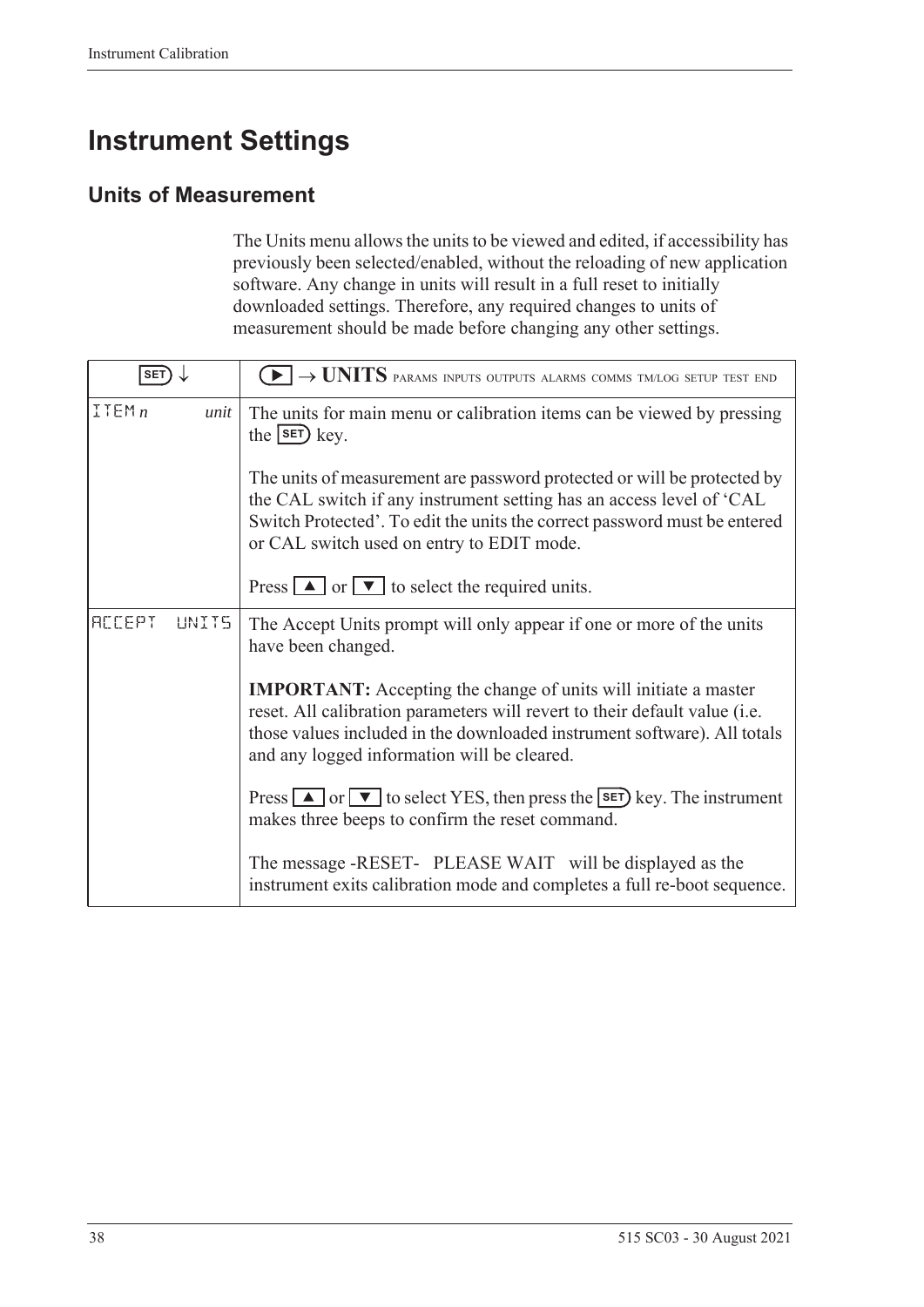### **Parameters**

| SET)              | $\rightarrow$ units PARAMS inputs outputs alarms comms tm/log setup test end                                                                                                                                                                                                                                                                                                                                                                                            |  |
|-------------------|-------------------------------------------------------------------------------------------------------------------------------------------------------------------------------------------------------------------------------------------------------------------------------------------------------------------------------------------------------------------------------------------------------------------------------------------------------------------------|--|
| MODE<br>OPER      | The operation mode allows an instrument to be configured for<br>saturated/superheated steam or water applications.                                                                                                                                                                                                                                                                                                                                                      |  |
|                   | <b>SAT-T</b><br>- Saturated steam with temperature input<br>$\bullet$                                                                                                                                                                                                                                                                                                                                                                                                   |  |
|                   | <b>SAT-P</b><br>- Saturated steam with pressure input<br>$\bullet$                                                                                                                                                                                                                                                                                                                                                                                                      |  |
|                   | <b>SUPER-1</b> - Superheated steam (standard)<br>$\bullet$                                                                                                                                                                                                                                                                                                                                                                                                              |  |
|                   | <b>SUPER-2</b> - Superheated steam (uses default temperature and<br>$\bullet$<br>pressure when outside the superheated region)                                                                                                                                                                                                                                                                                                                                          |  |
|                   | SUPER-3 - Superheated steam (uses saturated steam curve and<br>pressure input when outside the superheated region)                                                                                                                                                                                                                                                                                                                                                      |  |
|                   | - Liquid water, applications such as boiler feed or<br><b>LIQUID</b><br>condensate return measurement                                                                                                                                                                                                                                                                                                                                                                   |  |
|                   | Select the operation mode as required.                                                                                                                                                                                                                                                                                                                                                                                                                                  |  |
|                   | Press $\boxed{\triangle}$ or $\boxed{\triangledown}$ to select one of the options.                                                                                                                                                                                                                                                                                                                                                                                      |  |
| ATM-PR<br>unit    | If the pressure sensor is configured as a Gauge type sensor, the instrument<br>adds the atmospheric pressure to the measured pressure to determine the<br>absolute pressure. Set the atmospheric pressure (absolute) according to<br>the height above sea level.                                                                                                                                                                                                        |  |
| SE-ADJ<br>OPT.    | The specific enthalpy adjustment option allows any initial energy to be<br>offset, by deducting the specific enthalpy adjustment value (calculated<br>from entered reference conditions) from the specific enthalpy at<br>flowing/measured conditions. If enabled the resultant net specific<br>enthalpy is then used to calculate the power and energy.<br>For more details on each calculation type refer to Specific Enthalpy $\&$<br><b>Energy Offset on page 2</b> |  |
|                   | Press $\boxed{\blacktriangle}$ or $\boxed{\blacktriangledown}$ to select ENABLE or DISABLE.                                                                                                                                                                                                                                                                                                                                                                             |  |
| $HJJ-T$<br>unit   | Enter the specific enthalpy adjustment reference temperature at which the<br>adjustment value is calculated.                                                                                                                                                                                                                                                                                                                                                            |  |
| ADJ-P<br>unit     | Enter the specific enthalpy adjustment reference pressure (absolute) at<br>which the adjustment value is calculated.                                                                                                                                                                                                                                                                                                                                                    |  |
| $T - LHL$<br>unit | Enter the temperature at which the flowmeter has been calibrated.                                                                                                                                                                                                                                                                                                                                                                                                       |  |
| $P-CHL$<br>unit   | Enter the absolute pressure at which the flowmeter has been calibrated.                                                                                                                                                                                                                                                                                                                                                                                                 |  |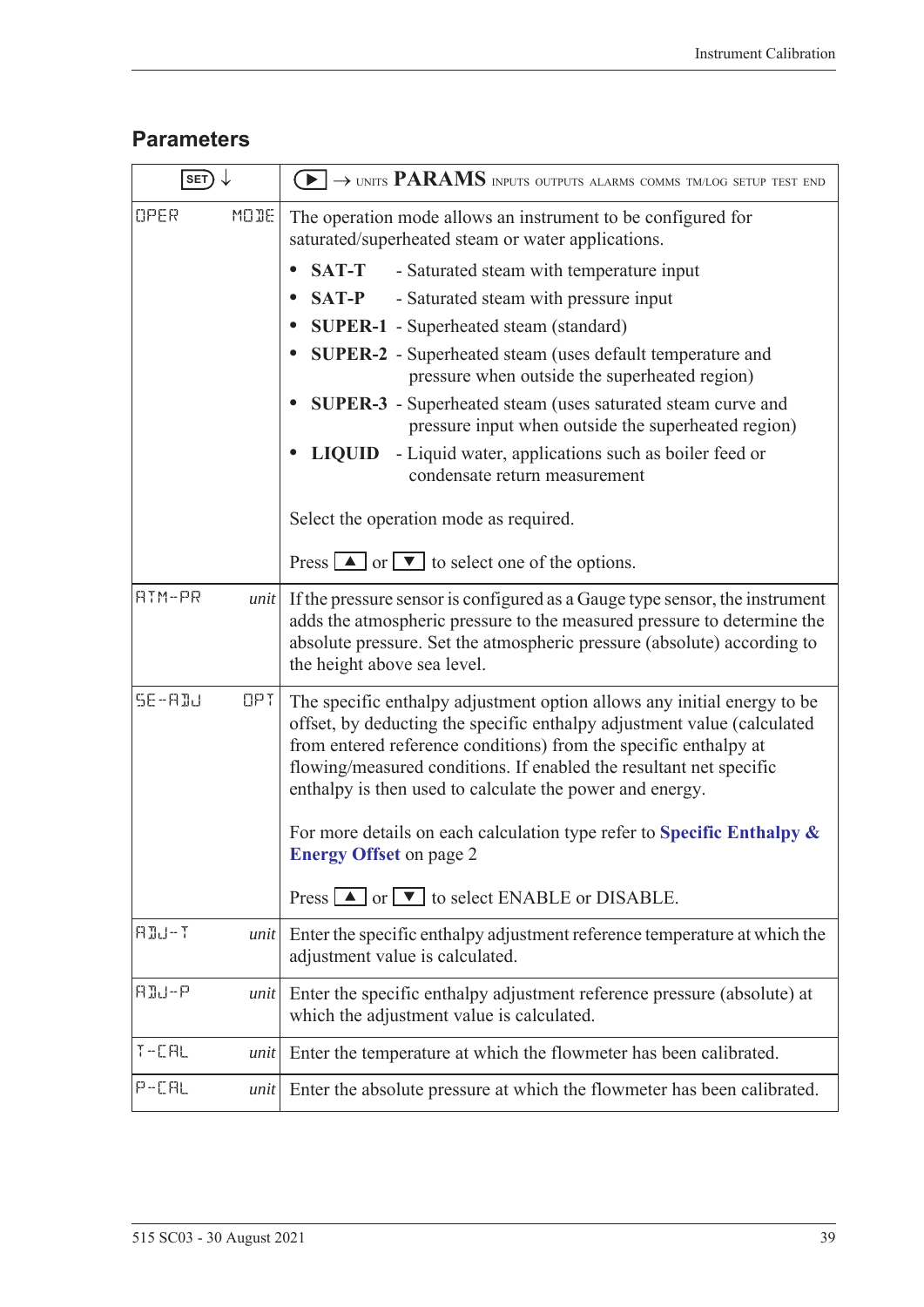## **Inputs**

| SET)              |                              | $\rightarrow$ UNITS PARAMS INPUTS OUTPUTS ALARMS COMMS TM/LOG SETUP TEST END                                                                                                                                                               |  |  |
|-------------------|------------------------------|--------------------------------------------------------------------------------------------------------------------------------------------------------------------------------------------------------------------------------------------|--|--|
|                   |                              | Analog Input 3 and optional Analog Input 4 for stacked differential pressure meters                                                                                                                                                        |  |  |
| INPUE<br>$M-FLUM$ | <b>AINP3</b><br><b>AINP4</b> | For this application, Analog Input 3 is assigned to differential pressure<br>mass flowrate main input (if not stacked) or low range input if stacked<br>with Analog Input 4.                                                               |  |  |
| TYPE              | <b>AINP3</b><br><b>AINP4</b> | Select the type of analog input source.                                                                                                                                                                                                    |  |  |
|                   |                              | Press $\boxed{\blacktriangle}$ or $\boxed{\blacktriangledown}$ to select 0-5V, 1-5V or 4-20mA.                                                                                                                                             |  |  |
| PT-MIN<br>PT-MRX  | <b>AINP3</b><br><b>AINP4</b> | Enter the value of the measured parameter (in the assigned engineering<br>units) that corresponds to the minimum input signal level. The minimum<br>point is commonly set at a base flowrate of 0.0.                                       |  |  |
|                   |                              | Enter the value of the measured parameter (in the assigned engineering<br>units) that corresponds to the maximum input signal level. The maximum<br>point is the same as the base value (set at the minimum point) plus the<br>span value. |  |  |
|                   |                              | For example, if the source signal is 4mA at a minimum mass flowrate of<br>$0\text{kg/M}$ , enter 0 as the minimum point. If the source signal is $20\text{mA}$ at a<br>maximum mass flowrate of 100 kg/M, enter 100 as the maximum point.  |  |  |
| <b>CUTOFF</b>     | <b>AINP3</b><br><b>AINP4</b> | The Cut-off is the lowest value that the instrument reads from the input<br>sensor. The cut-off setting is the percentage of the span of the input<br>values.                                                                              |  |  |
|                   |                              | All inputs at or below the cut-off value are considered negligible to the<br>instrument and are ignored. In this case, the instrument uses the minimum<br>value (set at PT-MIN).                                                           |  |  |
| FILTER            | <b>AINP3</b><br><b>AINP4</b> | Input fluctuations caused by pulsating flow tend to create distortion in the<br>input readings of the rate. The instrument has a digital filter that averages<br>out these fluctuations.                                                   |  |  |
|                   |                              | As a guide to the degree of filtering to use, the following table shows the<br>response time (in seconds) to reach 90% and 99% of a step change in<br>input.                                                                               |  |  |
|                   |                              | The value A is the filter constant that the user can set.                                                                                                                                                                                  |  |  |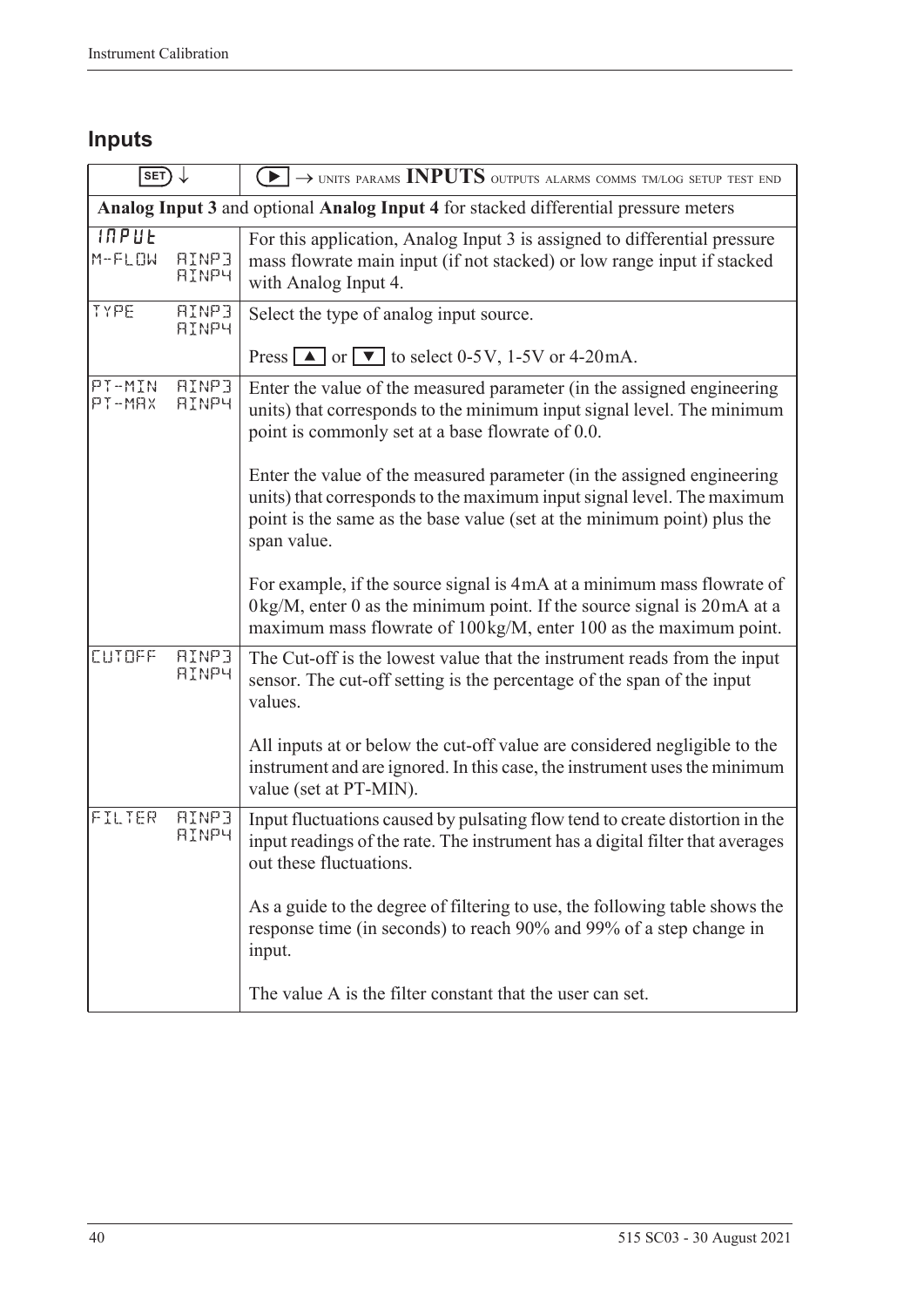| SET)                                        |                                       | $\blacktriangleright$ $\rightarrow$ units params INPUTS outputs alarms comms tm/log setup test end                                                                                                                                                                            |                                       |
|---------------------------------------------|---------------------------------------|-------------------------------------------------------------------------------------------------------------------------------------------------------------------------------------------------------------------------------------------------------------------------------|---------------------------------------|
|                                             | <b>Filter setting A</b>               | Seconds to reach 90%<br>of full swing                                                                                                                                                                                                                                         | Seconds to reach 99%<br>of full swing |
|                                             | $\overline{0}$                        | $\overline{0}$                                                                                                                                                                                                                                                                | $\overline{0}$                        |
|                                             | $\overline{2}$                        | $\overline{2}$                                                                                                                                                                                                                                                                | $\overline{4}$                        |
|                                             | $\overline{4}$                        | $\overline{4}$                                                                                                                                                                                                                                                                | 8                                     |
|                                             | 6                                     | 5                                                                                                                                                                                                                                                                             | 10                                    |
|                                             | 10                                    | 8                                                                                                                                                                                                                                                                             | 15                                    |
|                                             | 15                                    | 12                                                                                                                                                                                                                                                                            | 23                                    |
|                                             | 20                                    | 14                                                                                                                                                                                                                                                                            | 27                                    |
|                                             | 25                                    | 18                                                                                                                                                                                                                                                                            | 34                                    |
|                                             | 35                                    | 25                                                                                                                                                                                                                                                                            | 48                                    |
|                                             | 45                                    | 32                                                                                                                                                                                                                                                                            | 62                                    |
|                                             | 60                                    | 42                                                                                                                                                                                                                                                                            | 82                                    |
|                                             | 75                                    | 52                                                                                                                                                                                                                                                                            | 102                                   |
|                                             | 90                                    | 62                                                                                                                                                                                                                                                                            | 122                                   |
|                                             | 99                                    | 68                                                                                                                                                                                                                                                                            | 134                                   |
|                                             | there is no filtering.                | The input filter range is from 0 to 99. A setting of $0$ (zero) means that                                                                                                                                                                                                    |                                       |
| <b>AINP3</b><br><b>CORR</b><br><b>AINP4</b> |                                       | Analog input non-linearity can be corrected as follows:                                                                                                                                                                                                                       |                                       |
|                                             |                                       | LINEAR if the flowmeter already has square root extraction<br>NON-LINEAR to use the following linearity correction parameters<br>SQUARE if the flowmeter does not have square root extraction<br>Use $\blacksquare$ or $\blacksquare$ to select LINEAR, NON-LINEAR or SQUARE. |                                       |
| $NQ - P T S$<br>RINP3<br><b>AINP4</b>       | correction type is set to Non-linear. | This parameter is available for viewing and editing only when the                                                                                                                                                                                                             |                                       |
|                                             |                                       | Enter the number of non-linearity correction points.                                                                                                                                                                                                                          |                                       |
|                                             | of correction points.                 | Press $\boxed{\blacktriangle}$ or $\boxed{\blacktriangledown}$ to select a number between 1 and 20 for the number                                                                                                                                                             |                                       |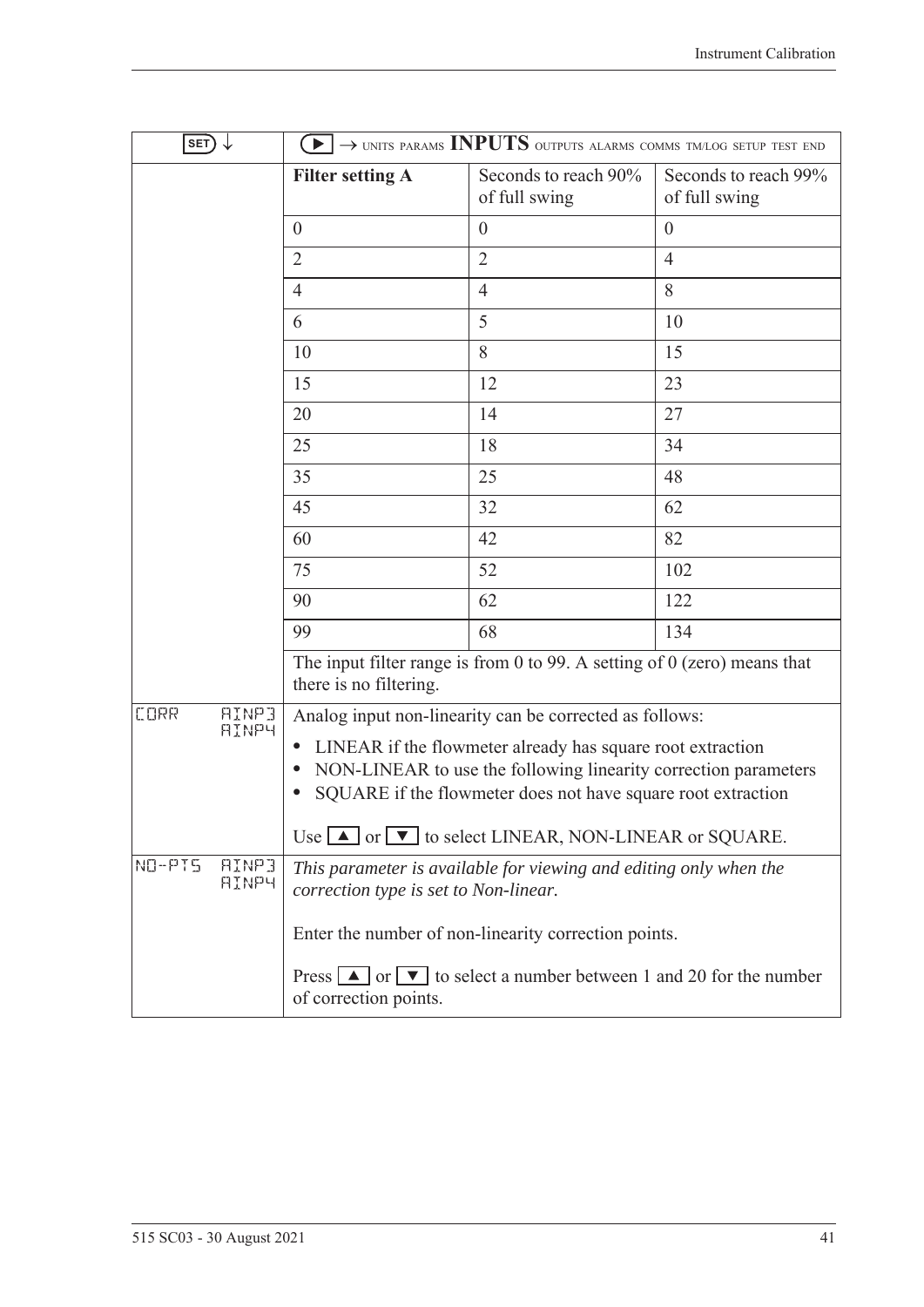| <b>SET</b>                                                          | $\rightarrow$ units params INPUTS outputs alarms comms tm/log setup test end                                                                                                                                                                                                                                                                             |  |  |
|---------------------------------------------------------------------|----------------------------------------------------------------------------------------------------------------------------------------------------------------------------------------------------------------------------------------------------------------------------------------------------------------------------------------------------------|--|--|
| INP-01<br>RINP3<br><b>AINP4</b><br>to<br>$INP - n$                  | This parameter is available for viewing and editing only when the<br>correction type is set to Non-linear.                                                                                                                                                                                                                                               |  |  |
|                                                                     | Enter the normalised input value for the correction point.                                                                                                                                                                                                                                                                                               |  |  |
|                                                                     | The instrument uses linear interpolation between the correction points.<br>An input and an output value are entered for each correction point. The<br>values are normalised between the minimum point $(0.0)$ and the<br>maximum point $(1.0)$ . Only the points between 0 and 1 are required to be<br>entered and should be entered in ascending order. |  |  |
|                                                                     | The following diagram shows a 5 point linearised representation of the<br>input for a hypothetical flowmeter. The heavy black line represents the<br>actual input from the flowmeter. The light black line is the approximation<br>that the instrument uses.                                                                                             |  |  |
|                                                                     | Normalised<br>Output<br>1.0<br>Value                                                                                                                                                                                                                                                                                                                     |  |  |
|                                                                     | <b>OUT-05</b><br>OUT-04                                                                                                                                                                                                                                                                                                                                  |  |  |
|                                                                     | <b>OUT-03</b><br><b>OUT-02</b>                                                                                                                                                                                                                                                                                                                           |  |  |
|                                                                     | <b>OUT-01</b>                                                                                                                                                                                                                                                                                                                                            |  |  |
|                                                                     | Normalised<br>Input<br><b>INP-02 INP-03</b><br>$INP-04$<br><b>INP-05</b><br><b>INP-01</b><br>1.0<br>0.0                                                                                                                                                                                                                                                  |  |  |
|                                                                     | You can hold the <b>DISPLAY</b> key to skip the non-linear points and go to the<br>next item.                                                                                                                                                                                                                                                            |  |  |
| $OUT-21$<br><b>AINP3</b><br><b>AINP4</b><br>to<br>$[[] \cup T - n]$ | This parameter is available for viewing and editing only when the<br>correction type is set to Non-linear.                                                                                                                                                                                                                                               |  |  |
|                                                                     | Enter the normalised output value for the correction point.                                                                                                                                                                                                                                                                                              |  |  |
| <b>AINP3</b><br><b>STACK</b>                                        | Select YES to stack AINP3 as the low range input with AINP4 as the high<br>range input.                                                                                                                                                                                                                                                                  |  |  |
|                                                                     | Select NO to use AINP3 as the only flow input.                                                                                                                                                                                                                                                                                                           |  |  |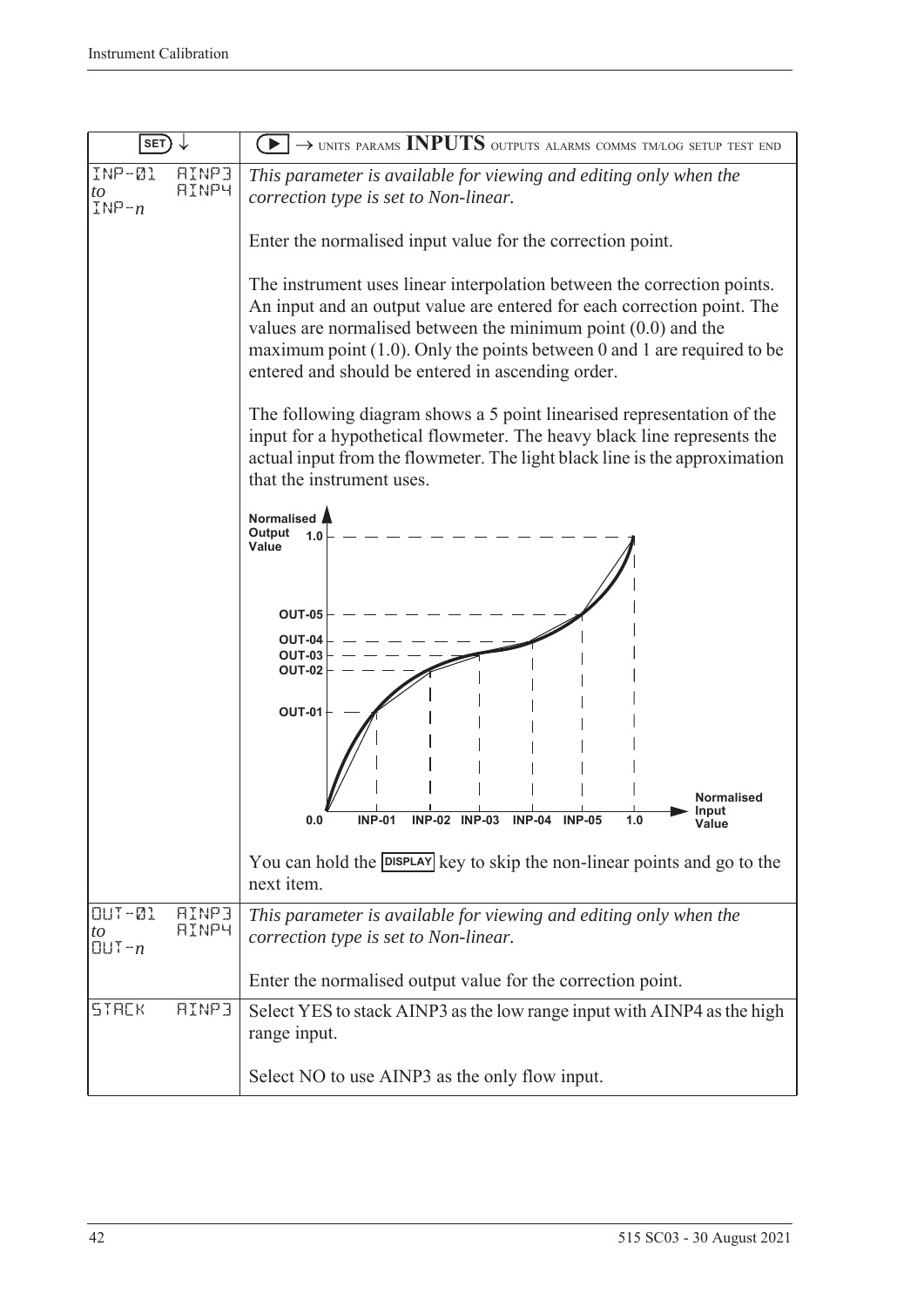| $ $ SET $)$                                                 | $\left(\blacktriangleright\right)\rightarrow$ units params INPUTS outputs alarms comms tm/log setup test end                                                                                                                                                                         |  |
|-------------------------------------------------------------|--------------------------------------------------------------------------------------------------------------------------------------------------------------------------------------------------------------------------------------------------------------------------------------|--|
| <b>AINP3</b><br>$5W - L$ <sup><math>0</math></sup><br>5W-HI | These parameters are available for viewing and editing only when the<br>Stack option is set to Yes.                                                                                                                                                                                  |  |
|                                                             | Stacked DP switching is based on the low-range input (AINP3). When<br>the input is less than the SW-LO value, the instrument switches to the<br>low-range input (AINP3). When the input is greater than the SW-HI<br>value, the instrument switches to the high-range input (AINP4). |  |
|                                                             | The switch settings are percentages of the span of the unadjusted input to<br>AINP3. For example, with a 4-20mA input, a setting of 90% is 18.4mA<br>and 95% is 19.2 mA.                                                                                                             |  |
|                                                             | $\frac{(20-4)\times 90}{100} + 4 = 18.4$ $\frac{(20-4)\times 95}{100} + 4 = 19.2$                                                                                                                                                                                                    |  |
|                                                             | Enter SW-LO and SW-HI values as 0 to 99%. SW-HI should be set<br>sufficiently higher than SW-LO to avoid rapid toggling between the two<br>inputs.                                                                                                                                   |  |
|                                                             | Analog Input 1 - not available when Operation Mode is set to SAT-P                                                                                                                                                                                                                   |  |
| <b>INPUE</b><br>TEMP<br><b>AINP1</b>                        | For this application, Analog Input Channel 1 is assigned to Temperature.                                                                                                                                                                                                             |  |
| TYPE<br><b>AINP1</b>                                        | Select the type of analog input source.                                                                                                                                                                                                                                              |  |
|                                                             | Press $\Box$ or $\nabla$ to select 0-5V, 1-5V, 4-20mA, PT100, PT100-E,<br>PT500 or DEFAULT.                                                                                                                                                                                          |  |
|                                                             | Note: PT100-E allows for extended temperature range (-200 to 800°C).                                                                                                                                                                                                                 |  |
| PT-DEF<br><b>AINP1</b>                                      | The Default Point is a fixed value that the instrument uses when the Input<br>Type is set to DEFAULT or Default Value On Exception has been<br>chosen. You can use the Default value instead of a sensor signal for<br>testing purposes, or if the sensor is faulty.                 |  |
|                                                             | You can set the Default value during instrument commissioning so that it<br>is available immediately if you select the Default input type at a later<br>date.                                                                                                                        |  |
|                                                             | Enter the value in the engineering units of assigned variable.                                                                                                                                                                                                                       |  |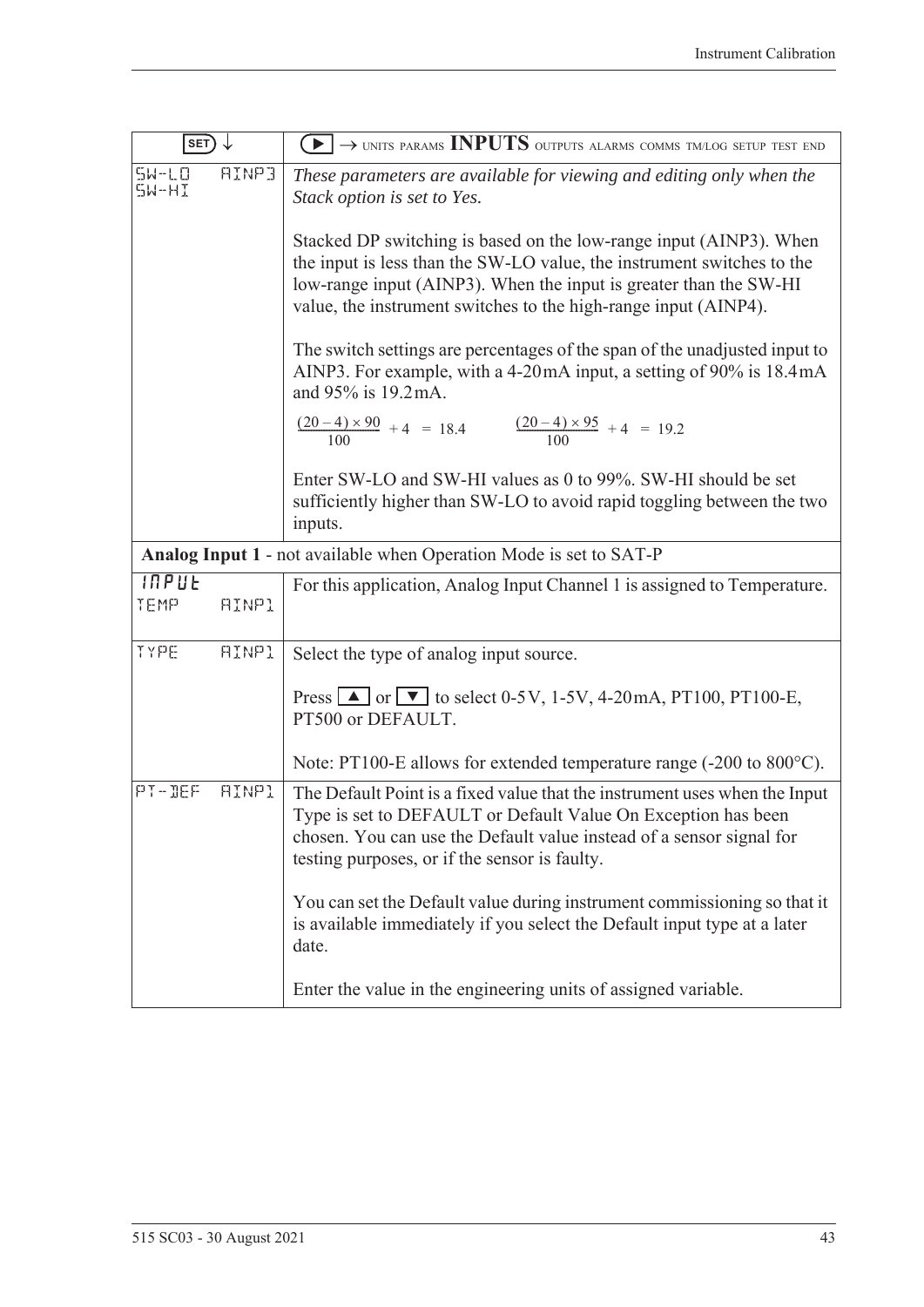| SET)             |              | $\blacktriangleright$ $\rightarrow$ units params INPUTS outputs alarms comms tmlog setup test end                                                                                                                                                                    |
|------------------|--------------|----------------------------------------------------------------------------------------------------------------------------------------------------------------------------------------------------------------------------------------------------------------------|
| PT-MIN<br>PT-MAX | <b>AINP1</b> | The Minimum Point and Maximum Point parameters are only for 0-5V,<br>1-5V and 4-20mA inputs.                                                                                                                                                                         |
|                  |              | Enter the value of the measured parameter that corresponds to the<br>minimum input signal level. The minimum point is commonly referred to<br>as the base value.                                                                                                     |
|                  |              | Enter the value of the measured parameter that corresponds to the<br>maximum input signal level. The maximum point is the same as the base<br>value (set at the minimum point) plus the span value.                                                                  |
|                  |              | For example, if the source signal is 4 mA for a temperature of $10^{\circ}$ C, enter<br>10 for the minimum point. If the source signal is 20 mA for a temperature<br>of $2000$ °C, enter 2000 as the maximum point.                                                  |
|                  |              | Analog Input 2 - not available when Operation Mode is set to SAT-T                                                                                                                                                                                                   |
| INPUE<br>PRESS   | <b>AINP2</b> | For this application, Analog Input Channel 2 is assigned to Pressure.                                                                                                                                                                                                |
| PRESS            | <b>AINP2</b> | Select the type of analog pressure sensor. For a gauge type sensor, the<br>instrument adds the atmospheric pressure as defined in the Parameters<br>menu.                                                                                                            |
|                  |              | The pressure will be displayed as absolute or gauge, whichever is<br>selected and indicated with an 'A' or 'G' at the end of the pressure units.<br>However the pressure value when logged or read via serial<br>communications will always be absolute.             |
|                  |              | Press $\boxed{\blacktriangle}$ or $\boxed{\blacktriangledown}$ to select ABSOL or GAUGE.                                                                                                                                                                             |
| TYPE             | <b>AINP2</b> | Select the type of analog input source.                                                                                                                                                                                                                              |
|                  |              | Press $\Box$ or $\Box$ to select 0-5V, 1-5V, 4-20mA or DEFAULT.                                                                                                                                                                                                      |
| PT-DEF           | <b>AINP2</b> | The Default Point is a fixed value that the instrument uses when the Input<br>Type is set to DEFAULT or Default Value On Exception has been<br>chosen. You can use the Default value instead of a sensor signal for<br>testing purposes, or if the sensor is faulty. |
|                  |              | You can set the Default value during instrument commissioning so that it<br>is available immediately if you select the Default input type at a later<br>date.                                                                                                        |
|                  |              | Enter the value in the engineering units of assigned variable.                                                                                                                                                                                                       |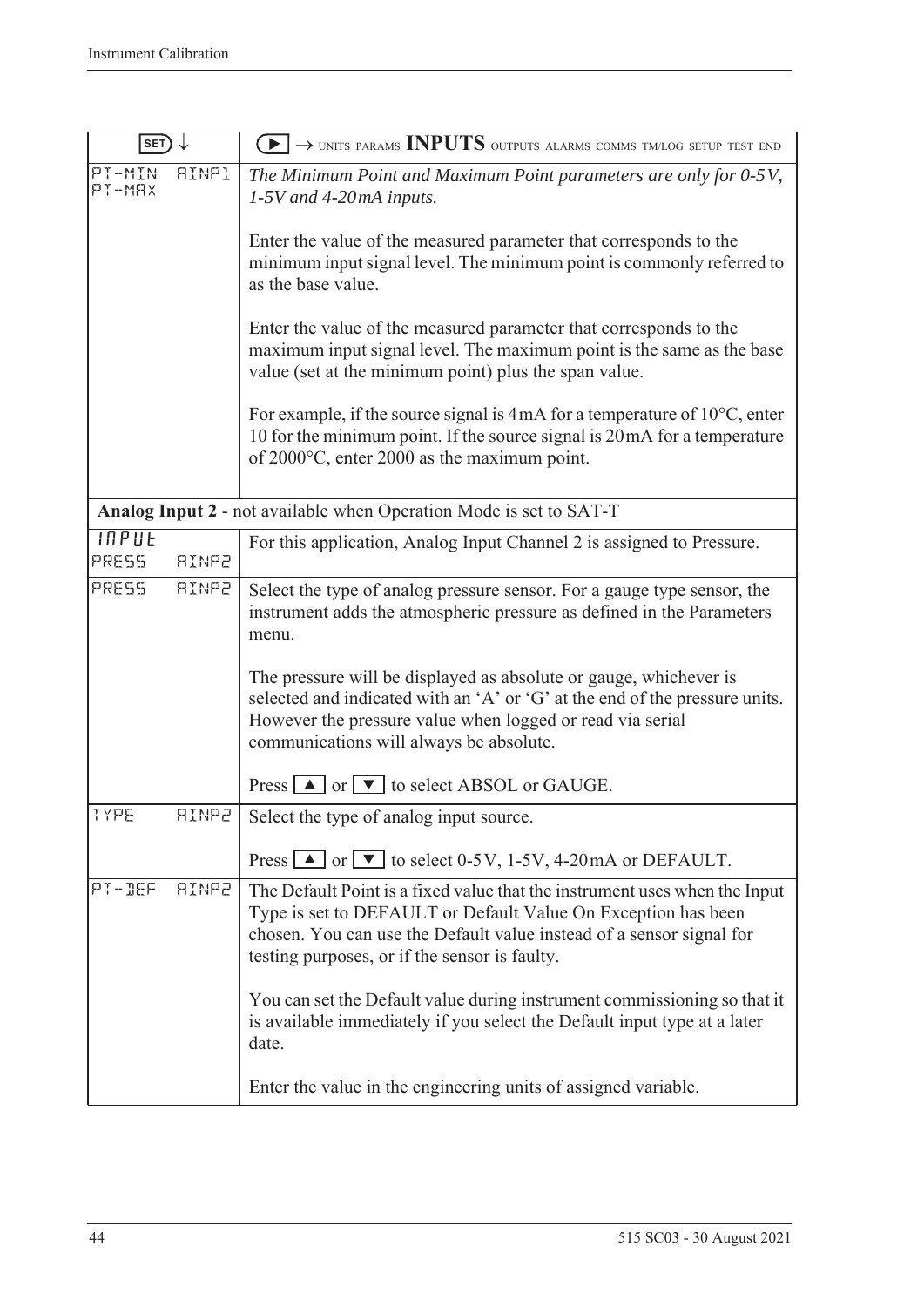| <b>SET</b>                       | $\rightarrow$ UNITS PARAMS INPUTS OUTPUTS ALARMS COMMS TM/LOG SETUP TEST END                                                                                                                                                                                                                                                                    |
|----------------------------------|-------------------------------------------------------------------------------------------------------------------------------------------------------------------------------------------------------------------------------------------------------------------------------------------------------------------------------------------------|
| PT-MIN<br><b>AINP2</b><br>PT-MAX | The Minimum Point and Maximum Point parameters are only for 0-5V,<br>$1-5V$ and 4-20mA inputs.                                                                                                                                                                                                                                                  |
|                                  | Enter the value of the measured parameter that corresponds to the<br>minimum input signal level. The minimum point is commonly referred to<br>as the base value.                                                                                                                                                                                |
|                                  | Enter the value of the measured parameter that corresponds to the<br>maximum input signal level. The maximum point is the same as the base<br>value (set at the minimum point) plus the span value.                                                                                                                                             |
|                                  | For example, if the source signal is 4mA for a pressure of 1.00<br>megaPascals, enter 1.00 as the minimum point. If the source signal is<br>20 mA for a pressure of 5.00 megaPascals, enter 5.00 as the maximum<br>point.                                                                                                                       |
| EXCEPT<br><b>JEFLT</b>           | If Default Value On Exception is enabled, the instrument will use the<br>default value for the analog input that raised the exception. This will<br>allow calculations to continue, however the exception message will<br>continue to be displayed until the error is rectified or the input type is set<br>to DEFAULT in calibration set mode. |
|                                  | Press $\Box$ or $\nabla$ to select ENABLE or DISABLE.                                                                                                                                                                                                                                                                                           |

## **Outputs**

| <b>SET</b>            |      | $\rightarrow$ UNITS PARAMS INPUTS OUTPUTS ALARMS COMMS TM/LOG SETUP TEST END                                                                                                                               |
|-----------------------|------|------------------------------------------------------------------------------------------------------------------------------------------------------------------------------------------------------------|
| PULSE<br> or<br> 닉-근Q | [[]] | You can assign any of the "main menu" variables to an output. The nature<br>of the output depends on the assigned variable. Totals are output as pulses<br>and rates are output as 4-20mA passive signals. |
|                       |      | Press $\Box$ or $\nabla$ to select the variable that is required as an output. The<br>top of the display shows the type of output signal that is assigned to the<br>variable.                              |
|                       |      | <b>CAUTION</b><br>Due to the dual-purpose nature of the outputs, take care not to<br>set the output as an open collector pulse type signal when<br>connected to a 4-20mA loop circuit.                     |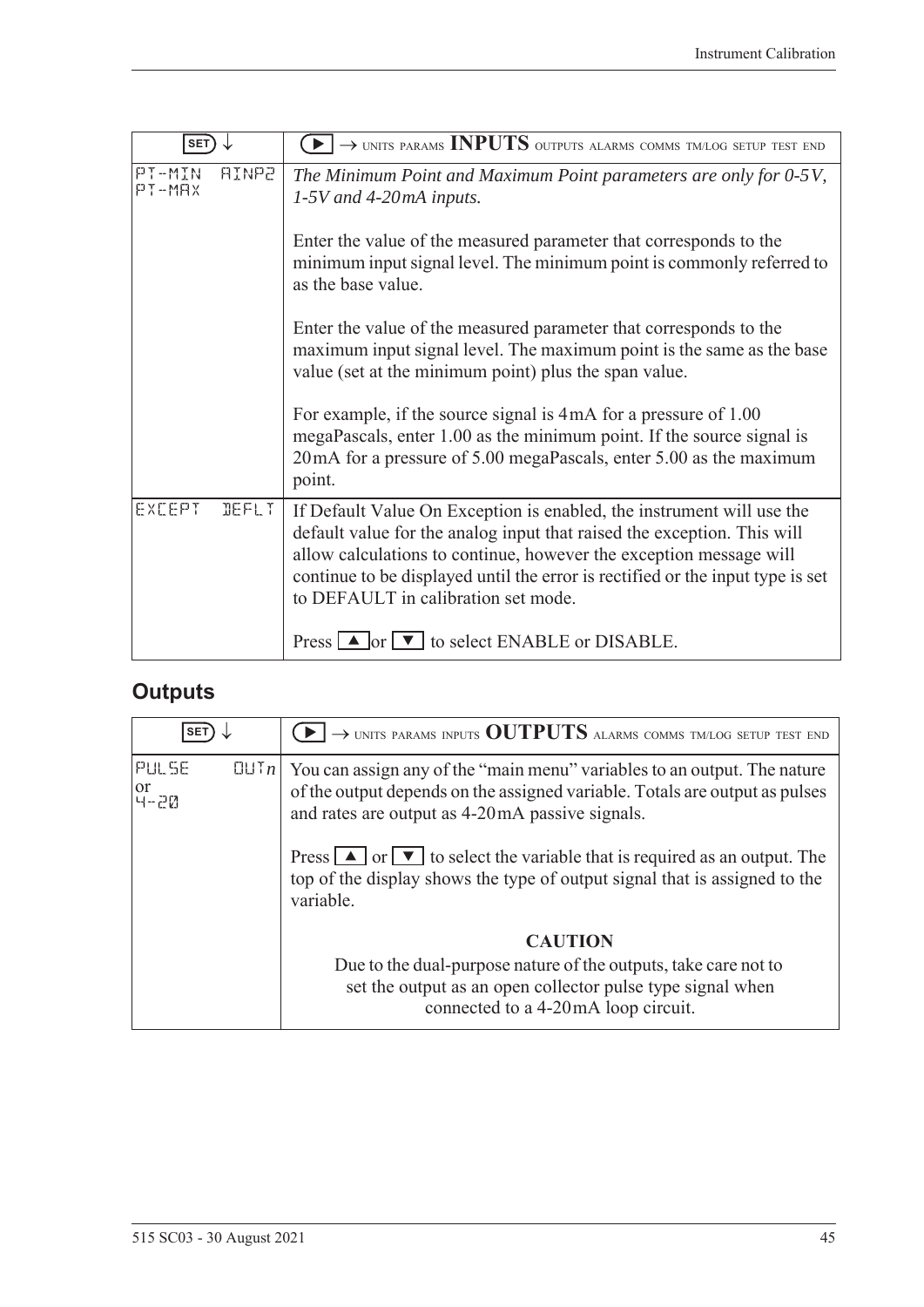| SET)                                   | $\rightarrow$ units params inputs OUTPUTS alarms comms tm/log setup test end<br>$\blacktriangleright$ 1                                                                                                                                                                                                                                                                                         |
|----------------------------------------|-------------------------------------------------------------------------------------------------------------------------------------------------------------------------------------------------------------------------------------------------------------------------------------------------------------------------------------------------------------------------------------------------|
| WIJTH<br>QUTn                          | The Output Pulse Width is available for viewing and editing only when<br>the assigned variable is a total (pulse output) type.                                                                                                                                                                                                                                                                  |
|                                        | Pulse output is usually used to drive remote counters. Set the pulse width<br>(in milliseconds) as required by the remote counter.                                                                                                                                                                                                                                                              |
|                                        | Press $\Box$ or $\Box$ to set to: 10, 20, 50, 100, 200 or 500 ms.                                                                                                                                                                                                                                                                                                                               |
| PULSE<br>QUTn                          | The Output Pulse Factor is available for viewing and editing only when<br>the assigned variable is a total (pulse output) type.                                                                                                                                                                                                                                                                 |
|                                        | The Output Pulse Factor is the scaling factor for the retransmission of the<br>measured total quantity.                                                                                                                                                                                                                                                                                         |
|                                        | For example, if "volume" is chosen as an output variable and engineering<br>unit is cubic metres, then a pulse factor of 1.000 generates one pulse for<br>$1 \text{ m}^3$ . Similarly, a pulse factor of 3.000 generates one pulse for $3 \text{ m}^3$ .                                                                                                                                        |
|                                        | For more information, see Output Pulse Factor on page 47.                                                                                                                                                                                                                                                                                                                                       |
|                                        | The output pulse factor cannot be $0$ (zero).                                                                                                                                                                                                                                                                                                                                                   |
| PT-MIN<br>QUTn<br>PT-MRX<br>$QU$ T $n$ | The Output Minimum Point and Maximum Point are available for<br>viewing and editing only when the assigned variable is a rate (4-20mA<br>output) type.                                                                                                                                                                                                                                          |
|                                        | The output minimum value corresponds to the 4mA point and the output<br>maximum value corresponds to the 20mA point.                                                                                                                                                                                                                                                                            |
|                                        | Setting the output range differently from the input range enables the<br>instrument to amplify the input signal. You can drive a chart recorder that<br>"zooms in" on a specified range of values instead of displaying the full<br>operating range of the transducer.                                                                                                                          |
|                                        | For example, if "volume flow" is chosen as an output variable and<br>engineering unit is cubic metres per minute, then setting the minimum<br>point to 30 and the maximum point to 100 would reflect the volumetric<br>flow rate range of 30 to $100 \text{m}^3/\text{min}$ . At rates above the maximum and<br>below the minimum points, the output remains at 20 mA and 4 mA<br>respectively. |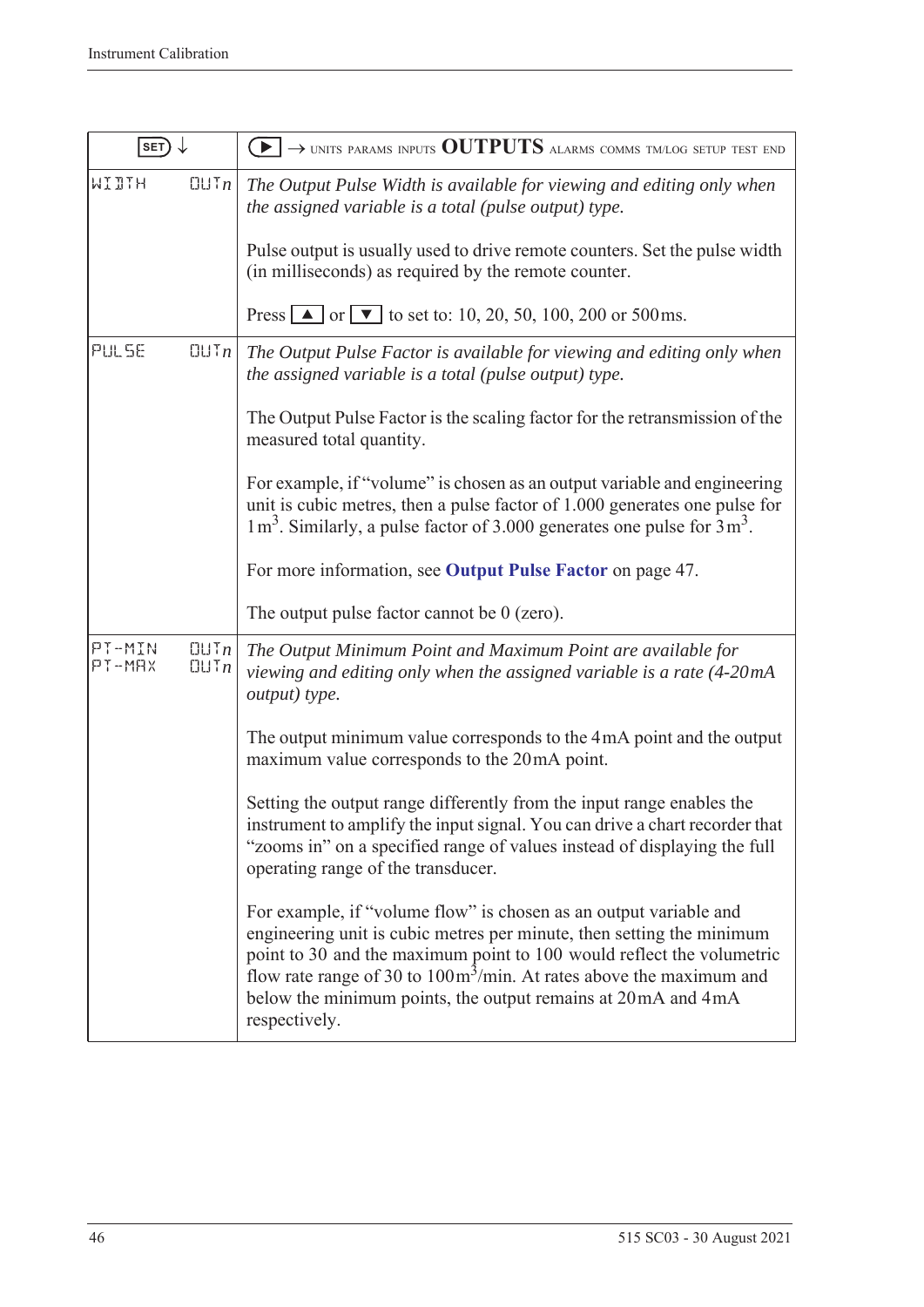#### <span id="page-56-0"></span>**Output Pulse Factor**

Increasing the output pulse width reduces the maximum frequency at which a total variable can be retransmitted. Pulses will be missed if the output cannot "keep up" with the rate of total counts. You can use the output pulse factor to ensure that this maximum is not reached.

The maximum pulse output frequency is determined by:

 $\frac{1000}{(2 \times \text{pulse width in ms)}}$ Hz

The minimum pulse factor required is determined by:

max rate of total max pulse output frequency ------------------------------------------------------------------

For example: To calculate the required pulse factor to avoid losing counts in retransmission if a total counts at a maximum rate of 75 units/sec (Hz) and the required pulse width of a remote counter is at least 50 ms:

The maximum pulse output frequency is:  $\frac{1000}{2 \times 50}$  = 10Hz The minimum pulse factor for that frequency is:  $\frac{75}{10}$  $\frac{73}{10}$  = 7.5

#### **Alarms**

The alarm relay(s) can be assigned to rate variables such as flowrate, or set as an equipment failure alarm.

The alarm switches "on" whenever an alarm condition exists. The alarm switches "off" when the alarm condition no longer exists. However, you may need to configure external alarm devices that require acknowledgement for cancelling an alarm.

#### **Equipment Failure Alarm**

Any alarm relay can be assigned as an equipment failure alarm. This alarm setting can have normally closed (open) contacts that open (close) when the instrument displays any error message as listed in **[Error Messages](#page-66-0)** on page [57.](#page-66-0)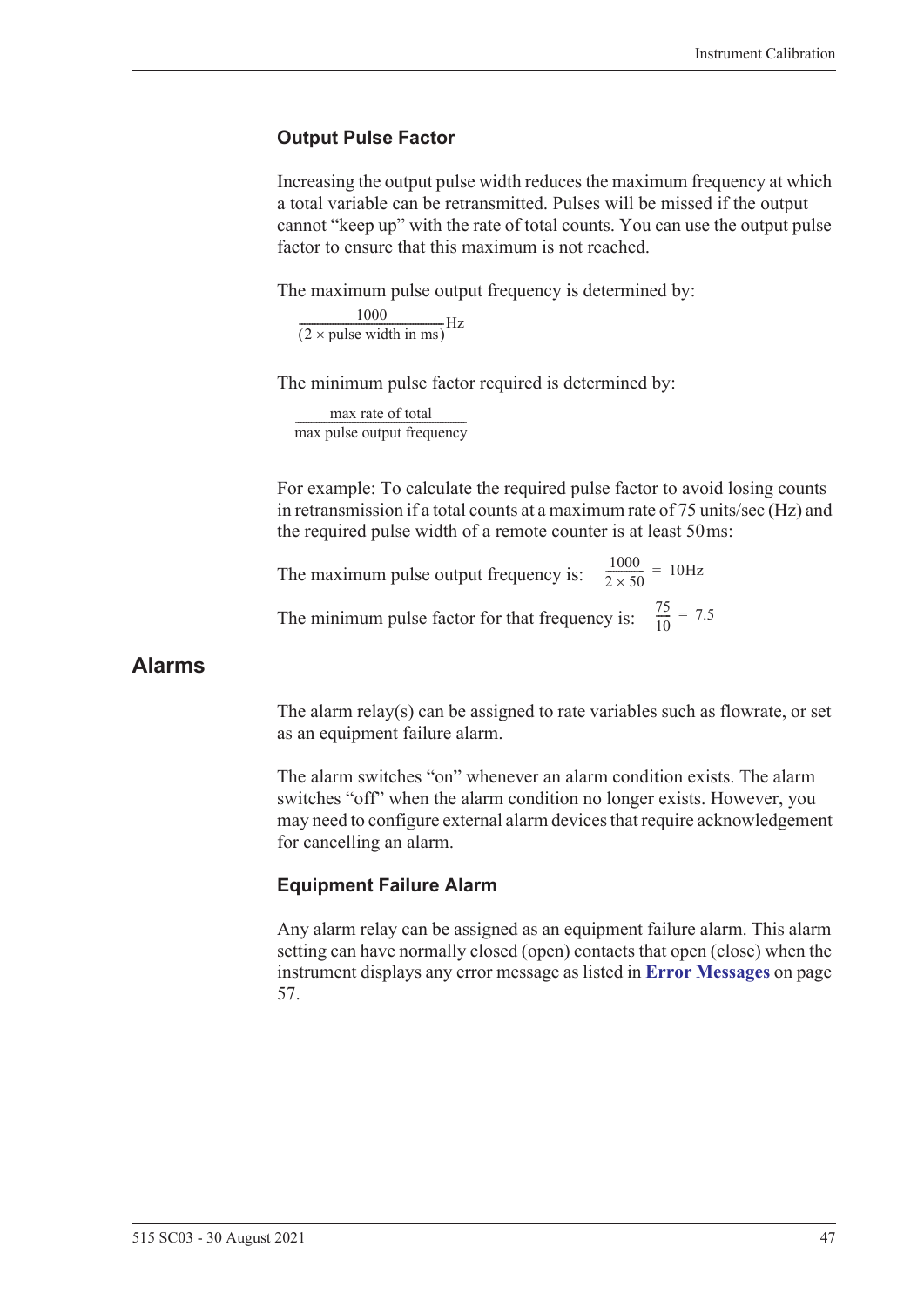| SET)  |       | $\rightarrow$ units params inputs outputs $\rm ALARMS$ comms tm/log setup test end                                                                                                                                                                                                                                                                                                                                                                                                                                                                                                                  |
|-------|-------|-----------------------------------------------------------------------------------------------------------------------------------------------------------------------------------------------------------------------------------------------------------------------------------------------------------------------------------------------------------------------------------------------------------------------------------------------------------------------------------------------------------------------------------------------------------------------------------------------------|
| RELAY | HLRMn | Select a rate variable to assign to the alarm relay.<br><b>Note:</b> If the alarm type is set to "equipment alarm", this relay assignment<br>setting is ignored.<br>Press $\boxed{\blacktriangle}$ or $\boxed{\blacktriangledown}$ to select the variable that is required as an alarm.                                                                                                                                                                                                                                                                                                             |
| TYPE  | HLRMn | The options available for alarm types are as follows:<br>HI-NO — High Alarm, Normally Open contacts<br>HI-NC — High Alarm, Normally Closed contacts<br>$\bullet$<br>LO-NO — Low Alarm, Normally Open contacts<br>$\bullet$<br>LO-NC — Low Alarm, Normally Closed contacts<br>BD-NO — Band Alarm, Normally Open contacts<br>$\bullet$<br>BD-NC — Band Alarm, Normally Closed contacts<br>$\bullet$<br>AL-NO — Equipment Alarm, Normally Open contacts<br>$\bullet$<br>AL-NC — Equipment Alarm, Normally Closed contacts<br>$\bullet$<br>Press $\Box$ or $\Box$ to select the type of alarm required. |
| POINT | HLRMn | The Alarm Setpoint is available for viewing and editing for any alarm<br>type except 'equipment alarms'.<br>The Alarm Setpoint is the value (in engineering units of assigned<br>variable) at which the alarm condition occurs and therefore the alarm is<br>on.<br>Each alarm is completely independent, e.g. a High alarm does NOT need<br>to have a higher setpoint than the a Low alarm.                                                                                                                                                                                                        |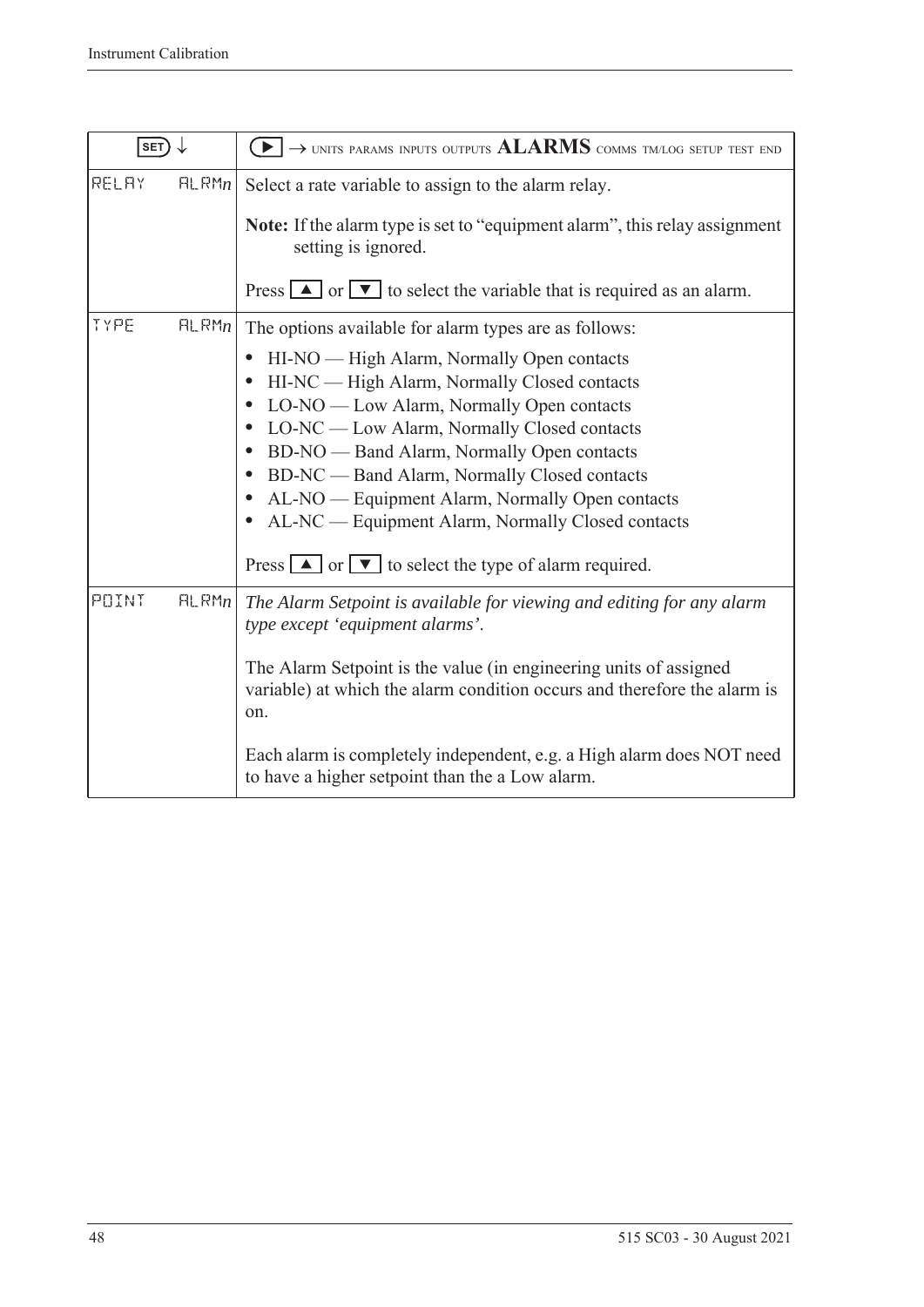| <b>SET</b>           | $\blacktriangleright$ $\rightarrow$ units params inputs outputs $ALARMS$ comms tm/log setup test end                                                                                                                                                                                                                                                                                     |
|----------------------|------------------------------------------------------------------------------------------------------------------------------------------------------------------------------------------------------------------------------------------------------------------------------------------------------------------------------------------------------------------------------------------|
| <b>HY5T</b><br>FLRMn | The Alarm Hysteresis is available for viewing and editing for any alarm<br>type except 'equipment alarms'.                                                                                                                                                                                                                                                                               |
|                      | Alarm hysteresis loops occur when the alarm toggles continuously on and<br>off when the process variable is close to the setpoint.                                                                                                                                                                                                                                                       |
|                      | For a high alarm, the alarm activates when the value of the variable rises<br>above the alarm setpoint and deactivates when the value falls below the<br>alarm setpoint minus the amount of the hysteresis setting (if any).                                                                                                                                                             |
|                      | For a low alarm, the alarm activates when the value of the variable falls<br>below the alarm setpoint and deactivates when the value rises above the<br>alarm setpoint plus the amount of the hysteresis setting (if any).                                                                                                                                                               |
|                      | For a band alarm, the alarm activates whenever the value of the variable<br>is outside the setpoint plus or minus the amount of the hysteresis.                                                                                                                                                                                                                                          |
|                      | For example, with a high alarm setpoint of 200, and a hysteresis setting<br>of zero, a value oscillating between 197 and 202 will cause the alarm to<br>toggle on at 200 and toggle off below 200. However, if the hysteresis is<br>set to 5, the value of the variable must fall below 195 to cancel the alarm.<br>The alarm will reactivate only when the value again rises above 200. |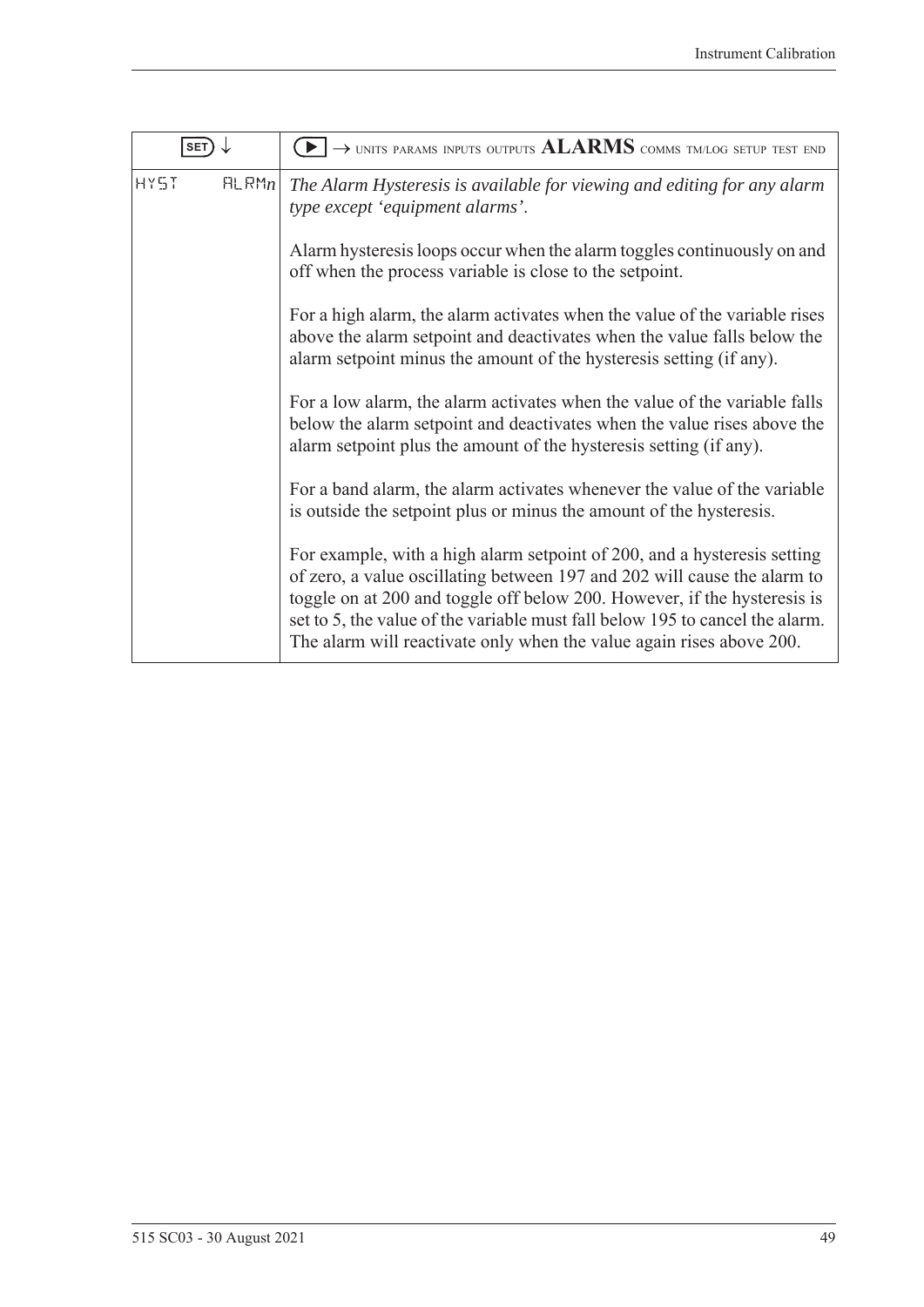### **Communications**

The instrument has the following communication ports:

- **• COM-1 RS-232 Port** A 9-pin female connector on the rear panel of the instrument.
- **• COM-2 RS-485 or Ethernet Port** (optional) Terminals or socket on the rear panel. Ethernet connection requires COM-2 setting to be: RTU (Modbus), 19200 Baud rate, even parity and 1 stop bit.
- **• COM-3 Port** A special communications port that is only applicable to some applications.

| SET)                     | $\left\{ \blacktriangleright\right\} \rightarrow$ units params inputs outputs alarms $\text{COMMS}$ tm/log setup test end                                                                                                                         |
|--------------------------|---------------------------------------------------------------------------------------------------------------------------------------------------------------------------------------------------------------------------------------------------|
| PROTOC<br>$CDM - n$      | The Communications Protocols can be assigned to the communication<br>ports as follows (a protocol cannot be assigned to more than one port at<br>a time):                                                                                         |
|                          | <b>ASCII</b><br>- Simple ASCII<br>- Modbus RTU<br><b>RTU</b><br>- Printer Protocol<br><b>PRN</b><br><b>NONE</b><br>- If a port is not being used, set the protocol to NONE.                                                                       |
|                          | Printer Protocol (PRN) is only available if the option with Real Time<br>Clock is installed.                                                                                                                                                      |
|                          | For the selected port, press $\Box$ or $\Box$ to select the desired protocol.                                                                                                                                                                     |
| <b>BRUD</b><br>$CDM - n$ | The Baud setting is the speed of the communication port in data bits per<br>second.                                                                                                                                                               |
|                          | The baud rate of the instrument must match the baud rate of the<br>communication device that the instrument is connected to.                                                                                                                      |
|                          | Use $\boxed{\blacktriangle}$ or $\boxed{\blacktriangledown}$ to select 2400, 4800, 9600 or 19200 baud.                                                                                                                                            |
| PARITY<br>$CDM - n$      | The Parity bit helps to detect data corruption that might occur during<br>transmission.                                                                                                                                                           |
|                          | The parity bit setting of the instrument must match the parity bit setting<br>of the communication device that the instrument is connected to.                                                                                                    |
|                          | Press $\Box$ or $\nabla$ to select EVEN, ODD, or NONE.                                                                                                                                                                                            |
| $5 - 3115$<br>$CDM - n$  | The Stop bit indicates the end of a transmission. Stop bits can be 1 or 2<br>bit periods in length. The stop bit setting of the instrument must match<br>the stop bit setting of the communication device that the instrument is<br>connected to. |
|                          | Press $\boxed{\blacktriangle}$ or $\boxed{\blacktriangledown}$ to select 1 or 2 stop bits.                                                                                                                                                        |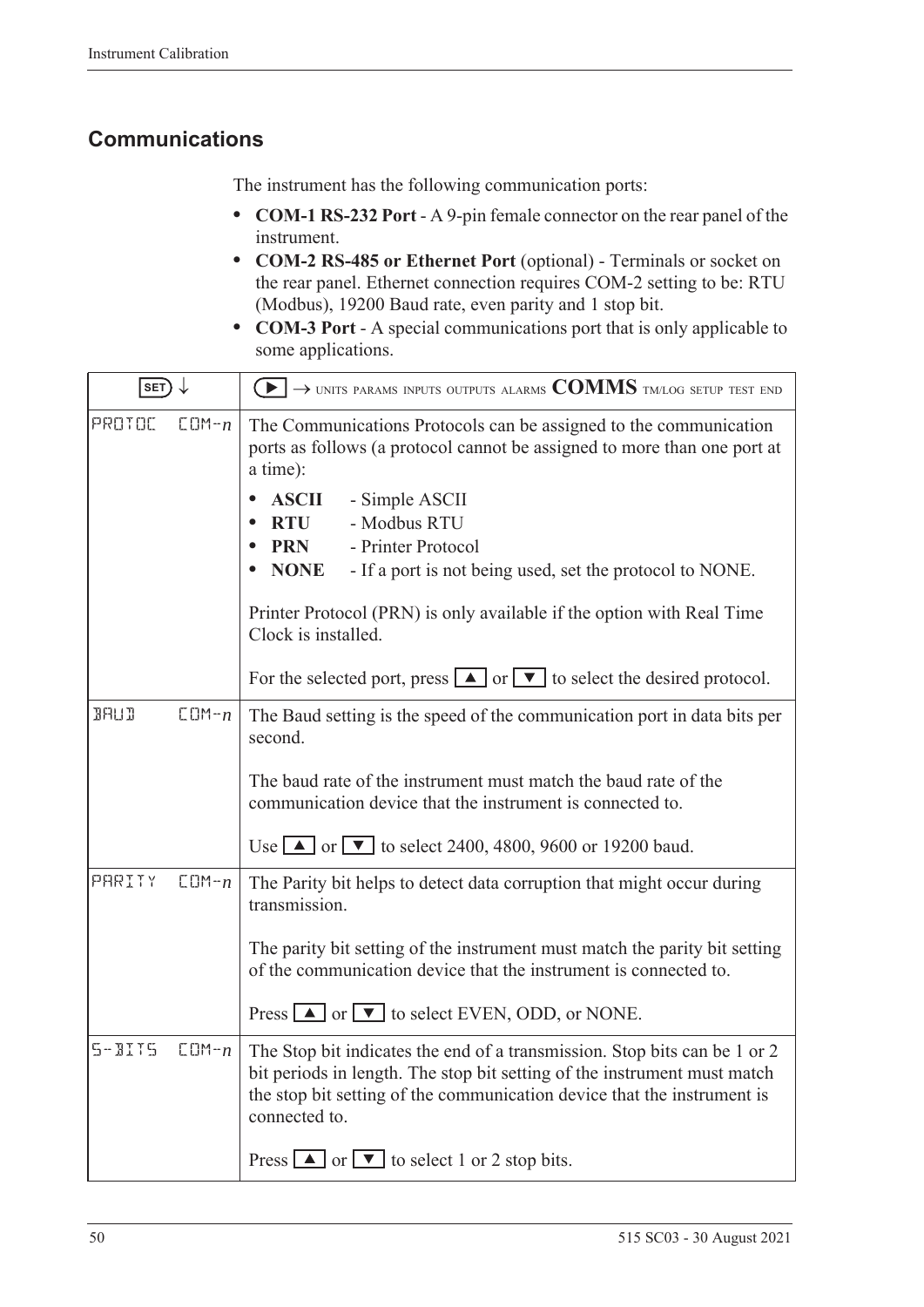| <b>SET</b>   |             | $\rightarrow$ units params inputs outputs alarms $\text{COMMS}$ tm/log setup test end                                                                                                                |
|--------------|-------------|------------------------------------------------------------------------------------------------------------------------------------------------------------------------------------------------------|
| RTU          | <b>JATA</b> | The Modbus RTU data format for the 2-register (4-byte) values can be<br>set as either floating point or long integer values.                                                                         |
|              |             | Use $\Box$ or $\nabla$ to select FLOAT or INTEGER.                                                                                                                                                   |
| RTU          | <b>ALLR</b> | The Modbus RTU protocol address must be in the range of 1 to 247.<br>When multiple instruments (slaves) are connected to one communication<br>device (master), each assigned address must be unique. |
|              |             | <b>Note:</b> The master device uses the RTU address 0 (zero) for broadcasting<br>to all connected slave units.                                                                                       |
| <b>ASCII</b> | AIIR        | The ASCII protocol address identifies each communicating device.                                                                                                                                     |
|              |             | The address must be in the range of 1 to 255. When multiple instruments<br>(slaves) are connected to one computer (master), each assigned address<br>must be unique.                                 |
| FLASH        | PORT        | The Flash Driver Port assignment defines the communication port for<br>downloading software into the instrument.                                                                                     |
|              |             | The default setting of this assignment is the RS-232 port. The Ethernet<br>port, if fitted, can not be used as the Flash port.                                                                       |
|              |             | Press $\Box$ or $\nabla$ to select RS-232 (COM-1), RS-485 (COM-2) or<br>NONE.                                                                                                                        |

### **Time Settings and Data Logging**

#### **Instrument Clock**

**Note:** The real-time clock is part of the advanced option package.

The instrument has a real-time clock for recording logged events. The clock displays the time and the date. The date format can be set to European format (day/month/year) or American format (month/day/year). The time clock uses the 24-hour format.

The clock will continue to operate for up to 5 years (typically) on the internal battery if there is no power connected to the instrument. Therefore, after an interruption to the power supply, the instrument recommences normal operation although there will be no data recorded during the period without a power supply.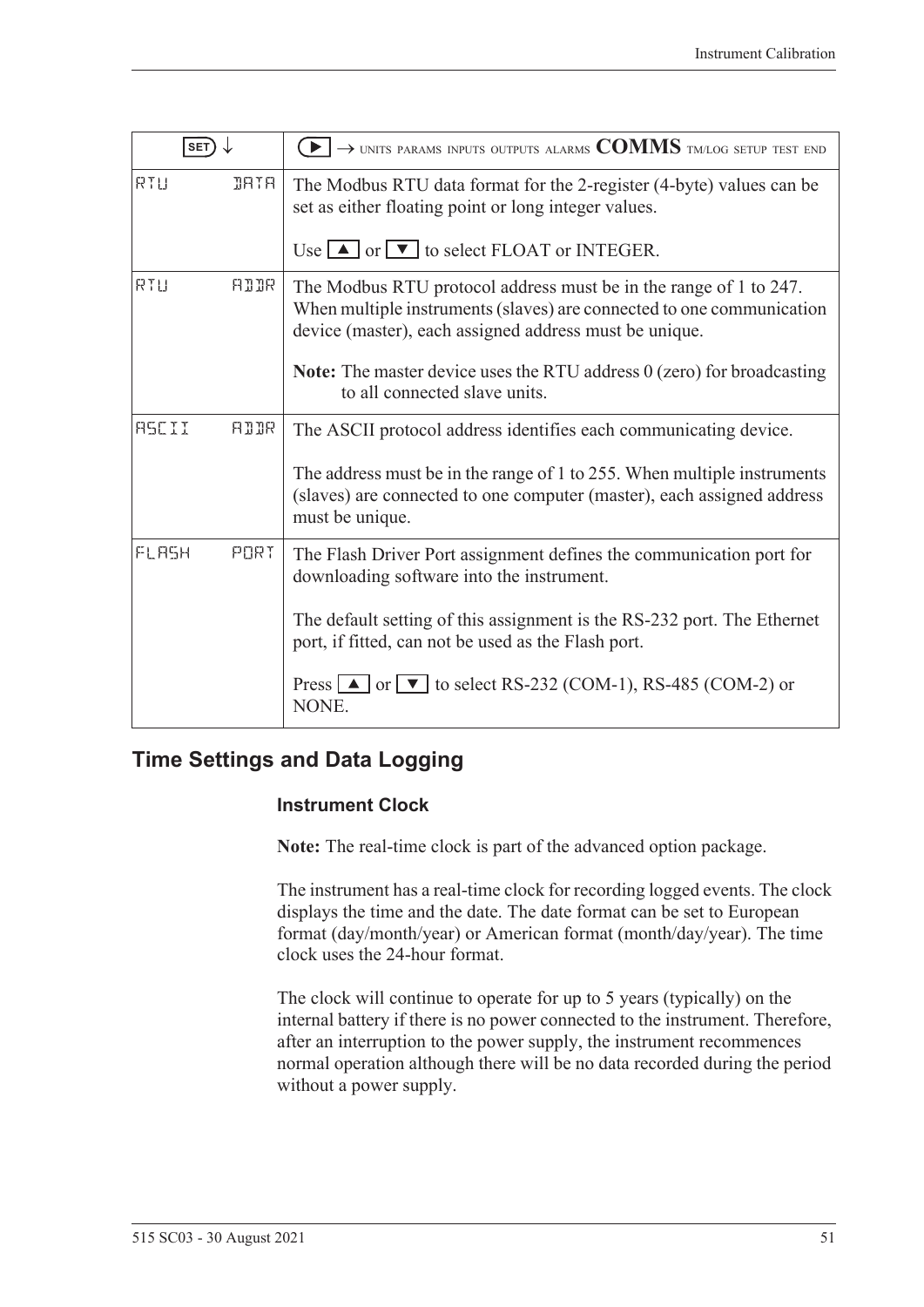**Note:** If there is an interruption to the power supply and the battery has failed, the instrument displays an error message when the power supply is restored. In this case, you should set the current time and date so that the instrument continues to log data at the correct times.

#### **Data Logging**

The instrument will log the main-menu variables if real-time clock option is installed. The logs are at fixed intervals of hours, days, weeks, months and years. The instrument can store a total of 1530 log entries which are distributed over the log intervals as follows:

- 800 hourly logs
- 400 daily logs
- 200 weekly logs
- 100 monthly logs
- 30 yearly logs

If the number of log entries exceeds the programmed number for a particular time interval, the oldest log entry is overwritten by the newest one for that time interval.

Also note that the totals are saved as accumulated totals.

The log parameters (below) also determine the number of records to be included in a report printout if the printing option is used.

| <b>SET</b>   |           | $\rightarrow$ units params inputs outputs alarms comms $\mathrm{TM}/\mathrm{LOG}$ setup test end                                                                                        |
|--------------|-----------|-----------------------------------------------------------------------------------------------------------------------------------------------------------------------------------------|
| <b>JATE</b>  | FORM      | <b>Clock Date Format</b>                                                                                                                                                                |
|              |           | The European date format is: dd/mm/yyyy or (Day-Month).                                                                                                                                 |
|              |           | The American date format is: mm/dd/yyyy or (Month-Day).                                                                                                                                 |
|              |           | Press $\boxed{\blacktriangle}$ or $\boxed{\blacktriangledown}$ to select DAY-M or M-DAY                                                                                                 |
| <b>CLOCK</b> | YEAR      | The Clock Year defines the current year for the real-time clock.                                                                                                                        |
| <b>CLOCK</b> | $M - JHY$ | The Clock M-DAY setting defines the current month and date for the<br>real-time clock. This parameter is programmed in Month-Day format for<br>both European and American date formats. |
| <b>ELDEK</b> | H-MIN     | The Clock H-MIN setting is the current time in hours and minutes for the<br>real-time clock.                                                                                            |
| HOUR         | LOGS.     | Set the number of Hourly Logs to appear on the printed log report.                                                                                                                      |
|              |           | The hourly log entry occurs at 00 minutes each hour.                                                                                                                                    |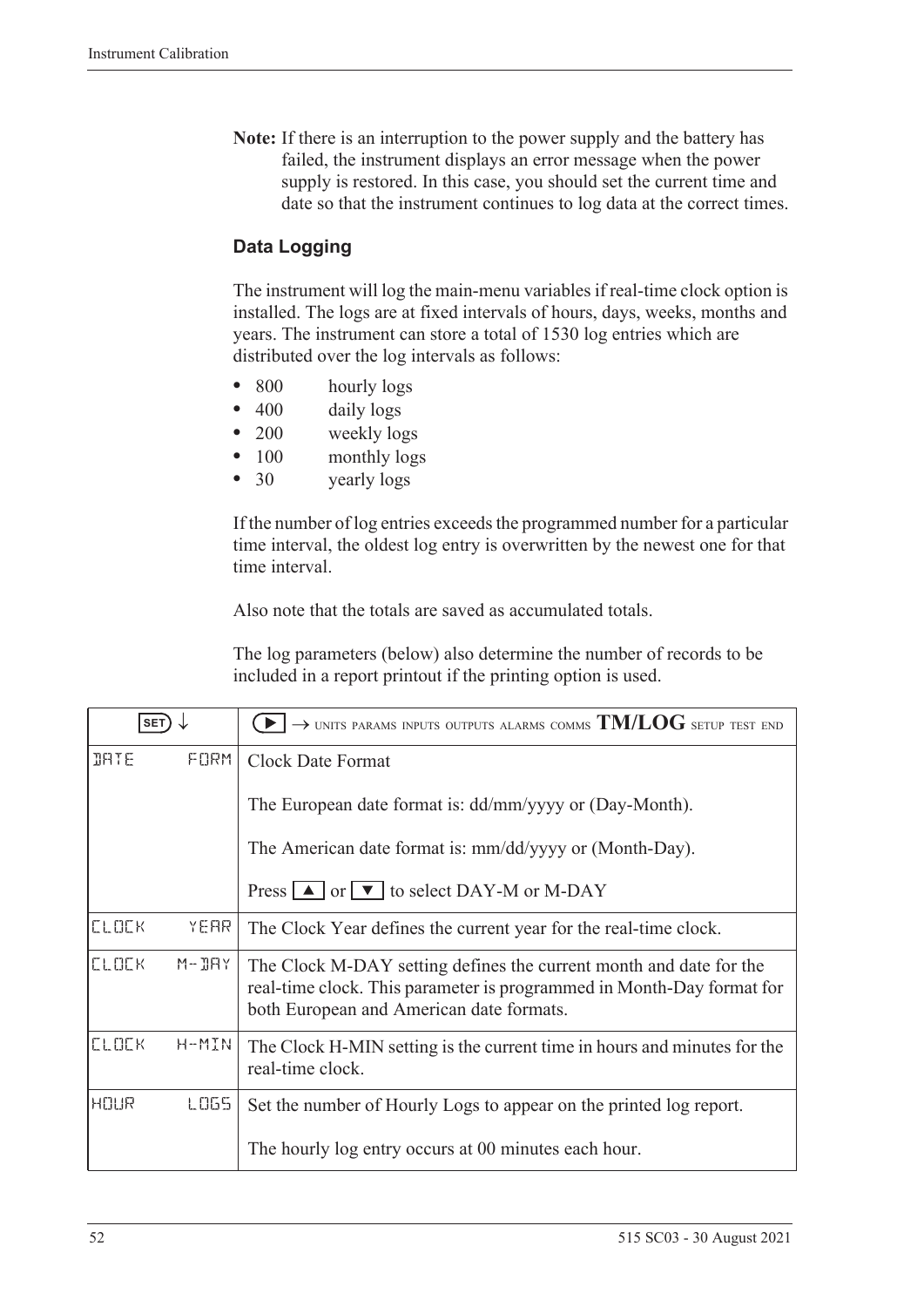| SET)         |             | $\blacktriangleright$ $\rightarrow$ units params inputs outputs alarms comms TM/LOG setup test end                                                                                                                                                                                                                    |
|--------------|-------------|-----------------------------------------------------------------------------------------------------------------------------------------------------------------------------------------------------------------------------------------------------------------------------------------------------------------------|
| IJΑY         | <b>LOGS</b> | Set the number of Daily Logs to appear on the printed log report.                                                                                                                                                                                                                                                     |
|              |             | The daily log entry occurs at 00 hours and 00 minutes each day.                                                                                                                                                                                                                                                       |
| <b>WEEK</b>  | <b>LOGS</b> | Set the number of Weekly Logs to appear on the printed log report.                                                                                                                                                                                                                                                    |
|              |             | The weekly log entry occurs at 00 hours and 00 minutes each Monday.                                                                                                                                                                                                                                                   |
| <b>MONTH</b> | LO65        | Set the number of Monthly Logs to appear on the printed log report.                                                                                                                                                                                                                                                   |
|              |             | The monthly log entry occurs at 00 hours and 00 minutes on the first day<br>of the month.                                                                                                                                                                                                                             |
| YEAR         | LO65        | Set the number of Yearly Logs to appear on the printed log report.                                                                                                                                                                                                                                                    |
|              |             | The yearly log entry occurs at 00 hours and 00 minutes on the first day of<br>the year.                                                                                                                                                                                                                               |
| RESET        | <b>LOGS</b> | Reset the logged data. You may need to reset (clear) the logged data if<br>you change the time/log settings.                                                                                                                                                                                                          |
|              |             | Press $\Box$ or $\nabla$ to select YES, then press the <b>SET</b> ) key. The instrument<br>makes three beeps to confirm the reset command.                                                                                                                                                                            |
| REPORT       | TYPE        | The Printer Protocol Report Type determines the nature of the printout<br>from the REPORT PRINT - HOLD.SET prompt in the main menu. The<br>following report types available in this instrument are:                                                                                                                   |
|              |             | $REP-01$<br><b>Hourly Logs Report</b><br>$\bullet$<br>Daily Logs Report<br><b>REP-02</b><br><b>Weekly Logs Report</b><br>$REP-03$<br>Monthly Logs Report<br>$REP-04$<br><b>REP-05</b><br><b>Yearly Logs Report</b><br><b>REP-06</b><br>Previous Day's 24 Hour Report (0Hr - 23Hr, minimum<br>48 hourly logs required) |
|              |             | Press $\boxed{\blacktriangle}$ or $\boxed{\blacktriangledown}$ to select Report Type.                                                                                                                                                                                                                                 |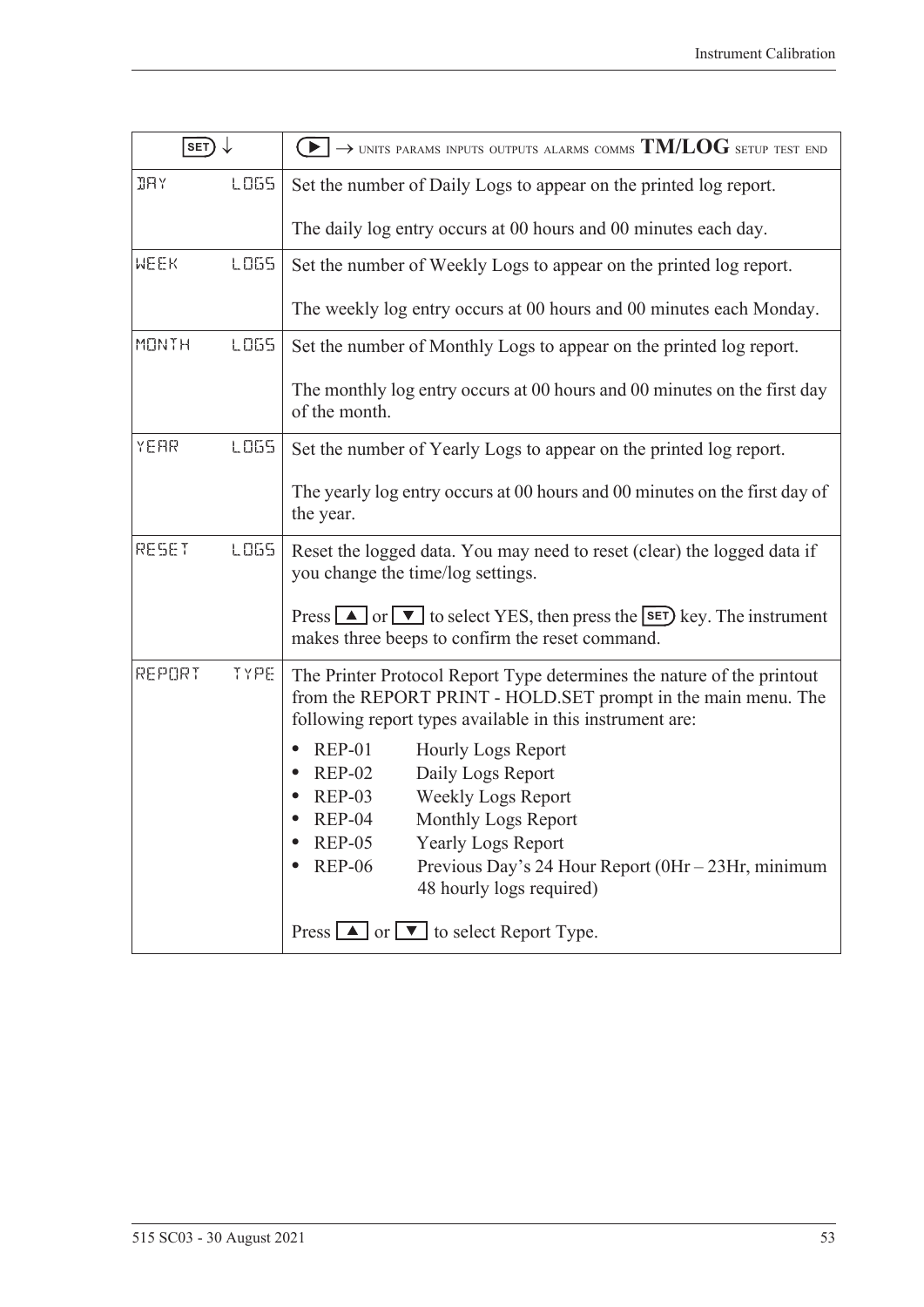| <b>SET</b> |              | $\rightarrow$ units params inputs outputs alarms comms $\mathrm{TM}/\mathrm{LOG}$ setup test end                                                                   |
|------------|--------------|--------------------------------------------------------------------------------------------------------------------------------------------------------------------|
| PRN        | <b>TYPE</b>  | The Printer Protocol Printer Type allows the nature of the printer being<br>used to be specified. The following printer types available in this<br>instrument are: |
|            |              | PRN-01<br>Generic computer printer                                                                                                                                 |
|            |              | <b>PRN-02</b><br>Generic roll printer (prints first line first)<br>$\bullet$                                                                                       |
|            |              | Slip printer TM295<br><b>PRN-03</b><br>٠                                                                                                                           |
|            |              | <b>PRN-04</b><br>Label (roll) printer - Citizen CMP30L<br>$\bullet$                                                                                                |
|            |              | Press $\boxed{\blacktriangle}$ or $\boxed{\blacktriangledown}$ to select Printer Type.                                                                             |
| PRINT      | <b>ACCUM</b> | Select whether the accumulated totals are printed in addition to the non-<br>accumulated totals for printer protocol.                                              |

## <span id="page-63-0"></span>**General Setup Parameters**

| SET)                             | $\rightarrow$ units params inputs outputs alarms comms tm/log $\operatorname{SETUP}$ test end                                                                      |
|----------------------------------|--------------------------------------------------------------------------------------------------------------------------------------------------------------------|
| DEFAULT TOTAL                    | The instrument displays the default Total when the user presses the<br>TOTAL key.                                                                                  |
|                                  | If the display timeout is enabled, the instrument displays the default Total<br>when there is no user action for the period of the display time out period.        |
|                                  | Press $\boxed{\blacktriangle}$ or $\boxed{\blacktriangledown}$ to select the default total display.                                                                |
| <b>SUPPLY</b><br>$V \square L$ T | The instrument provides a power-limited supply for external transducers.                                                                                           |
|                                  | Press $\boxed{\blacktriangle}$ or $\boxed{\blacktriangledown}$ to set the transducer supply voltage between 8 and 24<br>volts DC as required.                      |
| $T - 11T$<br>MODE                | If the Display Timeout mode is enabled, and there is no user activity for<br>the defined timeout period, the display panel returns to the default<br>display.      |
|                                  | This function is useful for the following reasons:                                                                                                                 |
|                                  | to return the display to a preferred variable after the user has finished<br>$\bullet$<br>reading other information,                                               |
|                                  | to cancel the calibration mode and return to the default display if the<br>user does not exit from the calibration mode for any reason.                            |
|                                  | Press $\boxed{\blacktriangle}$ or $\boxed{\blacktriangledown}$ to select the display timeout function as follows:                                                  |
|                                  | <b>DISABLE</b> - Timeout is completely disabled.<br>$\bullet$<br><b>EN DISP</b> - Timeout is enabled during Normal mode and Calibration<br>$\bullet$<br>View mode. |
|                                  | <b>EN EDIT</b> - Timeout is enabled during Calibration Set mode.<br>$\bullet$<br><b>EN ALL</b> - Timeout is enabled for all modes.                                 |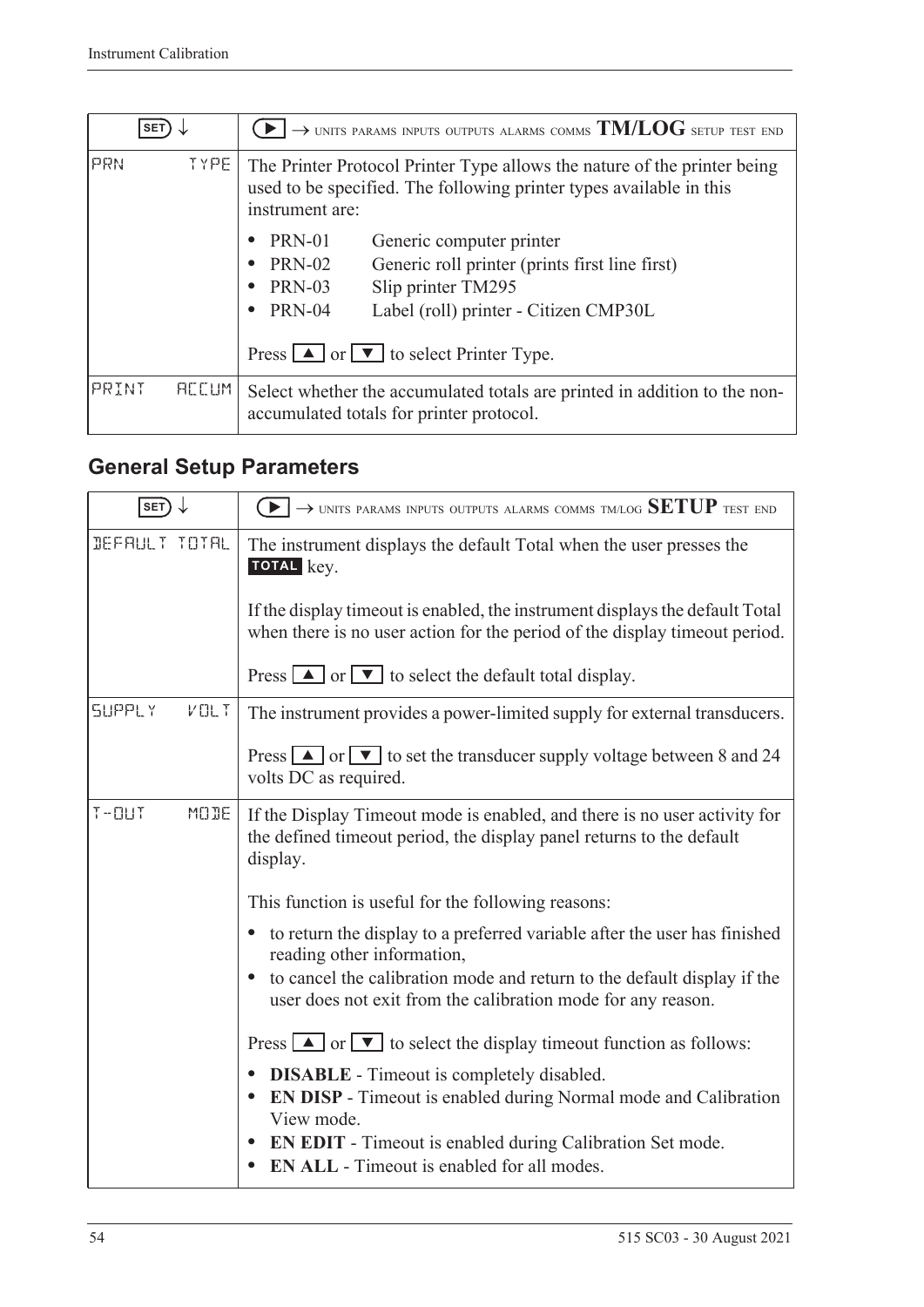| SET)          |              | $\textcolor{red}{\blacktriangleright} \rightarrow$ units params inputs outputs alarms comms tm/log $\text{SETUP}$ test end                                                                                                                                                                                                             |
|---------------|--------------|----------------------------------------------------------------------------------------------------------------------------------------------------------------------------------------------------------------------------------------------------------------------------------------------------------------------------------------|
| $T - 11T$     | <b>SEC</b>   | The Display Timeout period defines the delay for the Display Timeout<br>mode if it is enabled.                                                                                                                                                                                                                                         |
|               |              | The display timeout period can be from 5 to 99 seconds.                                                                                                                                                                                                                                                                                |
| RESET         | MODE         | The Totals Reset mode can be configured to reset the non-accumulated<br>totals to zero.                                                                                                                                                                                                                                                |
|               |              | Press $\boxed{\blacktriangle}$ or $\boxed{\blacktriangledown}$ to select the reset mode as follows:                                                                                                                                                                                                                                    |
|               |              | <b>NONE</b> - The user cannot reset the non-accumulated totals.<br><b>INSTANT</b> - When the user presses the <b>RESET</b> key, the instrument<br>resets all non-accumulated totals.<br><b>DELAYED</b> - When the user presses the <b>RESET</b> key and holds it for<br>two seconds, the instrument resets all non-accumulated totals. |
| RESET         | <b>REEUM</b> | The Reset Accumulated Totals function clears all of the accumulated                                                                                                                                                                                                                                                                    |
|               |              | totals and the non-accumulated totals.                                                                                                                                                                                                                                                                                                 |
|               |              | Press $\Box$ or $\nabla$ to select YES, then press the <b>SET</b> ) key. The instrument<br>makes three beeps to confirm the reset command.                                                                                                                                                                                             |
| <b>IISPL</b>  | <b>TRG5</b>  | The Display Tags option determines whether the instrument displays the<br>default display tags or the user-defined tags. The display tag setting also<br>defines whether the instrument displays the default error and warning<br>messages, or the user-defined messages.                                                              |
|               |              | Note: The user-defined tags can be entered into the instrument only by<br>the manufacturer or the distributor.                                                                                                                                                                                                                         |
|               |              | Press $\Delta$ or $\nabla$ to select the Display Tags option as follows:                                                                                                                                                                                                                                                               |
|               |              | <b>DEFAULT</b> - the instrument displays the default (English) tags<br>USER - the instrument displays the user-defined tags.                                                                                                                                                                                                           |
| $B H L K - L$ | $T - 11T$    | If the backlight time out is enabled, and there is no user activity (any keys<br>pressed) for a period of 10 seconds, the display backlight switches off to<br>save power. The backlight switches on when a key is pressed. Select the<br>backlight timeout mode as required.                                                          |
|               |              | Press $\boxed{\blacktriangle}$ or $\boxed{\blacktriangledown}$ to select ENABLE or DISABLE.                                                                                                                                                                                                                                            |
| RATES         | IJΡ          | This parameter sets the maximum number of decimal places for<br>displaying or printing main menu rates.                                                                                                                                                                                                                                |
| TOTALS        | ηp           | This parameter sets the maximum number of decimal places for<br>displaying or printing main menu totals.                                                                                                                                                                                                                               |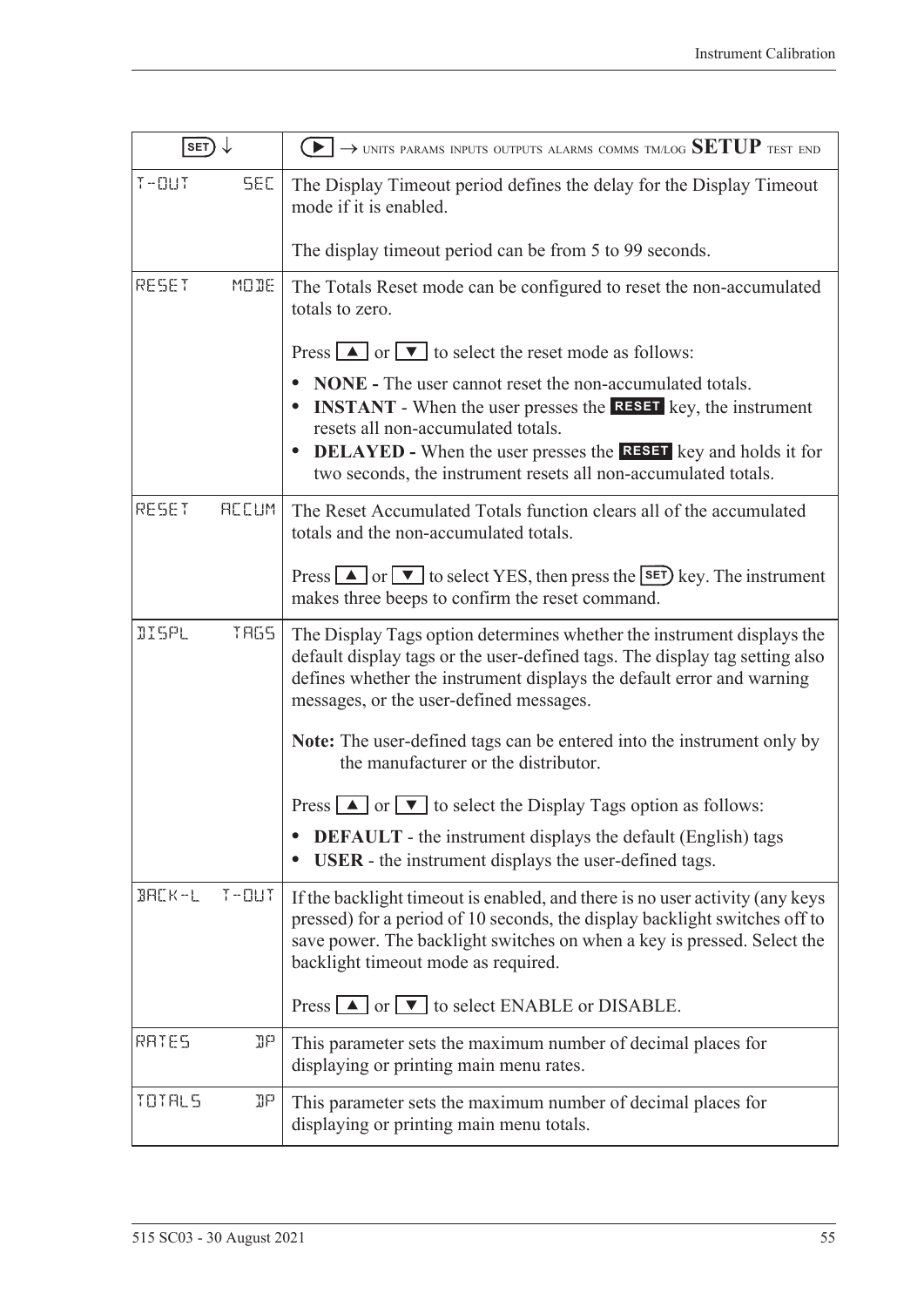### **Test Menu**

The Test menu enables you to view the inputs and outputs to and from the instrument.

In Calibration Set mode, (by entering the system password) you can control the outputs and the alarms as described in the table below.

| $\overline{\text{SET}}$  |              | $\blacktriangleright$ $\blacktriangleright$ UNITS PARAMS INPUTS OUTPUTS ALARMS COMMS TM/LOG SETUP $\text{TEST}$ end                                                                                                                                              |
|--------------------------|--------------|------------------------------------------------------------------------------------------------------------------------------------------------------------------------------------------------------------------------------------------------------------------|
| $\text{HIMP}_n$          | units        | The units are displayed according to the calibration setup for the analog<br>input. If unused or set to Default the input is 4-20mA and displayed in<br>mA.                                                                                                      |
| $L$ INP $n$              | <b>STRTE</b> | You can view the state of the logic inputs. If the input is an open contact<br>or inactive it will display HI. If the input is a closed contact or active it<br>will display LO.                                                                                 |
| UUTn                     | <b>STRTE</b> | You can control the state of the outputs. Press the $\Box$ or $\nabla$ keys to set<br>the output state as follows:                                                                                                                                               |
|                          |              | <b>PROCESS</b> - the output depends on the current values of the inputs<br>and the calculations that the instrument performs.                                                                                                                                    |
|                          |              | For a pulse output, such as a total, the output produces a pulse train as<br>follows:                                                                                                                                                                            |
|                          |              | ON - a pulse train with a pulse width as set in the Outputs menu.<br>OFF - no output.                                                                                                                                                                            |
|                          |              | For a 4-20mA output, such as a rate, the output is as follows:                                                                                                                                                                                                   |
|                          |              | $HI$ - the output is set to $20mA$ .                                                                                                                                                                                                                             |
|                          |              | $LO$ - the output is set to 4mA.                                                                                                                                                                                                                                 |
| HLRMn<br>or<br>$REL - n$ | <b>STRTE</b> | You can control the state of the relays (alarms). Press the $\boxed{\blacktriangle}$ or $\boxed{\blacktriangledown}$<br>keys to set the selected relay as follows:                                                                                               |
|                          |              | <b>PROCESS</b> - the relay operates according to the current values of the<br>inputs and the relay settings as programmed.<br><b>OPEN</b> - the relay output contacts are set to "open".<br>$\bullet$<br>CLOSED - the relay output contacts are set to "closed". |
| <b>SUPPLY</b>            | V            | You can display the actual DC output supply voltage, which may help<br>with troubleshooting.                                                                                                                                                                     |
|                          |              | If the actual supply voltage is lower than the preset value (refer to<br>General Setup Parameters on page 54) it may indicate that the output is<br>overloaded.                                                                                                  |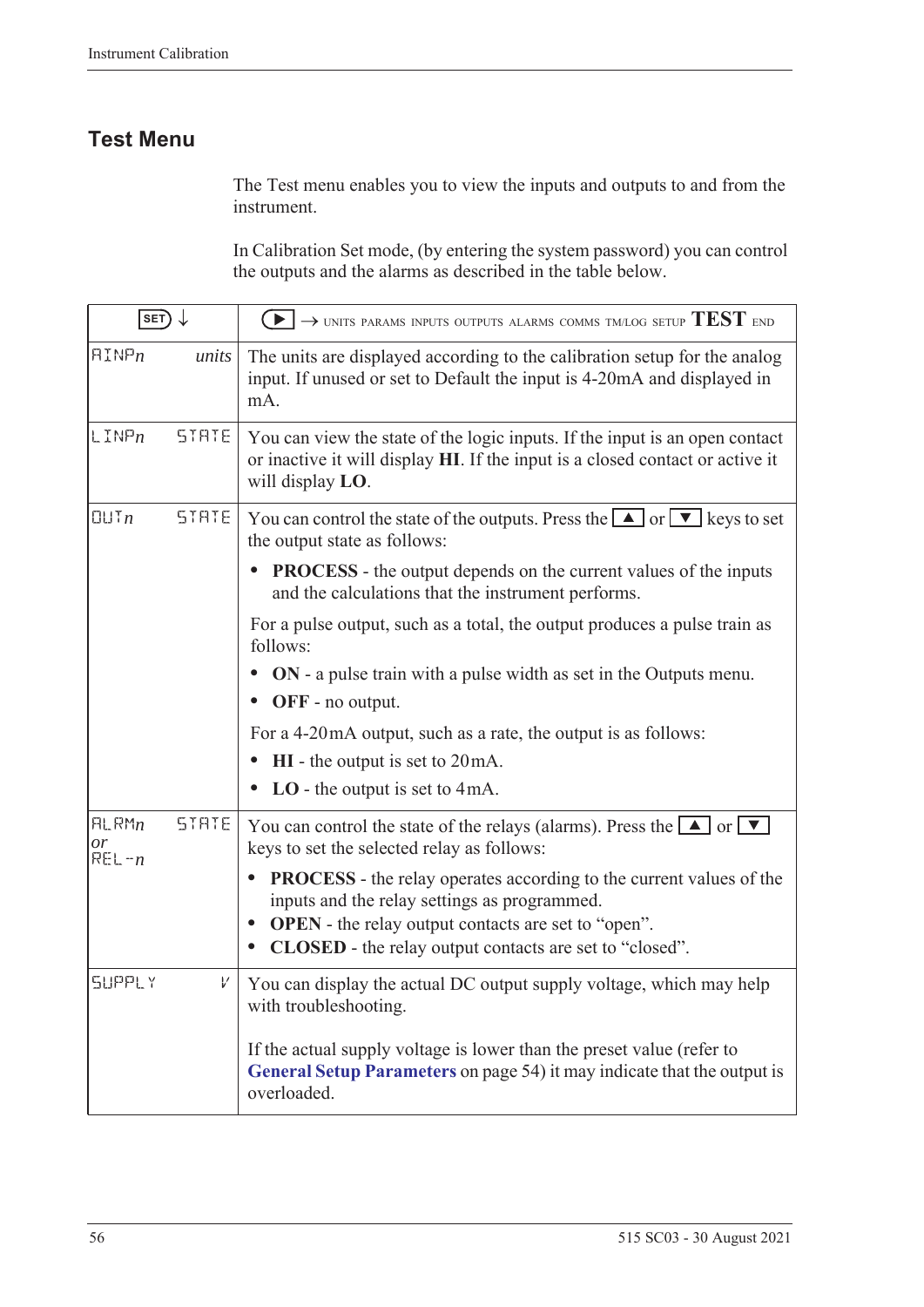## **System Messages**

The instrument displays messages for defined events and fault conditions.

The manufacturer or distributor can enter user-defined text for the messages. This user-defined text is displayed, instead of the default (English) messages, when the Display Tags option in the Setup menu is set to USER.

### <span id="page-66-0"></span>**Error Messages**

#### **Failure of Analog Input Sensor**

If there is a failure of an analog input sensor for a process parameter such as temperature or pressure etc, the instrument sets the value of that parameter to 0 and displays the relevant error message. The input sensor and connections need to be inspected and may require replacement.

The instrument also sets the results of calculations that depend on the failed input(s) to 0. For example, if the temperature sensor fails, the instrument displays a temperature reading of 0 and the calculated energy flow as 0.

#### **Default Value on Exception**

If Default Value On Exception has been enabled in the INPUTS section of calibration, the default value will automatically be used so that all calculations can continue. The error message will still continue to scroll across the display until the fault is corrected at which point the calculations will revert to using the live input.

#### **Override Error Condition**

While a fault is being rectified on an analog input for a process parameter, an operator with calibration access can set the Analog Input Signal Type to DEFAULT and the Analog Input Default Point to a typical process value. If there are no other faults, the instrument continues to operate by using the default value.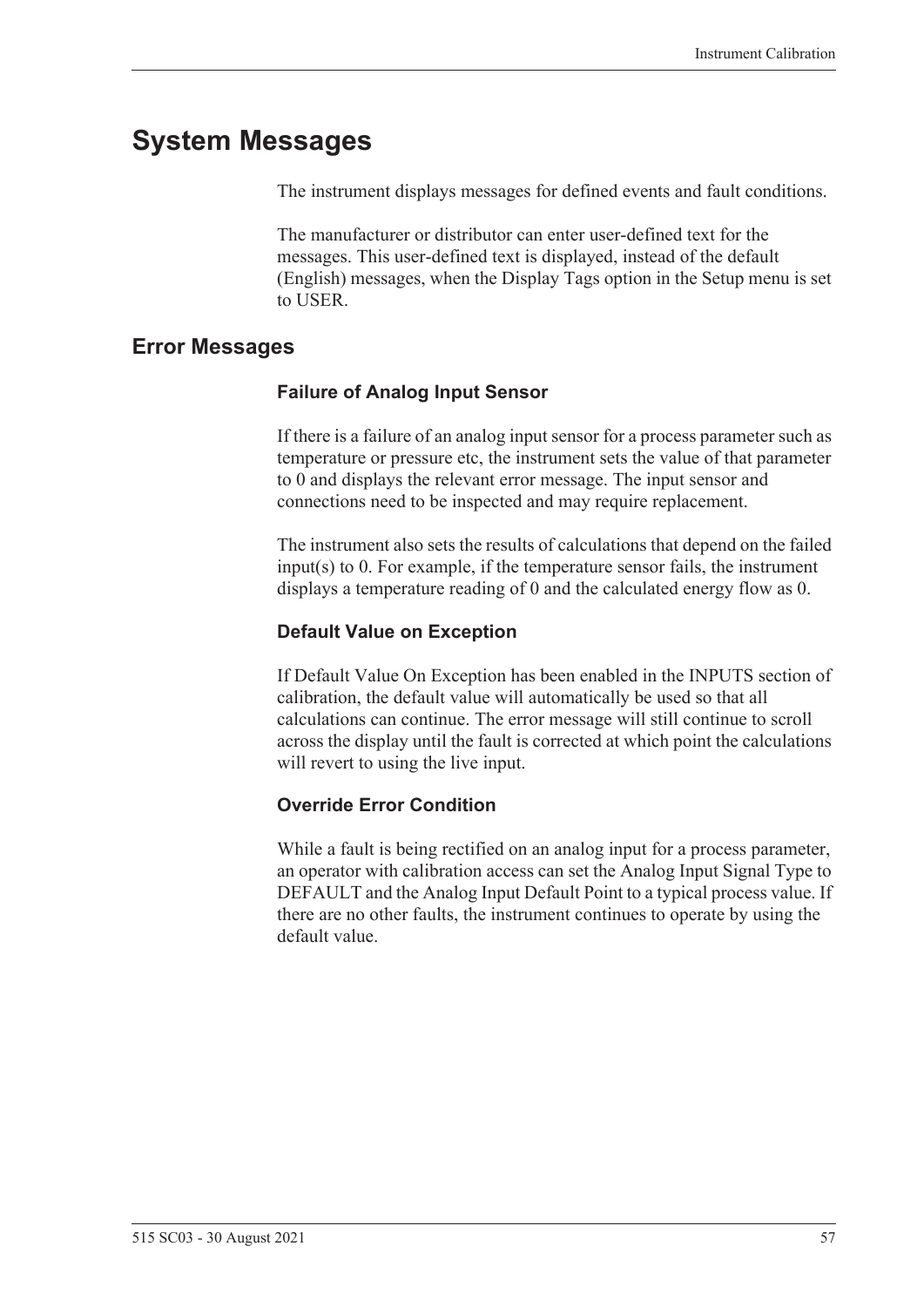| <b>Error</b><br><b>Messages</b>               | <b>Status</b><br>Code | <b>Description</b>                                                                                                                                                                                                                                 |
|-----------------------------------------------|-----------------------|----------------------------------------------------------------------------------------------------------------------------------------------------------------------------------------------------------------------------------------------------|
| CPU Card<br>Failure                           | 20                    | There are failed components on the CPU card and technical support<br>is required.                                                                                                                                                                  |
| Power Supply<br>is Low                        | 21                    | The input and/or output power supply voltage is too low, ensure<br>that:<br>(a) input power supply voltage is within the specified range<br>(b) output power supply is not overloaded.                                                             |
| New/Failed<br>Battery - Set<br>Time           | 22                    | The real-time clock has lost the correct time because the battery has<br>failed, or there is a new battery. Set the current time and date (in the<br>TM/LOG menu) to clear the error message and to continue data<br>logging at the correct times. |
|                                               |                       | Note: The instrument can continue operating with a failed battery,<br>but the correct time will be lost if there are interruptions to<br>the power supply.                                                                                         |
| Temperature<br><b>Sensor Failure</b>          | 01                    | The temperature sensor (analog input 1) has failed. To deactivate<br>the error, the Analog Input Signal Type can be set to DEFAULT to<br>use a programmed default value instead of the sensor signal.                                              |
| Pressure<br><b>Sensor Failure</b>             | 02                    | The pressure sensor (analog input 2) has failed. To deactivate the<br>error, the Analog Input Signal Type can be set to DEFAULT to use<br>a programmed default value instead of the sensor signal.                                                 |
| Lo Range<br>Flow Input<br>Failure             | 03                    | The low range flow transmitter (analog input 3) has failed.                                                                                                                                                                                        |
| Hi Range Flow<br><b>Input Failure</b>         | 04                    | The high range flow transmitter (analog input 4) has failed.                                                                                                                                                                                       |
| Invalid<br>Calibration<br>Parameter           | 05                    | The calibration parameter is outside the allowed range.<br>Temperature and pressure (specified in the Parameters menu)<br>should be programmed within IAPWS-97 limits.                                                                             |
| Temp/Pressure<br>is Out of<br>Range           | 10                    | The temperature and/or pressure inputs are outside of the allowed<br>calculation range.                                                                                                                                                            |
| Invalid<br>Specific<br>Enthalpy<br>Adjustment | 06                    | The temperature and/or pressure (specific enthalpy adjustment<br>conditions) are outside the allowed calculation range.                                                                                                                            |

The system displays error messages as described in the following table: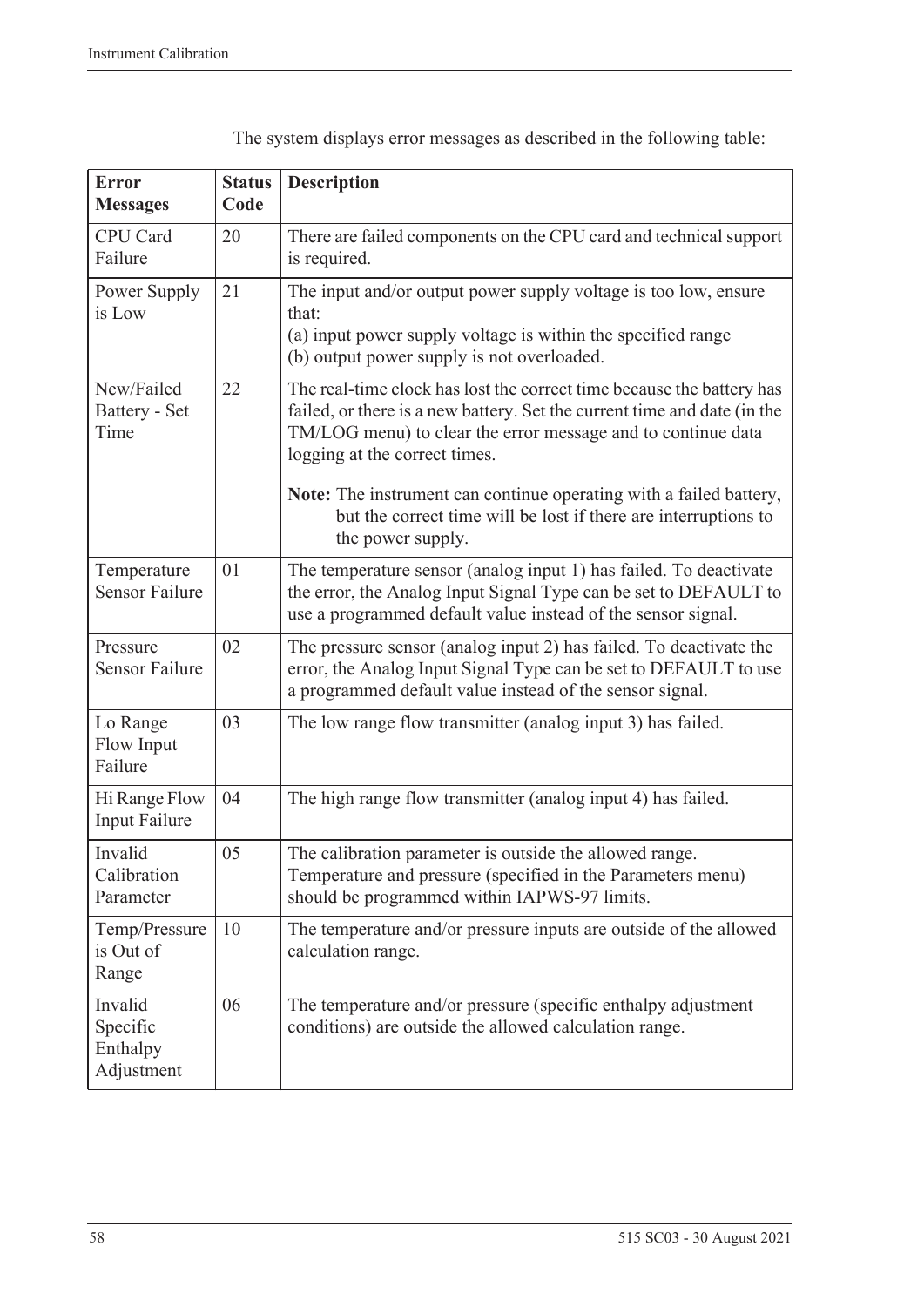## **Warning Messages**

| <b>Warning Messages</b>           | <b>Description</b>                                                                                                                                                         |
|-----------------------------------|----------------------------------------------------------------------------------------------------------------------------------------------------------------------------|
| Value Has Been Set to<br>Default  | You have entered an invalid value for a parameter. Therefore, the<br>instrument has set the default value.                                                                 |
| Over Total Limit -<br>Maximum Set | You have exceeded the maximum number of logging entries for the<br>combined time bases. The instrument has set the current log setting to<br>the remaining maximum number. |
| Already Assigned to<br>Other Port | You have tried to assign a particular protocol type to more than one<br>serial communication port. The instrument has set the protocol to<br>NONE.                         |

The system displays warning messages as described in the following table: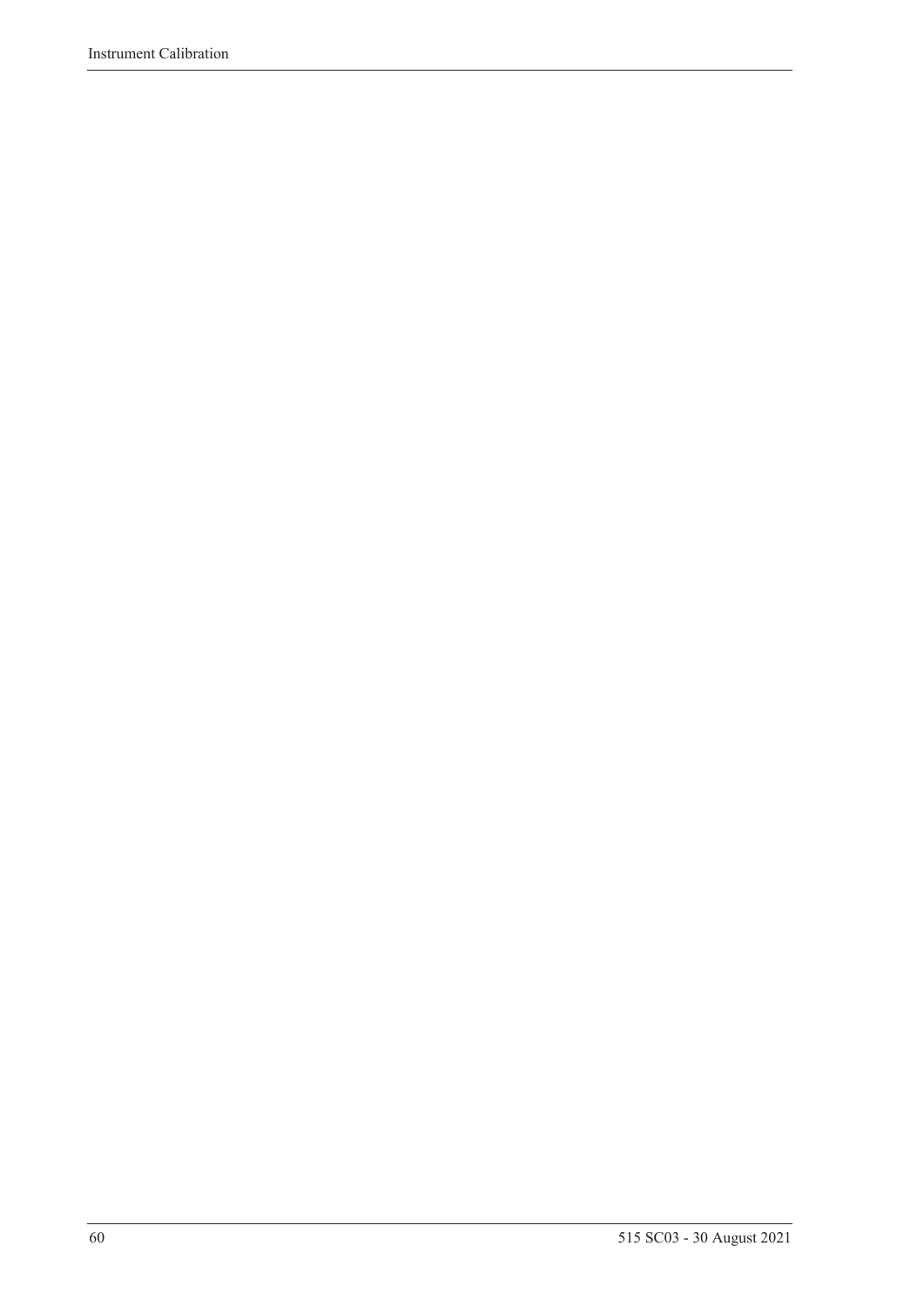# **Chapter 6 Communications**

## **Overview**

This chapter describes the communications between the instrument and another communicating device such as a computer or a printer. You should have relevant information about the devices to which the instrument will be connected. Some connection examples are included in this manual, however, the operation and connection of other devices is outside the scope of this manual.

#### **Hardware Interconnection**

The instrument has two communication ports:

- **•** COM-1 RS-232 port on the rear panel (DB9 female connector)
- **•** COM-2 RS-485 port on the rear panel (optional) or Ethernet (optional)

The appropriate interface and protocols are selected during calibration.

#### **COM-1 RS-232 Port**

The COM-1 RS-232 port provides communication between the instrument and one other device such as a host computer or a printer.

**Note:** A printer must have a serial port to be able to be directly connected to the flow computer. It is not possible to communicate directly with a printer via a parallel port.

Computers use either a DB9 or a DB25 connector, and the connections to each type are shown in [Figure 19.](#page-70-0)



<span id="page-70-0"></span>*Figure 19 RS-232 Cable Connections to a Computer*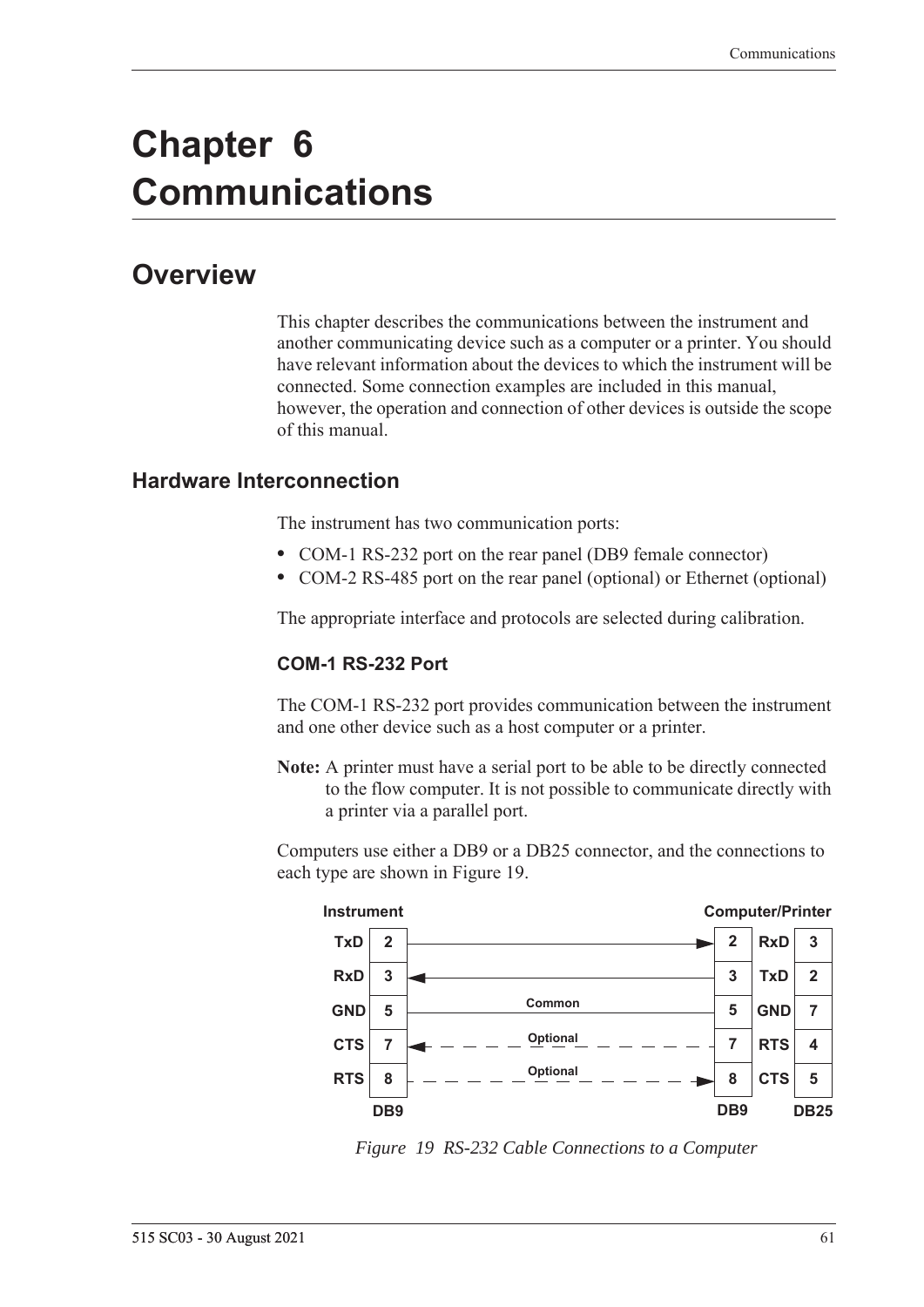**Note:** The instrument requires a cable with straight-through connections. Do not use a null modem cable for RS-232 connection to a computer.

#### **COM-2 RS-485 Port Option**

The COM-2 RS-485 port enables communication with multiple devices. Each device has a unique address so that the "master" device can communicate with specific "slave" devices.

On RS-485 links, an external terminating resistor must be connected at the furthest end of the cable. When multiple instruments are connected, they should be "daisy chained" in a multidrop configuration as shown in Figure [20](#page-71-0). Up to 32 units can be connected to the interface at a maximum distance of 1200 metres.



*Figure 20 RS-485 Connections*

#### <span id="page-71-0"></span>**COM-2 Ethernet Port Option**

An Ethernet module is an available option, in place of the RS-485 port, if Modbus TCP/IP connection is required. In the programming communication settings, COM-2 should be set to RTU (Modbus), 19200 Baud rate, even parity and 1 stop bit.

For further advice and example of Ethernet port usage and setup, refer to **[Ethernet Port & Setup](#page-95-0)** on page 86 in the Appendix.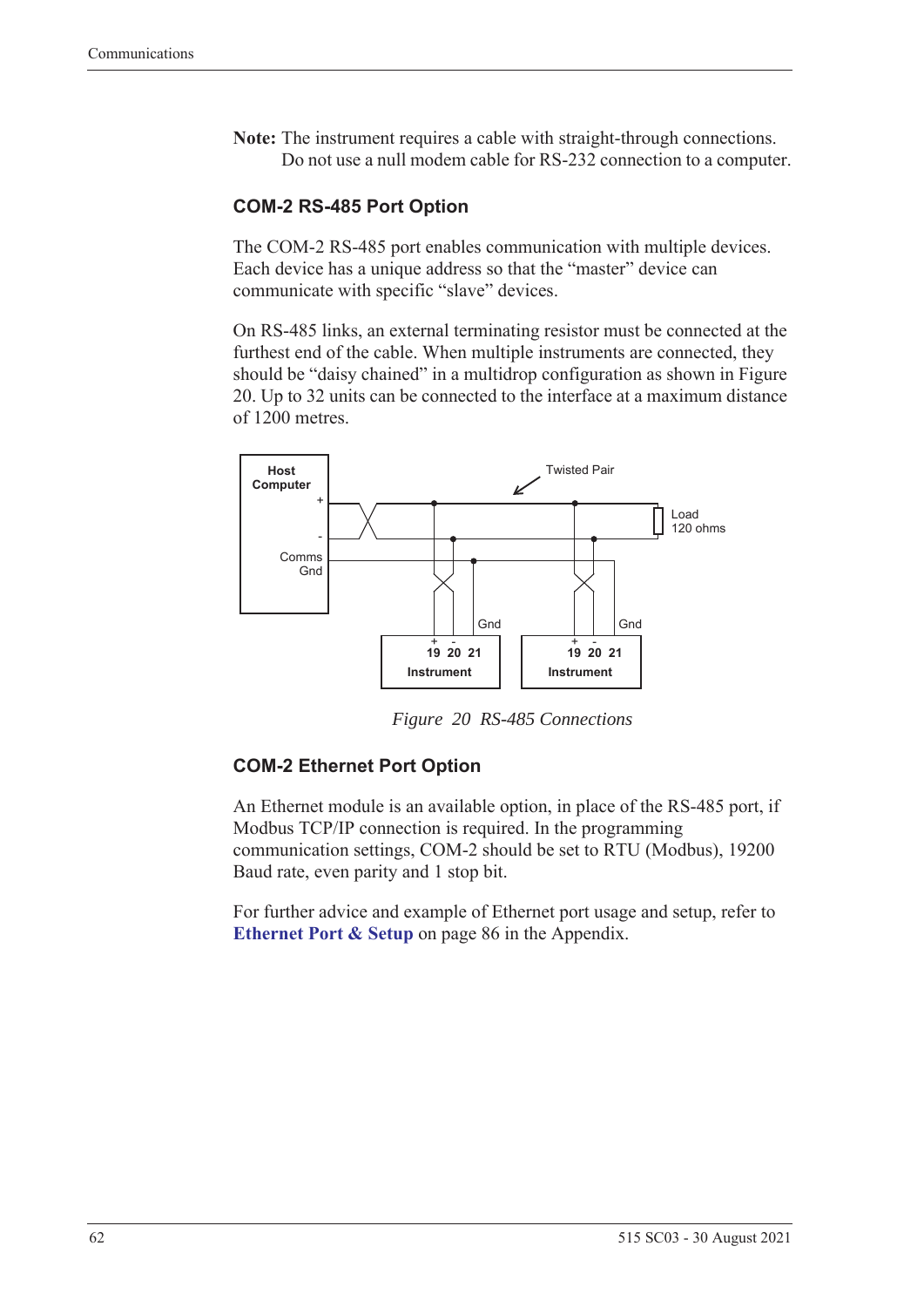# **Protocols**

<span id="page-72-1"></span>The communications protocols can be assigned to the communication ports on the instrument as follows:

- **• ASCII** Simple ASCII
- **• RTU** Modbus RTU
- **• PRN** Printer Protocol
- **• NONE** If a port is not being used, set the protocol to NONE.
- **Note:** The Printer Protocol is only available if the option with Real Time Clock is installed. Also a protocol cannot be assigned to more than one port at a time as described in **[Communications](#page-59-0)** on page 50.
- **• ASCII** In this ASCII protocol each command and response is a string of ASCII characters. This proprietary protocol is developed by Contrec to allow for simple information interchange. The main advantages of this mode are that it allows extended time intervals to occur between characters without causing a timeout error and that messages can be sent and monitored easily with a simple ASCII terminal.
- **• Modbus RTU** Modbus RTU is an industry-standard protocol which allows the instrument to be easily connected to computers running supervisory software systems. The main advantage of this mode is that its greater character density allows better data throughput than ASCII mode, however each message must be transmitted in a continuous stream.
- <span id="page-72-0"></span>**• Printer** - In the Printer protocol there is a selection of printer types. Please refer to the **[Printer Protocol](#page-84-0)** on page 75 for full details.

# **Simple ASCII Protocol**

This simple ASCII protocol requires that all requests are initiated with a colon (:) and terminated with a carriage return  $\binom{C_R}{R}$ . The message termination can include a linefeed before the carriage-return  $(\mathsf{L}_\mathsf{F}^\mathsf{C}_{\mathsf{R}})$ , but it is the carriage-return that acts as the message termination.

<span id="page-72-2"></span>All responses by the instrument are terminated with a linefeed and a carriage-return  $(L_F^C_R)$ .

# **Requests Format**

The format of a request to the instrument is as follows:

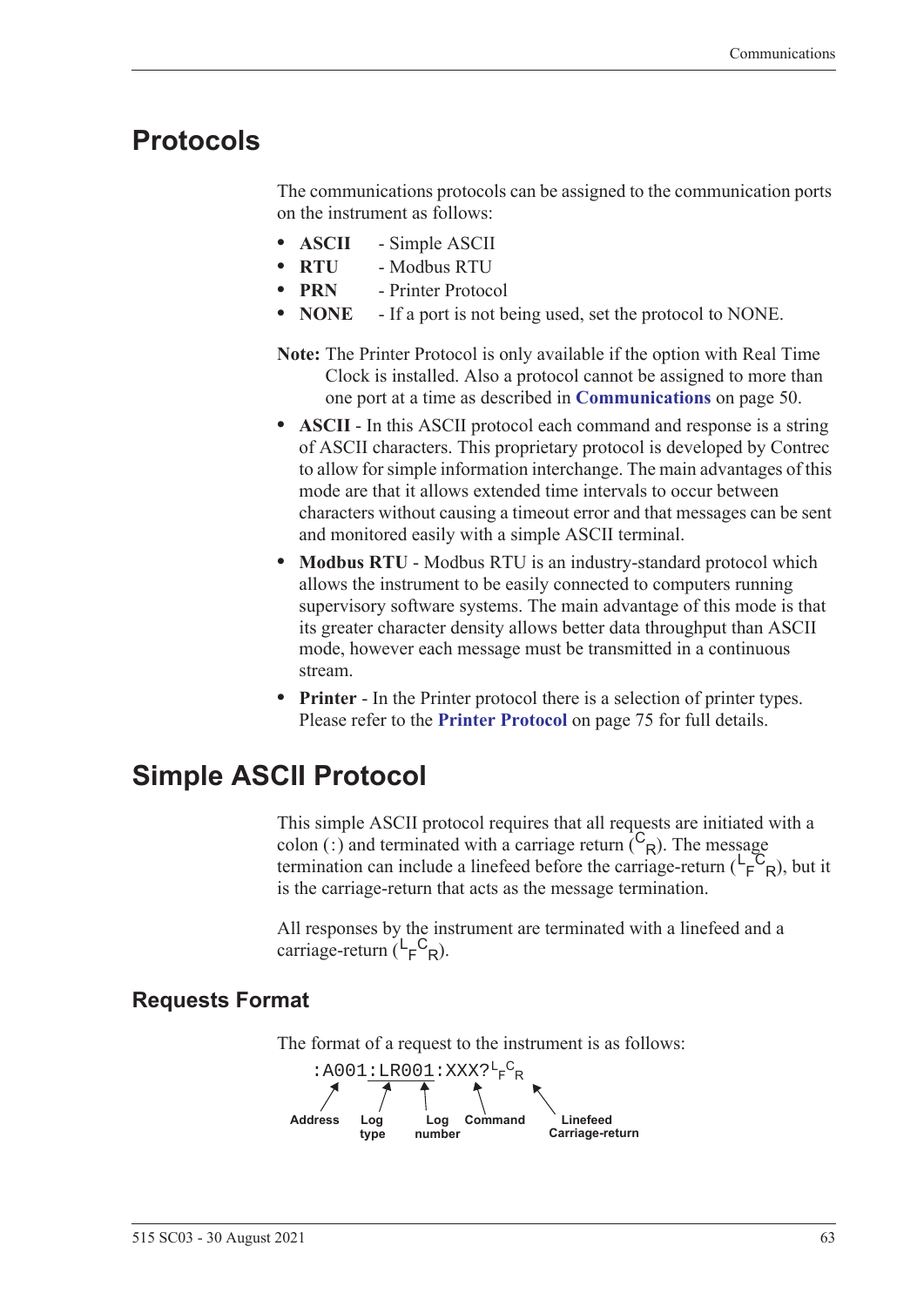Each request must include the address and command portions. The underlined section is an optional part of the request string.

#### <span id="page-73-0"></span>**Address**

In multipoint communications, each instrument must have a unique address and it is essential in the request for identifying a particular instrument. However, it may be set to 000, for special broadcast commands.

For single-instrument communications, the address can also be set to 000 in the request.

Refer to **[Communications](#page-59-0)** on page 50 for setting the instrument address.

**Note:** The instrument always responds with its address in the header regardless of the type of request.

#### **Log Type and Number**

The log type and number enables a communicating device to retrieve data from the instrument. The data can be from timebased and/or event-based logs. Data can also be from the current process variables with the either accumulated or non-accumulated (resettable) totals.

All logged records of the process variables contain the accumulated totals.

The log request is optional. If the log request is not included, or the log number is set to 000, the instrument returns the current process variables. If the log request is included, the log number defines the specific log entry by counting backwards. The most recent log entry for a timebase is 001.

The "last edit" log records the process variables at the time of the last exit from the calibration edit mode. There is only one "last edit" log, therefore, if a number is included in the request, the instrument ignores the number and returns the data at the time of the last edit. Likewise, there is only one set of current process variables with "non-accumulated totals", therefore it also ignores any log number included in the request.

The types of logs applicable to this instrument are as follows:

| Log Type                                         |
|--------------------------------------------------|
| LH - hourly log                                  |
| LD - daily log                                   |
| LW - weekly log                                  |
| LM - monthly log                                 |
| $LY$ - yearly log                                |
| LE - last edit log                               |
| LN - current totals displayed as Non-accumulated |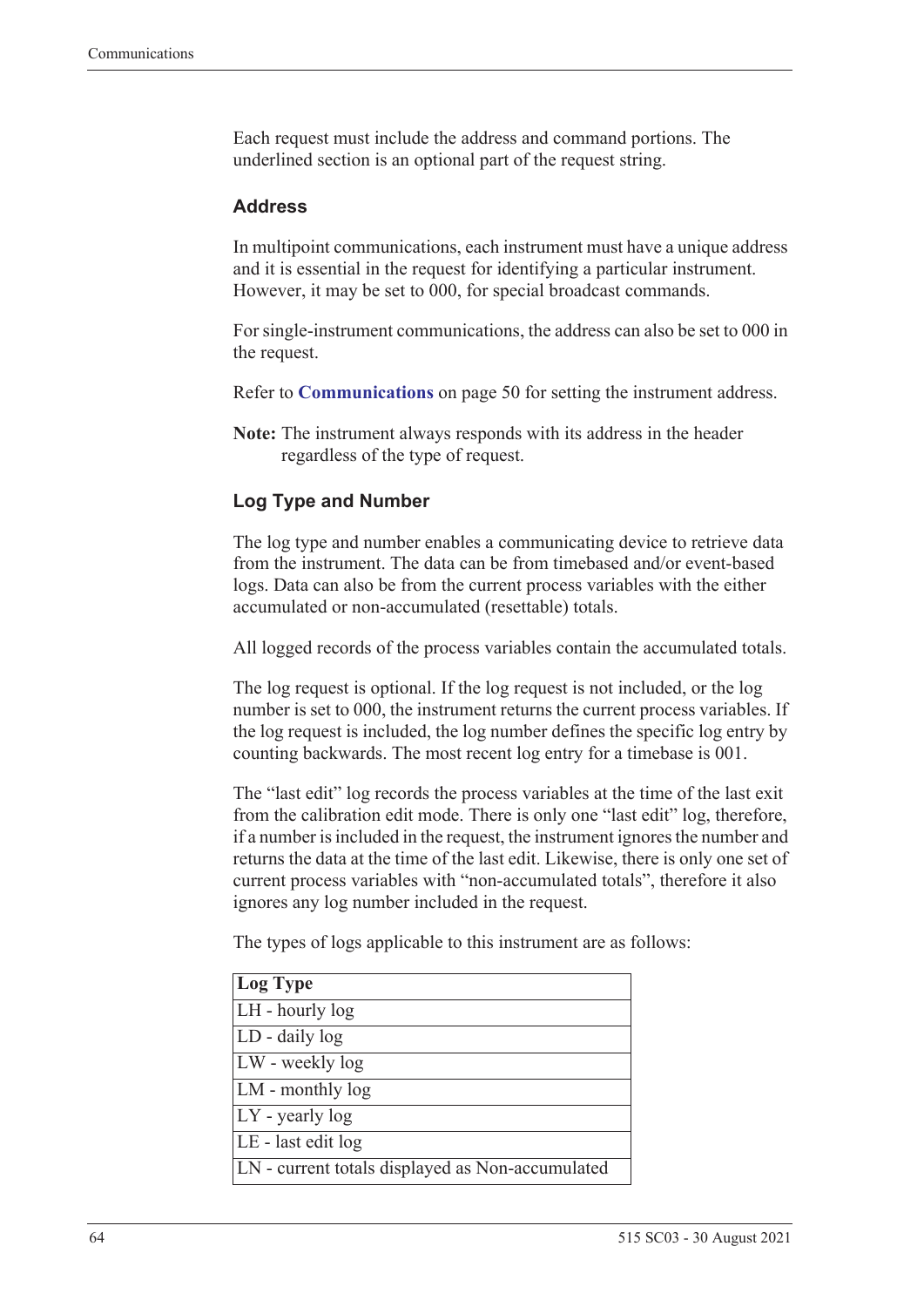The number of the log entry is the same as shown on the front panel of the instrument. For example, a request for LH003 would return the data for the log entry two hours prior to the most recent hourly log entry. If the current time is between 9:00 am and 10:00 am, the most recent hourly log LH001 was recorded at 9:00. Therefore, LH002 is for 8:00 and LH003 is for 7:00. After 10:00 am in this example, LH003 becomes the 8:00 log.

#### **Instrument Responses**

<span id="page-74-1"></span>The instrument response time to any enquiry is not more than 300 ms. The responses from the instrument are in the following format:

```
HEADER<sup>L</sup>F<sup>C</sup>R
DATA<sup>L</sup>F<sup>C</sup>R
DATA<sup>L</sup>F<sup>C</sup>R
.
.
.
DATA<sup>L</sup>F<sup>C</sup>R
L_F^C<sub>R</sub>
```
The components of the response message are as follows:

#### **Header**

The format of the response header from the instrument is as follows:



<span id="page-74-0"></span>The instrument **Exception Status** codes that the instrument returns for the ASCII protocol are the same as those described for the Modbus RTU protocol in **[Instrument Exception Status](#page-82-0)** on page 73.

#### **Data**

The format of the data variables from the instrument is as follows:

|                       |  |  |  |  | 89123.456 |  |  |                                                                                                                                                               |  | M W h |  |  |  |  | E N E R G Y |  |  |
|-----------------------|--|--|--|--|-----------|--|--|---------------------------------------------------------------------------------------------------------------------------------------------------------------|--|-------|--|--|--|--|-------------|--|--|
|                       |  |  |  |  |           |  |  |                                                                                                                                                               |  |       |  |  |  |  |             |  |  |
| Value (aligned right) |  |  |  |  |           |  |  | $\begin{bmatrix} \frac{8}{9} \\ \frac{8}{9} \end{bmatrix}$ Unit (aligned left) $\begin{bmatrix} \frac{8}{9} \\ \frac{8}{9} \end{bmatrix}$ Item (aligned left) |  |       |  |  |  |  |             |  |  |

**Note:** The decimal point in the Value is always at character position 8. Therefore whole numbers are aligned right at the decimal point, with trailing zeroes.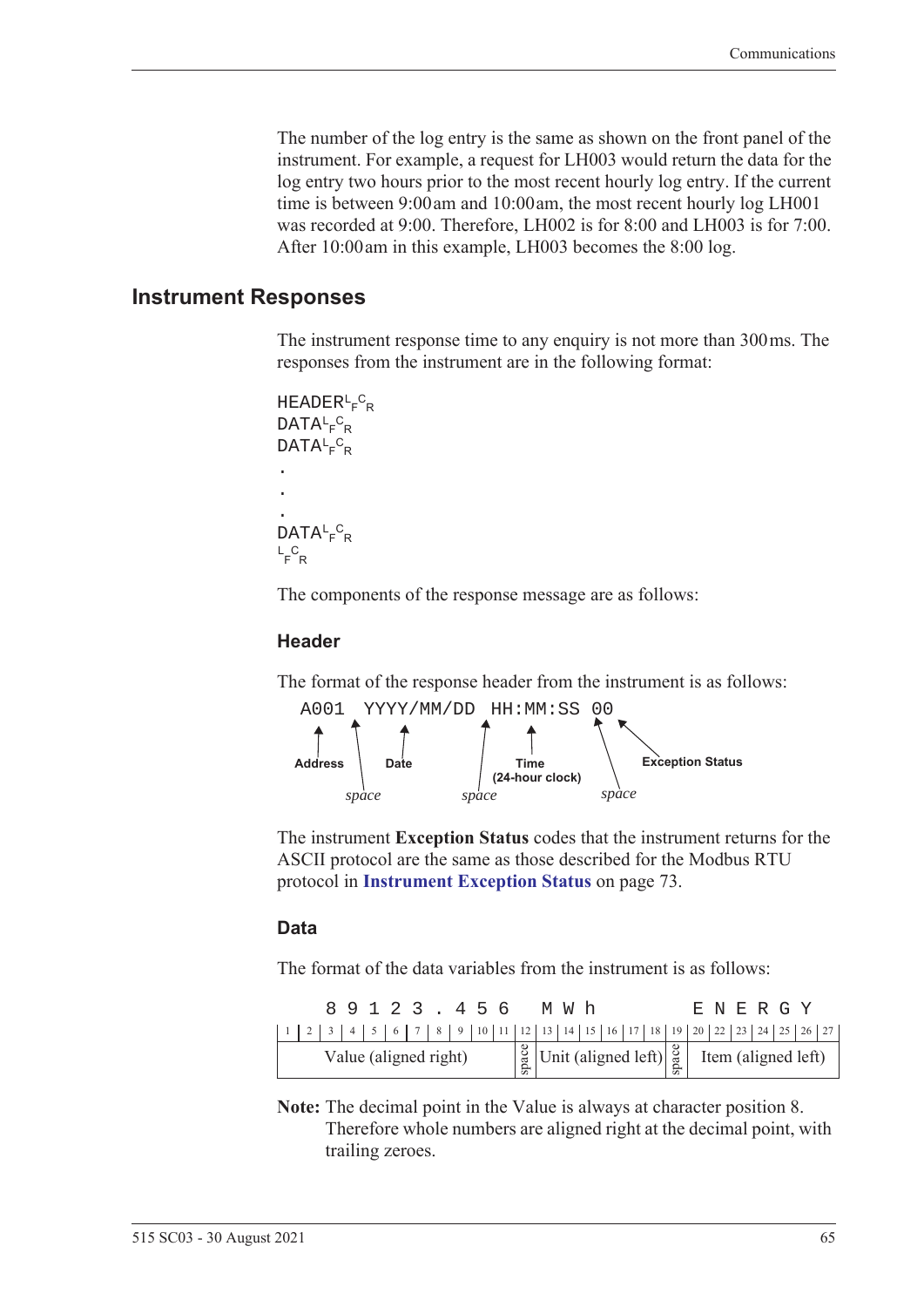#### **Variables Request**

The variables request asks the instrument to return the value of one or more requested variables. All totals are transmitted as accumulated totals.

|                  | <b>Command</b> Description                                                                                                                      |
|------------------|-------------------------------------------------------------------------------------------------------------------------------------------------|
| :RVA?            | Return all variables                                                                                                                            |
| :RVD?            | Return the default Total and Rate                                                                                                               |
| $:RV0?$<br>:RV9? | Return the specific variable. The numbers relate to the<br>position in the variables menu. For example, V0 is Energy,<br>V1 is Power and so on. |

#### **Variables Request and Response Example**

The following request is for the only instrument that is connected to the communication port to return the values of all main menu variables.

: A 0 0 1 : R V A ?  $L_F$   $C_R$ 

The following is an example of a hypothetical instrument response. Refer to [on page 5](#page-14-0) for the list of variables that would be returned for this application.

|             |  |  |  |          |  |                  |  |       | $A\ 0\ 0\ 1\ 2\ 0\ 0\ 2\ / \ 0\ 3\ / \ 1\ 4\ 1\ 8\ :\ 2\ 5\ : \ 0\ 0\ 0\ 0\ _\mathsf{F}\ ^\mathrm{c}_\mathsf{R}$ |  |         |  |                                              |  |                         |  |
|-------------|--|--|--|----------|--|------------------|--|-------|------------------------------------------------------------------------------------------------------------------|--|---------|--|----------------------------------------------|--|-------------------------|--|
|             |  |  |  |          |  | 6.116 MWh        |  |       |                                                                                                                  |  |         |  | ENERGY 'F <sup>c</sup> r                     |  |                         |  |
|             |  |  |  |          |  | 16.573 MW        |  |       |                                                                                                                  |  |         |  | POWER                                        |  | $L_F$ $C_R$             |  |
|             |  |  |  |          |  | 1320.530 m 3     |  |       |                                                                                                                  |  |         |  | VOLUME <sup>L<sub>E</sub>C<sub>R</sub></sup> |  |                         |  |
|             |  |  |  |          |  |                  |  |       | 58.300 m 3/M                                                                                                     |  |         |  | $V - F L O W$ $F c_R$                        |  |                         |  |
|             |  |  |  | 7627.117 |  | КG               |  |       |                                                                                                                  |  | MASS    |  |                                              |  | $L_F$ $C_R$             |  |
|             |  |  |  | 344.460  |  |                  |  |       | K G / M                                                                                                          |  |         |  | M – F L O W                                  |  | $L_{F}$ $C_{R}$         |  |
|             |  |  |  | 230.000  |  |                  |  | DEG C |                                                                                                                  |  | T E M P |  |                                              |  | $L_F$ $C_R$             |  |
|             |  |  |  | 1.260    |  | M P A            |  |       |                                                                                                                  |  |         |  | PRESS                                        |  | $L_{\rm F}$ $C_{\rm R}$ |  |
|             |  |  |  |          |  | $0.174$ m $3/KG$ |  |       |                                                                                                                  |  |         |  | $S P - V O L$                                |  | $L_{F}$ $C_{R}$         |  |
|             |  |  |  |          |  | 2886.760 KJ/KG   |  |       |                                                                                                                  |  |         |  | $S$ $P$ – $E$ $N$ $T$                        |  | $L_{F}$ $C_{R}$         |  |
| $L_F$ $C_R$ |  |  |  |          |  |                  |  |       |                                                                                                                  |  |         |  |                                              |  |                         |  |

The following message to an instrument, requests the current values for the default rate and total:

: A 0 0 1 : R V D ?  $L_F$   $C_R$ 

The instrument response would be similar to the following:

A001 2002/03/14 18:25:00  $F$   $\circ$ <sub>R</sub>  $126.455 m3$ <sup>F</sup> <sup>C</sup> R  $20.437$  m  $3/M$  $F$   $\circ$ <sub>R</sub> L <sup>F</sup> <sup>C</sup> R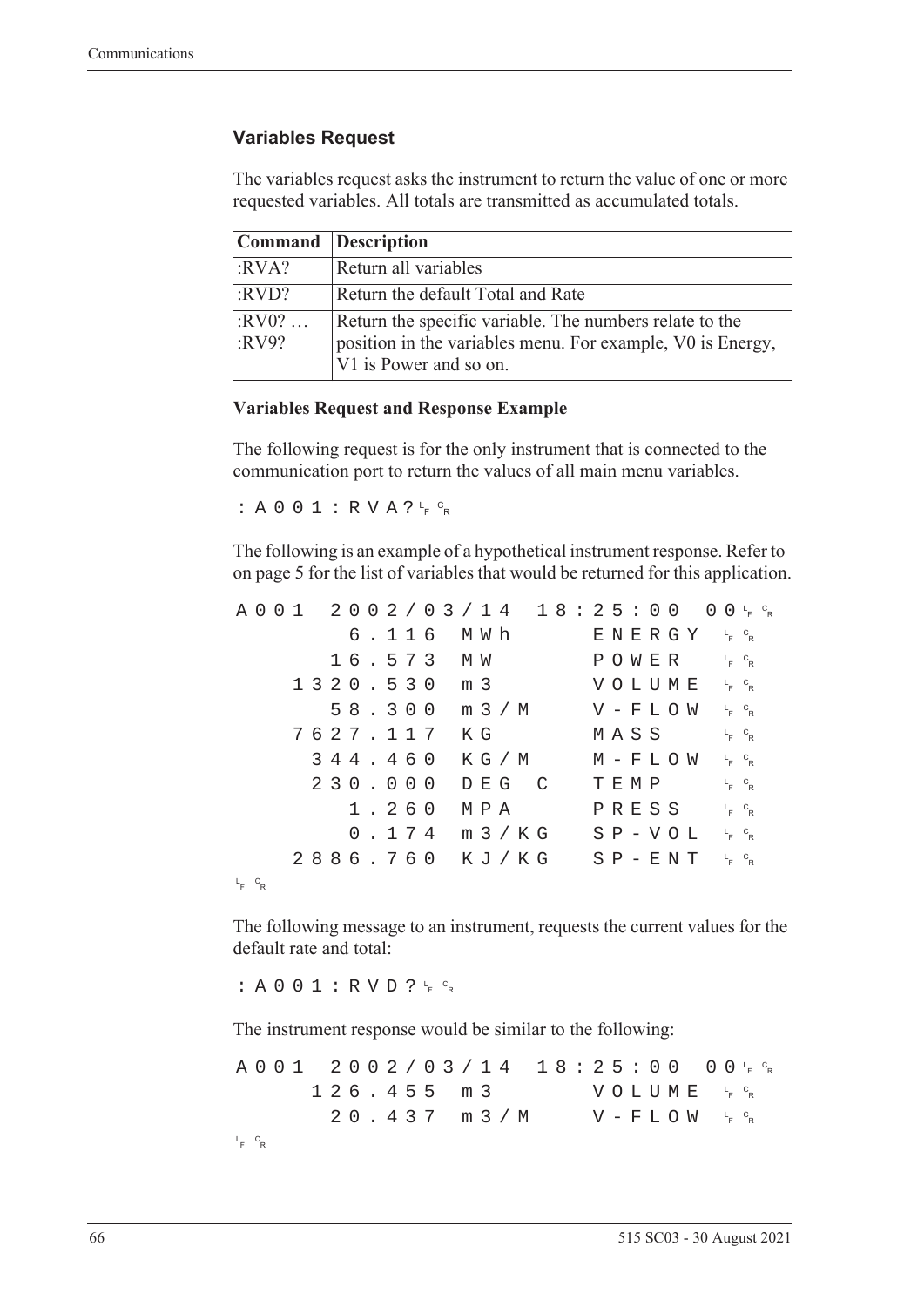#### **Log Request**

The log request asks the instrument how many logs it stores in the particular timebase. These are the values described in **[Time Settings and Data](#page-60-0)  Logging** [on page 51](#page-60-0).

|       | Command Description                                      |
|-------|----------------------------------------------------------|
| :RLH? | Return the number of hourly logs                         |
| :RLD? | Return the number of daily logs                          |
| :RLW? | Return the number of weekly logs                         |
| :RLM? | Return the number of monthly logs                        |
| :RLY? | Return the number of yearly logs                         |
| :RLR? | Return the number of log records (non-timebased logging) |

#### **Log Response Example**

The following message asks the instrument with address 001 to return the number of logs that the instrument stores:

 $: A 0 0 1 : R L R ? \nmid R$ 

The instrument response would be similar to the following:

A001 2002/03/14 18:25:00  $F$   $\circ$ R  $24r$ <sub>F</sub>  $c_R$ L <sup>F</sup> <sup>C</sup> R

#### **Clear Data Request**

The clear data request asks the instrument to clear the data in the selected registers.

| Command Description |                                                 |
|---------------------|-------------------------------------------------|
| :RCN?               | Clear the non-accumulated (resettable) totals   |
| :RCA?               | Clear the accumulated totals                    |
| :RCL?               | Clear the logs except for the "last edited" log |

#### **Clear Data Request Example**

The following message asks the instrument with address 001 to clear the logged data that the instrument stores:

: A 0 0 1 : R C L ?  $L_F$   $c_R$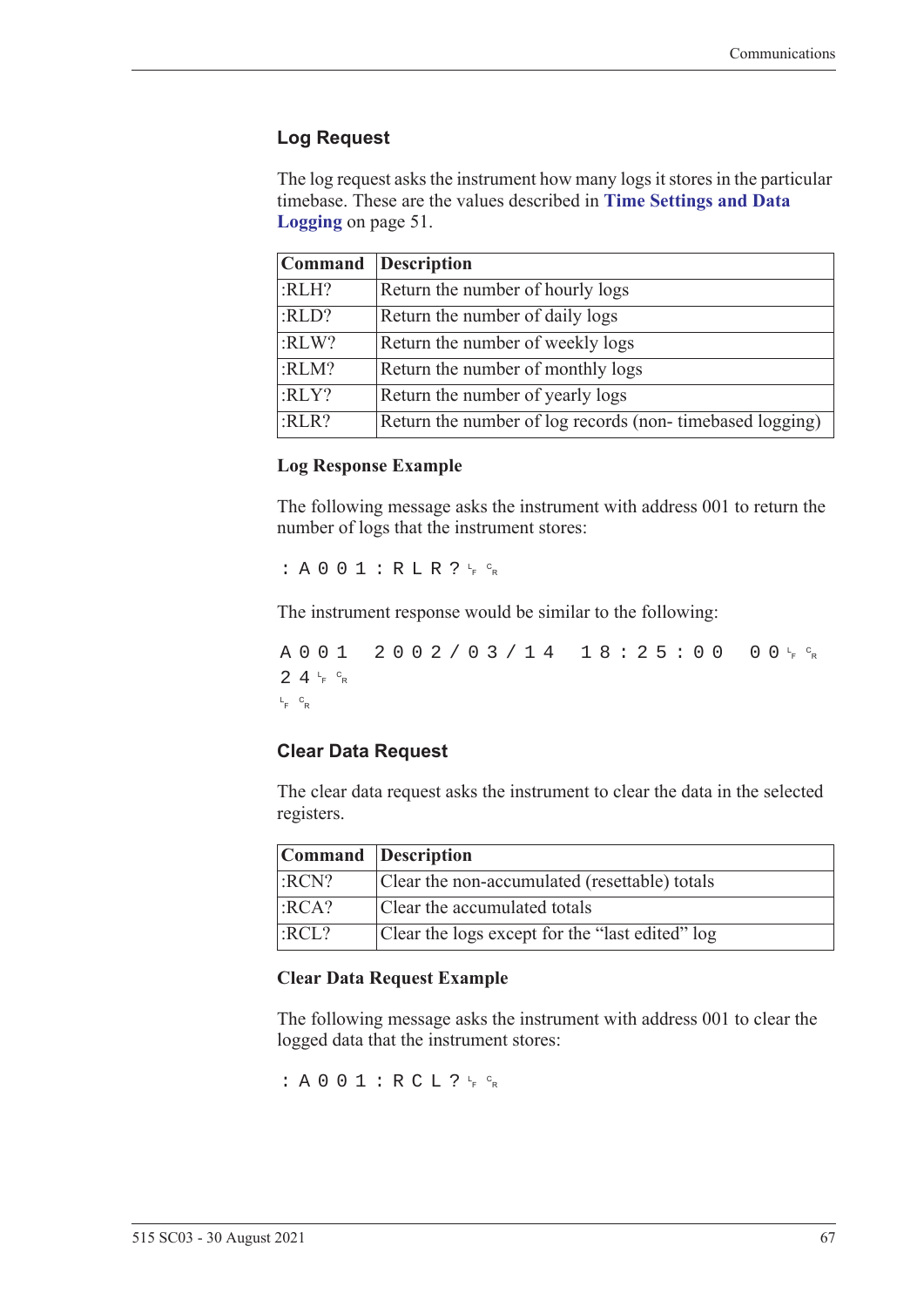The instrument response would be similar to the following:

A001 2002/03/14 18:25:00  $F$   $\circ$ <sub>R</sub> L <sup>F</sup> <sup>C</sup> R

#### **Instrument Information Request**

The Instrument Information request asks the instrument to return the general information about the model and version codes. The instrument exception status is returned as a part of the header as it is with the header for all command responses.

|      | Command Description                                                                                                      |
|------|--------------------------------------------------------------------------------------------------------------------------|
| RIG? | Return the general information about the instrument such as                                                              |
|      | Model number, Application number, Version and Serial                                                                     |
|      | numbers etc. These items are returned as a block in the same<br>format as shown on the display in the "Model Info" menu. |

#### **Instrument Information Response Example**

The following message asks the instrument with address 001 to return the general information about the instrument:

: A 0 0 1 : R I G ?  $L_F$   $C_R$ 

The following is an example of a hypothetical instrument response:

A001 2002/03/14 18:25:00 <sup>F</sup> <sup>C</sup> R  $515$   $MODEL$   $-11-F-F_{R}^{c}$  $S$  C O  $1$  I N P U T F - T P - - <sup>L</sup><sub>F</sub> <sup>C</sup>R  $S$  C O  $1$  V E R S O  $1$  O  $1$  J  $1$  , O  $0$   $1$   $1$   $1$   $6$   $8$ CUSTOM VERS 000001<sup>t</sup>F<sup>c</sup>r  $\texttt{UNIT}$  S/N 123456<sup>L</sup>F <sup>C</sup>R L <sup>F</sup> <sup>C</sup> R 1 2 3 4 5 6 7 8 9 10 11 12 13 14 15 16 17 18 19 20 21 22 23 24 25 26 27 28 29

### **Corrupted or Invalid Requests**

If the instrument receives a corrupted or incomplete request, there is no response. The instrument discards any partial request and waits for the next enquiry.

If the instrument receives a request message in the correct format, but for a non-existent option, it returns only the message header. For example, if the instrument received the following request variables message :A001:RVT? it will return only the header because there is no T option for the 'Variables Request' message.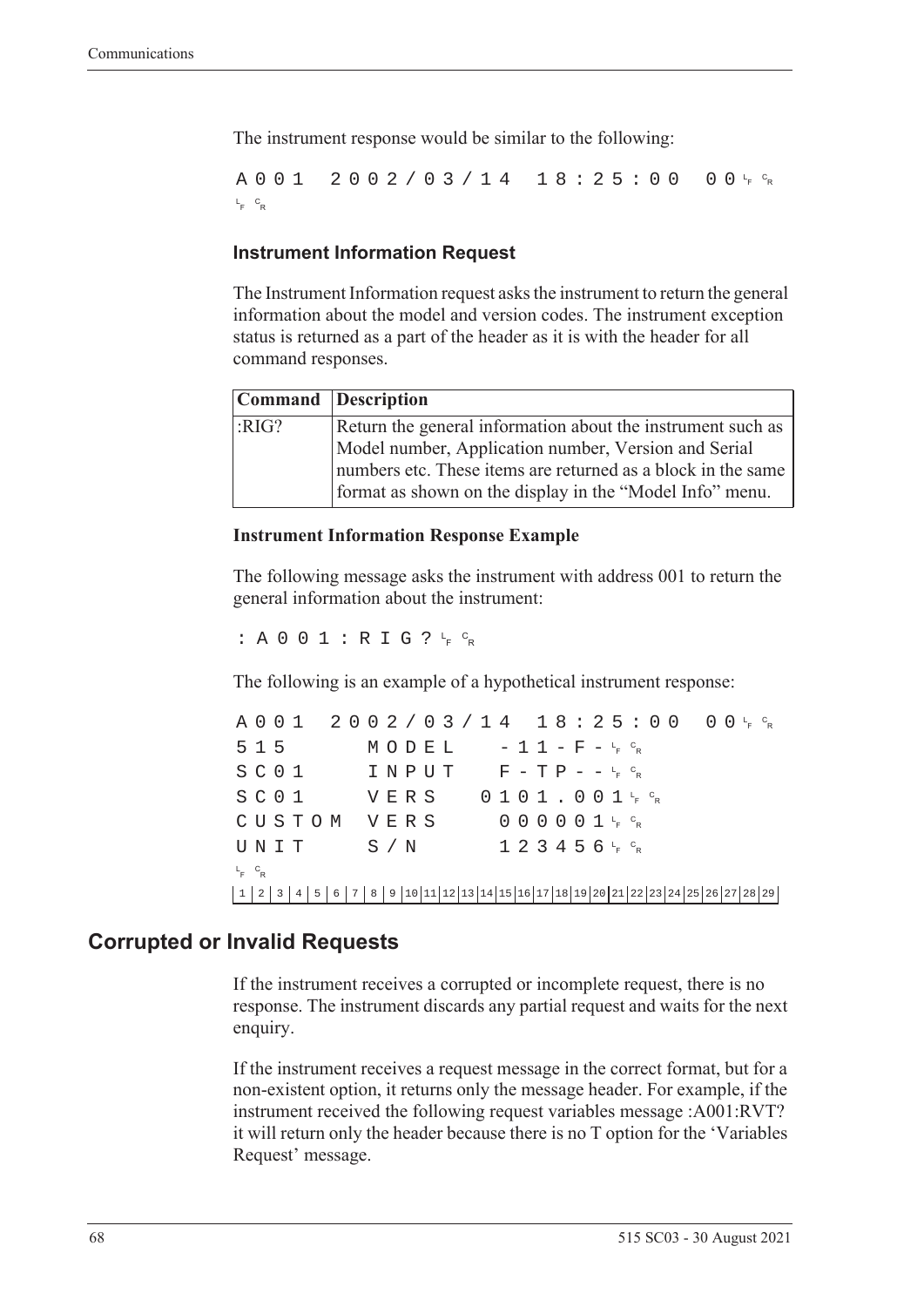# **Modbus RTU Protocol**

<span id="page-78-0"></span>Modbus RTU (remote terminal unit) is an industry standard protocol that allows the instrument to be easily interfaced to other communication devices.

The instrument implements the Modbus protocol as detailed in the *Modicon Modbus Protocol Reference Guide* PI-MBUS-300 Rev J (June 1996).

#### **Message Format**

In RTU mode, messages start with a silent interval of at least 3.5 character times. The first field transmitted is the device address. Following the last transmitted character, a similar interval of at least 3.5 character times marks the end of the message. A new message can begin after this interval. The entire message frame must be transmitted as a continuous stream. A typical message frame is shown below:

| <b>Address</b> | <b>Function</b> | Data    | <b>CRC</b> Check |  |  |  |  |
|----------------|-----------------|---------|------------------|--|--|--|--|
| $ 1$ byte      | 1 byte          | n bytes | 2 bytes          |  |  |  |  |

Except for broadcast messages, when a master device sends a query to a slave device, it expects a normal response. One of four possible events can occur from the master's query:

- **•** If the slave device receives the query without a communication error, and can handle the query normally, it returns a normal response.
- **•** If the slave does not receive the query due to a communication error, no response is returned. The master program has to process a timeout condition for the query.
- **•** If the slave receives the query, but detects a communications error (parity or CRC), no response is returned. The master program has to process a timeout condition for the query.
- **•** If the slave receives the query without a communication error, but cannot handle it (for example, if the request is to read a nonexistent register), the slave will return an exception response informing the master of the nature of the error.

### **Instrument Address**

The address of the instrument is programmable in the range from 1 to 247. Some addresses are reserved according to PI-MBUS-300 and have a special meaning:

- 0 = Broadcast, no response required from slave devices
- **•** 248 to 255 Reserved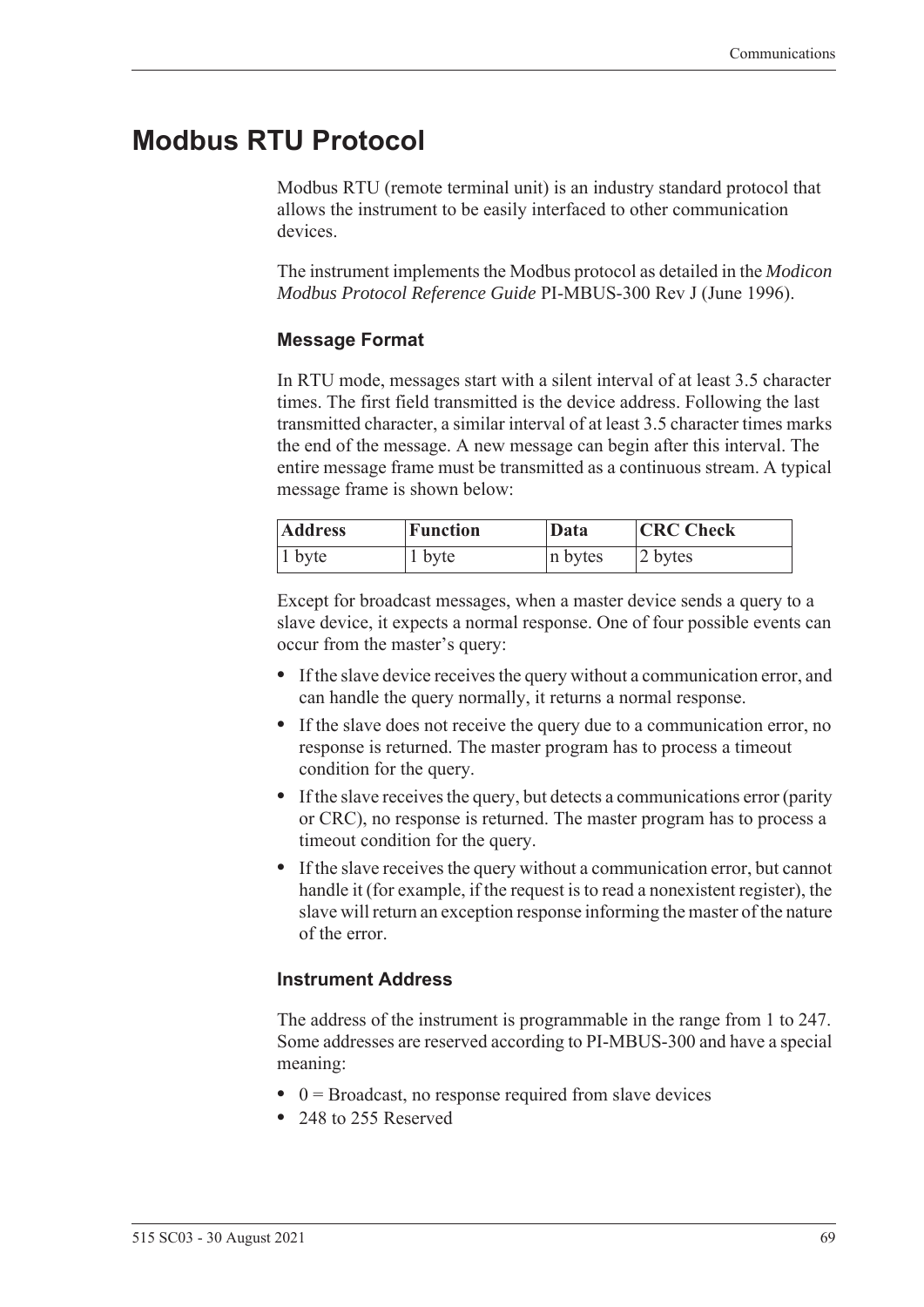# **Function Codes**

| Code            | <b>Name</b>           | <b>Description</b>                                                    |
|-----------------|-----------------------|-----------------------------------------------------------------------|
| 03              | Read data register(s) | Obtain the content of one or more 2-byte<br>data registers.           |
| 06              | Preset data register  | Preset one 2-byte data register.                                      |
| $\overline{07}$ | Read status register  | Obtain the content of 1-byte status register.                         |
| 16              |                       | $ $ Preset data register(s) Preset one or more 2-byte data registers. |

The instrument accepts the following function codes:

#### **Exception Response**

The instrument forms an exception response by adding 80H to the function code and using an exception code as the 1-byte data field in the returned frame. Implemented exception codes are as follows:

| Code | <b>Name</b>             | <b>Description</b>                                                                                                                                   |
|------|-------------------------|------------------------------------------------------------------------------------------------------------------------------------------------------|
| 01   | <b>Illegal</b> function | The function code is not a legal action for<br>the slave.                                                                                            |
| 02   | Illegal data address    | The data address is not a legal address for<br>the slave.                                                                                            |
| 03   | Illegal data value      | The data value is not a legal value for the<br>slave.                                                                                                |
| 05   | Acknowledge             | The slave has accepted the request and is<br>processing it, but a long duration of time<br>will be required to do so.                                |
| 06   | Slave device busy       | The slave is engaged in processing a long<br>duration program command. The master<br>should re-transmit the message later when<br>the slave is free. |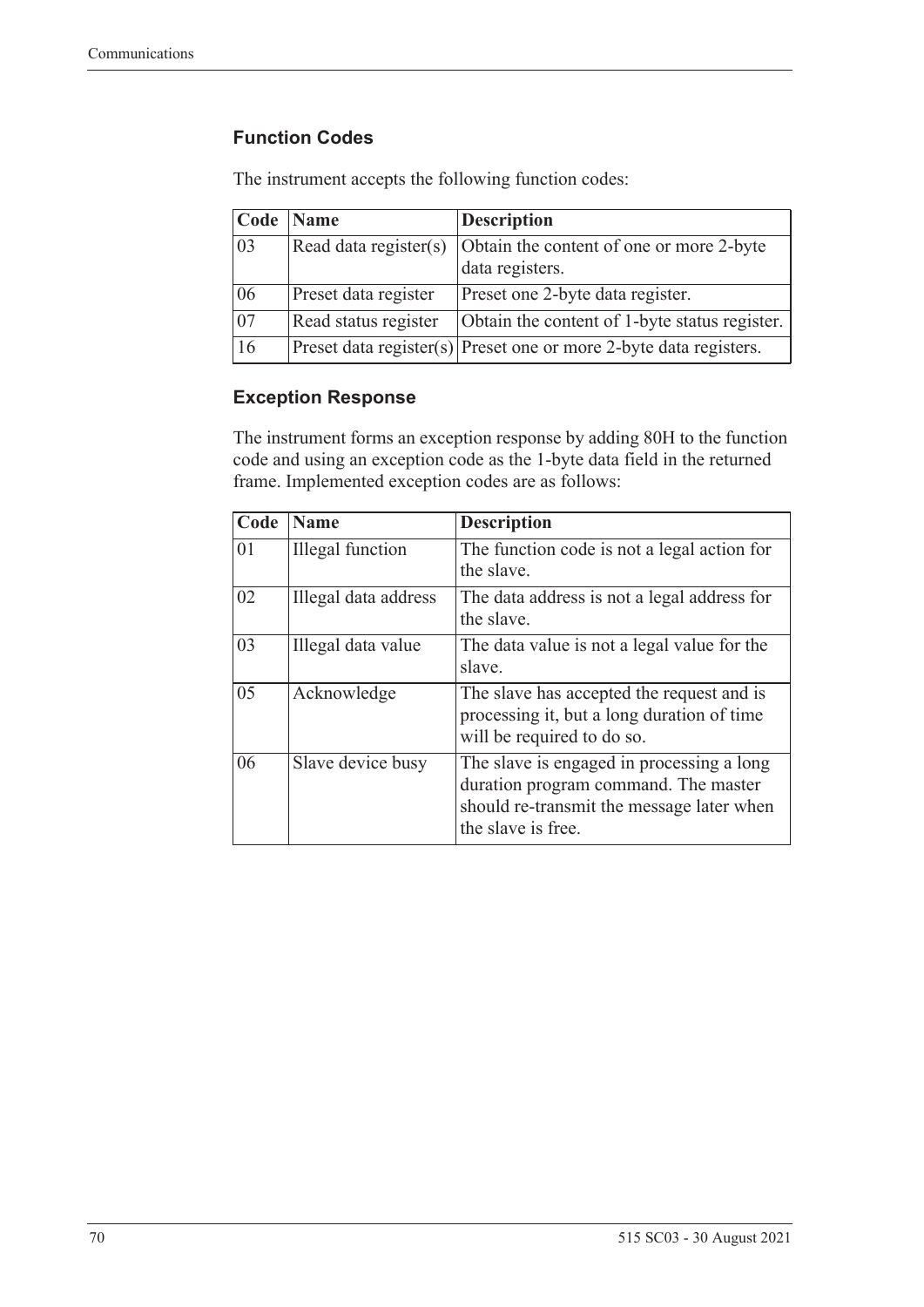# **List of Data Registers**

The following tables describe the addresses and meaning of the data registers in the instrument. The registers are grouped in blocks that relate to a particular function of the instrument. The data values are expressed in the engineering units that were selected for the variables when the instrument settings were configured.

**Note:** Conventional numbering of registers often starts from 1, therefore be aware that "register 1" in this case has "address 0" and so on.

The data registers represent different data types as specified in the tables:

- I Integer, 2 bytes (Holding Register)
- L Long Integer, 4 bytes (2 registers)
- P Programmable Format, 4 bytes (2 registers)

The "Programmable Format" data type for 4-byte (2 registers) data values can be set as either Floating Point or Long Integer via the "Data Type" program item as described in **[Communications](#page-59-0)** on page 50.

The Floating Point variable is represented in IEEE-754 Floating Point 4-byte format and requires two 2-byte data registers:

| <b>IEEE-754</b> | <b>Modicon Registers</b>                       |
|-----------------|------------------------------------------------|
| 1st byte        | low byte (register $X$ )                       |
| 2nd byte        | $\left  \text{high byte (register X)} \right $ |
| 3rd byte        | low byte (register $X+1$ )                     |
| 4th byte        | high byte (register $X+1$ )                    |

This means that two data registers must be read or written to obtain, or preset, one data value.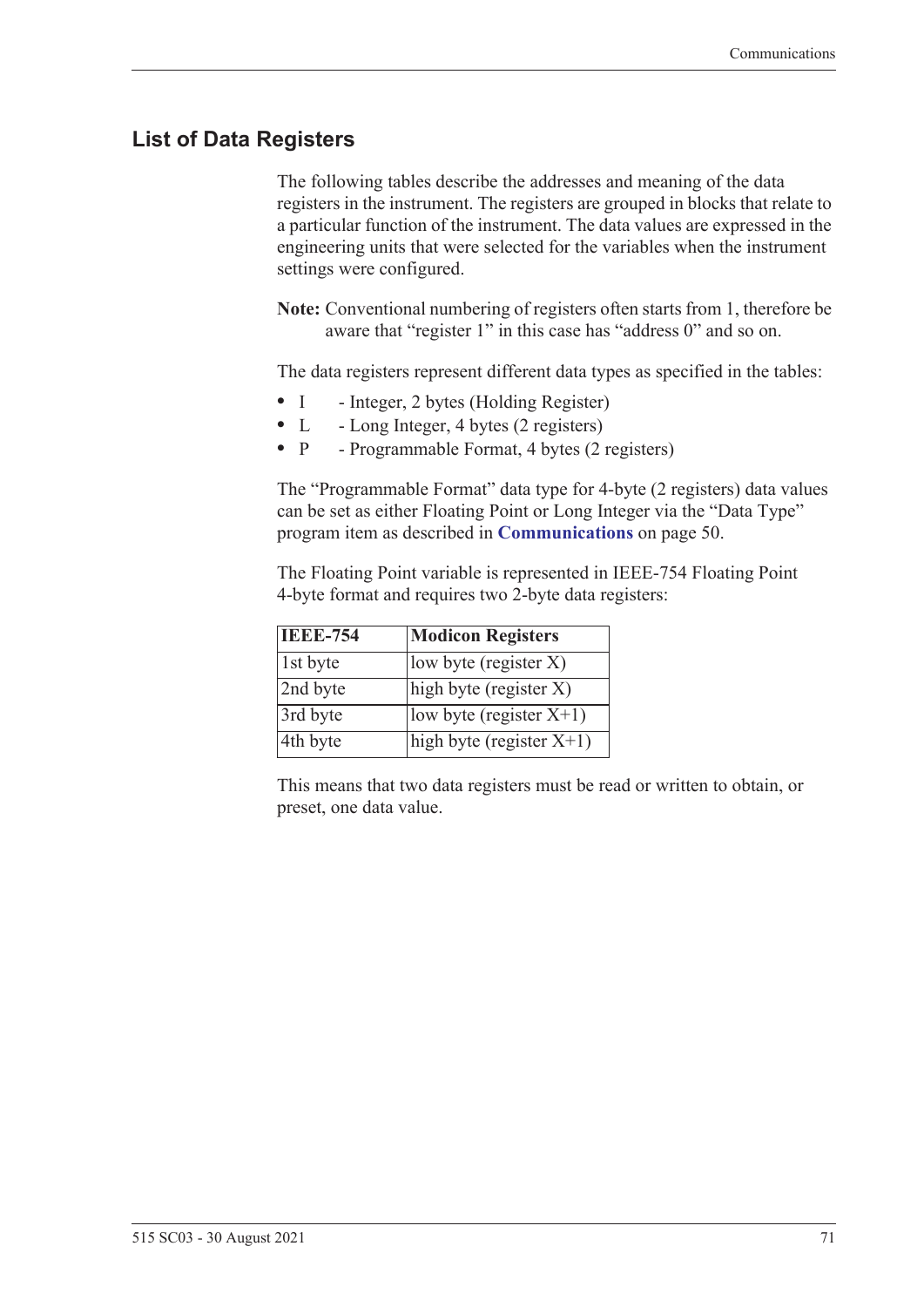## **Current and Logged Process Data**

This block of registers is available for the retrieval of current or logged process data with its matching time and date information.

Use the log type and log number to retrieve the logged information from the appropriate register. If a particular log number does not exist, or the instrument does not have the optional real-time clock, the time and date stamp and associated variables are set to zero.

| Register        | <b>Name</b>                  | <b>Comments</b>                                                                                                                                                                                                | <b>Read Only or</b><br><b>Read/Write</b> | <b>Type</b>             |
|-----------------|------------------------------|----------------------------------------------------------------------------------------------------------------------------------------------------------------------------------------------------------------|------------------------------------------|-------------------------|
| $\overline{1}$  | Energy                       |                                                                                                                                                                                                                | R                                        | P                       |
| $\overline{3}$  | Power                        |                                                                                                                                                                                                                | R                                        | P                       |
| $\overline{5}$  | Volume                       |                                                                                                                                                                                                                | R                                        | P                       |
| $\overline{7}$  | <b>Volume Flowrate</b>       |                                                                                                                                                                                                                | R                                        | P                       |
| $\overline{9}$  | Mass                         |                                                                                                                                                                                                                | R                                        | P                       |
| $\overline{11}$ | <b>Mass Flowrate</b>         | <b>Process Variables</b>                                                                                                                                                                                       | R                                        | P                       |
| 13              | Temperature                  |                                                                                                                                                                                                                | $\overline{R}$                           | P                       |
| 15              | Pressure (absolute)          | By default totals are the Accumulated values. If<br>current Non-accumulated (resettable) totals are                                                                                                            | $\overline{R}$                           | P                       |
| $\overline{17}$ | <b>Specific Volume</b>       | required, set register 37 to 06. All logged totals                                                                                                                                                             | $\overline{\mathsf{R}}$                  | $\overline{P}$          |
| $\overline{19}$ | <b>Specific Enthalpy</b>     | are the Accumulated values.                                                                                                                                                                                    | R                                        | P                       |
| $\overline{21}$ | Specific Enthalpy Adjust     |                                                                                                                                                                                                                | $\overline{R}$                           | P                       |
| $\overline{23}$ | <b>Specific Enthalpy Net</b> |                                                                                                                                                                                                                | R.                                       | P                       |
| $\overline{25}$ |                              |                                                                                                                                                                                                                | R                                        | P                       |
| $\overline{27}$ |                              |                                                                                                                                                                                                                | R                                        | $\overline{\mathsf{P}}$ |
| $\overline{29}$ |                              |                                                                                                                                                                                                                | $\overline{R}$                           | P                       |
| $\overline{31}$ | Year                         |                                                                                                                                                                                                                | R/W                                      | L                       |
| $\overline{32}$ | Month                        | <b>Current Date/Time or</b>                                                                                                                                                                                    | $\overline{R/W}$                         | L                       |
| $\overline{33}$ | Date                         | Logged Date/Time Stamp                                                                                                                                                                                         | $\overline{R/W}$                         | I                       |
| $\overline{34}$ | Hour                         | (see register 38 Log Number).                                                                                                                                                                                  | R/W                                      | $\overline{1}$          |
| $\overline{35}$ | Minute                       | Only current Date/Time can be edited                                                                                                                                                                           | $\overline{R/W}$                         | L                       |
| $\overline{36}$ | Second                       |                                                                                                                                                                                                                | $\overline{R}$                           | $\mathsf{I}$            |
| $\overline{37}$ | Log Type                     | 00 - hourly or log records<br>$01 - \text{daily}$<br>02 - weekly<br>03 - monthly<br>04 - yearly<br>05 - last edit of calibration<br>06 - current totals are non-accumulated values,<br>register 38 is ignored. | R/W                                      | I                       |
| 38              | Log Number                   | If set to 0, current variables and Date/Time are<br>retrieved                                                                                                                                                  | R/W                                      | T                       |
| 39              | <b>Clear Data</b>            | 01 - clear logs<br>02 - clear accumulated totals<br>03 - clear non-accumulated totals                                                                                                                          | $\overline{W}$                           | T                       |
| 40              | Reserved                     |                                                                                                                                                                                                                |                                          |                         |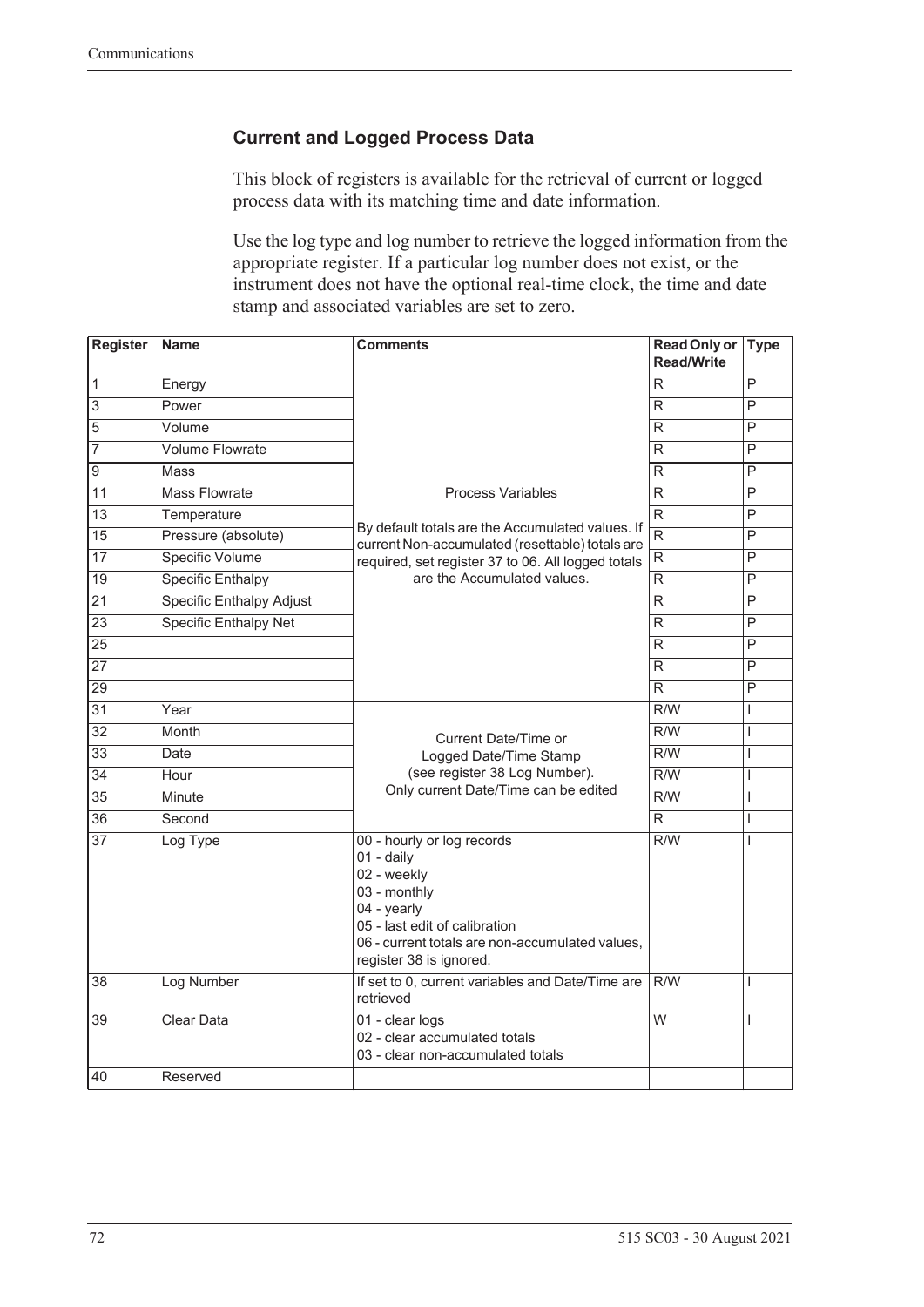## <span id="page-82-1"></span><span id="page-82-0"></span>**Instrument Exception Status**

This register is available to verify the status of the instrument.

| <b>Register</b> | <b>Name</b>   | <b>Comments</b>                        | <b>Read Only or</b><br><b>Read/Write</b> | <b>Type</b> |
|-----------------|---------------|----------------------------------------|------------------------------------------|-------------|
| 41              | Exception     | $00 = no error$                        | R                                        |             |
|                 | <b>Status</b> | $01$ = analog input 1 failure          |                                          |             |
|                 |               | 02 = analog input 2 failure            |                                          |             |
|                 |               | 03 = analog input 3 failure            |                                          |             |
|                 |               | $04$ = analog input 4 failure          |                                          |             |
|                 |               | 05 = invalid calibration parameter     |                                          |             |
|                 |               | 06 = invalid reference parameter       |                                          |             |
|                 |               | $07$ = invalid property                |                                          |             |
|                 |               | 08 to 09 reserved                      |                                          |             |
|                 |               | $10$ = process parameters out of range |                                          |             |
|                 |               | $11 =$ input is over limit             |                                          |             |
|                 |               | $12$ = flow error detected             |                                          |             |
|                 |               | $20 =$ system failure                  |                                          |             |
|                 |               | $21$ = power supply is low             |                                          |             |
|                 |               | $22$ = new or failed clock battery     |                                          |             |
|                 |               | 23 to 29 reserved                      |                                          |             |
|                 |               | $30 =$ alarm 1 active                  |                                          |             |
|                 |               | $31$ = alarm 2 active                  |                                          |             |
|                 |               | $32$ = alarm 3 active                  |                                          |             |
|                 |               | $33$ = alarm 4 active                  |                                          |             |

### **Instrument Control and I/O**

This block of registers is available in some applications to give access to monitor and/or control some of the instrument.

| <b>Register</b> | <b>Name</b>        | <b>Comments</b>                                                                                                                                                                       |                                                                                                                                                                                  | <b>Read Only or</b><br><b>Read/Write</b> | <b>Type</b> |
|-----------------|--------------------|---------------------------------------------------------------------------------------------------------------------------------------------------------------------------------------|----------------------------------------------------------------------------------------------------------------------------------------------------------------------------------|------------------------------------------|-------------|
| 42              | Reserved           |                                                                                                                                                                                       |                                                                                                                                                                                  |                                          |             |
| 43              | Logic Inputs       |                                                                                                                                                                                       | 0 to 15 Binary representation of logic inputs                                                                                                                                    | R                                        |             |
|                 |                    | $B0 = 0/1$ (LSB)<br>$B1 = 0/1$<br>$B2 = 0/1$<br>$B3 = 0/1$                                                                                                                            | input 1 activated/deactivated<br>input 2 activated/deactivated<br>input 3 activated/deactivated<br>input 4 activated/deactivated                                                 |                                          |             |
| 44              |                    | Operation Mode   Representation of operation mode<br>$0 =$ Idle/Local<br>$1 = SAT-T$<br>$2 = SAT-P$<br>$3 = \text{SUPER-1}$<br>$4 = \text{SUPER-2}$<br>$5 =$ SUPER-3<br>$6 = L[QUID]$ | Idle state<br>Saturated steam, temperature<br>Saturated steam, pressure<br>Superheated steam, standard<br>Superheated steam, type 2<br>Superheated steam, type 3<br>Liquid water | R                                        |             |
| 45              | <b>Relay State</b> | $0 =$ open; $1 =$ closed.<br>$B0 =$ relay 1 (LSB)<br>$B1 =$ relay 2<br>$B2 =$ relay 3<br>$B3 =$ relay 4                                                                               | 0 to 15 Binary representation of relay state.                                                                                                                                    | R                                        |             |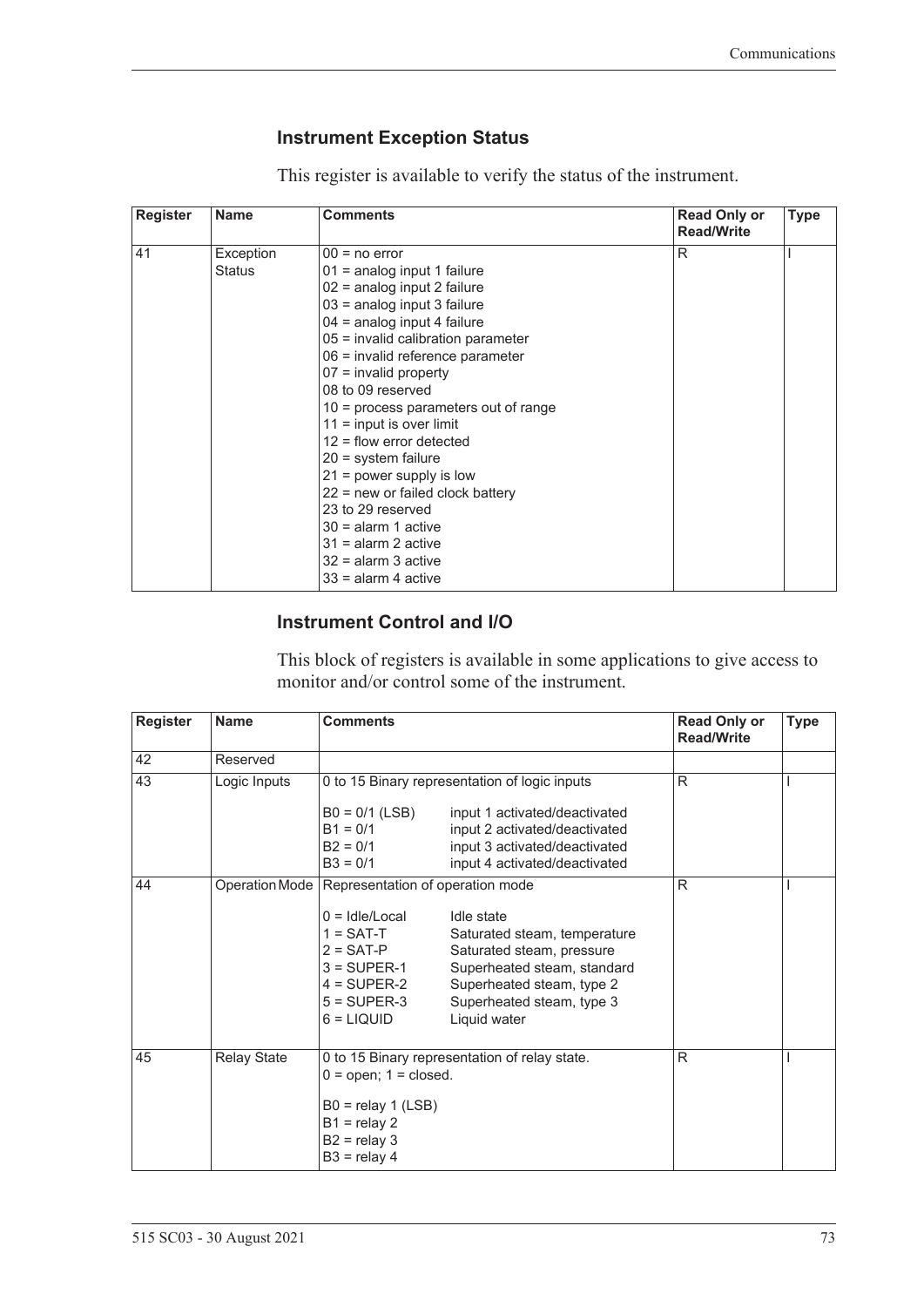| <b>Register</b> | <b>Name</b>                    | <b>Comments</b>                                                                                                                                                                                                                           | <b>Read Only or</b><br><b>Read/Write</b> | <b>Type</b> |
|-----------------|--------------------------------|-------------------------------------------------------------------------------------------------------------------------------------------------------------------------------------------------------------------------------------------|------------------------------------------|-------------|
| 46              | <b>Relay Control</b>           | 0 to 15 Binary representation of relay control.<br>$0 =$ open; $1 =$ close.<br>$B0 =$ relay 1 (LSB)<br>$B1 =$ relay 2<br>$B2 =$ relay 3<br>$B3 =$ relay 4                                                                                 | R/W                                      |             |
| 47              | <b>Relay Control</b><br>Source | 0 to 15 Binary representation of relay control source.<br>$0 =$ Local (controlled by instrument operation) $1 = RTU$<br>(controlled by Modbus register 46).<br>$B0 =$ relay 1 (LSB)<br>$B1 =$ relay 2<br>$B2 =$ relay 3<br>$B3 =$ relay 4 | R/W                                      |             |
| 48              | Reserved                       |                                                                                                                                                                                                                                           | R                                        | L           |
| 51 to 99        | Reserved                       |                                                                                                                                                                                                                                           | R/W                                      | P           |
| 101             | Analog Inp.1                   | Raw analog input data.                                                                                                                                                                                                                    | $\mathsf{R}$                             | P           |
| 103             | Analog Inp.2                   | 4-20mA inputs are read in Amperes.                                                                                                                                                                                                        | R                                        | P           |
| 105             | Analog Inp.3                   | 0-5V or 1-5V inputs are read in Volts<br>RTD inputs are read in degrees Kelvin.                                                                                                                                                           | R                                        | P           |
| 107             | Analog Inp.4                   | Unused inputs are configured as 4-20mA.                                                                                                                                                                                                   | R                                        | P           |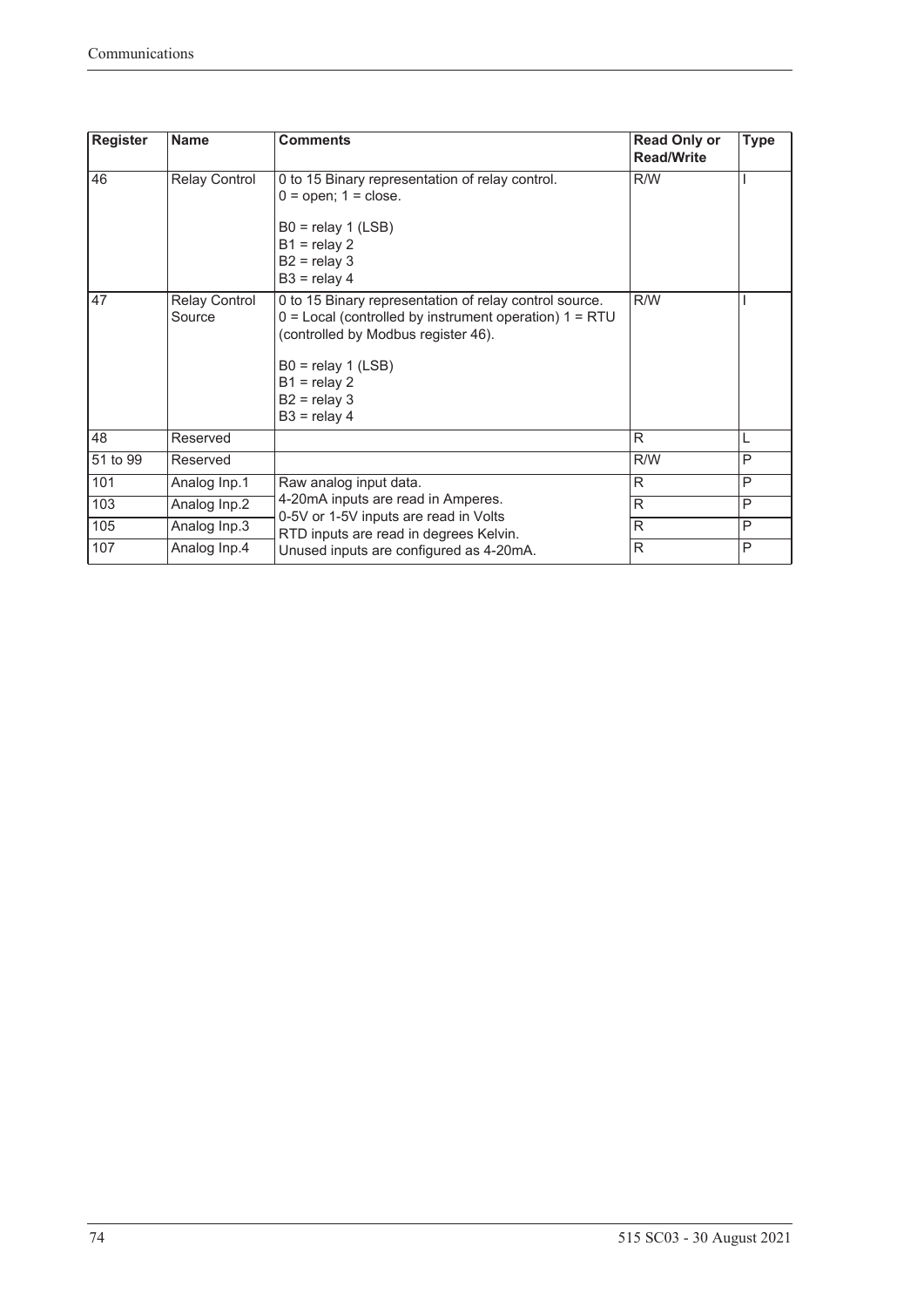# <span id="page-84-0"></span>**Printer Protocol**

<span id="page-84-2"></span>A printer protocol is available in the 500 Series. It provides the ability to print out live data, individual logged data and to do some report-style printing of logged data. The method of printing these and the format of the printouts is described below.

**Note:** Printer output is only available if the Real Time Clock option is fitted.

The selection of Printer Protocol can be made for the Communications Protocol options for the COM-1 RS232 or COM-2 RS485 port. A list of log report types and printer types available at the end of the TM-LOG calibration menu.

### <span id="page-84-3"></span>**Report Types**

The list of report types is as follows:

- REP-01 Hourly Logs Report
- **•** REP-02 Daily Logs Report
- **•** REP-03 Weekly Logs Report
- **•** REP-04 Monthly Logs Report
- **•** REP-05 Yearly Logs Report
- REP-06 Previous Day Hourly Logs (0Hr 23Hr, minimum 48 hourly logs required)

The number of logs printed in each report is determined by the values programmed in the TM-LOG menu.

#### <span id="page-84-4"></span>**Printer Types**

The list of available printers is as follows:

- PRN-01 Generic computer printer
- PRN-02 Generic roll printer (printing first line first)
- **•** PRN-03 Slip Printer TM295
- **•** PRN-04 Label (roll) printer Citizen CMP30L

#### <span id="page-84-1"></span>**Customizing a Printout**

A customized printout can be provided which can have up to 6 header lines and 6 footer lines. It is also possible to include or exclude each main menu item on the printout. If any customizing of the printout is required discuss this with the distributor.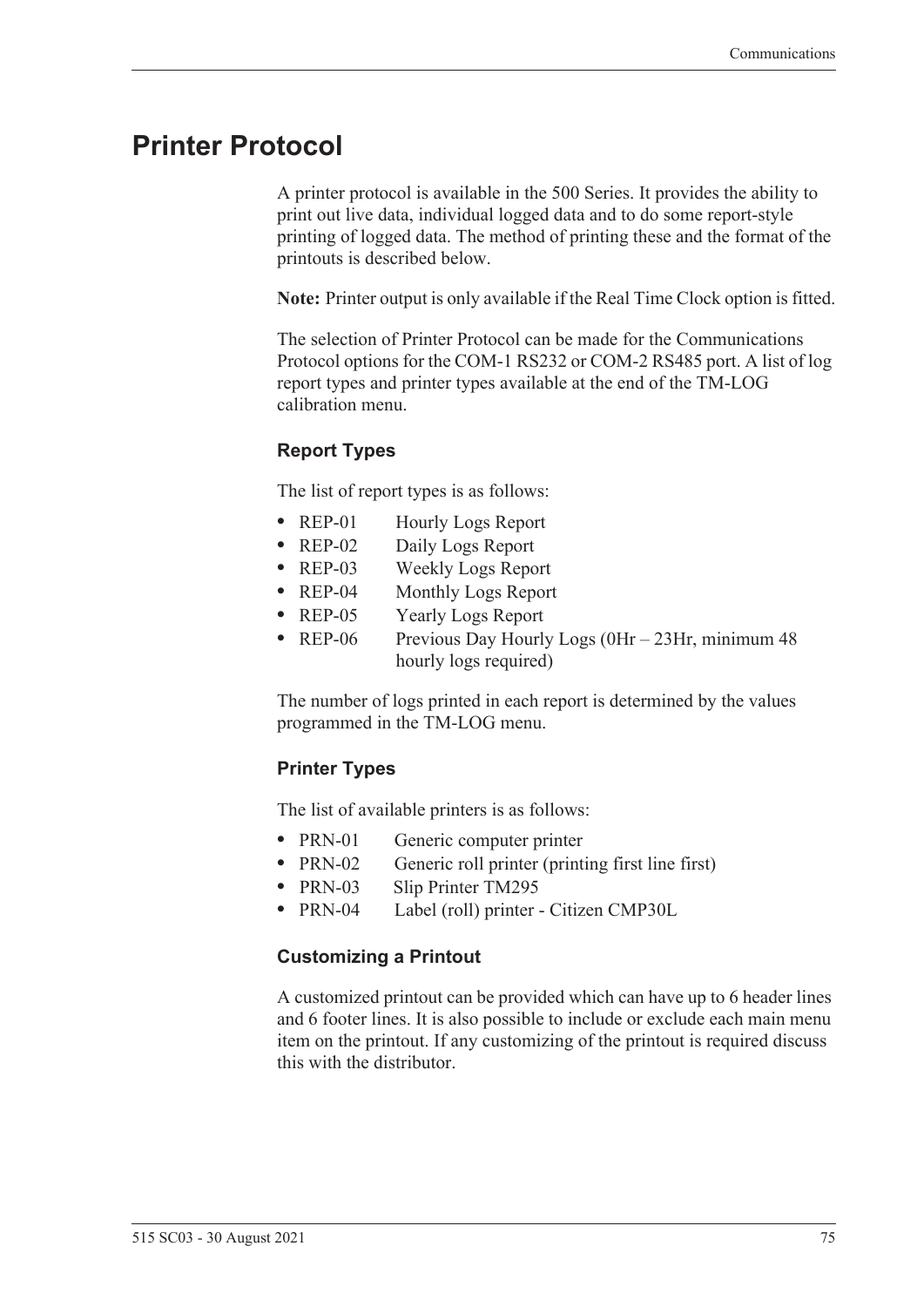# <span id="page-85-1"></span>**Types of Printouts**

#### <span id="page-85-0"></span>**Live Data**

The RESET key, when in main menu, is shared as the PRINT key if the printer protocol has been selected. A printout will be initiated whenever this key is pressed. If printing is not required, do not select printer protocol.

The format of this printout will be:

*Custom Header Lines*

*Current Docket No.* 

*Instrument Serial No. & Tag*

| Current Date & Time & Status                 |                      |                               |                                                                                   |
|----------------------------------------------|----------------------|-------------------------------|-----------------------------------------------------------------------------------|
| Total Variable<br>Total Variable<br>Variable | unit<br>unit<br>unit | value<br>value (acc)<br>value | $\langle$ Resettable total first $\rangle$<br>$\leq$ Accumulated total second $>$ |
| Variable<br>etc.                             | unit                 | value                         |                                                                                   |
| <b>Custom Footer Lines</b>                   |                      |                               | $\leq$ separation line $>$                                                        |

(Note that blank header and footer lines are not printed).

#### **Docket Number**

The docket number that appears on the live data printout indicates the print number. This number is cleared when the Accumulated totals are reset. If the Reset Mode is set for Delayed, where a print can be generated without resetting the non-accumulated totals, an additional number in brackets will be shown that indicates the number of prints since the last reset. i.e.

*DOCKET No. 000256 (000036)*

#### **Instrument Serial Number and Unit Tag**

The instrument serial number and unit tag is the same as the information shown in the Model Info menu. For more details refer to **[Model](#page-39-0)  [Information](#page-39-0)** on page 30.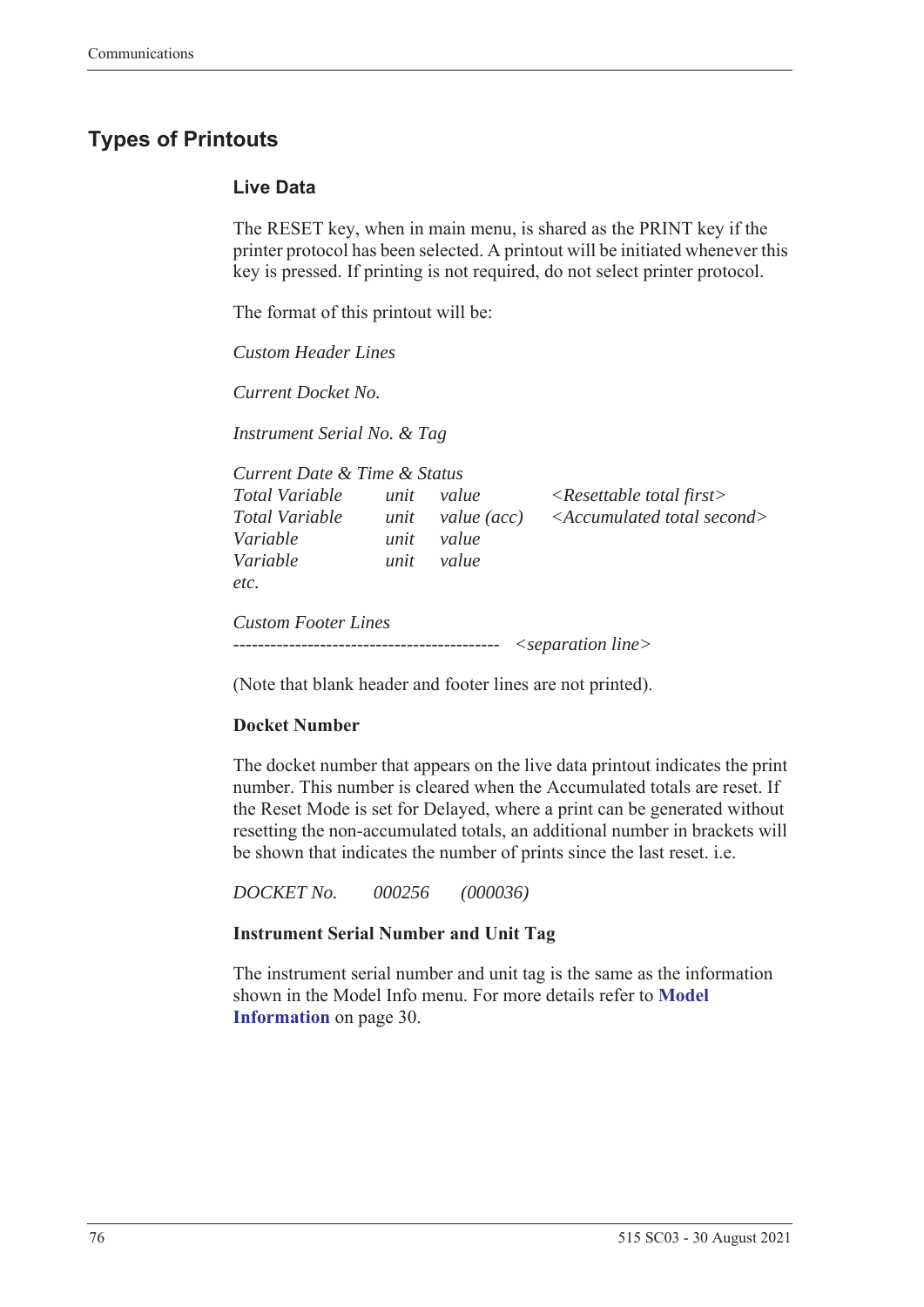#### <span id="page-86-0"></span>**Individual Log Data**

When in the Log Menu and while holding the DISPLAY key to view the data of the log of interest the RESET key can be pressed to initiate a printout of that log entry. The printout will have the time and date stamp corresponding to when the log was taken. After the print has been initiated there will be the opportunity to scroll to view another log entry and print again.

Since in each log entry all totals are stored as the Accumulated value, the printout will not have any resettable totals. The format of the printout with this exception is the same as the LIVE DATA printout:

*Custom Header Lines*

*Instrument Serial No. & Tag*

*Log Date & Time & Status Variable unit value <example: total as Accum only> Variable unit value etc.*

*Custom Footer Lines -------------------------------------------- <separation line>*

#### <span id="page-86-1"></span>**Log Report Printing**

As there is the likelihood that the reports can be of a considerable length it is strongly recommended that only the 80 Column printer with Z fold (tractor feed) paper be used. This is just as much for the memory storage of printer as it is for the reliable paper supply.

There is a HOLD.SET REPORT PRINT prompt under the main menu with the ability to print the pre-selected type of report. Pressing and holding the SET key for two seconds will initiate the printout. Any of the Log Reports will have the following format:

*Custom Header Lines*

*Title of Report*  $\langle$  *internally set, indicates report type>* 

*Current Date & Time Instrument Serial No. & Tag*

*-------------------------------------------- <separation line>*

*Log No. Date & Time & Status Variable unit value <example: total as Accum only> Variable unit value etc.*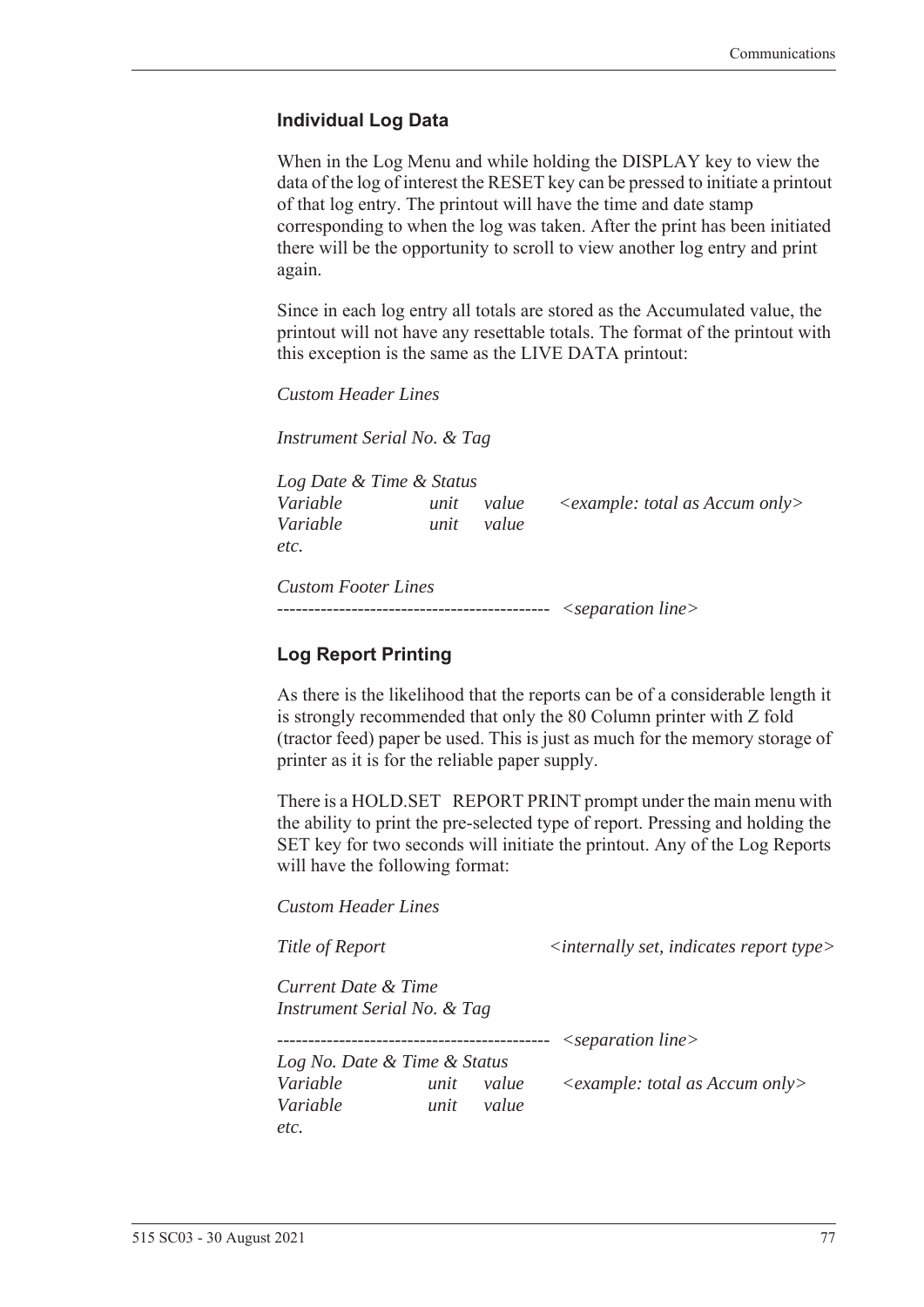|                              |      |          | $\leq$ separation line $>$                       |
|------------------------------|------|----------|--------------------------------------------------|
| Log No. Date & Time & Status |      |          |                                                  |
| Variable                     | unit | value    | $\langle$ example: total as Accum only $\rangle$ |
| Variable                     | unit | value    |                                                  |
| etc.                         |      |          |                                                  |
|                              |      | -------- | $\leq$ separation line $>$                       |
| Log No. Date & Time & Status |      |          |                                                  |
| Variable                     | unit | value    | $\leq$ example: total as Accum only $>$          |
| Variable                     | unit | value    |                                                  |
| etc.                         |      |          |                                                  |
| <b>Custom Footer Lines</b>   |      |          |                                                  |

```
-------------------------------------------- <separation line>
```
Reports will print in the historical order, and for those logs that have no data (e.g. unit was powered off at the time) the print will show "Data not available", i.e.

| Log No. Date & Time & Status |      |           |                                                  |
|------------------------------|------|-----------|--------------------------------------------------|
| Variable                     | unit | value     | $\langle$ example: total as Accum only $\rangle$ |
| Variable                     | unit | value     |                                                  |
| etc.                         |      |           |                                                  |
|                              |      |           | $\leq$ separation line $>$                       |
| Log No. Data Not Available   |      |           |                                                  |
|                              |      | --------- | $\leq$ separation line $>$                       |
| Log No. Date & Time & Status |      |           |                                                  |
| Variable                     | unit | value     | $\leq$ example: total as Accum only $>$          |
| Variable                     | unit | value     |                                                  |
| etc.                         |      |           |                                                  |

If the unit is programmed for 0 logs for a particular time base then the report for that time base will only consist of the header and ID information and a "Data Not Available" message. Likewise for the 0Hr to 23Hr report to print the complete report there must be a minimum of 48 hourly logs programmed otherwise "Data Not Available" will be printed for the missing logs.

*Custom Header Lines*

*Title of Report*

*Current Date & Time Instrument Serial No. & Tag*

*Data Not Available*

*Custom Footer Lines* 

*-------------------------------------------- <separation line>*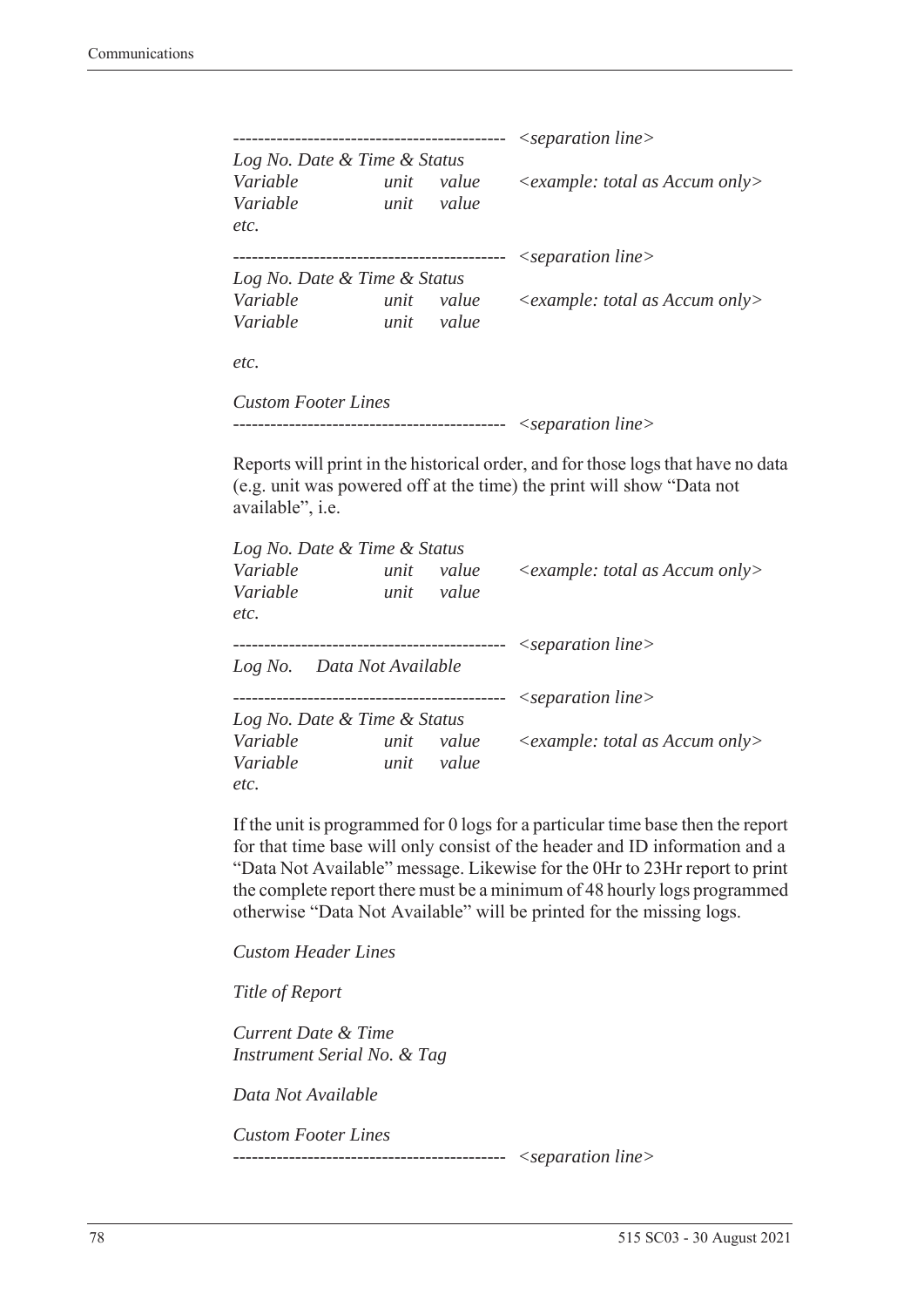# <span id="page-88-0"></span>**Printer Data Control**

Some printers have limited data buffers and are therefore unable to collect all the print data being transmitted. The 500 Series has the capability of software handshaking. The Xon/Xoff characters can be used by any of the printer types to control the flow of data to ensure that data is not lost.

Some printers will also transmit an Xoff character in response to other events such as printer being off-line, print head not engaged or power being removed. The specific behaviour of the printer being used should be noted.

#### <span id="page-88-1"></span>**Error Messages**

There are two printer error messages that can be displayed.

#### **PAPER OUT**

This message is related to the Printer Type PRN-03 TM295 Slip printer. It is standard procedure with this printer to check for paper status before printing. If a print is attempted but there is no paper the PAPER OUT message will be scrolled. The instrument will continue to poll the printer for paper and if paper is detected before a communications timeout expires the print will commence.

#### **COMMS TIMEOUT**

This message is relevant for all printer types and will be activated for the following conditions.

1. If the flow of data is stopped due to software or hardware handshaking and is not allowed to resume before the communications timeout.

2. If Printer Type is PRN-03 Slip printer and a paper status is requested but no response is received within the timeout period.

3. Paper Out has been detected for Printer Type PRN-03 but no paper is inserted within the timeout period.

When a communications timeout error has been activated the message COMMS TIMEOUT will be scrolled once, the request to print will be cleared and the instrument will return to its normal mode.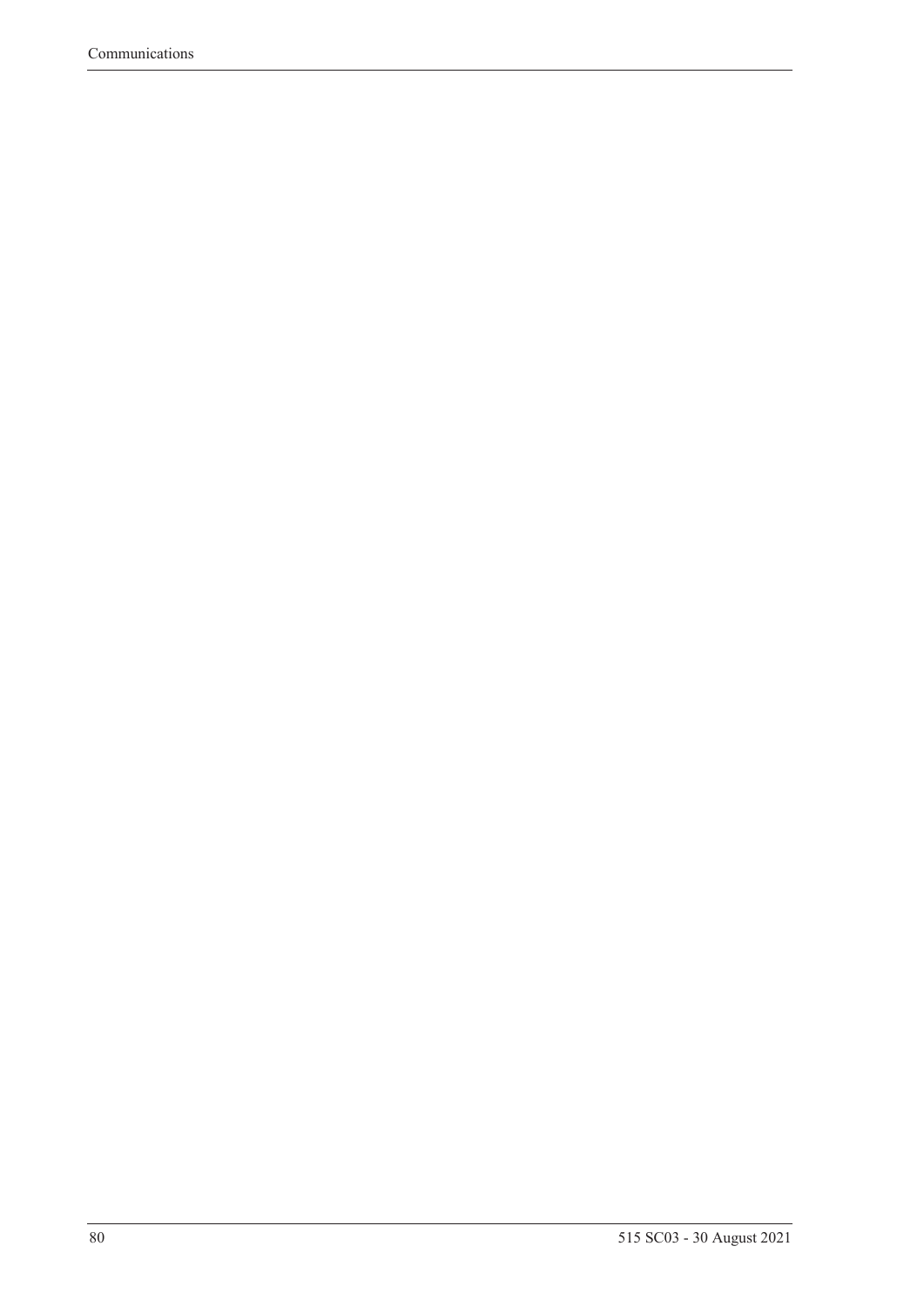# <span id="page-90-1"></span>**Appendix A Glossary**

<span id="page-90-0"></span>

| 500-PM<br><b>Software</b>                 | The 500 Series Program Manager (500-PM software) is a Windows based<br>program that is freely available from the download section of the Contrec<br>website. The program is a comprehensive configuration tool and resource<br>centre that can be used to tailor an instrument to suit specific application<br>needs including program settings, units of measurement, custom tags/text,<br>access levels and more. Custom versions can be saved and configuration<br>reports generated as a PDF. |
|-------------------------------------------|---------------------------------------------------------------------------------------------------------------------------------------------------------------------------------------------------------------------------------------------------------------------------------------------------------------------------------------------------------------------------------------------------------------------------------------------------------------------------------------------------|
| <b>ASCII</b>                              | American Standard Code for Information Interchange. For the ASCII<br>protocol, the instrument receives and transmits messages in ASCII, with all<br>command strings to the instrument terminated by a carriage return. Replies<br>from the instrument are terminated with a line-feed and a carriage-return.                                                                                                                                                                                      |
| <b>Absolute</b>                           | Absolute Pressure = Atmospheric Pressure + Gauge Pressure.                                                                                                                                                                                                                                                                                                                                                                                                                                        |
| <b>Pressure</b>                           | It is the combined local atmospheric pressure and the gauge pressure. All<br>calculations are based on absolute values for pressure. Some sensors can<br>directly measure the absolute pressure value while others measure gauge<br>pressure. Pressure can be displayed as absolute or gauge and is indicated<br>with an 'A' or 'G' appended to the pressure units of measure.                                                                                                                    |
| Atmospheric<br>& Gauge<br><b>Pressure</b> | Some sensors only measure gauge pressure, in this case the atmospheric<br>pressure must be programmed to determine the absolute value. The<br>atmospheric value is affected by the altitude of the installation. The<br>atmospheric pressure default is 101.325 kPa (14.696 psia) which is the<br>standard value at sea level.                                                                                                                                                                    |
| <b>IAPWS</b>                              | International Association for the Properties of Water and Steam                                                                                                                                                                                                                                                                                                                                                                                                                                   |
| <b>IAPWS-IF97</b>                         | IAPWS Industrial Formulation for the Thermodynamic Properties of Water<br>and Steam. IAPWS-IF97 replaces the previous industrial standard IFC-67.                                                                                                                                                                                                                                                                                                                                                 |
| <b>Modbus RTU</b>                         | The Modbus protocol is a message structure for communications between<br>controllers and devices regardless of the type of network. In RTU (remote<br>terminal unit) mode, each 8-bit byte in a message contains two 4-bit<br>hexadecimal characters. This mode has greater character density than<br>ASCII and allows better data throughput than ASCII for the same baud rate.                                                                                                                  |
| <b>Normalised</b><br>Input                | A normalised input ranges from 0 to 1.000. For $4\n-20$ mA input, the signal is<br>set to 0 at 4mA and the signal is set to 1.000 at 20mA.                                                                                                                                                                                                                                                                                                                                                        |
| <b>Passive Output</b><br><b>Signal</b>    | Requires an external power supply.                                                                                                                                                                                                                                                                                                                                                                                                                                                                |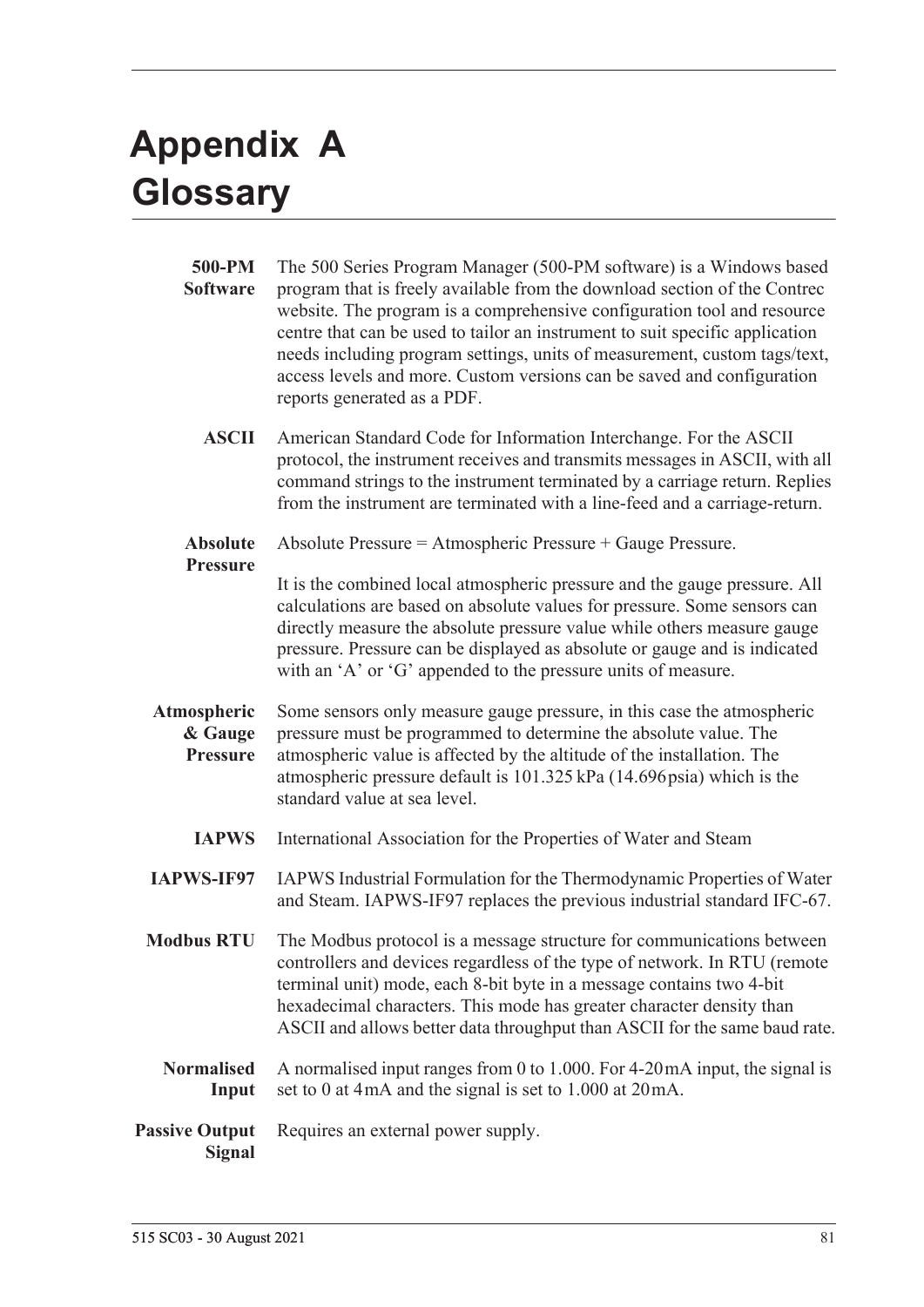| <b>RTD</b>                       | <b>Resistance Temperature Device</b>                                                                                                                                                                                                  |
|----------------------------------|---------------------------------------------------------------------------------------------------------------------------------------------------------------------------------------------------------------------------------------|
| <b>Square Root</b><br>Correction | This allows the unit to correct for non-linearities when connected to<br>differential pressure flow devices due to the square-root relationship of the<br>flow rate, density and differential pressure of the fluid or gas in motion. |
| Watchdog<br>Timer (WTD)          | The WDT is used to monitor the activity of the micro processor and will<br>force a reboot if the micro processor stops, while power is applied, due to<br>any internal or external influences.                                        |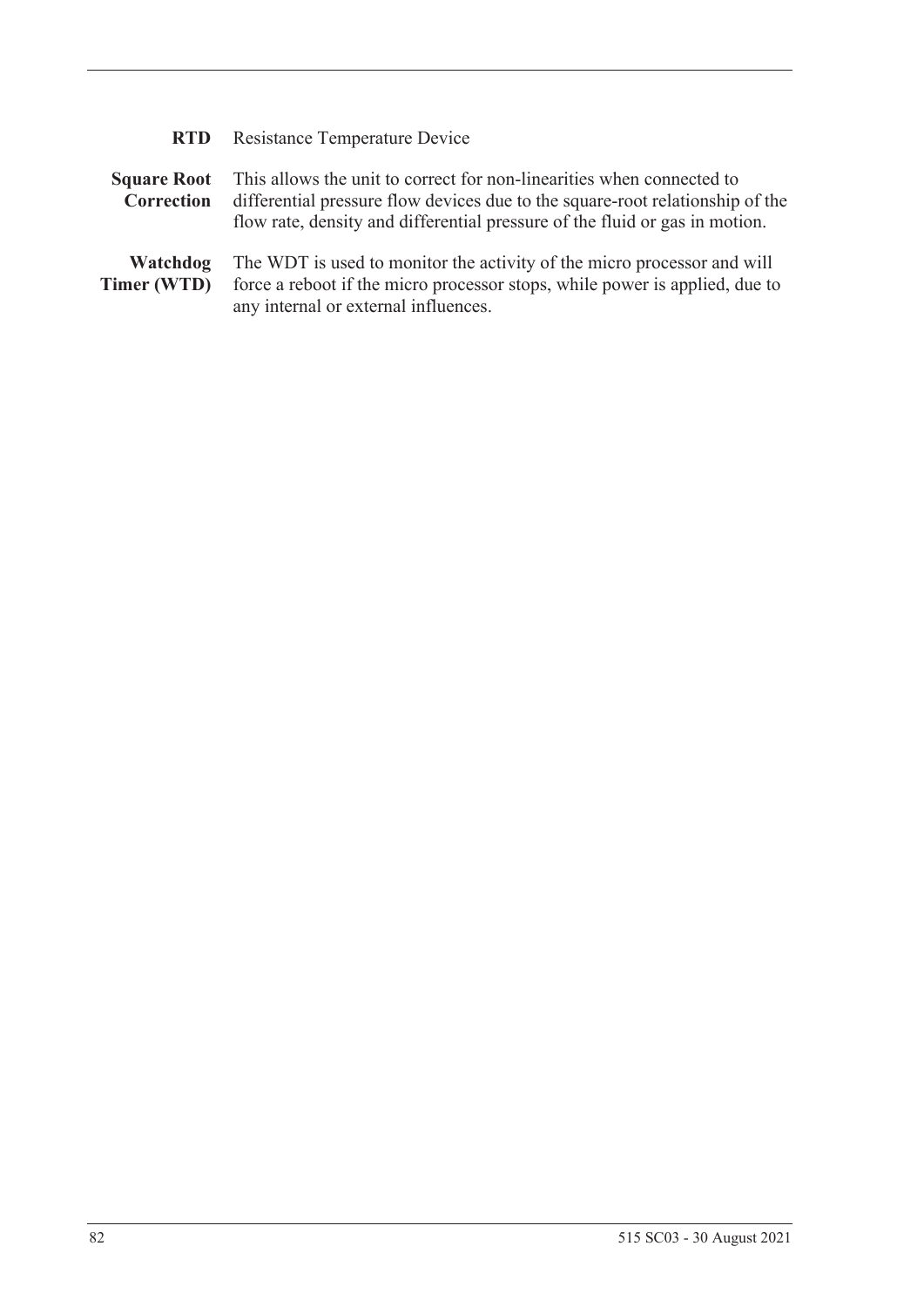# <span id="page-92-1"></span>**Appendix B Model Numbers**

# <span id="page-92-0"></span>**Product Codes**

| <b>Model</b>                                                                                          |                                                                                                                                |              |                |   |                                                                                                                 |               | <b>Supplementary Code</b>                                                                                              | <b>Description</b>                                                                                                                     |
|-------------------------------------------------------------------------------------------------------|--------------------------------------------------------------------------------------------------------------------------------|--------------|----------------|---|-----------------------------------------------------------------------------------------------------------------|---------------|------------------------------------------------------------------------------------------------------------------------|----------------------------------------------------------------------------------------------------------------------------------------|
| 515                                                                                                   |                                                                                                                                |              |                |   |                                                                                                                 |               | $-SC03$                                                                                                                |                                                                                                                                        |
|                                                                                                       | $\mathbf{1}$                                                                                                                   |              |                |   |                                                                                                                 |               |                                                                                                                        | Panel mount enclosure                                                                                                                  |
|                                                                                                       | $\overline{2}$                                                                                                                 |              |                |   |                                                                                                                 |               |                                                                                                                        | Field mount enclosure (NEMA 4X / IP66)                                                                                                 |
| <b>Enclosure</b>                                                                                      | 3/5                                                                                                                            |              |                |   |                                                                                                                 |               |                                                                                                                        | Explosion proof Ex d (IECEx/ATEX), metric glands<br>(5 specifies heater)                                                               |
|                                                                                                       | 4/6                                                                                                                            |              |                |   |                                                                                                                 |               |                                                                                                                        | Explosion proof Ex d (CSA), NPT glands<br>(6 specifies heater)                                                                         |
| 0                                                                                                     |                                                                                                                                |              |                |   | 4 logic inputs, 1 isolated output, 2 relays (only relay type 1 is<br>available), RS232 (DB9) communication port |               |                                                                                                                        |                                                                                                                                        |
| <b>Output Options</b>                                                                                 |                                                                                                                                | $\mathbf{1}$ |                |   |                                                                                                                 |               |                                                                                                                        | 4 logic inputs, 2 isolated outputs, 4 relays, real-time clock data<br>logging, RS232 (DB9) and RS485 communication ports               |
|                                                                                                       |                                                                                                                                | 2/3          |                |   |                                                                                                                 |               |                                                                                                                        | 4 logic inputs, 2 isolated outputs, 4 relays, real-time clock data<br>logging, RS232 (DB9) and Ethernet communication ports            |
|                                                                                                       |                                                                                                                                |              | 1              |   |                                                                                                                 |               |                                                                                                                        | Electromechanical relays only                                                                                                          |
| <b>Relay Type</b>                                                                                     |                                                                                                                                |              | $\overline{2}$ |   |                                                                                                                 |               |                                                                                                                        | 2 electromechanical and 2 solid state relays                                                                                           |
|                                                                                                       |                                                                                                                                |              | $\overline{3}$ |   |                                                                                                                 |               |                                                                                                                        | Solid state relays only                                                                                                                |
| <b>Power Supply</b>                                                                                   |                                                                                                                                |              |                | U |                                                                                                                 |               |                                                                                                                        | Inputs for 12-28VDC and 100-240 VAC, 50-60Hz<br>(Previous Models: $A = 110/120$ VAC, $E = 220/240$ VAC)                                |
|                                                                                                       |                                                                                                                                |              |                | D |                                                                                                                 |               |                                                                                                                        | Input for 12-28VDC power only                                                                                                          |
| <b>Display Panel Options</b>                                                                          |                                                                                                                                |              |                |   | S                                                                                                               |               |                                                                                                                        | Standard option (now with backlight & LCD backup)<br>(original Full option: F, with Infra-Red comms, no longer available)              |
| C<br><b>PCB Protection</b>                                                                            |                                                                                                                                |              |                |   |                                                                                                                 |               |                                                                                                                        | Conformal coating - required for maximum environmental<br>operating range. Recommended to avoid damage from<br>moisture and corrosion. |
| N                                                                                                     |                                                                                                                                |              |                |   |                                                                                                                 |               | None - suitable for IEC standard 654-1 Climatic Conditions up<br>to Class B2 (Heated and/or cooled enclosed locations) |                                                                                                                                        |
| <b>SC03</b><br><b>Application Pack Number</b>                                                         |                                                                                                                                |              |                |   | Defines the application software to be loaded into the<br>instrument                                            |               |                                                                                                                        |                                                                                                                                        |
|                                                                                                       | For example: Model No. 515.111USC<br>Displayed on the 500 Series as:<br>Note: The first character represents the CPU installed |              |                |   |                                                                                                                 | $2 - 1 - 5 -$ |                                                                                                                        |                                                                                                                                        |
| (factory use only). The remaining 6 characters only<br>represent hardware that affects the operation. |                                                                                                                                |              |                |   |                                                                                                                 |               | MODEL<br>515                                                                                                           |                                                                                                                                        |

**Note:** Example full product part number is 515.111USC-SC03 (This is the number used for placing orders).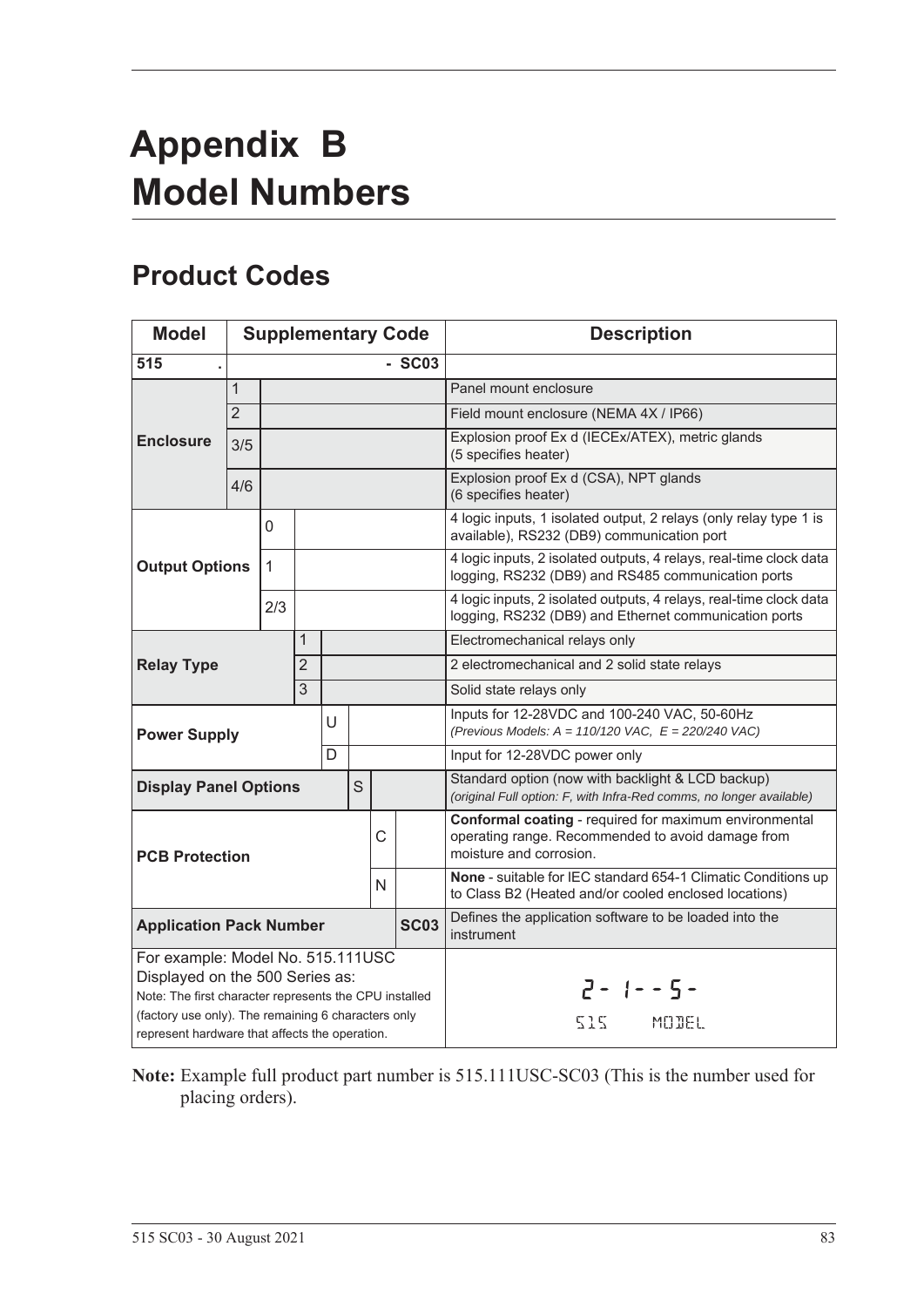# <span id="page-93-1"></span>**Custom Version Codes**

|                                         |      | Code           |                                                               | <b>Description</b>                            |
|-----------------------------------------|------|----------------|---------------------------------------------------------------|-----------------------------------------------|
|                                         | 00   |                |                                                               | <b>Factory Default Application</b>            |
|                                         | 01   |                |                                                               | Contrec Systems Pty. Ltd. Melbourne Australia |
|                                         | 02   |                |                                                               | Contrec Limited. West Yorkshire UK            |
| <b>Origin Code</b>                      | 03   |                |                                                               |                                               |
| <b>Identifies</b><br><b>Distributor</b> | 04   |                |                                                               | Contrec - USA, LLC. Pelham AL 35124 USA       |
|                                         | 05   |                |                                                               | Flowquip Ltd. Halifax UK                      |
|                                         | 06   |                |                                                               |                                               |
|                                         | etc. |                |                                                               |                                               |
| $\Omega$                                |      |                | English (Default)                                             |                                               |
|                                         |      | $\mathbf{1}$   |                                                               | German                                        |
|                                         |      | $\overline{2}$ |                                                               | Dutch                                         |
| <b>User Language</b>                    |      | 3              |                                                               | French                                        |
|                                         |      | $\overline{4}$ |                                                               | Spanish                                       |
|                                         |      | 5              |                                                               |                                               |
|                                         |      | etc.           |                                                               |                                               |
| 000                                     |      |                | Distributor's own choice. Possibly a code that identifies the |                                               |
| <b>Distributor's Code</b><br>$\cdots$   |      |                | customer and the application.                                 |                                               |
|                                         |      |                | 999                                                           |                                               |
| For example: 02 3 157                   |      |                |                                                               | 023157                                        |
| Displayed on the 500 Series as:         |      |                |                                                               | CUSTOM VERS                                   |

# **Application Information Code**

The Application Information code is an aid for users and service personnel to determine the type of inputs that are used in a particular application. The Application Information code is displayed on the instrument as shown below.

<span id="page-93-0"></span>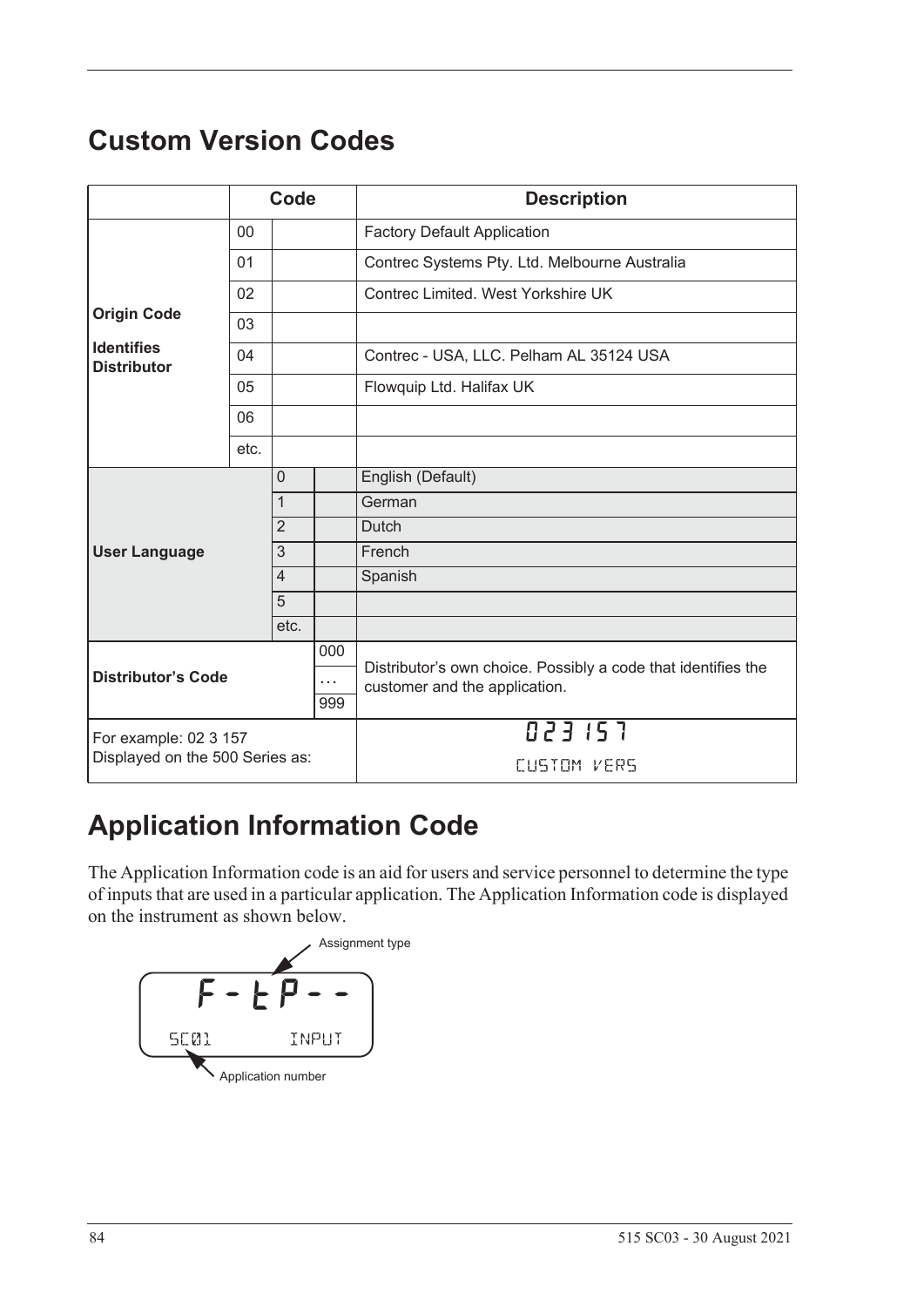The Application number identifies the application as in the following examples:

- **•** SC01 steam flow computer for frequency flow meter
- **•** GN02 natural gas flow computer for analog flow meter

The Input Assignment type indicates the physical input that is assigned to each input on the instrument. The code is made up from six characters as follows:

| FINP1   FINP2   AINP1   AINP2   AINP3   AINP4 |  |  |  |
|-----------------------------------------------|--|--|--|
|                                               |  |  |  |

The codes are as follows:

- - not used in this application
- **A** indicates a generic analog input such as for density or level etc.
- **•** C indicates a user code input
- d indicates a density input
- **•** F indicates a generic flow input such as for volume or mass etc.
- H indicates a high flow input for stacked inputs
- **•** L indicates a low flow input for stacked inputs
- **•** P indicates a pressure input
- **q** indicates a quadrature input
- *k* indicates a temperature input.

For example,  $F - tP - -$  is an instrument with FINP1 (frequency input 1) assigned to a flow input, AINP1 assigned to a temperature input and AINP2 assigned as a pressure input. The other inputs are not used.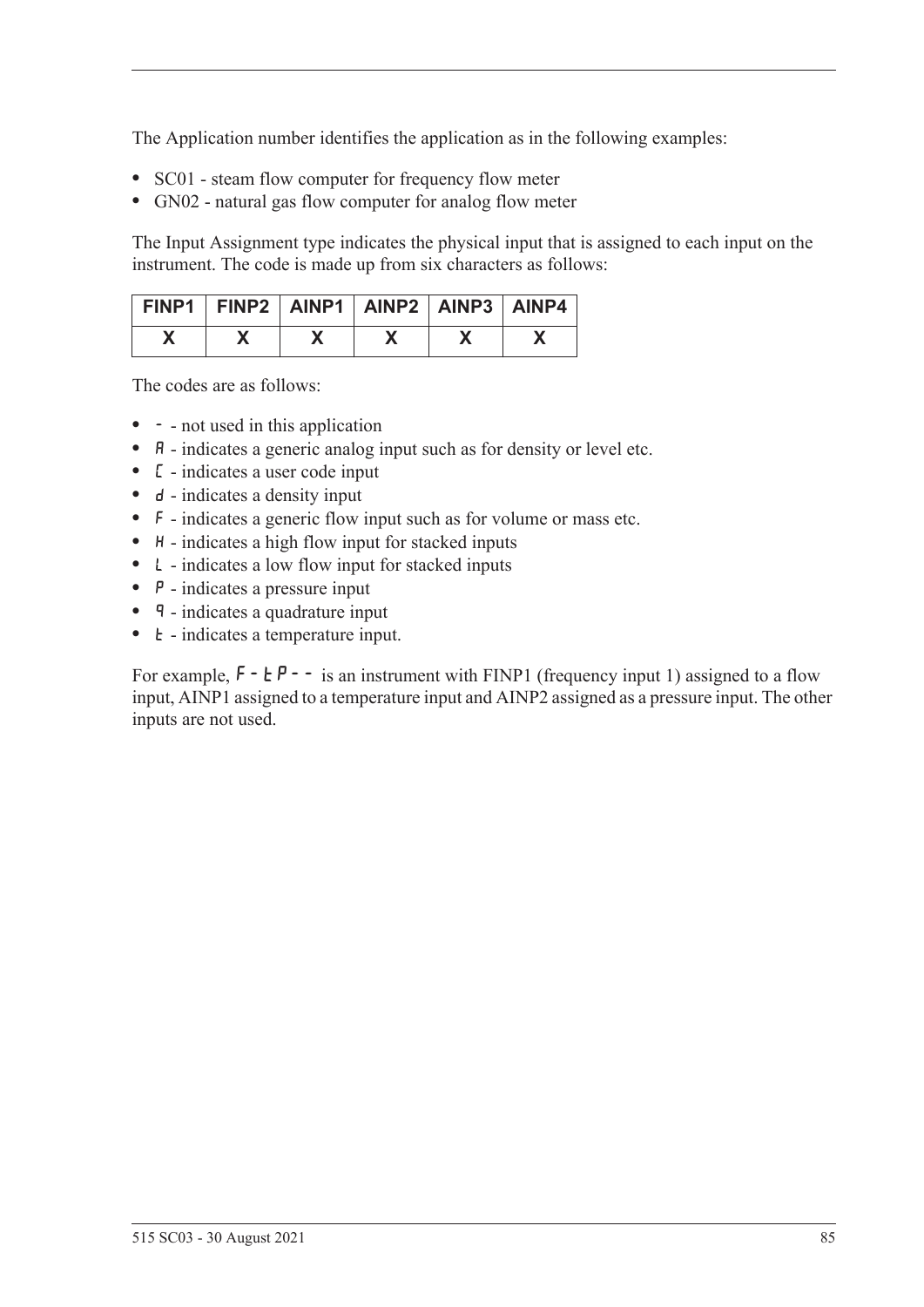# **Appendix C Ethernet Port & Setup**

# **Ethernet Port**

The optional Ethernet port simplifies the communication network and avoids the need for an external 3rd party Serial to Ethernet converter. It allows communications via an existing Ethernet network. In some installations you will need to speak with your network (IT) administrator in order to correctly set up your network. Applications, such as DataMod (available via Contrec), can communicate over the Ethernet network to perform remote monitoring and Data Logging operations.

Within the instrument's calibration menus the Ethernet port uses the settings for the RS-485 port that need to match a supplied Ethernet unit as follows:

- **•** Protocol: RTU
- **•** Baud Rate: 19200
- **•** Data Bits: 8
- **•** Parity: Even
- **•** Stop Bits: 1

Data mapping follows the same convention applied to Modbus registers.

# **Connecting 515 Ethernet to Networks/Routers**

Ethernet 515s are set as default to DHCP (Dynamic Host Configuration Protocol), which should allow your network/router to automatically find and assign an IP address to the instrument (providing there are addresses available). If your network cannot locate the instrument you may need to run the 'Digi Discovery' tool (Contrec guide available on request) or enter the Ethernet module's MAC address within your router settings. If required, the instrument can also be set to a static IP address, however it is strongly advised that only IT competent persons access and edit site network and 515 Ethernet settings. All Ethernet instruments are supplied with the Ethernet module MAC address printed on the outside of the enclosure and also printed directly onto the Ethernet Module itself (the Option card would need to be removed to view the physical Digi Ethernet module).

Contrec Limited will not be held responsible for any changes made to customer router and network settings. Further guides on how to access the module settings and discovering IP address' can be supplied upon request.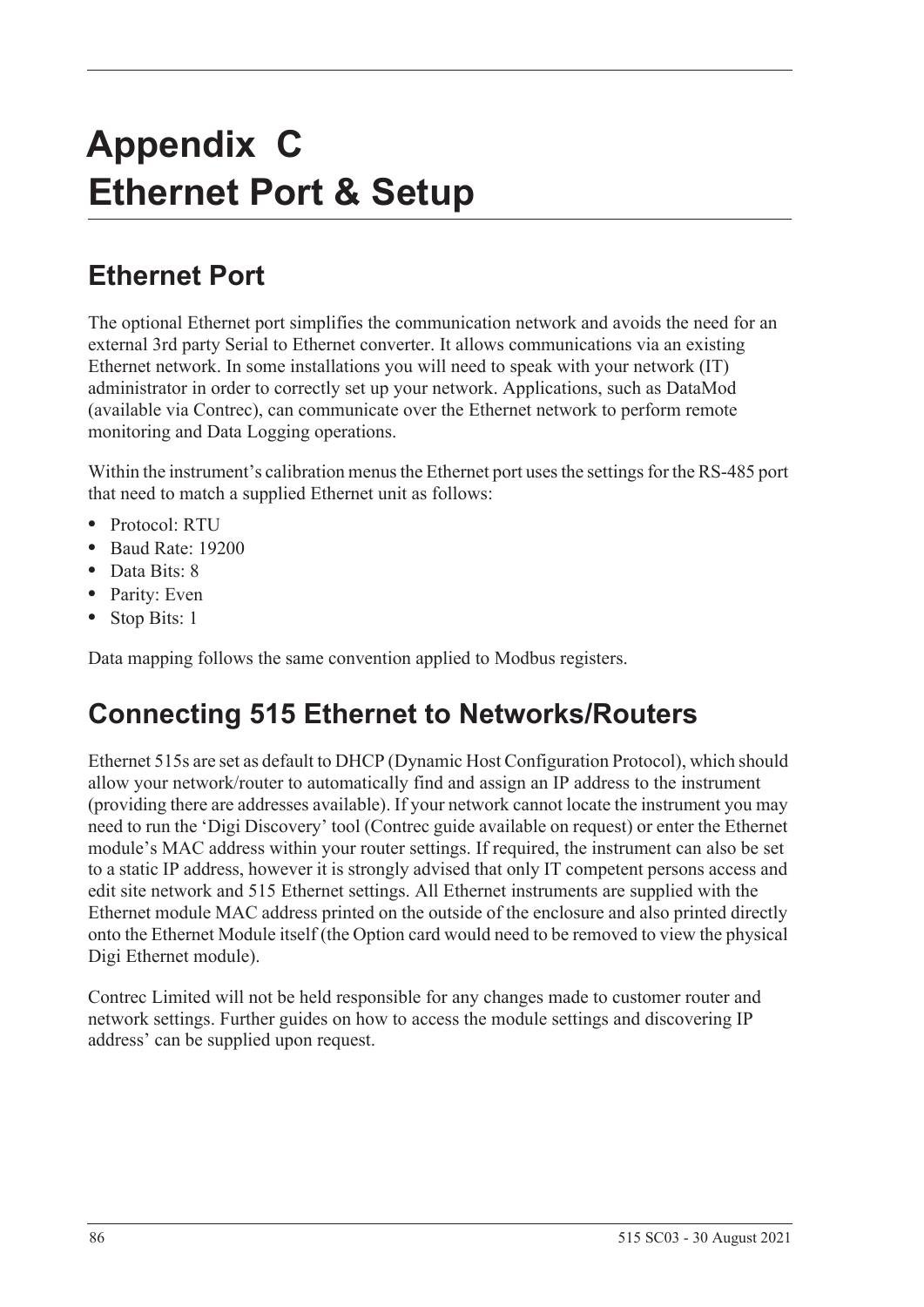# **Connecting DataMod via Ethernet**

Using the IP address that you or the network/router has assigned to the 515 instrument, enter this into the **Host Name / IPv4 Address** tab within DataMod's Modbus Connection Settings as per [Figure 21.](#page-96-0)

Ensure all other settings are correct as per the **Datamod User Guide** and the **515 Ethernet Guide - Establishing a Connection to Datamod**. Both of these documents are available from Contrec on request.

| Transmission Mode-        |                  |                     |                   |
|---------------------------|------------------|---------------------|-------------------|
| C RTU Serial              | <b>CONTINUES</b> |                     | C RTU over TCP/IP |
| -RTU Serial Settings-     |                  |                     |                   |
| Serial Port:              |                  | Baud Rate (bps):    |                   |
| COM1                      |                  | 19200               |                   |
| -Data Bits-               |                  | -Parity-            |                   |
| C 7 bits C 8 bits         |                  | C None              |                   |
|                           |                  | $C$ Odd             |                   |
| -Stop Bits-               |                  |                     |                   |
| $C$ 1 bit $C$ 2 bits      |                  | $G$ Even            |                   |
| <b>TCP/IP Settings</b>    |                  |                     |                   |
| Host Name / IPv4 Address: |                  |                     | Port:             |
| 192.168.0.7               |                  |                     | 502               |
|                           |                  |                     |                   |
|                           |                  |                     |                   |
| Receive Timeout (sec): 2  |                  | Slave Unit Address: | 1                 |
| <b>Maximum Retries:</b>   | 2                |                     |                   |
|                           |                  | ,                   |                   |
|                           |                  | ок                  | Cancel            |

<span id="page-96-0"></span>*Figure 21 DataMod - Modbus Connection Settings*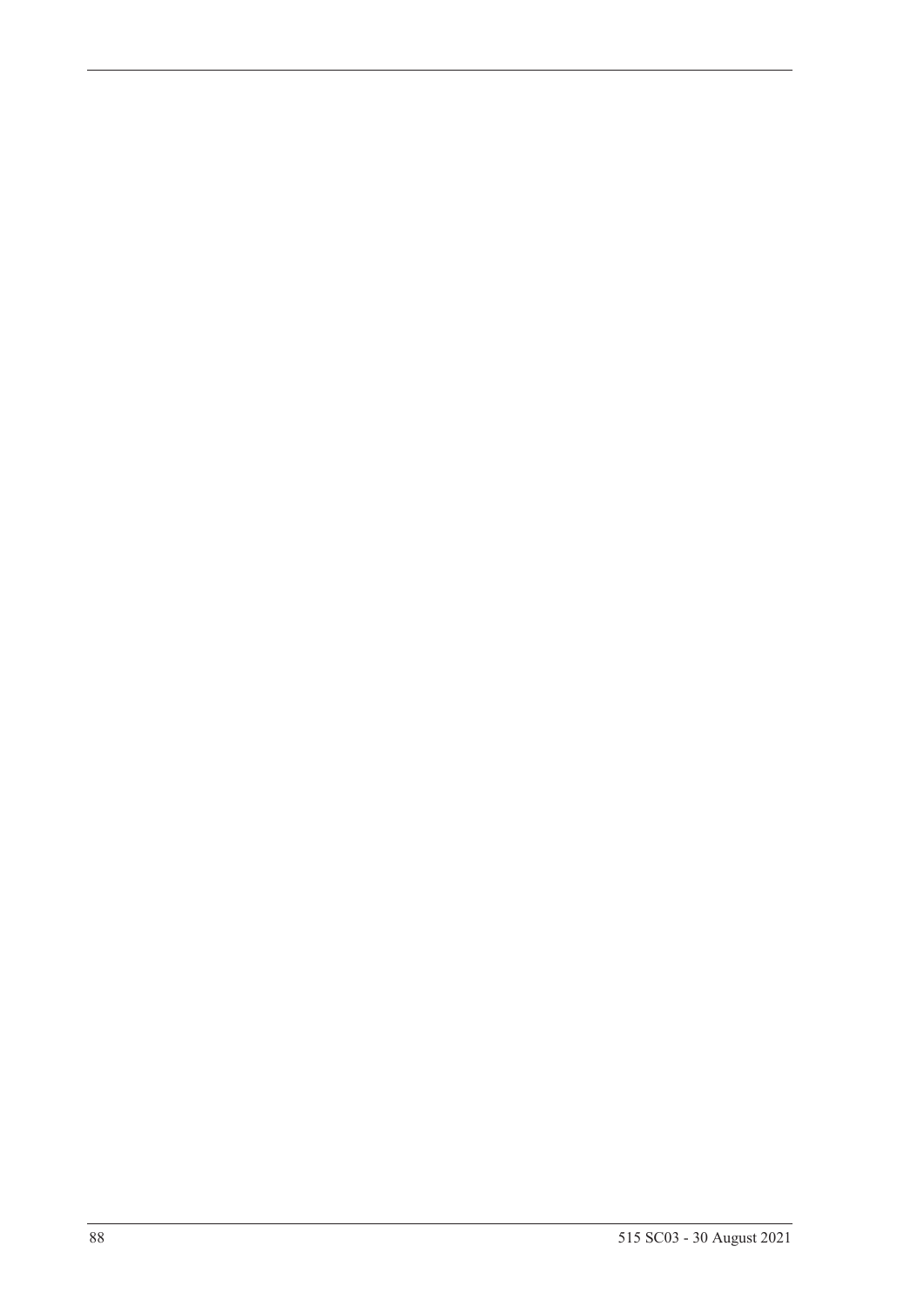# **Index**

**Numerics** 0-5V inpu[t 15](#page-24-0) 4-20mA input [16](#page-25-0) output [18](#page-27-0) 500 Series Program Manage[r 6](#page-15-0) 500-PM software [6,](#page-15-0) [81](#page-90-0)

#### **A**

ACCUM ke[y 26](#page-35-0) address, instrumen[t 64](#page-73-0) alarm connection [20](#page-29-0) equipment failur[e 47](#page-56-0) hysteresi[s 49](#page-58-0) relays [47](#page-56-1) setpoin[t 48](#page-57-0) alarms menu [47](#page-56-2) analog input connection[s 15](#page-24-1) failur[e 57](#page-66-0) scalin[g 4](#page-13-0) application cod[e 84](#page-93-0) approvals [7](#page-16-0) FCC Declaration [7](#page-16-1) ASCII protoco[l 63](#page-72-0)

### **B**

back panel [12](#page-21-0) backup program [35](#page-44-0) Program Manage[r 35](#page-44-1) basic men[u 28](#page-37-0) battery faile[d 58](#page-67-0) lif[e 51](#page-60-1) ne[w 58](#page-67-0) battery replacemen[t 24](#page-33-0) battery typ[e 24](#page-33-1) baud rat[e 50](#page-59-1)

### **C**

CAL switch-protected parameter [31](#page-40-0)

calculation superheated stea[m 3](#page-12-0) calibration backup, reports [35](#page-44-0) menu [36](#page-45-0) set mode [32](#page-41-0) view mode [32](#page-41-1) cleaning [11](#page-20-0) clock batter[y 51](#page-60-1) date format [52](#page-61-0) real-tim[e 51](#page-60-2) codes application information [84](#page-93-0) customer versio[n 84](#page-93-1) exception [73](#page-82-1) product numbe[r 83](#page-92-0) comm port COM-1 RS-232 [61](#page-70-0) COM-2 RS-485 [62](#page-71-0) communication connection[s 22](#page-31-0) protocols [63](#page-72-1) communication[s 5,](#page-14-1) [61](#page-70-1) menu [50](#page-59-2) connections alar[m 20](#page-29-0) communication [61](#page-70-2) communication[s 22](#page-31-0) electrical [12](#page-21-1) input [15](#page-24-2) mains [23](#page-32-0) output [18](#page-27-1) customer version codes [84](#page-93-1) customizing a printout [75](#page-84-1)

# **D**

daily logging [53](#page-62-0) data log viewing [28,](#page-37-1) [29](#page-38-0)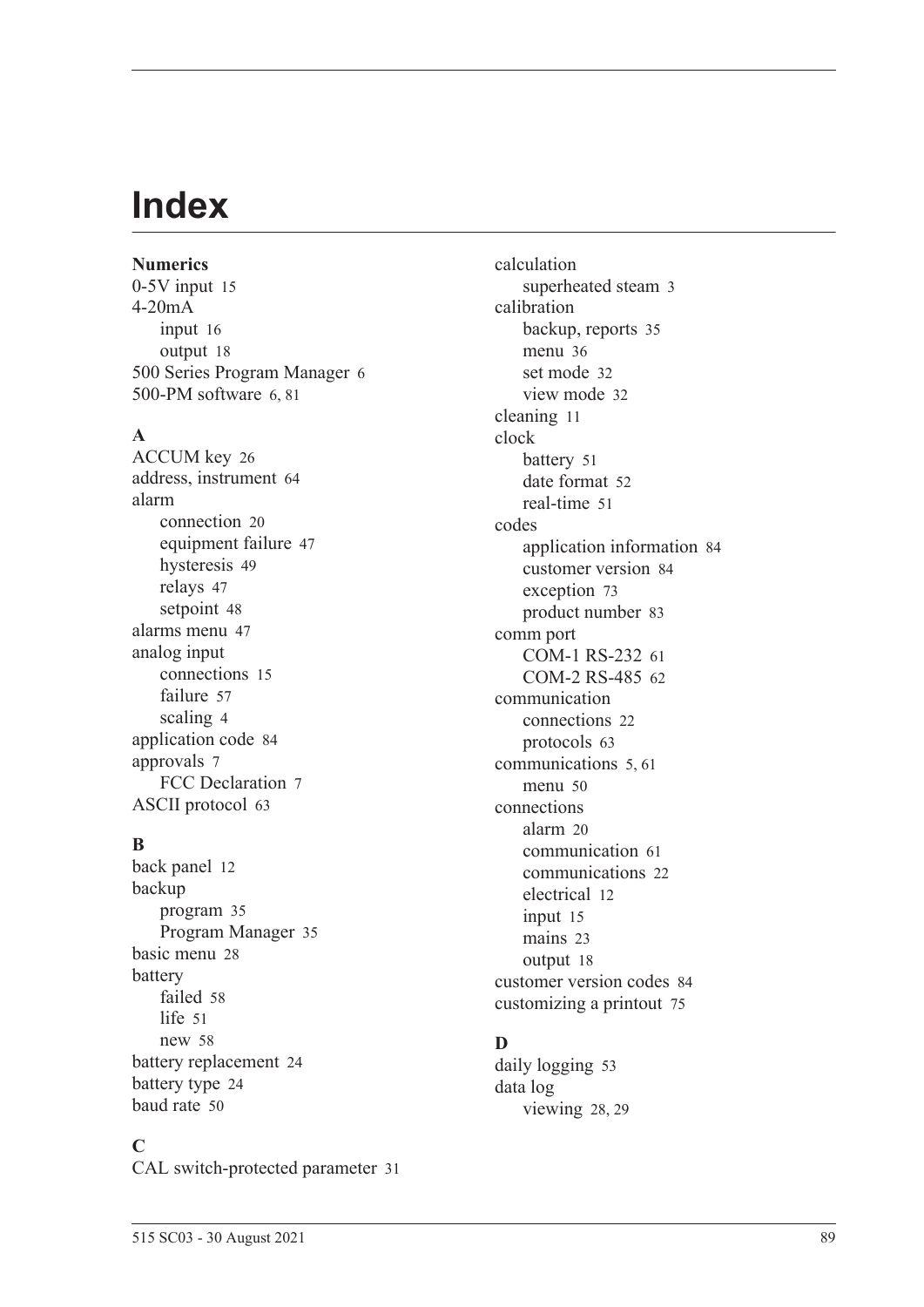data logging daily [53](#page-62-0) hourl[y 52](#page-61-1) monthly [53](#page-62-1) weekl[y 53](#page-62-2) yearly [53](#page-62-3) date format [52](#page-61-0) declaration FCC [7](#page-16-1) decontamination [11](#page-20-0) default on exception [57](#page-66-1) default tota[l 25](#page-34-0) detail men[u 28](#page-37-0) disconnection device [23](#page-32-1) display specifications [9](#page-18-0) timeout mod[e 54](#page-63-0) timeout time [55](#page-64-0) DISPLAY key [26](#page-35-1) display-only parameter [31](#page-40-1)

# **E**

earthin[g 23](#page-32-2) electrical connections [12](#page-21-1) energy offset [2](#page-11-0) equipment failure alarm [47](#page-56-0) error condition, overrid[e 57](#page-66-2) error message[s 57](#page-66-3) Ethernet COM-2 por[t 23,](#page-32-3) [62](#page-71-1) exception codes [73](#page-82-1) Exception Status [65](#page-74-0) exception, default [57](#page-66-1)

# **F**

failure of input [57](#page-66-0) features [1](#page-10-0) flash driver port assignmen[t 51](#page-60-3) format, date [52](#page-61-0) front panel keys [26](#page-35-2) LEDs [25](#page-34-1)

### **G**

glossary [81](#page-90-1)

# **H**

hardware connections [61](#page-70-2) hourly logging [52](#page-61-1) hysteresis, alar[m 49](#page-58-0)

### **I**

IAPWS-IF97 [3](#page-12-0) input 0-5[V 15](#page-24-0) 4-20mA [16](#page-25-0) connections [15](#page-24-2) analog [15](#page-24-1) failure [57](#page-66-0) RTD [16](#page-25-1) sensor failure [57](#page-66-0) types [6](#page-15-1) inputs menu [40](#page-49-0) installation [11](#page-20-1) instrument address [64](#page-73-0) request forma[t 63](#page-72-2) response[s 65](#page-74-1) setting[s 38](#page-47-0) interconnections, communication [61](#page-70-2) interference suppression [21](#page-30-0) isolated output[s 6](#page-15-2)

# **K**

key ACCUM [26](#page-35-0) DISPLA[Y 26](#page-35-1) RATE [26](#page-35-3) RESE[T 26](#page-35-4) TOTAL [26](#page-35-5) keys, front panel [26](#page-35-2)

# **L**

LEDs, status [25](#page-34-1) logged dat[a 28](#page-37-1) viewin[g 29](#page-38-0) logging daily [53](#page-62-0) hourly [52](#page-61-1) monthly [53](#page-62-1) weekl[y 53](#page-62-2) yearly [53](#page-62-3) logic input connection [17](#page-26-0)

# **M**

main menu basic and detailed [28](#page-37-0) main menu item[s 27](#page-36-0) mains connections [23](#page-32-0) maintenanc[e 11,](#page-20-1) [23](#page-32-4)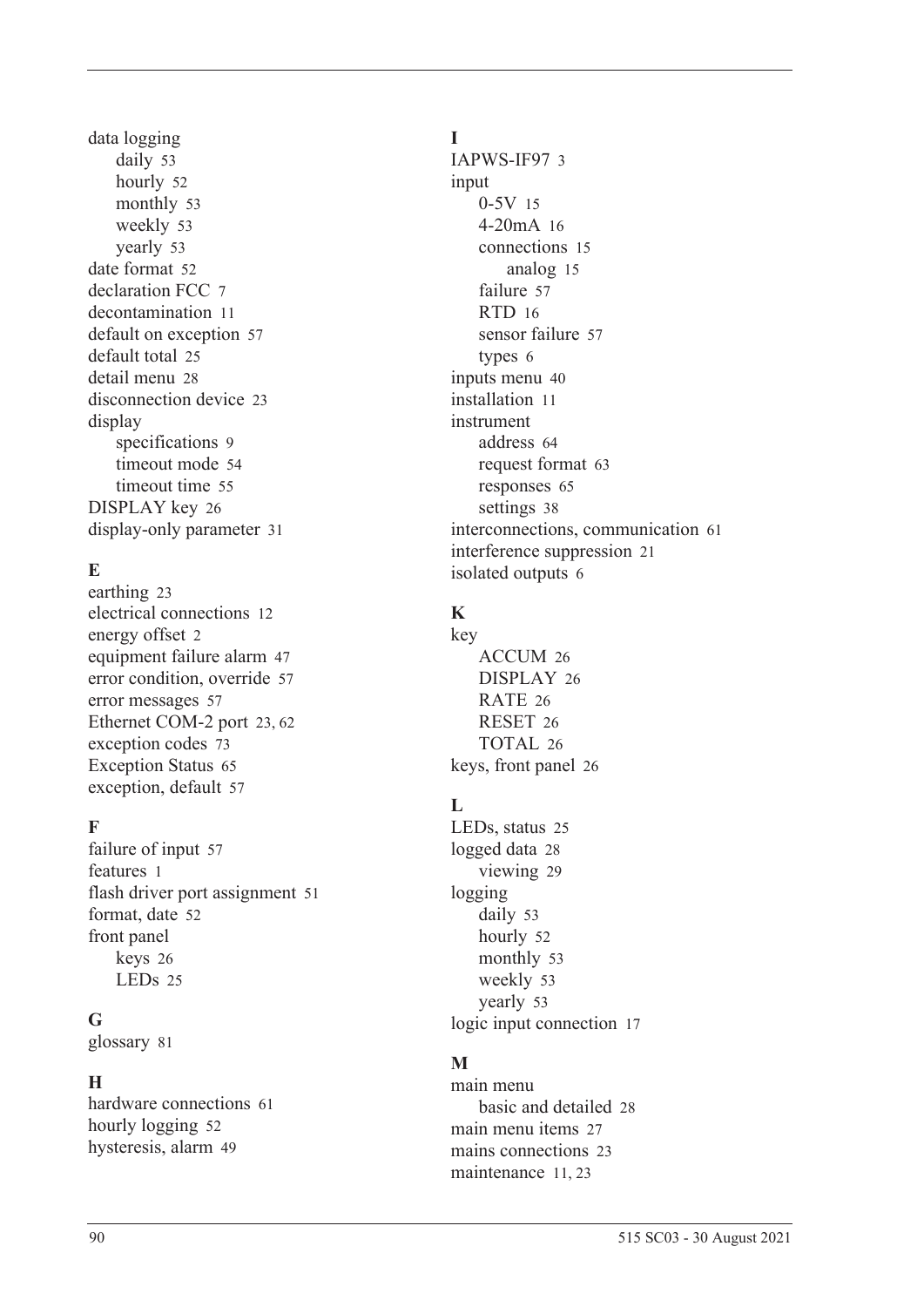menu alarm[s 47](#page-56-2) calibratio[n 36](#page-45-0) comms [50](#page-59-2) input[s 40](#page-49-0) output[s 45](#page-54-0) params [39](#page-48-0) setu[p 54](#page-63-1) test [56](#page-65-0) tm/lo[g 51](#page-60-4) unit[s 38](#page-47-1) messages erro[r 57](#page-66-3) syste[m 57](#page-66-4) warnin[g 59](#page-68-0) Modbus data forma[t 51](#page-60-5) Modbus RTU protoco[l 69](#page-78-0) mode display timeou[t 54](#page-63-0) normal operatio[n 25](#page-34-2) operatio[n 2](#page-11-1) set calibration [32](#page-41-0) view calibration [32](#page-41-1) model number[s 83](#page-92-1) monthly logging [53](#page-62-1) mountin[g 11](#page-20-2)

# **N**

normal operatio[n 25](#page-34-2) number mode[l 83](#page-92-1) seria[l 30](#page-39-1)

# **O**

operation mod[e 2](#page-11-1) operation, norma[l 25](#page-34-2) output connection[s 18](#page-27-1) 4-20m[A 18](#page-27-0) puls[e 19](#page-28-0) pulse facto[r 47](#page-56-3) outputs men[u 45](#page-54-0) override error condition [57](#page-66-2)

# **P**

panel LED[s 25](#page-34-1) mountin[g 11](#page-20-2) rear [12](#page-21-0)

parameter CAL switch-protected [31](#page-40-0) display-only [31](#page-40-1) not visibl[e 31](#page-40-2) password-protected [31](#page-40-3) programmable [31](#page-40-4) parameters men[u 39](#page-48-0) parity bit [50](#page-59-3) password-protected parameter [31](#page-40-3) peak flowrate[s 28](#page-37-2) port assignment, flash driver [51](#page-60-3) COM-1 RS-232 [22,](#page-31-1) [50](#page-59-4) COM-2 Ethernet [23,](#page-32-3) [62](#page-71-1) COM-2 RS-485 [22,](#page-31-2) [50](#page-59-5) COM-[3 50](#page-59-6) flash driver assignment [51](#page-60-3) power supply interruption [51](#page-60-1) printer data control [79](#page-88-0) error messages [79](#page-88-1) protocol [75](#page-84-2) report types [75](#page-84-3) printer type[s 75](#page-84-4) printout configuration repor[t 35](#page-44-2) printouts individual logs [77](#page-86-0) live data [76](#page-85-0) log report [77](#page-86-1) type[s 76](#page-85-1) product number codes [83](#page-92-0) Program Manager [35](#page-44-1) programmable parameter [31](#page-40-4) protocol ASCI[I 63](#page-72-0) communication [63](#page-72-1) Modbus RT[U 69](#page-78-0) printer [75](#page-84-2) pulse factor, output [47](#page-56-3) pulse output [19](#page-28-0)

# **R**

RATE key [26](#page-35-3) real-time cloc[k 51](#page-60-2) rear panel [12](#page-21-0) relay output[s 6](#page-15-3) relays, alarm [47](#page-56-1)